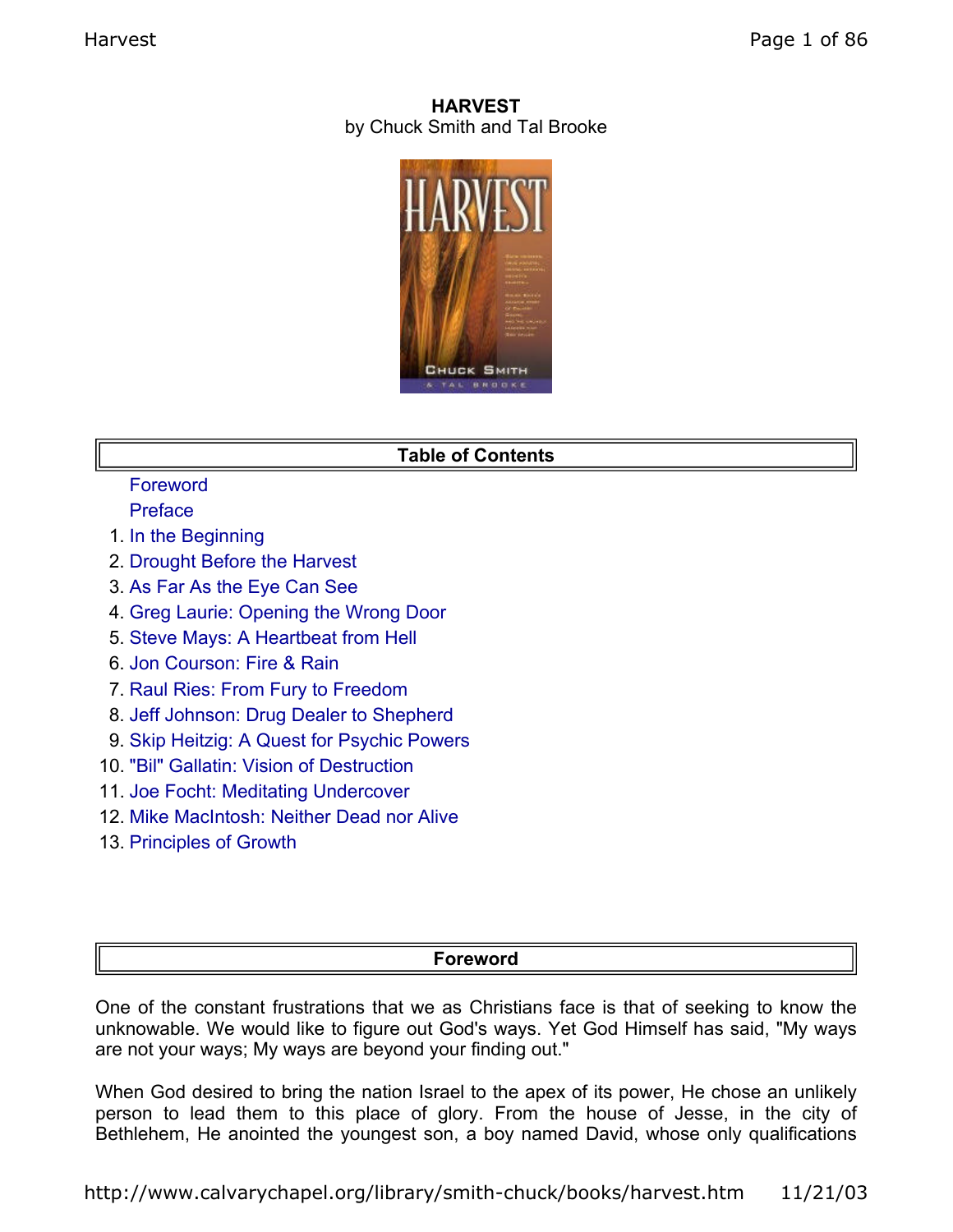were that he was a shepherd who loved God and reflected on His greatness as it was revealed in nature.

When God wanted to raise up a mighty army for David, He gathered those who were distressed, in debt, and discontented. These unlikely soldiers became David's mighty men and through them, God achieved remarkable victories.

When Jesus wanted to turn the world upside-down by bringing the message of God's love to all mankind, He chose unlikely candidates. Of the twelve, most were fishermen and one was a hated publican. These are certainly not the choices the average person would have made for the task. When God wanted to make an impact on our society, He again chose the foolish things (as far as the world is concerned) to confound the wise; He chose the weak things to confound the mighty.

For instance, in raising up pastors to shepherd Calvary Chapel churches with thousands of members, God did not necessarily look for Phi Beta Kappas from Yale or Harvard. He did not look for magna cum laude graduates with impressive resumes. Instead, God chose people like a Mexican street fighter who had dropped out of high school, a hippie who had gone insane on drugs, a drug dealer who was into sorcery, and a motorcycle gang member to build His churches in the Calvary Chapel movement. God has used many such unlikely leaders to turn worn traditions upside down.

In these pages, you are going to read the incredible, indeed, almost unbelievable accounts of men with varied, wild, and even Satanic backgrounds, with one thing in common. They were touched by the grace of God and now are being used to touch thousands of other lives. As you read, you will no doubt wonder how these men, who for the most part had no formal education for the ministry, were able to go out and build churches ranging in size from several thousand to ten thousand members.

What are the common factors? What are the things they learned that enabled them to experience such phenomenal success in their ministries? The stories you will read are only a sampling of the scores of others that we have watched come into our church over the years, but are uniquely representative of the transforming work of the Spirit of God.

We are convinced that the concepts that the Lord has taught us in forty years of ministry are transferable to others. If followed, these principles can help build strong churches all over the country.

In the book of Acts, we read that at the birth of the Church 3,000 souls came to Christ the very first day. Then the Lord continued to add daily such as should be saved. We are convinced that when the Church becomes what God intended it to be, God will do through the Church what He has always desired to do. Through the power of His grace He will bring in a harvest of souls that can only humble our loftiest plans. Indeed, His ways are not always our ways. He desires to bless us if we will only but hear His voice.

Chuck Smith

Calvary Chapel of Costa Mesa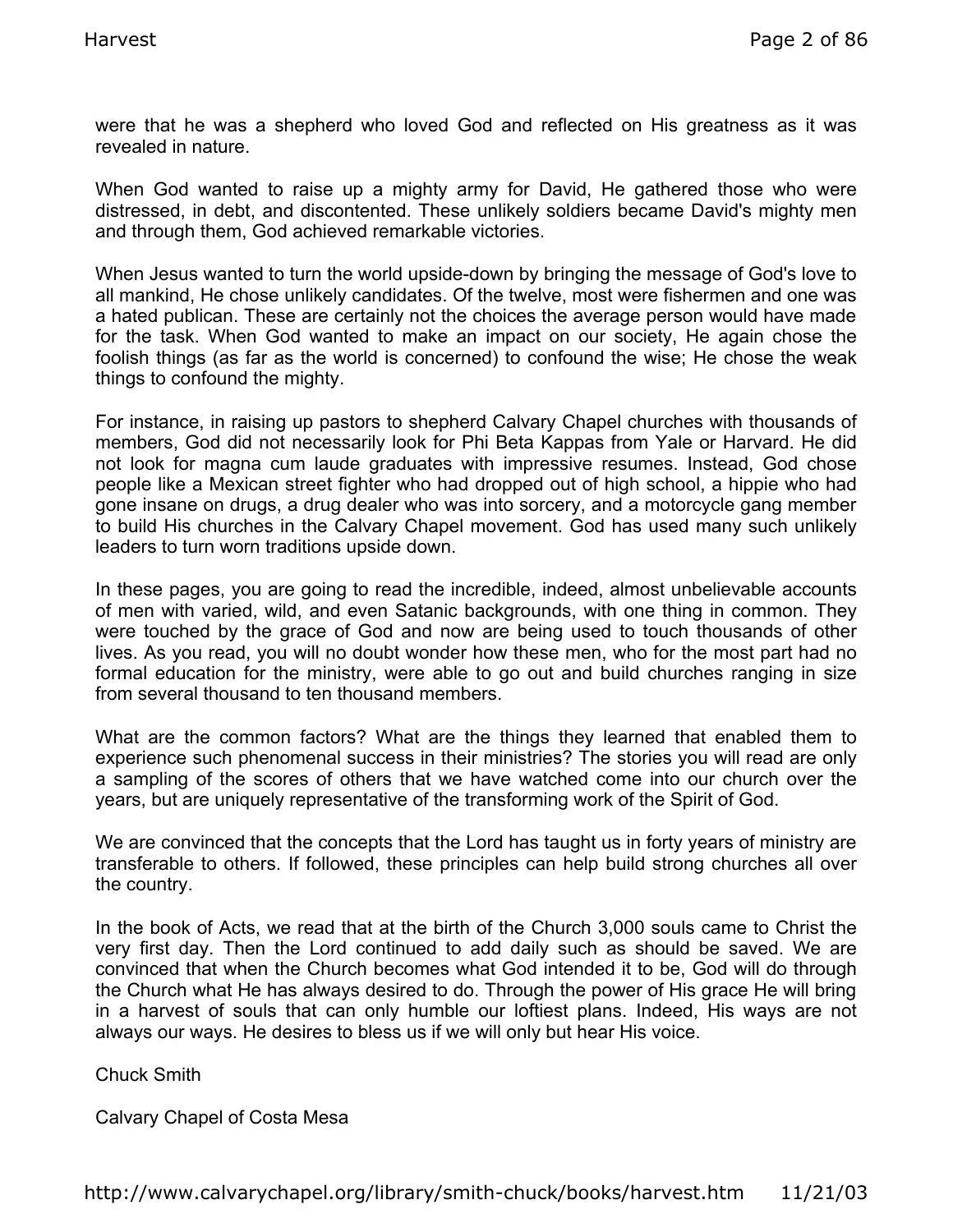I blotted my forehead and opened recent copies of Look, Time, and Newsweek magazines. Full-page photographs held me spellbound.

Sweat dripped down my arms as I stood holding the magazines in a hot crowded South Indian bazaar. I was at a roadside stand near the Bangalore bus station in Mysore State. I was returning to the headquarters of Sai Baba, the most influential guru in India. At that time, I was a member of his inner circle.

A human form almost jumped out of one picture: a glistening body was plunging up from the Pacific Ocean, his arms outstretched toward the blue heavens above. It was a microsecond frozen in time. Particles of ocean spray hung crystallized in space. Water, frozen like glass, cascaded down his torso. A million droplets beaded his skin like jewels. His face seemed to hold an ocean of joyous ecstasy. Blissful relief had turned his countenance into a smiling cathedral of hope.

Here was a vintage California hippie, tanned with long golden hair that clung to a lean, muscular chest. The road map of this fellow's past could still be seen in his veins and face. He had experienced everything from shooting drugs in Haight Ashbury to eating sunripened fruit and thumbing along Route I between San Francisco and LA But the face coming out of the ocean indicated that the journey had come to a joyous and unexpected end. No more striving. No more hell. Infinite peace rested on this fortunate soul.

The young man in the picture had just been baptized in a cove at Corona Del Mar Beach. He had made an incredible journey from Golden Gate to eternity. He was one of nine hundred people baptized that day by Calvary Chapel. The Jesus Movement was going fullgear on the California coast.

The main figure performing the baptisms in the other pictures was Chuck Smith, the man behind the Calvary Chapel phenomenon that was sweeping the West Coast and other parts of America. For months, this fellowship had been baptizing an average of nine hundred people a month. It was a phenomenon that was bewildering the secular pundits, from Marcuse to Leary.

The pictures indicated that the crowd standing in the Pacific and along the rock bluff had abandoned the dreams of the counterculture to become Christians, casting their lives and burdens on Jesus Christ. They had abandoned the whole parcel of wild pleasures and freedoms - drugs, communal living, rejection of social norms, free sex, and all of the Eastern spiritualities that tagged along with this radical life experiment - in order to adopt Christianity, of all things. From my point of view in India, the pictures suggested a serious setback. The old world biblical view, with its black and white paradigms, was getting a new foothold. Why? Sooner than I dared think I would know the answer to that question,

For two years, I had been in India following the "consciousness expansion" regimen of a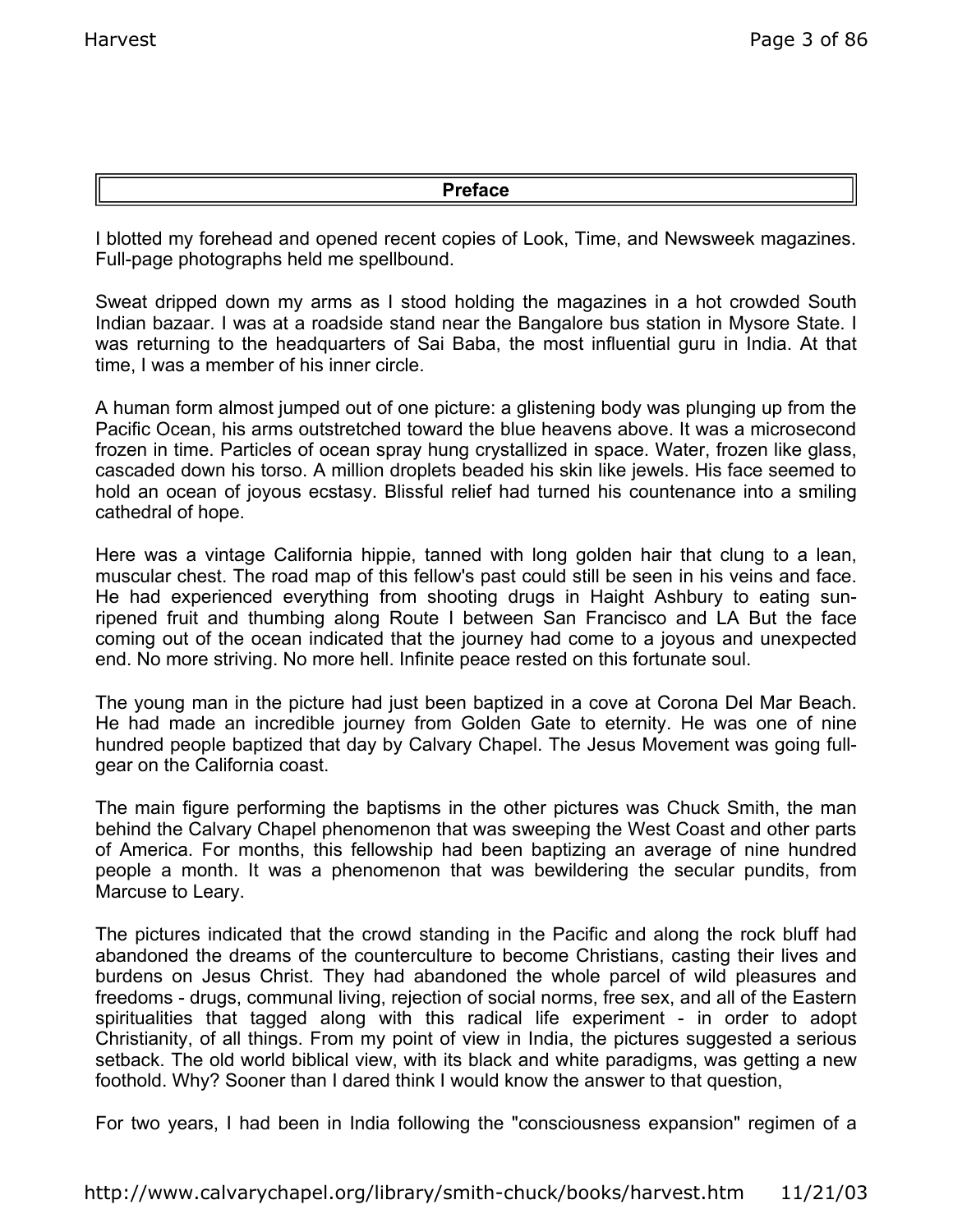self-proclaimed God-man, who told me that I was destined for enlightenment. I was riding the crest of a mystical wave that would help bring the New Age movement to America in the coming ten years. It was a real-life drama that had all the intrigue of an adventure movie. But the magazine picture before me was an affront to all that I believed. It signaled opposition to the gathering momentum of our "new consciousness."

As I focused on the picture, I reflected on the enormous difficulty of my own spiritual path toward "godhood." At that time I had been feeling the road-weariness and discouragement that can come from the Eastern spiritual path. To make matters worse some spiritual "tests" impeded my path - in the form of two Christian missionaries. Their love was disquieting. They literally radiated a wholesome goodness. To my surprise even in the most adverse of circumstances, they rejoiced. They had a hidden spring of love and hope that never seemed to yield to personal difficulty. But as for me, even in my "advanced state of consciousness", I often found myself cursing all the things that sullied my trail to eternal perfection.

The Look magazine February 1971 cover story that had caught my eye, captured a surprising social phenomenon. The '60s era was dividing up into a number of diverse social highways as it was coming to a close. The counterculture was being portrayed in the picture - but there was a surprise fork in the road. California's radical hippie culture, embodied by the rejoicing nomad in the picture, was suddenly caught in a strange juxtaposition. A photograph of a flower child dripping in the Pacific surf was no surprise. But the reason for his being there was!

Within a year of that quiet moment at the Indian roadside stand, I (like the fellow pictured in the magazine) would be submerged in a lake near Charlottesville, Virginia, and come out with the same smile of relief and joy. For the first time in my life I would know real hope.

Little did I know at the time that, not only would I abandon my guru, but I would become a Christian. And in time I would even end up working with the same central figure in the photographs, Chuck Smith. The article was like God's quiet signal to my soul saying, "You think you are on the path to truth but you have been seduced into believing the most subtle lie in the world. Do you see that figure standing in the waves? That is My servant Chuck Smith. Someday, by My timetable, you will link up with him in the fellowship of ministry."

But that was in the future. At the time I only knew that, along with most of my generation, I had rejected the Christian alternative.

How did it happen? How did we get off the track in the first place? In some ways I was a model case.

#### A GENERATION IN CHAOS

I grew up in an atheistic home. But that spiritual vacuum would soon be filled by the occult. While my father was a diplomat in London - I was ten years old - he took me up on a dare one evening and brought home a Ouija board with which to experiment. As a convinced materialist he was convinced that all I was doing was engaging in a harmless superstition.

By the time I was an undergraduate at the University of Virginia, I was deeply into mysticism. The door blew open for me when I took a massive dose of Sandoz LSD in the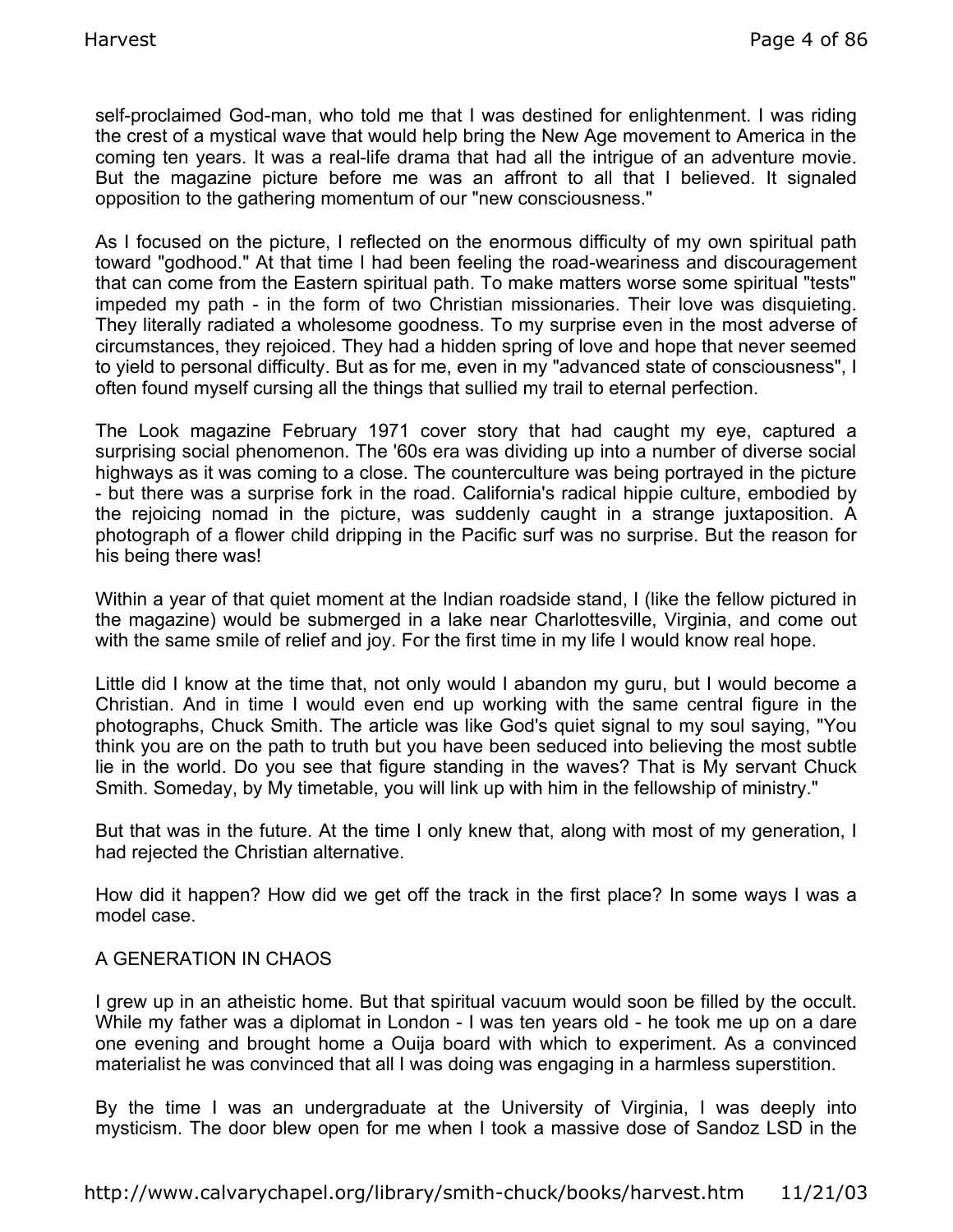Virginia countryside. It was one of those warm spring evenings when the meadows seemed like a vast armchair. After communicating with what I thought were higher celestial powers, I was certain that I had been given a glimpse of eternity. No one could keep me away from the Upanishads and other Indian holy books. I had a gut-directed sense that one day I would go to India in search of an enlightened master.

But the mystical experience wasn't my sole motivation for turning to Eastern spirituality. One of the key reasons for rejecting Christianity was what I saw in the churches I tried attending. The love that is so enthrallingly reported in the New Testament Church wasn't very evident in those modern churches. In fact its absence was louder than thunder. A small-minded judgmentalism accompanied a chilly aloofness. I felt that even the more conservative churches were not willing to share what they had with anyone who did not meet their particular standards.

To an outsider, there is nothing more sordid than when the grace and beauty of God have departed from a church. What remains is the outward display of religion without the inner heart and soul. Thus, Christianity became irrelevant in my eyes.

But this rejection of the truth was not simply the fault of closed-minded churches. My generation fell into its own trap. The wild permissiveness of the counterculture thought itself more honest in its own eyes than the "judgmental hypocrisy" it saw in the church. We wrote off the church prematurely. So, like my counterparts, I looked upon the overtures of Christianity with acute suspicion. For instance, I submitted the two missionaries I met in India to ruthless scrutiny. Yet what shone out of these two faithful souls was the unhindered grace of God. I reached the end of my road when I encountered the genuine article of God's grace. The caricature of the Church could no longer be an excuse for me. Indeed, during some of my drier years as a professing Christian, I too could be accused of the very things I hated most in the Church. I too was often intolerant, judgmental, and unloving.

To say the least, it takes a powerful ministry to reach a group as alienated and hostile to Christianity as the youth of the '60s and '70s. Amazingly, when these people encountered the ministry of Calvary Chapel, what they saw was enough to disarm them and turn them around.

When I finally strolled into the airy sanctuary of Calvary Chapel of Costa Mesa ten years after my conversion, what I felt was like a refreshing breeze. An abundant flow of love was present everywhere. There was not even a fleeting hint of judgmentalism. Rather, I felt a terrific sense of belonging. I noticed something else about the man in the pulpit. I had long wondered about God's promise that out of His people would flow rivers of living water. Without any question, I saw this happen as Chuck Smith spoke. I saw this as God's seal on the work. Chuck Smith was abundantly blessed as he pointed to God and never to himself.

When I met Chuck Smith after the service, it was like meeting an old friend. Many people thronged in line to meet him (attendance of the three Sunday morning services numbered in the thousands each). When my turn came to meet him, I am not sure I have ever encountered anyone more gracious, open, and loving. I could see why God used this humble soul to reach an entire generation. I also knew that his ministry was not just limited to reaching just one particular age group.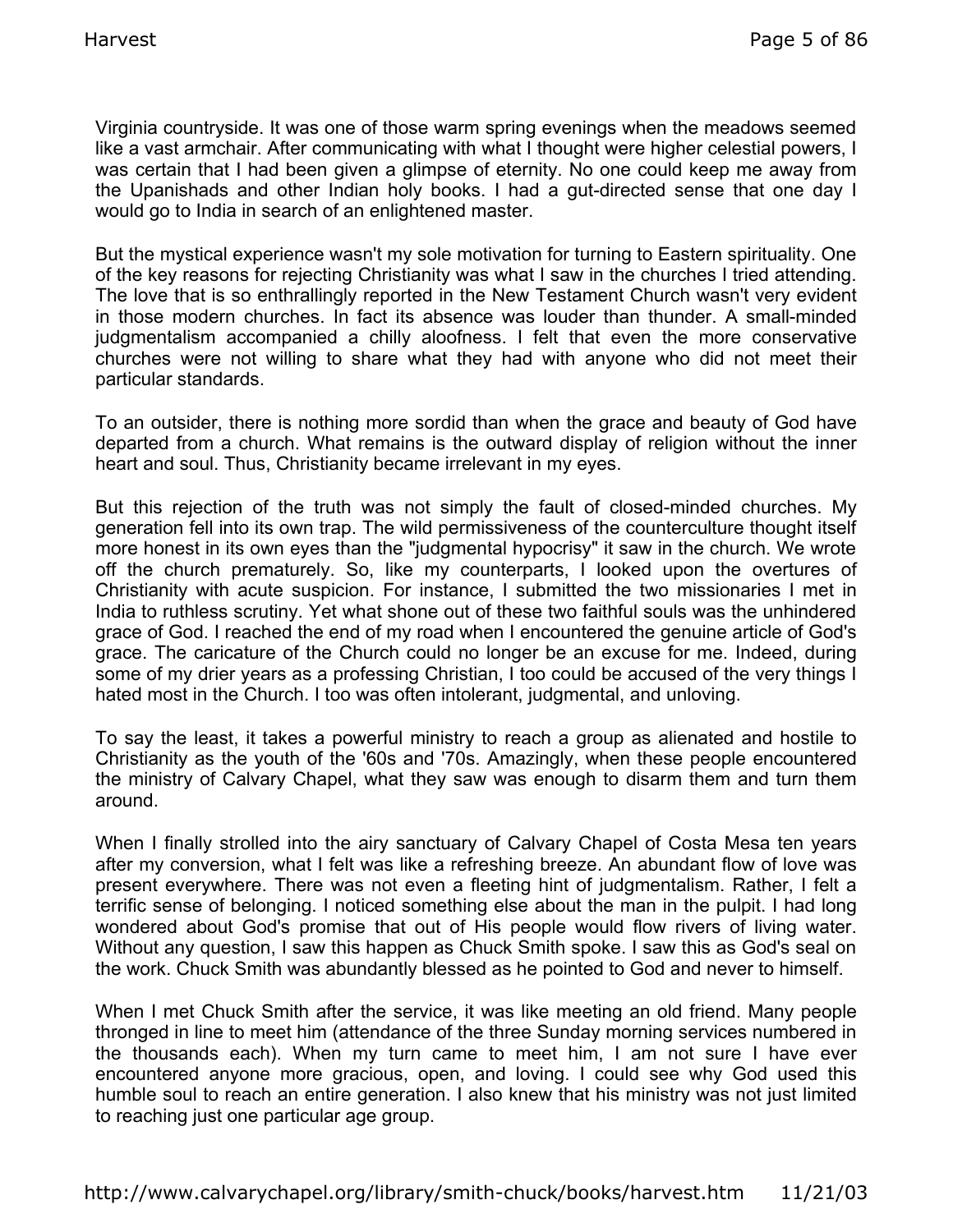Calvary Chapel started from a humble base. But its strength was its willingness to reach out in a relevant way to a dying generation. The result is perhaps the greatest harvest of souls by a single church in American history. There are some exciting lessons in this for all of us. These are the lessons this book hopes to pursue.

Tal Brooke

## **1. In the Beginning**

As I describe to you the explosion of church growth that happened in the Calvary Chapel movement, I speak as a spectator. If there is any credit to be given, it belongs to God alone. If you understand this perspective, then when I describe to you my difficult years, my desert years, you will know why I stand in awe at what God has done. And you will celebrate with me the awesome symmetry of God's design. It leaves us all stunned and amazed.

Those pictures in Look, Life, Time, and Newsweek magazines of our massive Calvary Chapel baptisms in the Pacific Ocean resemble a human harvest field. Literally thousands of people can be seen crowding the shores waiting to be baptized. Images like these illustrate that this is a colossal phenomenon as far as churches go. Professors such as Peter Wagner at Fuller Seminary and Ron Enroth at Westmont College state in their books that there may be nothing like it in American history.

It has been estimated that in a two-year period in the mid '70s, Calvary Chapel of Costa Mesa had performed well over eight thousand baptisms. During that same period, we were instrumental in 20,000 conversions to the Christian faith. Our decadal growth rate had been calculated by church growth experts to be near the ten thousand percent level.

Perhaps more staggering still is that when we first came to Calvary Chapel church in Costa Mesa in 1965, we had twenty-five people our first Sunday morning.

Now put this in perspective. Not only has that church of twenty-five members established more than five hundred affiliate Calvary Chapels across the world, but that one fellowship in Costa Mesa has grown until the number of people who consider it their home church is more than thirty-five thousand! It is currently listed as number three, according to Sunday attendance, among the ten largest churches in the United States; and is number one of the ten largest Protestant churches in California.

I have heard critics try to dismiss the impact of Calvary Chapel by calling it "production-line religion." They have accused us of catering to what people want to hear by diluting the message of Christ to appeal to the masses. Some critics, apparently, have decided what God can and cannot do - and He cannot do "the impossible."

Other critics, who belong to churches that have not grown in years (which was exactly my situation for well over a decade) often adopt a stance of spiritual elitism. To them, smallness proves spirituality, faithfulness, or an unwillingness to compromise. Perhaps they feel that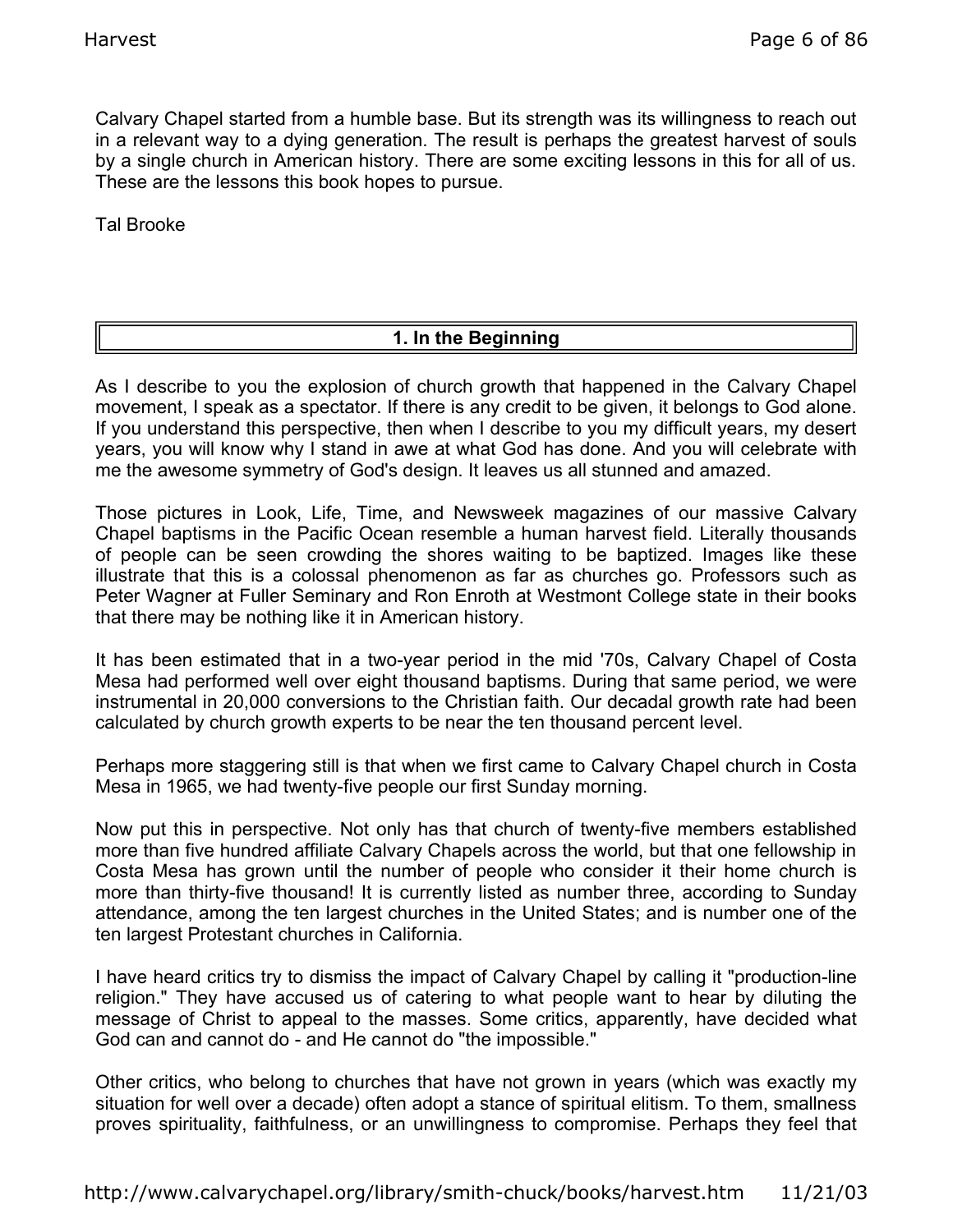"quantity" diminishes the "quality" of spirituality.

Christ talked about the man who buried his talents and wound up with nothing, because even he had was taken away. But He also spoke positively about the servant who magnified his talents a thousand fold. So to say that Christ purposefully limits the size and impact of a ministry is unfounded. The explosive force of a ministry can equally be taken as a sign that God is genuinely at work. Who can forget the day of Pentecost when three thousand turned to Christ on the streets of Jerusalem? "And the Lord added to their number daily those who were being saved" (Acts 2:47).

Just as the Jews soon discovered that they were not to keep the Good News among themselves, but were to include the "despised" Gentiles, so there was an interesting shifting of gears at Calvary Chapel. Our fellowship began with twenty five members who represented mainline, traditional America. Yet God called us to share with the youth from the counterculture. This outreach took a miracle of love and acceptance. But as each group accepted the other, both sides grew in number. There was a vital sense of God stepping into the picture and as lives changed before our eyes. The sense of being in the middle of a miracle kept feeding itself like a bonfire. When some hopeless heroin addict throws away the needle and goes to the beach to convert three people to Christ in an afternoon, it's a pretty strong boost to the faith of everyone involved!

Another remarkable pattern kept repeating itself. As soon as we moved into a new building, our fellowship would already be too big for the facilities. We seemed to grow like a Chinese checker jumping across the board. In two years we moved from our original building (one of the first church buildings in Costa Mesa) to a rented Lutheran church overlooking the Pacific. Soon thereafter we decided to do something unprecedented at the time and move the church to a school that we had bought. The building did not match up to code so we tore it down and built another, hippies and straights working and smiling side by side. It was such a sight that cars on the highway would slow down and gawk at us.

I had always felt that the ideal church size was about 275 and so we built accordingly. But by the time the sanctuary of 330 seats was completed in 1969, we were already forced to go to two services, and eventually had to use the outside courtyard for 500 more seats. This was all fine in good weather.

But by 1971 the large crowds and the winter rains forced us to move again. We bought a ten-acre tract of land on the Costa Mesa/Santa Ana border. Orange County was quickly changing and the once-famous orange orchards were making way for the exploding population of Los Angeles. Soon after buying the land, we again did the unprecedented and erected a giant circus tent that could seat 1,600 at a stretch. This was soon enlarged to hold 2,000 seats. Meanwhile we began building an enormous sanctuary adjacent to this site.

This was all amazing to me and a bit frightening. I would sit at the signal across the street looking at the bare lot that we had obligated ourselves to purchase, and start to panic. It would take a tremendous amount of money to develop the property. Was I being foolish to obligate these people to that kind of a project? Why not be satisfied where you are? The bills are all paid. You've got money in the bank. This is going to take such a great outlay. But then, as I sat there, the Lord spoke to my heart: Whose church is it? I replied out loud, "It's Your church, Lord." Then why are you worried about bankruptcy?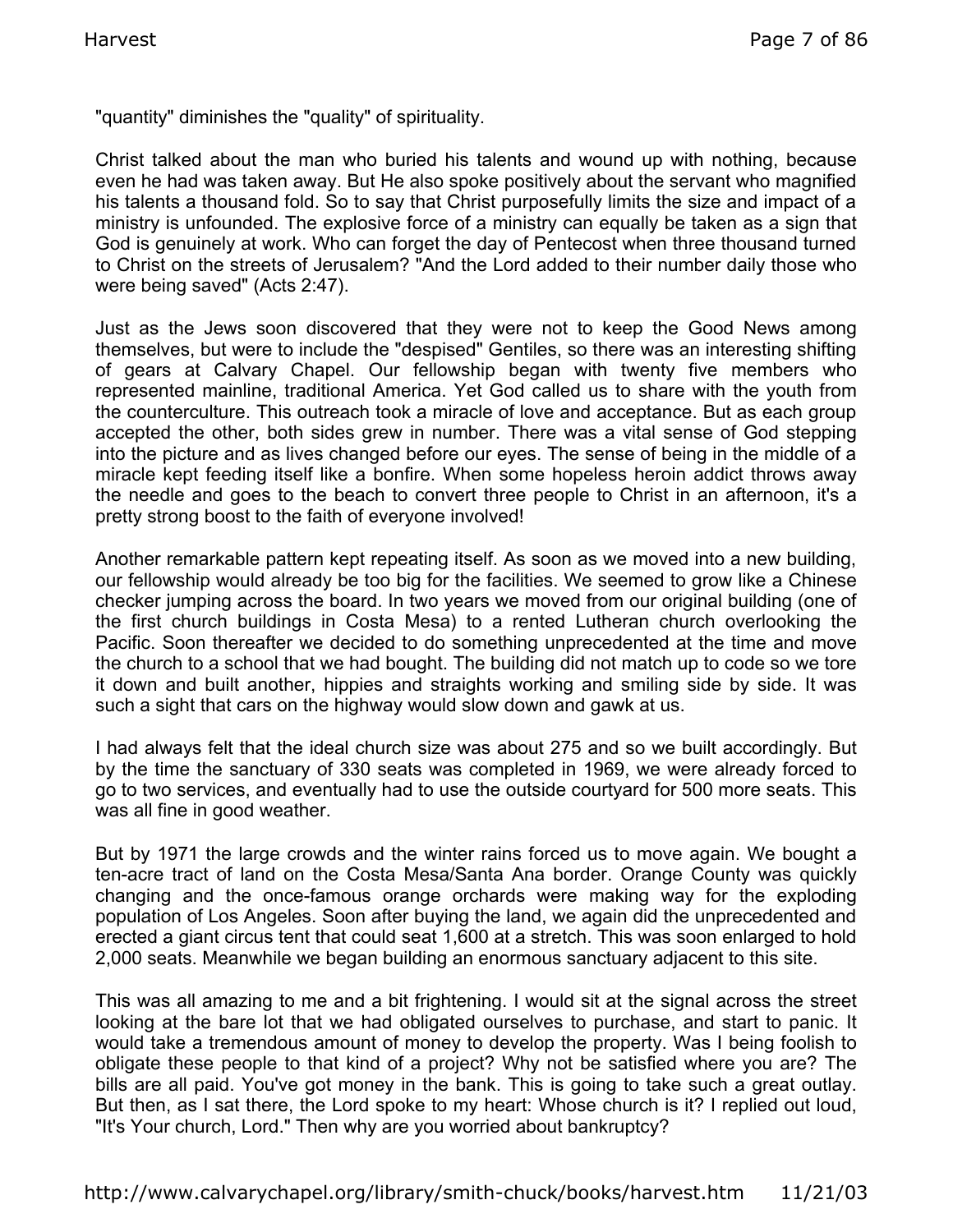What an incredible relief. A sense of frantic worry just rolled off my shoulders. The finances were not my responsibility. They were His, This was an extremely important lesson for me to learn. It is not my church. It's His church. And God was the one who had created the problem! He was the one who brought so many people in that we couldn't house them.

God continued to bring people in. By the time Calvary Chapel fellowship had celebrated opening day in 1973 moving into the vast new sanctuary of 2,200 seats, the building was already too small to contain the numbers turning out. We held three Sunday morning services and had more than 4,000 people at each one. Many had to sit on the carpeted floor. A large portion of floor space was left without pews so as to provide that option.

I have always felt it important to maintain a sense of intimate fellowship. For this reason, the building was designed with pillars and beams that break up the sanctuary into segments of two hundred to five hundred seats so that each person has the feeling of being in a congregation rather than in a large crowded auditorium. Even the seating available on the carpeted floor near the front gives a sense of relaxation not unlike sitting in a meadow. The front platform is simple and unornamented. The seats form a semi-circle, communicating that no one is more important than anyone else. It gives an air of fresh openness. Though vast, it avoids pretension.

I keep abreast of all of the details of daily work at Calvary Chapel. I have also instructed my pastoral staff to tell me of any members who wish to see me personally. I make myself readily available and can be called through my secretary. I also make myself accessible to anyone who wants to see me after any of the Sunday morning services. I stand out front shaking hands, greeting people, and discussing anything they have on their hearts.

Calvary Chapel also ministers over the airwaves, and this must account for many of those who travel long distances to fellowship here. A Nielsen survey indicated that our Sunday morning Calvary Chapel service is the most listened-to program in the area during the entire week. As of 1987, Calvary's outreach has included numerous radio programs, television broadcasts, and the production and distribution of tapes and records. The missions outreach is considerable. Calvary Chapel not only supports Wycliffe Bible Translators, Campus Crusade, Missionary Aviation Fellowship, and other groups, but we donate to Third World needs. At what I felt was a leading from the Lord, we built a radio station in San Salvador and gave it to the local pastors there. We also gave money to Open Doors to purchase the ship that, in tandem with a barge, delivered one million Bibles to mainland China. Our financial commitment to missions exceeds the local expense budget by over 50%.

Calvary Chapel of Costa Mesa often averages two hundred conversions a week. For years new believers were put into the highly respected Navigators' fourteen week home Bible study program. Since then, Calvary Chapel has developed its own course. As part of the course new believers can attend numerous evening Bible studies and classes taught during the week. Along with the Sunday morning and evening services, I also teach an in-depth midweek evening Bible study. On other nights of the week, thousands attend the wide variety of Bible studies and fellowship groups.

Calvary Chapel never asks for money. We avoid pressuring our members for "faith pledges" and no appeal for funds is ever made over our radio or television outreaches. Our feeling is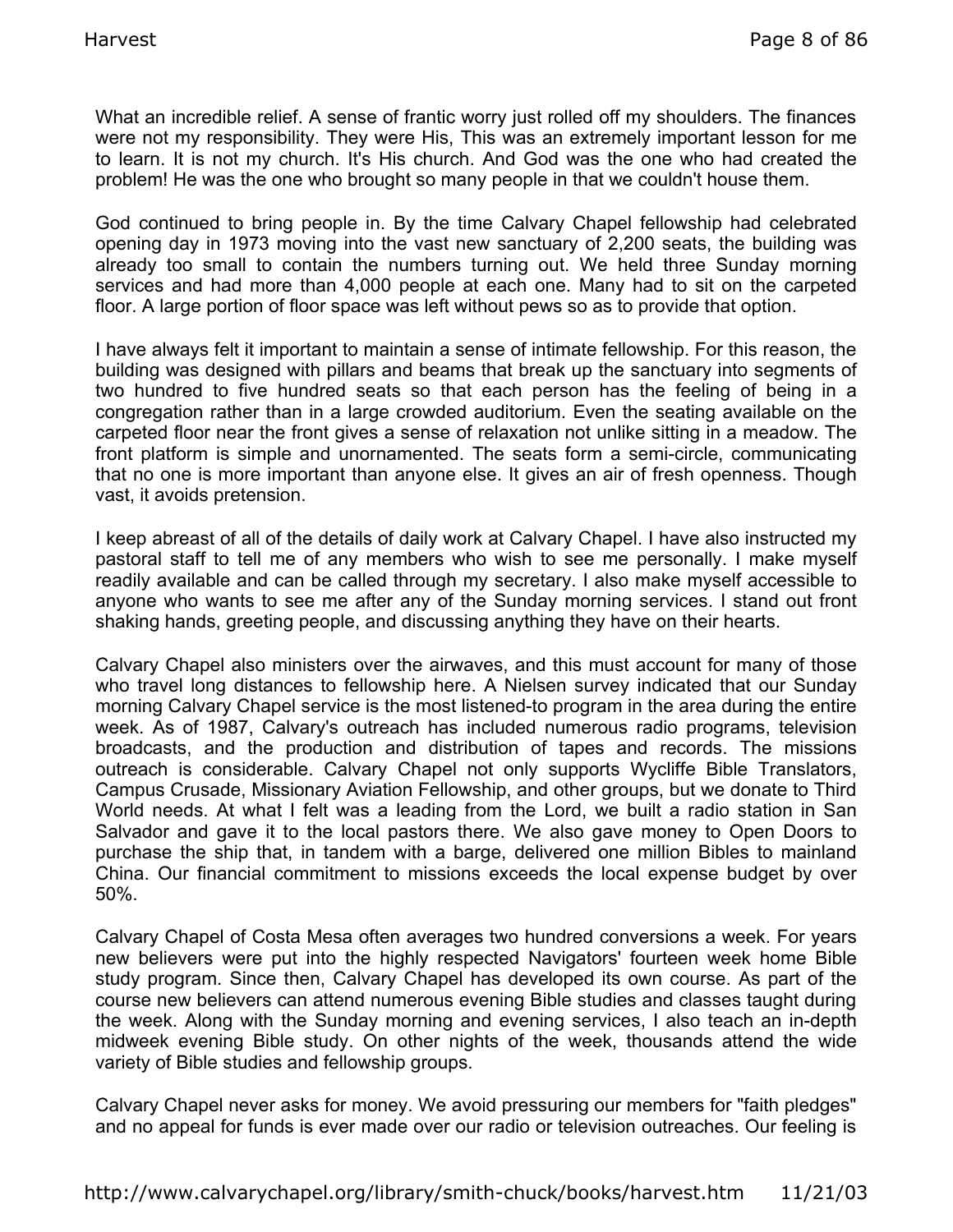that begging for money brings discredit to God. Financial integrity is central to this ministry. So much so that all of the staff salaries are considered low by usual standards. I limit myself and my family to a simple lifestyle while my ministry has enabled me to oversee millions of dollars, I want to be responsible to God for this money, for it is His money, not mine. I am merely a steward. This is important to me because I know that nonbelievers will be watching, and we are responsible for the way we witness to them.

I have always had problems with flashy Christian media celebrities who somehow wind up in palatial manor houses and maintain an affluent lifestyle from God's money - funds sent in by innocent, trusting, and vulnerable followers in response to high-pressure sales tactics. A personality cult is dangerous, but fiscal extravagance and dishonesty is even more dangerous. The tragedy is that all that the public sees, and in the end believes, is this image of Christians. A friend of mine calls this "Operation Caricature." These inflated public images of Christians create a cynical distrust in the non-believers, and the assumption of insincerity, naivete, or gullibility is applied to all of us en masse. Our faith is discredited.

I believe God has blessed us at Calvary Chapel with an exceptionally loving and open fellowship. Christ told us that the world will know we are His by our love for one another. This is our predominant emphasis. And how I pray that we can consistently show the world this standard. Certainly our Lord told us that our identification marks as Christians should not only involve love, but also purity and integrity of character of the highest order. Unfortunately, the image the world most often sees of believers is that presented by those self-elected representatives who parade themselves before the public at large as holy and spiritual, while the scandals of their private lives belie this image. Their lives are as risque as TV soap operas, which brings mocking sneers of discredit from secular observers.

We have to show the world something better than that. Yet, sadly, that numberless host of unseen Christians across the centuries who have subsisted and denied themselves on and off the mission field, living in scrupulous integrity - the George Muellers, Hudson Taylors, and C. T. Studds - doesn't even gain the slightest flicker from the media spotlight. These great lives pass by in quiet anonymity. God must help us correct these imbalances of our day and equip us to be the ambassadors of Christ we were called to be.

Let me say that in the Calvary Chapel phenomenon, I did not just walk into a church the size of an aircraft carrier and become an admiral. The church was not handed over to me, like an industrial magnate bequeathing an unworthy son some multinational enterprise. Instead, as I will share with you, I had to work from scratch and obey every new call that came from God, even when those calls seemed irrational. Behind it was blood, sweat, and tears, as well as a number of unforgettable lessons.

One of the secrets of my preparation for this work, I am convinced was my desert years, those years of struggle. It was in this crucible that God prepared my character for the coming work. God so often makes a mockery of outward circumstances. He repudiates the impossible if we will only but believe. And believe me, my situation looked absolutely impossible at times!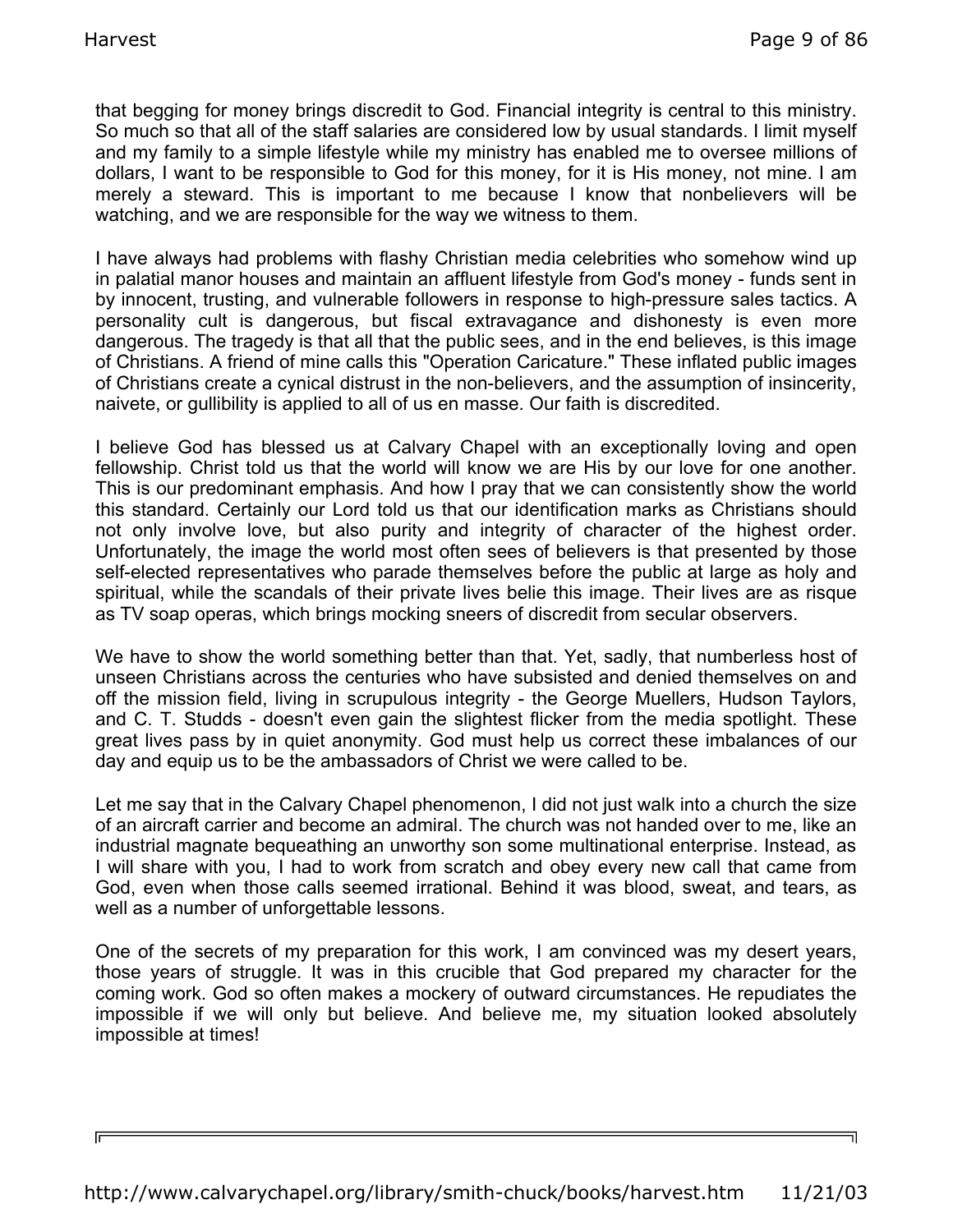## **2. Drought Before the Harvest**

*"I am not your hireling. God has called me to be a shepherd of His Church. You had better find a replacement for me."*

These thoughts marked the major turning point in my life. I felt God clearly speaking to my heart. And after more than seventeen years of personal drought, seventeen years of failure in the traditional forms of Christian ministry, I knew that this era of confinement was coming to an end. I had come to a place where I could no longer digest the stifling restrictive role I was required to play. Where was the room for the Holy Spirit to work creatively among us? In my heart, I resigned, then and there, though I held my silence for the moment as I sat before the board of elders of the church.

That very night the Sunday evening church service had been unusually joyous and positive. I stepped out and took a chance. I departed from traditional procedure and tried something that involved everyone.

We decided to change the format from the traditional song service, announcements, prayer, and sermon to a more informal kind of a gathering. We were holding services in the local American Legion Hall. So having arrived early, my wife and I arranged the chairs in a circle rather than in a row. Rather than using the hymnal, we worshipped the Lord in singing choruses. Then we went into a time of prayer. And many people who had been bound were able to open up and pray. It was a very special experience for them. And then of course I shared in a more informal way from the Word of God, sitting there and teaching, more as I would within an intimate home fellowship rather than the traditional church setting.

It was electric. A lot of people got excited. But the board members had difficulty with the change of format. They were so upset they called a board meeting immediately after the service. The irony was that I had started this church. Yet the incorporating officers had not even made me an officer on the board. I was put more in the role of a hireling. Since they all had strong denominational backgrounds, they made sure that the church constitution and rules of order were virtually the same as those of a denominational church. So after seeing God move in this exciting service, they informed me that they did not want this to continue.

It seemed that our church, like so many churches, was artificially bound by extra-biblical rules and formalities, and run by men who acted as employers rather than brethren bonded together in the love of Christ. Elders were often voted into their positions because they were successful in the secular world. They had prestige or money. And so the leadership of the church was chosen by worldly standards. If they had succeeded pragmatically in business then why couldn't they help the church? It was a worldly formulation of success and had little to do with the standards of eternity. In fact, these very people can be the most inept when it comes to spiritual values and commitment because they have rooted their lives in outward success. If asked to sacrifice some of their affluence for the sake of Christ, I imagine that, like the rich young ruler, many of them would shake their heads and walk away. In our day, the Madison Avenue approach to church procedure has been sanctified.

Thus, the elders on the board used their rules of procedure to shape and confine the church to their own image. Little wonder it lacked the explosive dynamism, relevance, and love of the early Church as reported in the New Testament. It seemed that we had lost something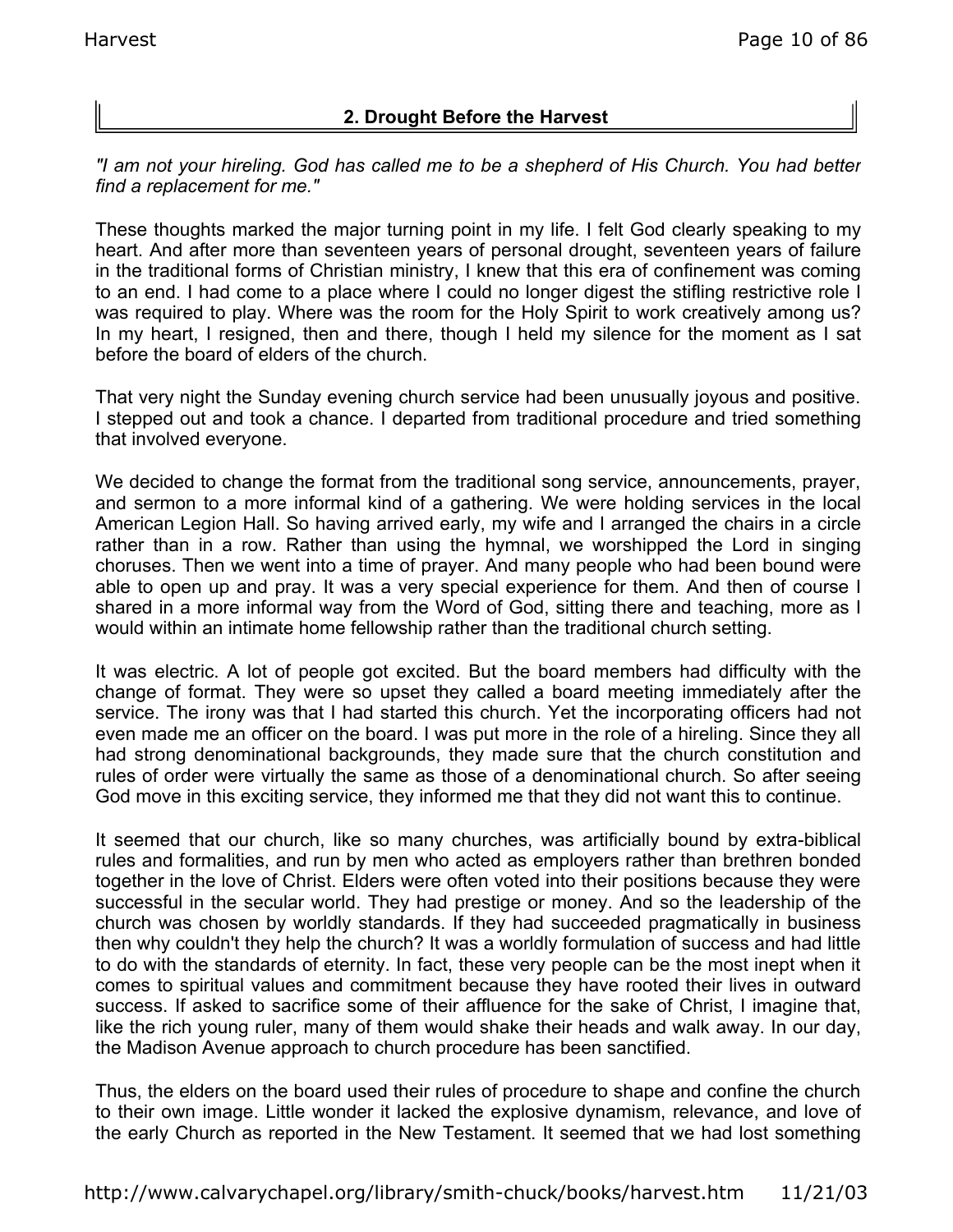on the way as these past twenty centuries went by. This, unfortunately, even applies to doctrinally conservative and "safe" churches. They so often follow a codified form of godliness but do not evidence the true power thereof.

As I sat before the church board that evening I kept my composure and, rather than stir up dissent, acquiesced to their request, not even seeking to defend what I had done. But in my heart burned a quiet certainty that God had called me to be a shepherd, not a hireling, or a ministerial employee on the payroll of businessmen.

I realized at that moment that this was not going to be my permanent place of ministry. It was the final move that solidified my decision to leave that rapidly growing fellowship and start all over again with the Bible study class I had in the Newport area. And the tiny fellowship at Calvary Chapel was already pressing me to come down and start my ministry with them. What was attractive in this was the opportunity to establish bylaws and articles allowing me freedom to be the shepherd responsible before God that I was called to be. I vowed in my heart that I would never again be a hireling of men.

Still, I faced uncertainty. If leaving this church was my decision alone, this costly choice would not have been nearly so nerve wracking. But naturally it involved my wife as well. I knew my decision would jolt her like an earthquake. Seventeen times she had to follow me and move to a different location. For seventeen years she had seen me work to supplement my ministry income. I had anything but a track record that would bring confidence and hope into the heart of a wife. Finally, I had worked up to a respectably sized church that was growing monthly. Only recently had we been able to purchase a beautiful new home that she loved. Now, after seventeen years of wilderness wandering, this brief oasis would once again be snatched away from her and replaced with an uncertain future. It was almost cruel. But the critical factor for me was that I was certain that God had ordained my decision to move. I had no choice but to tell her.

As usual in the churches I pastored, including the most recent, Kay formed deep emotional bonds with the people. She could not understand how I could consider leaving this blossoming fellowship that we had started, that loved us so deeply, in order to go to a small struggling church that was floundering and considering closing up shop. Not only that but officially I would be the associate pastor. I wouldn't even be the senior pastor.

"Are you sure this is the will of the Lord?" she asked me in emotional disbelief. Finally after a great deal of prayer, Kay looked me in the face. Her eyes shone like Abraham's Sarah, for she was willing to follow me anywhere. God used her to break my heart before him. This had to work. I pleaded before God with passion, though I knew God's leading was too strong for something not to be in the wind. By outward standards my move was insanity. How true that is when faith is required.

## *TRIALS OF FAITH*

Many years before that board meeting took place, I had gone through seventeen years in the desert, a period that seemed to be one of spiritual and financial drought. And had I entertained even the most remote inkling that God might have ahead for me the scope of ministerial harvest that exists today, I would have thought it presumption, a dreamer's fantasy and nothing more. I might have laughed if you told me what lay ahead, but in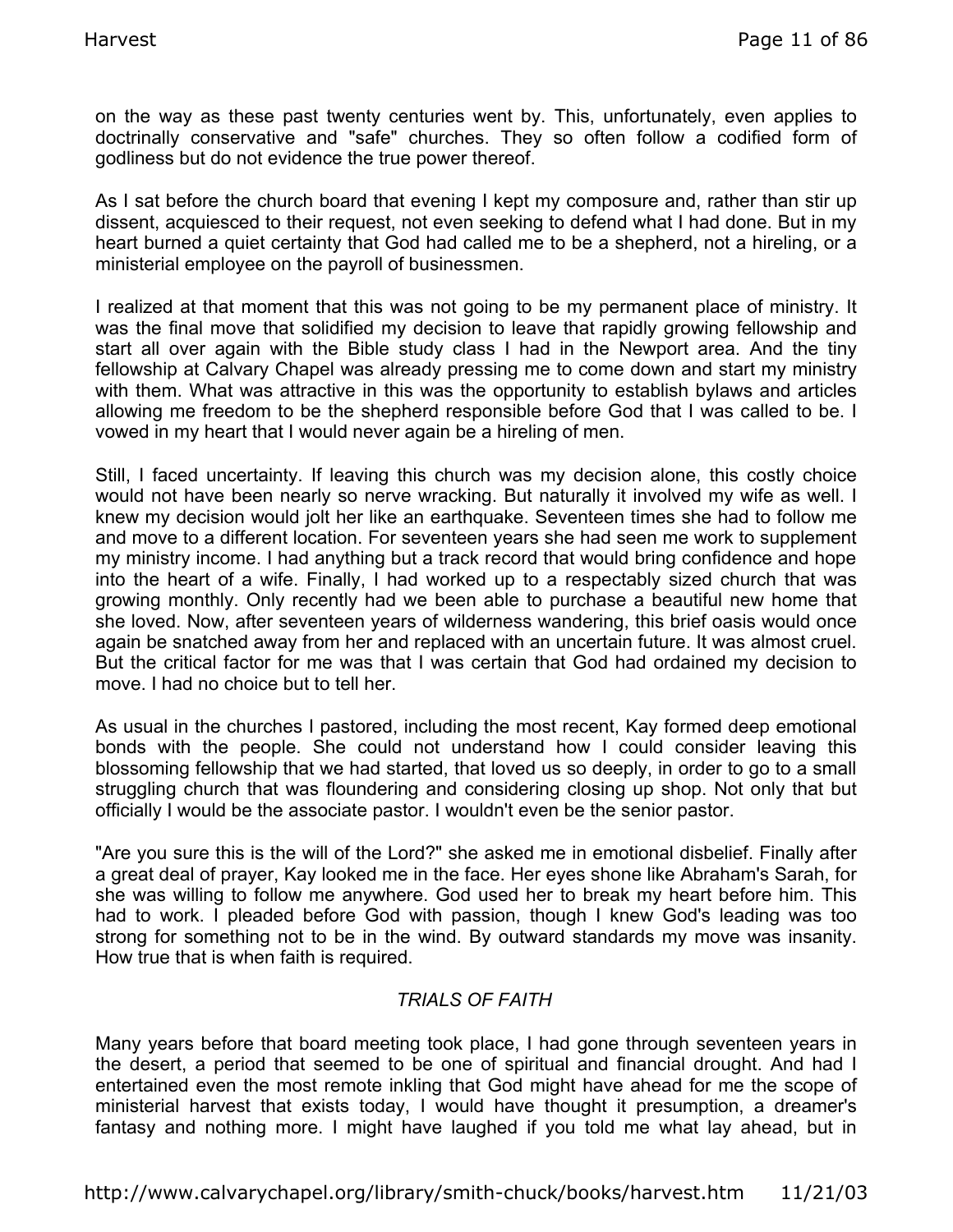derision, not in faith.

Real faith involves giving glory to God before we see any sure evidence. The Lord, I'm afraid, nailed me on this one. Years before I had pastored a church in Corona. After two years of hard work (I prayed, and I visited door to door, I printed all kinds of fliers, and tried every program in the church growth manual) our membership of twenty-five dropped to seventeen, five of whom were members of my own family! So it was necessary for me to work in a secular job in order to support our needs. God graciously opened up a job for me with Alpha Beta Market. It was a great position. Since I managed the produce department, I could go in at four in the morning and get off at two in the afternoon. That left the afternoon and evening for my ministry.

When we received word that my wife's mother died in Phoenix, we got someone to fill in at the church for us and notified the manager of the store in Corona that we were going to be gone for a couple of weeks to take care of the funeral and other family business. By the time I got back, I went in to report for work and my name wasn't on the board. I found the manager and said, "Well, I'm back now and ready to go to work." And he said, "There is a problem. You're going to have to go over and check with the union. You are behind on your dues. They said you cannot go back to work until you are all paid up."

I went over to the union to pay my back dues. They told me, "Well, you've been late so there's an assessment of a fifty dollar fine." I explained about the death in the family. They said that was too bad, but I still owed the money. Then I said that unless I was working I wouldn't even have the money to pay the fine. They replied that I could not work until I had paid the fine. And so it went, back and forth. It was a standoff, and they won.

And so without the extra income coming in we soon started to get notices that our payments were overdue. Meanwhile, the Alpha Beta Market had been wanting me to go into management. You don't have to belong to the union if you are in management. They had made an attractive and lucrative offer to me to go into market management. But their one requirement was that I no longer try to pastor a church. The president, Claude Edwards, was a former minister. They liked my work, and they liked ministers, but I would have to give up the ministry and make marketing a career.

And I thought... "Well, I am getting behind in my debts, and I really haven't had much success pastoring. The church was going down. Maybe God has called me to be a businessman. Maybe I ought to forget the ministry and go into marketing." It sounded like a fine career. And with the bills mounting up and all of the things we needed for our small children, this offer looked like a new door opening for us.

One morning I was so worried about the bills and what we were going to do that I couldn't go back to sleep. I was tossing around and worrying. I didn't want to wake up Kay, so I rolled out of bed quietly and went on out into the living room and sat there. Then I opened up the desk drawer and I got out the bills and totaled them all up. It came to four hundred and sixteen dollars. And I thought, "Well, that's it. I can't go on any longer in the ministry. I'll just have to forget it. I'll go in today and talk to them about a marketing career."

When the rest of the family got up, Kay fixed breakfast. Then, as I was watching our beautiful children, the phone rang. I answered the phone and when the caller asked how I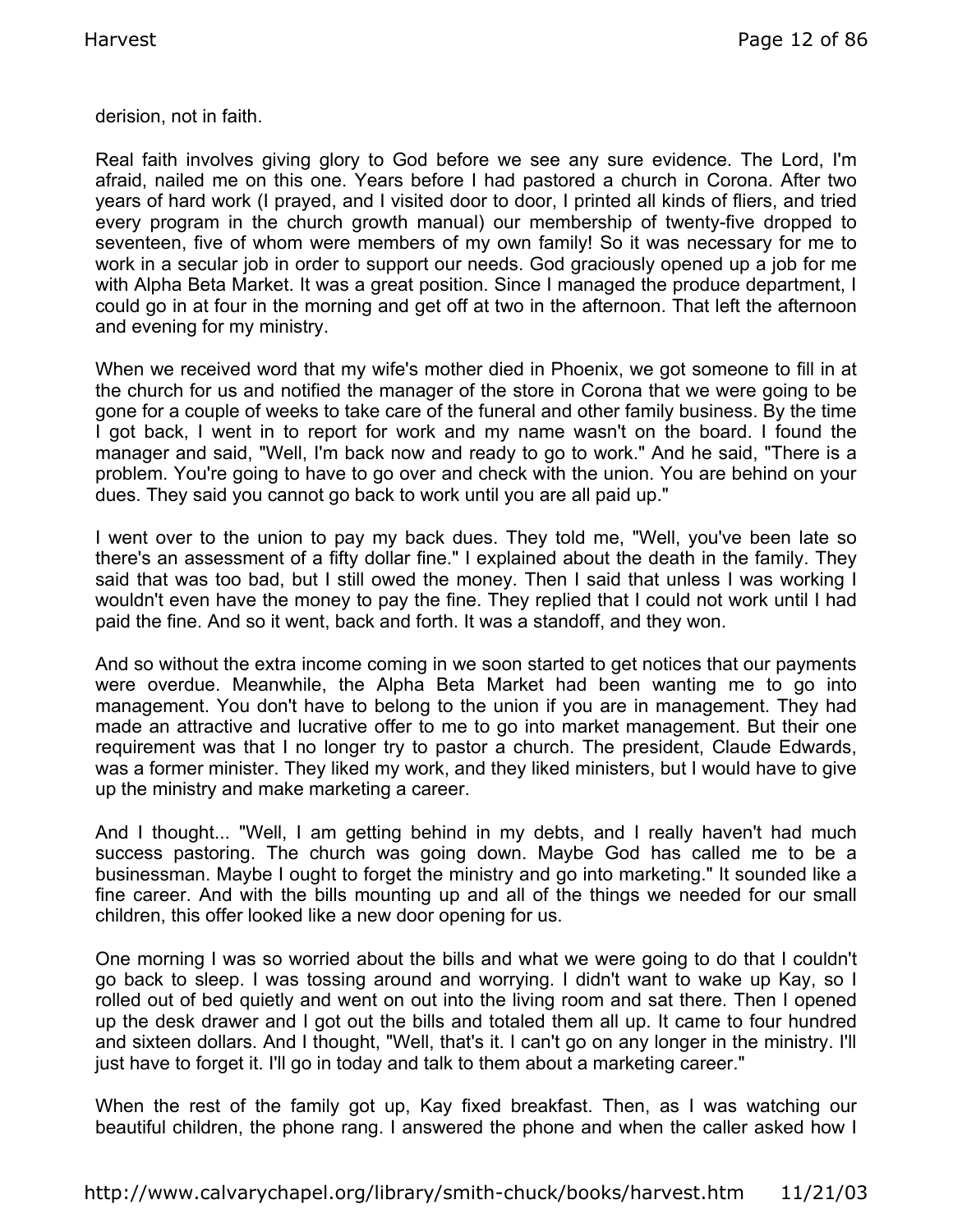was doing, I responded in a robust voice, "Oh, great! How are you doing?"

Now I made a covenant with the Lord when I went into the ministry. I told Him I would never let anybody know my financial problems. I would never ask people for money. I would never ask them to give money to the church. I would never take a second offering. I vowed at the time, "Lord, I'll never make money an issue; I will never let people know my personal needs. And I won't poor-mouth God's providence saying, 'Oh, boy, we're having such a terrible trial this month. The kids need tennis shoes...'" and so on. I wasn't going to insult my Boss by complaining about the wages.

After I told the caller that I was doing great he replied, "The Lord has been laying you on our hearts, and so we sent you a check yesterday special delivery. It should get there probably sometime today. We just thought we would let you know so you would be watching out for it." And I said, "Oh, praise the Lord! That's really wonderful of you to do that. Thank you so much." He said, "It's for four hundred and twenty-six dollars." I hung up the phone, went into the kitchen, grabbed hold of my wife, and waltzed her around the kitchen, praising God. "It's all right, honey! We'll be able to pay every bill we have! And we'll even have enough money to go out to dinner! Lord, You're so great! Thank You, Lord! Thank You! How good You are! What a blessing."

After about an hour or so, when I finally began to settle down a bit, the Lord began to speak to my heart. He said, What are you so excited about? And I kept burbling thank-you's to Him. He said, How do you know they are going to send that money? I said, "Come on, Lord, You've got to be kidding. These people have been our friends for a long time. They are good people. I trust them. They wouldn't call me up and tell me something like that unless they had sent it. Their word is good, Lord."

Then He got me. He said, *This morning when you got up, you couldn't sleep. You were moping around. Now you had My Word that I would supply your needs. And I didn't see you waltzing your wife around the kitchen. I didn't see you exuberant and praising Me. Now that you have gotten the word of man, you are all excited. Whose word do you really trust more?*

What a lesson! "Lord," I said, "I'm sorry that I didn't trust Your Word more than the word of man." If I had really trusted God at four A.M. I would have announced to Kay, "Look here at Philippians 4:19: God's going to supply all of our needs according to His riches in glory. Praise the Lord."

God was not being harsh at all, but in profound love He was teaching me a life-changing lesson. For if He is not there for us always our lives are sheer futility, and it is only a matter of time before the fantasy of our self sufficiency melts and we are utterly alone in the universe. Trust cannot be partial. It is all or none. Christ's lessons on faith were identical. Peter walking on water. Having the faith of a child. Simple, direct belief. Period. This lesson also prepared me for what God had ahead for me, though I would never have guessed it then. I had to learn to be faithful in the little things. I had to learn, as Abraham did, that what God has promised He is also able to perform.

My eyes had been off of God and on my problem and so it had grown bigger and bigger. But if I had gotten my eyes back on God, then the problem would have grown smaller and smaller. Abraham's faith enabled him to give glory to God before he saw any sure evidence.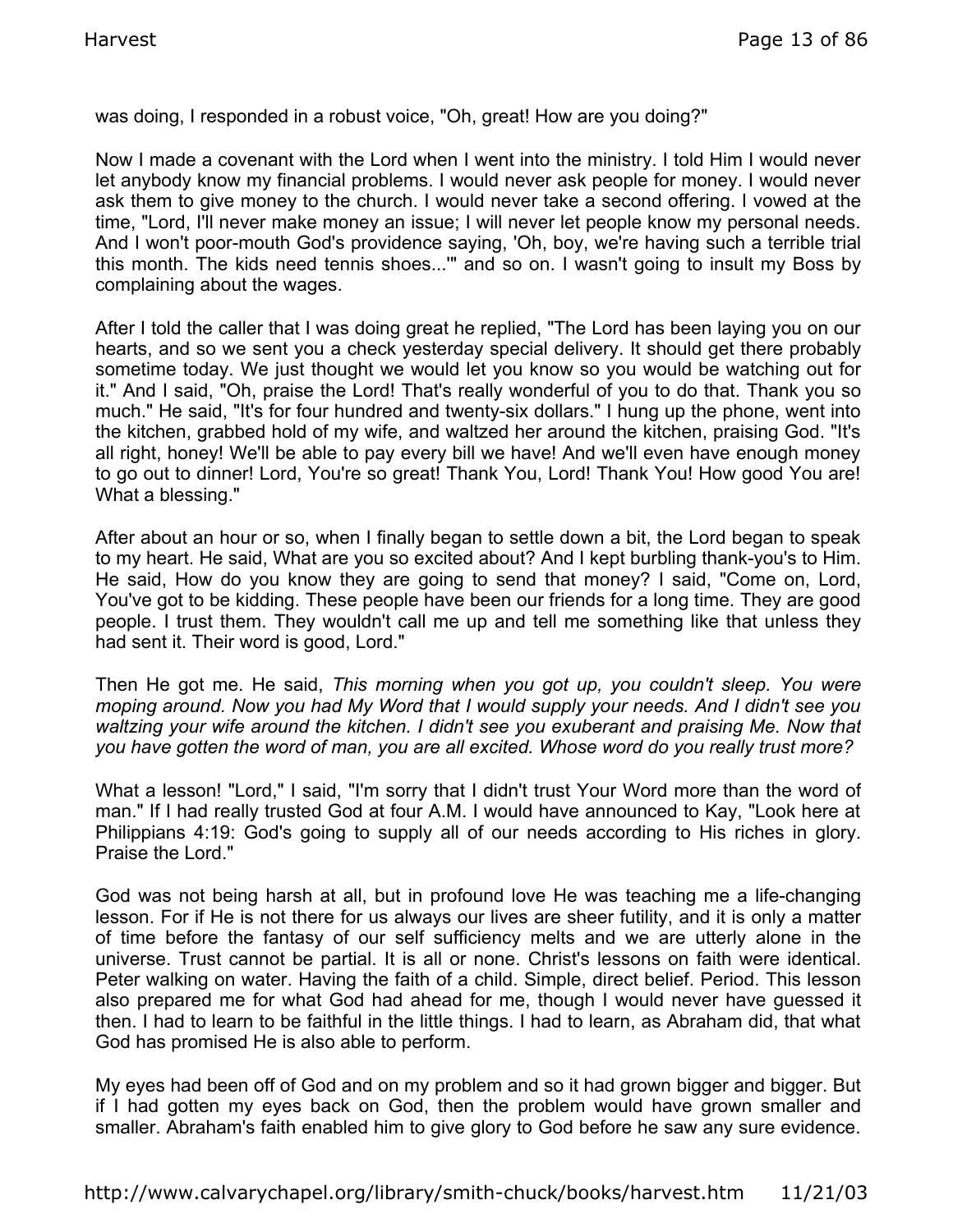This was an important lesson.

### *A MOST UNLIKELY PROPHECY*

During the era when I was still a member of a denominational church, a group of us would meet for prayer together. One of us would sit in the chair and the group would lay hands on him and pray. As I was sitting in the chair with the group praying for me, there came a word of prophecy in which the Lord said that He was changing my name. The new name He was giving me meant "Shepherd," because He was going to make me the shepherd of many flocks and the church would not be large enough to hold all of the people who would be flocking to hear the Word of God.

Then there was another prophecy that followed some years later. The discouraged group down at Calvary Chapel had met to determine whether to call me to minister or to disband. As they were praying, a word of prophecy came to them that I was going to come, that I would seek to remodel the church immediately, that I would be remodeling the platform area especially, that the church was going to be crowded to where it could not contain all of the people. The congregation would then have to move to the bluff overlooking the bay, and would eventually develop a national radio ministry, and become known around the world. A more unlikely prophecy could not have been uttered to sixteen discouraged people ready to quit and throw in the towel.

Through these experiences I have learned that God is working out a foreordained, prearranged plan. He is directing every turn and facet of my life, if I will only look to Him for guidance. Sometimes, because I do not understand the difficulty I am facing, I must look through the eyes of faith. And through faith I must realize that all things are working together for good But then as I look back I can see that the hand of God was leading me and directing me into various things. It is so beautiful to trace His hand in my life even though sometimes He was directing me into a move that was not an easy or comfortable situation. He simply needed to teach me some lessons.

Sometimes when I moved, God was teaching me not to move without being directed. And so He let me make that move to show me the danger of going ahead without His direction. But even then I can see the hand of God as He was working out His perfect plan in my life. He knew what it would take to bring me to a complete commitment of myself to Him. And then He knew what it would take to bring me to the end of myself, where I would give up totally and completely, reckoning my old self to be dead. God knew exactly what it would take, circumstantially, to bring this transition about in my life.

God also knew the work He planned to do through me to touch the lives of others. He knew and foreordained that the work I was to accomplish for His glory would have a rippling effect until it reached around the world. Before He could work through me, He had to work in me, conforming me by His Spirit into His image, bringing me into the measure of the stature of fullness of Christ. Once He had accomplished His work in me, He could then do all of those things He was desiring to do through me.

I do not believe that I have fully apprehended that for which He appointed me, nor do I feel His work in my own character is complete. I still have a long way to go before I fully reflect the image of Christ! But thank God His work continues as He is changing me from glory to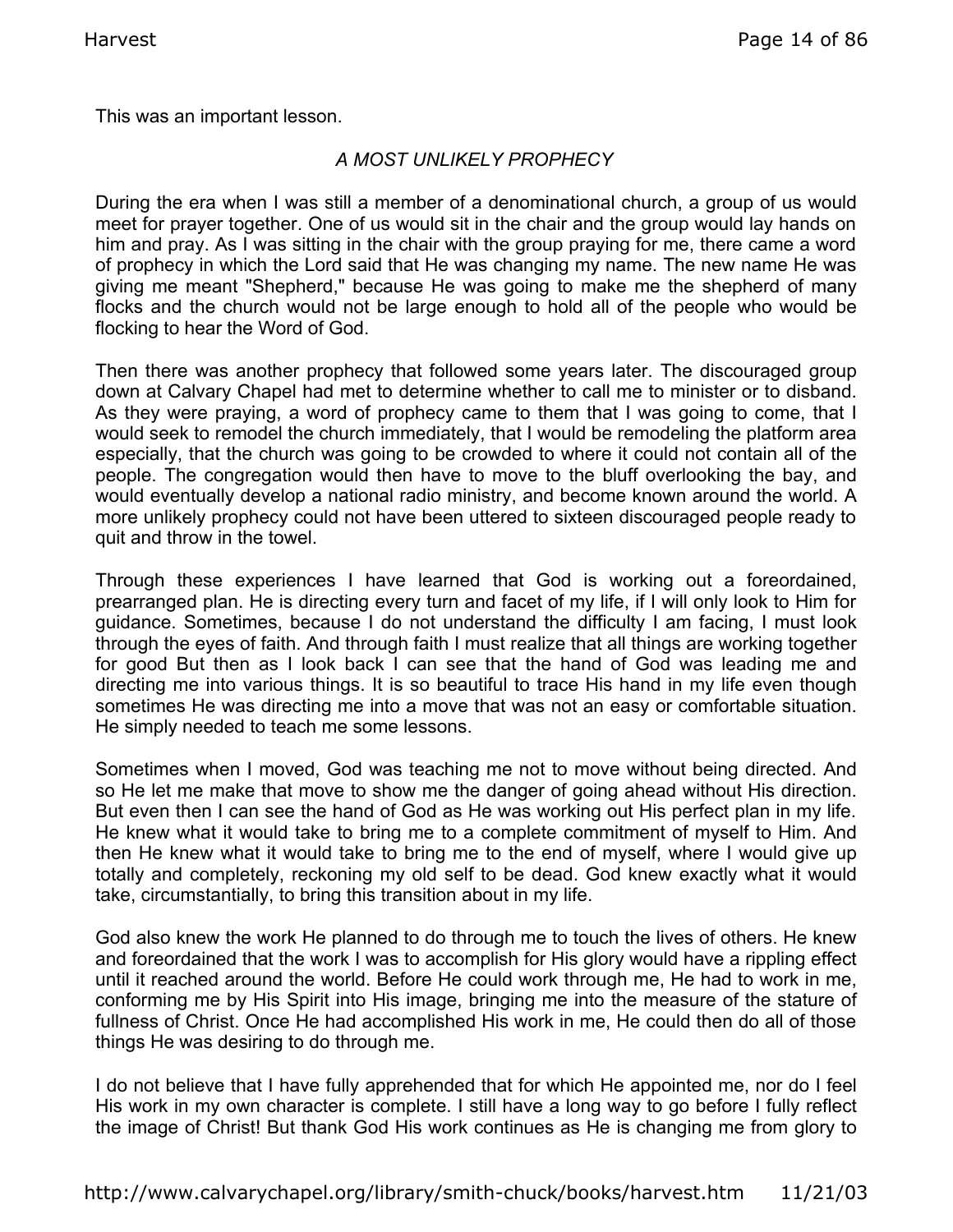glory.

The Bible speaks of those who despise the days of small things. I know I was often upset in the days of preparation. Indeed I still get impatient with God. But God is preparing me for the work He has up ahead for me. God was, and still is, working in my life to condition me for that next step, whatever it might be. For Ephesians 2:10 tells us we are His "poema", His workmanship or work of art. God desires to express Himself in the lives of his people. We become the expression of God to the world, for it is through what they observe in us that they get some idea about the nature and character of the One who fashioned us, the Artist. Thus God seeks to reveal Himself through me and through all genuine believers.

As I submit to God's touch, He is able to express His poetry in and through me. This is a staggering thought, and an immense responsibility. And without His grace, it is impossible.

## **3. As Far as the Eye Can See**

In the wilderness of Galilee, where the plains meet the mountains folding in upon them, there is a beautiful but brief phenomenon. For just a few days every year, beginning one early spring morning, you can look out on what had been a plain, and see a meadow covered with a canopy of wildflowers extending as far as the eye can see - poppies, lilacs, buttercups, all radiating color and dancing in the wind. It literally happens overnight.

One morning Kay and I looked out into the California streets and on the beaches, and we beheld another radiantly colorful sight: human forms, extending as far as the eye could see. The countercultural revolution of the '60s had begun, and the new citizens were the hippies, "heads," and trippers. Their colorful outfits belied the deeper problem that they represented. God was trying to tell us something, as we looked out on that field. We faced the problem of a gap of culture and thought that stood between our generations. I was brought up in oldworld piety compared to the fast-track rebellion of the hippies. How could my wife and I cross this gulf?

The Lord clearly impressed on our hearts, Reach out in love. Now we knew that love could never be contrived with a group as sensitive and perceptive as that one. So, to quote my wife, we saturated the air with prayers. She organized late-night prayer groups and morning prayer groups. It seemed that Kay and her friends were praying all the time. Meanwhile I prayed with elders and some church members. Before too long, we both felt a quiet change in the air, an excitement just beneath the surface.

Kay and I could feel growing inside our hearts, almost independent of our own efforts a growing burden of love and concern from God for these young people. With love would come the necessary understanding. Then we would be equipped to minister to the real needs of these estranged youths. Could this be what God had been preparing us for all these years? Were we looking at fields rich with harvest, dislocated souls ripe for almost anything from Buddha to Christ, and only waiting for the chance to commit their lives? The cultural shift had happened quickly between our generation and theirs, like the wildflowers suddenly appearing on the Galilean plains. How could we penetrate it?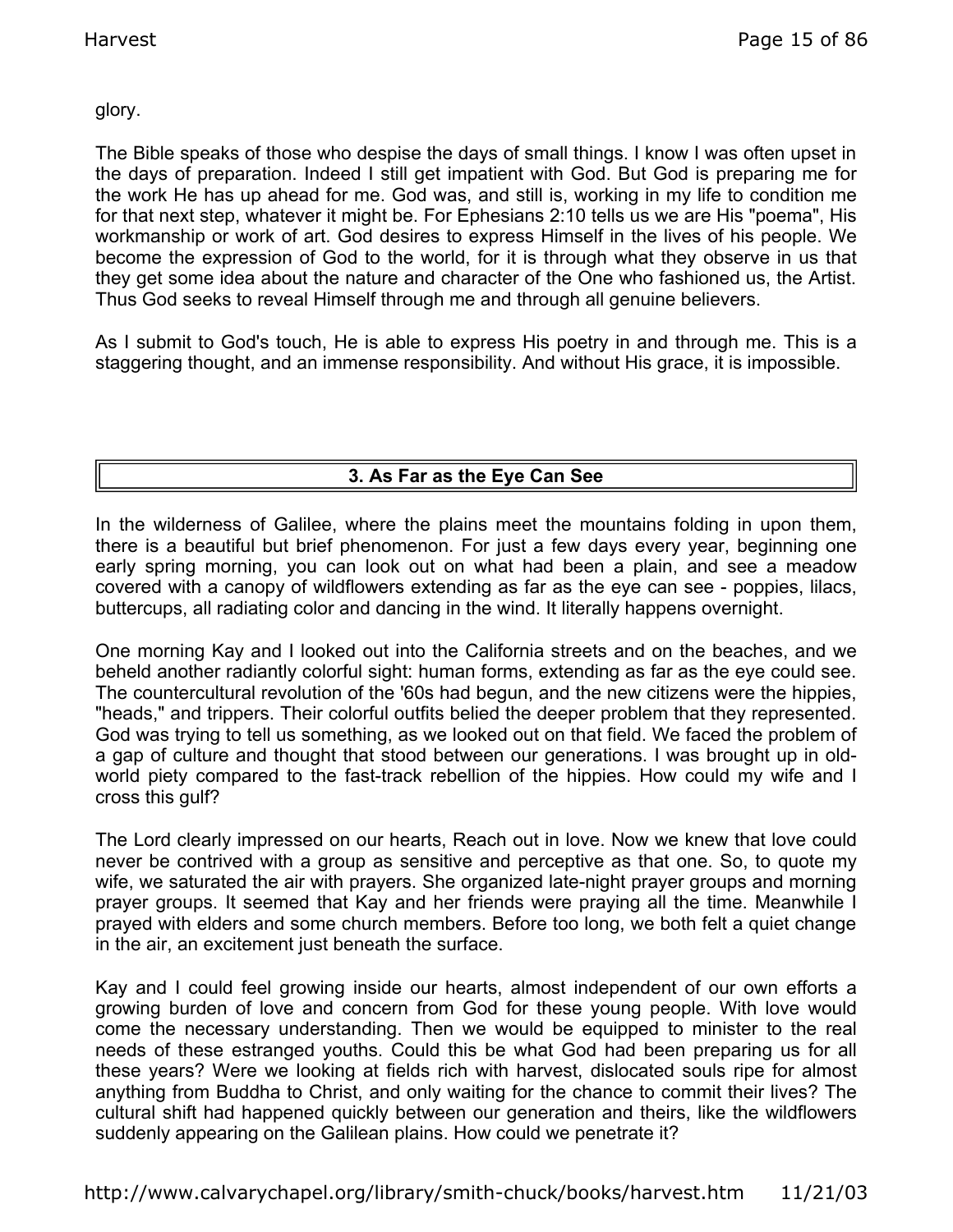Kay and I would often drive to a coffee shop in Huntington Beach and park our car. We would sit and look at those kids and pray for them. Where others seemed to be repulsed by these dirty, long-haired "freaks," we could only see the great emptiness of their hearts that caused them to turn to drugs for the answers to life that we knew only Jesus could supply. But how to reach them?

Then one day it happened. We met several youths who were hippies, yet they had a different glow on their faces. They were Christians, converted in San Francisco's Haight Ashbury district through a communal ministry called The House of Acts. They were perfect representatives of their generation, having been to all the "Human Be-Ins" in Golden Gate Park, Grateful Dead Concerts, "acid tests," Merry Pranksters events, Whole Earth Festivals, and communal experiments. They had done it all. Then one day they saw the bottom of the elevator shaft within their own souls. They glimpsed the ultimate emptiness of their pursuit, and finally called upon Christ to be the center and Lord of their lives.

We invited a couple of these youths to move into our home with us in Newport Beach. They soon moved some of their friends in as well, and it became sort of a communal house for a while. Our four kids accepted them and we began to understand their disillusionment with the church and the adult world that they called the Straight Society. They had lost all faith in any values that had preceded their generation. They took it upon themselves to find newer and higher spiritual truths and begin a revolution.

But in their rootlessness, they were supremely vulnerable. Without history they operated out of a vacuum. They were like medieval peasants going into the sophisticated center of London, naive people open to being conned by slick street sellers and card tricksters. They denied the powers of darkness while they trafficked in the occult. Yet, as C. S. Lewis observed, God is equally happy with an occultist who worships him, as he is with a rationalist who denies His existence.

As the numbers of new believers grew, we realized that we had to find a place for these converted hippies to live. For we could not send them back to the hippie communes, knowing that they were not yet strong enough to resist the temptations of free sex and drugs that abounded there.

We started establishing Christian communal houses to hold them. The initial house elders came from the group that Kay and I had put up for a while. Their own zeal was contagious as they shared the rich truths of their newfound faith. By their zealous sharing about Jesus to those on the beaches, in the parks, and on the streets, they filled the area with the reality and truth of Christ. As we will see in detail when I discuss the lives and ministries of Greg Laurie, Jeff Johnson, Steve Mays, Mike MacIntosh, and others, this urgent and timely ministry took off like a rocket. It was irrepressible. God decided to use people whose lives had been a social engineer's nightmare. And my wife and I witnessed this miracle time and again.

## *OVERCOMING BARRIERS OF PREJUDICE*

Ironically, the only resistance we encountered to this move of God came from the church itself, those from our midst who had grown up with church backgrounds, those from the "Straight Society." This sudden infusion of rebellious youths met predictable opposition.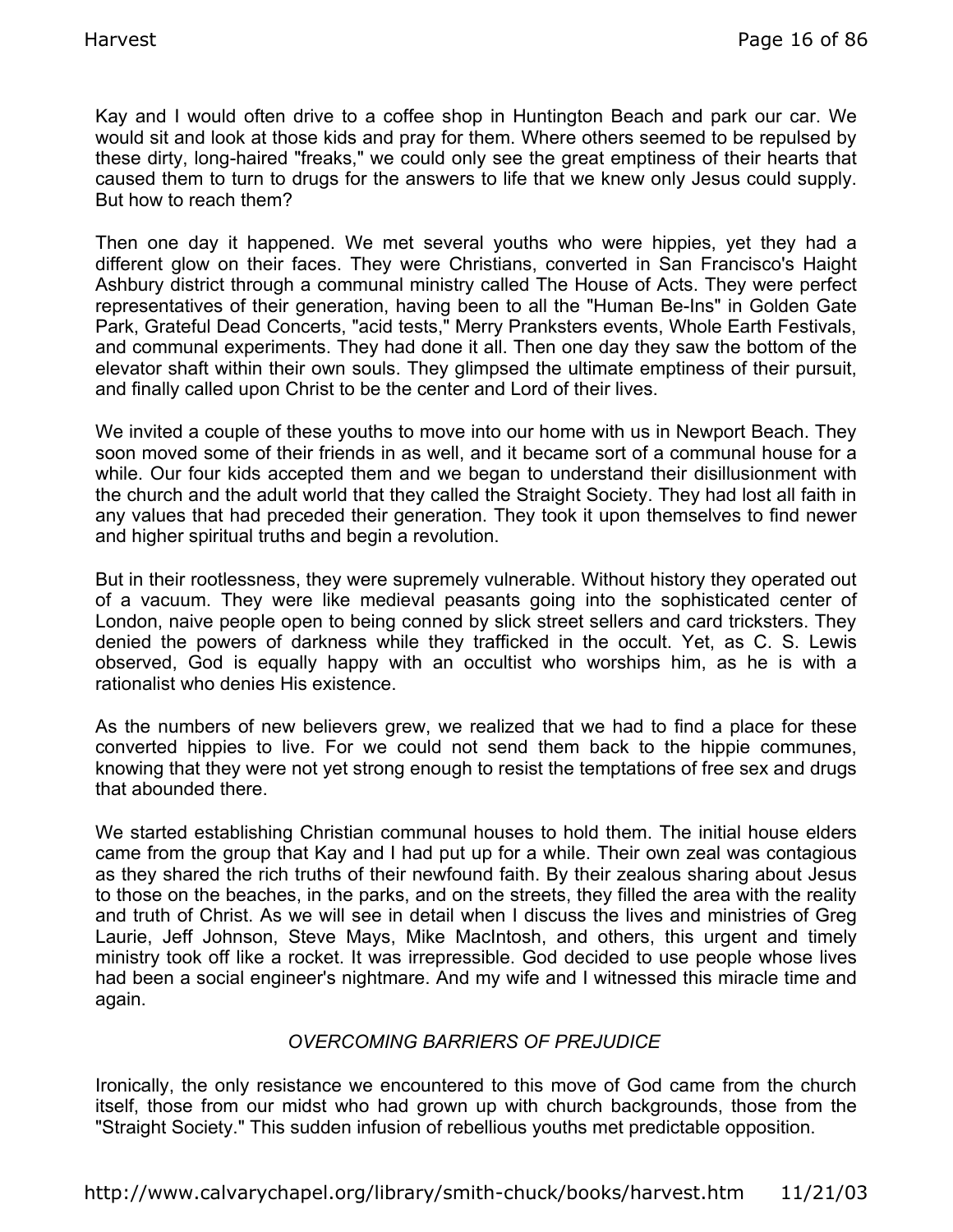Our challenge was to overcome what most churches had not, namely their insistence on respectability, conformity, and a judgmental attitude toward anything that departed from the norm. Many of our members rallied to the challenge, feeding off the zeal of the hippie converts. But there were still some who resisted and disdained these newest members of our church who showed up with long hair, bells on the hems of their jeans, bare feet, and who otherwise looked like wildflowers in their great diffusion of dress inspired by American Indian or Asian tribal styles. It was wildly creative. But it was also threatening, especially to those with young children who did not want them emulating the hippies.

The interesting thing is how we saw love prove itself as God's adhesive force time and again. Duane Hart, a man who today is one of our elders, is a good example of the resistance many felt. He was furiously suspicious of the hippie converts. He felt that they were insincere freeloaders and manipulators who were unable to change. Never would they be able to work and support themselves.

Then one afternoon as Duane was working side-by-side with a group of hippie converts at the time we were dismantling a school building that had not been up to code he saw something that pierced his heart. These lean, muscular young men worked tirelessly as they sweat away in the summer sun pulling off the old roof tiles. Long hours went by and they never slowed down. By the end of the day, as they were scrubbing down piles of old roof tiles for use on the new structure, Duane noticed that their hands were bleeding from working so hard. And with their hands bleeding, these young men worked on into the night, singing of their newfound love for Jesus. God so convicted Duane of his judgmentalism that by the end of the day, there was not a word he could utter about them except in their defense from then on.

On another occasion, a renowned surgeon came to Calvary Chapel at the invitation of his future son-in-law, Don McClure. As Dr. Anderson told us later, he had had utter contempt for the hippie movement, and the morning he came to Calvary Chapel he was very ill at ease in the packed crowd. As much as he may have tried selectively to ignore these zealous converts, they were everywhere.

Rigid as a board, the illustrious surgeon mouthed the hymns. When it came time to read a passage of Scripture corporately, this world-renowned man had no Bible. But sure enough, someone near him did, a tall, shaggy, straggle-haired hippie. Reluctantly, condescendingly, he accepted the Bible, perhaps the way a Pharisee might take something from someone ceremonially unclean. As he opened it, he noticed that it had apparently been read with avid devotion, as Scriptures were underlined, starred, colored with felt-tip markers, and notes were scrawled in the margins. Shame and conviction flooded him. By the end of the service something in him changed.

But it really came down to my having to make a statement to men like Duane and some of our older members from straight church backgrounds. It was an issue that could have destroyed our work if we did not head it off. I told them:

"I don't want it ever said that we preach an easy kind of Christian experience at Calvary Chapel. But I also do not want to make the same mistake that the Holiness Church made thirty years ago. Without knowing it, they drove out and lost a whole generation of young people with a negative no-movie, no-dance, no-smoke gospel. Let us at Calvary not be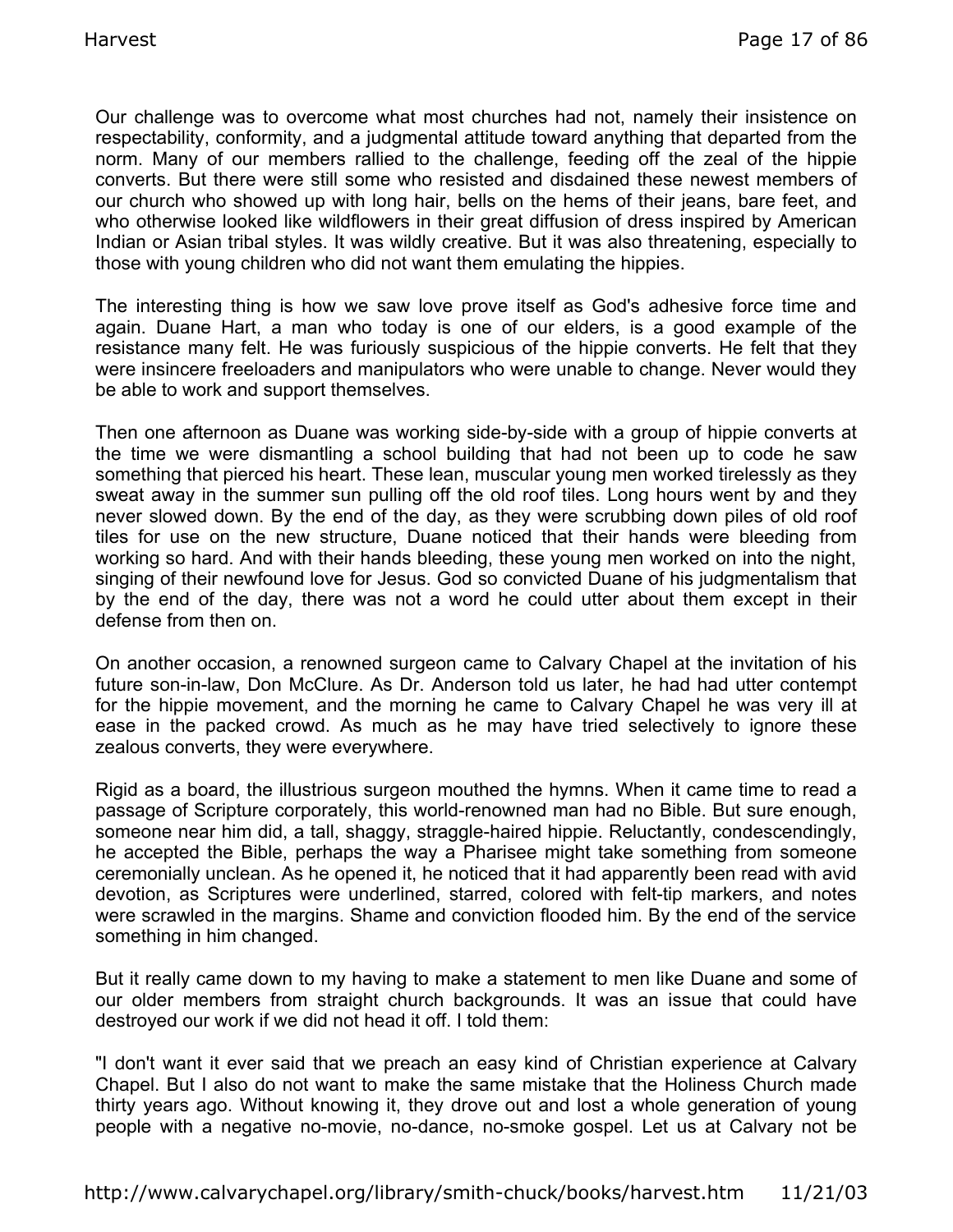guilty of this same mistake. Instead, let us trust God and emphasize the work of the Holy Spirit within individual lives. It is exciting and much more real and natural to allow the Spirit to dictate change. Let us never be guilty of forcing our Western Christian subculture of clean-shaven, short-hair styles or dress on anyone. We want change to come from inside out. We simply declare that drugs, striving to become a millionaire, or making sports your whole life is not where true fulfillment or ultimate meaning lies. Because the end of all these goals is emptiness and disappointment."

Perhaps this involves interesting symbolism, but I think that the last barrier to go in our church was the "bare feet" barrier. When we got beyond that, we were home free, The pivotal incident centered on a wide expanse of brand-new carpet that we had just put in. Those who had been inwardly protesting the hippies finally found a target upon which to vent their discontent. Dirty feet soil carpets, and these carpets cost a lot of money. Besides, who wants to see dirt marks on a brand-new carpet? They took it upon themselves, early one Sunday morning, to hang up a sign reading, No bare feet allowed.

For some reason I happened to reach the church earlier than usual, and was in time to takedown the sign. It was sad to see division over things this trivial. It was also sad to see what really lay behind the outward demarcations of division: a we/they polarity instead of love. This time, I was the one to call the board meeting, and I would not be overwhelmed in the manner that I reported earlier. Now, not only was I on the board, but I was president of the corporation. This did not make me a dictator by any means, but it meant that I would be free to be God's man with a clear conscience, and I would not be in the position of a hireling.

Then I spoke from my heart to the board:

"In a sense it is we older established Christians who are on trial before the young people. We are the ones who told them about James 2 and I John 4:7. The kind of action we displayed today puts a question mark across our faith. When things like this happen we have to ask ourselves who or what it is that controls and guides our motives.

"If because of our plush carpeting we have to close the door to one young person who has bare feet, then I'm personally in favor of ripping out all the carpeting and having concrete floors.

"If because of dirty jeans we have to say to one young person, 'I am sorry, you can't come into church tonight, your jeans are too dirty,' then I am in favor of getting rid of the upholstered pews. Let's get benches or steel chairs or something we can wash off. But let's not ever, ever, close the door to anyone because of dress or the way he looks."

Calvary Chapel jumped over that last hurdle. We were ready to move ahead.

#### *HARVEST FIELD AFTER HARVEST FIELD*

Before too long, I was sending people out to plant other Calvary Chapels in other parts of California as well as across the country. Many of the people we sent out were youth extracted from the very counterculture that our "no bare feet" barrier would have prohibited. What a tragedy that would have been if we had closed the doors on them! I am sure that the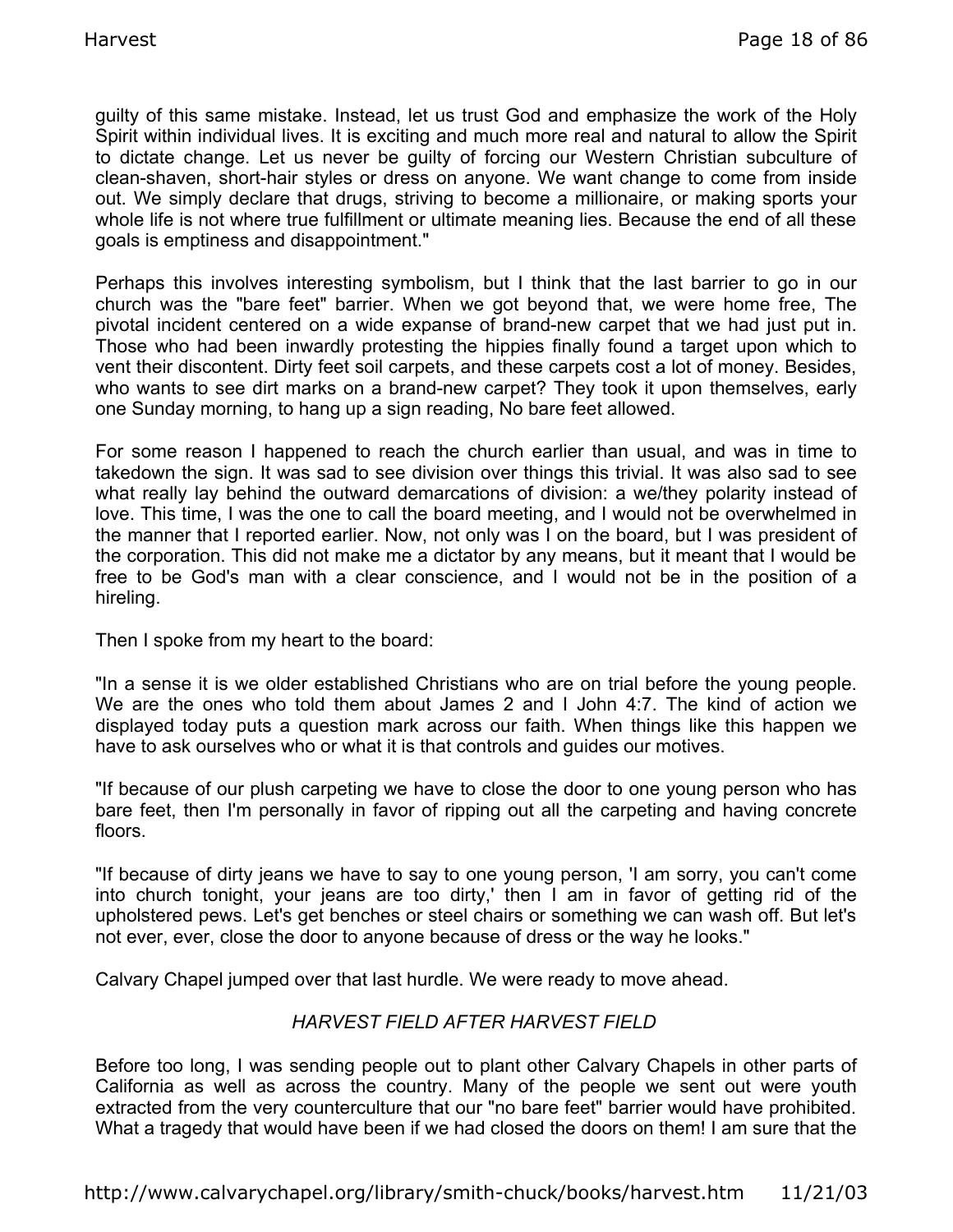flow of God's grace would have gone from a gush to a trickle if we had been that shallow.

If after all my years of struggle in God's crucible, I had not learned the lesson of following God's desires instead of man's traditional ideas, and to offer Christ's love instead of respectability and conformity, I like the salt would have been worthy of being cast upon the road to be trodden under foot. For I believe in God's eyes that I as a servant would have lost my "saltiness."

Instead, I saw the Calvary Chapel explosion of grace rise beyond my wildest dreams. Costa Mesa planted numerous Calvary Chapels, many of which have attendance that numbers in the thousands. The great work of God's design that I see here is that He has chosen as His ministers men who at one time were absolutely hopeless by society's standards. Their backgrounds embody virtually every depravity of our culture. And with almost perfect irony, the buildings that they have moved their churches into also embody almost every focal point that our society as a whole has retreated to as it has abandoned the church.

My son, Chuck, Jr., upon moving his Capo Beach Fellowship into a sizable local bowling alley observed, "We have gone to where the people are, and we have taken over their hangouts. Now when they go to our beautifully refurbished church, they are going to where they used to spend Friday and Saturday nights bowling."

Other ministries have thrived in equally unlikely settings. Raul Ries took over a Safeway store in West Covina. Don McClure took over an orange-packing house in Redlands. Mike MacIntosh first invaded one of the largest movie theaters in San Diego, then moved into a public school facility. Jeff Johnson took over one of the largest chain store buildings in the country. Steve Mays took over a similar discount house. Only Greg Laurie proved to be the one big exception: He built a massive structure designed to hold close to four thousand a service. Indeed, these were the only structures available that could contain the numbers turning out. Now Calvary Chapel churches extend to Philadelphia and upstate New York. Even on the East Coast these fellowships have grown to more than a thousand in regular attendance.

God has opened the floodgates and shown us harvest field after harvest field. We have learned that if we do not erect any barriers, and if we surrender our lives to Christ's purpose, there seems to be almost no limit to His grace. I watch this, and I stand back amazed. A day does not pass that I do not rejoice in my heart and thank God from the very bottom of my heart. It makes every moment of my desert years worth it, and I can say with the apostle Paul, "For I reckon that the sufferings of this present time are not worthy to be compared with the glory which shall be revealed in us." I have been very fortunate to see some of these fruits in my own lifetime, especially when much greater men such as Abraham believed far greater promises and yet saw almost no sign of their fulfillment during their time on the earth.

Now I can see, looking back, that all of these moments in the wilderness of my life that had seemed so hopeless, when I felt hard pressed against the rock of despair, were worth every moment of blind struggle. God was teaching me and preparing me for His harvest by His own timetable and logistics, not mine! I could never have seen it in a million years when I was at that church of seventeen wondering whether or not God wanted me to stay in the ministry, I am thankful that His ways are not our ways, nor are His thoughts our thoughts.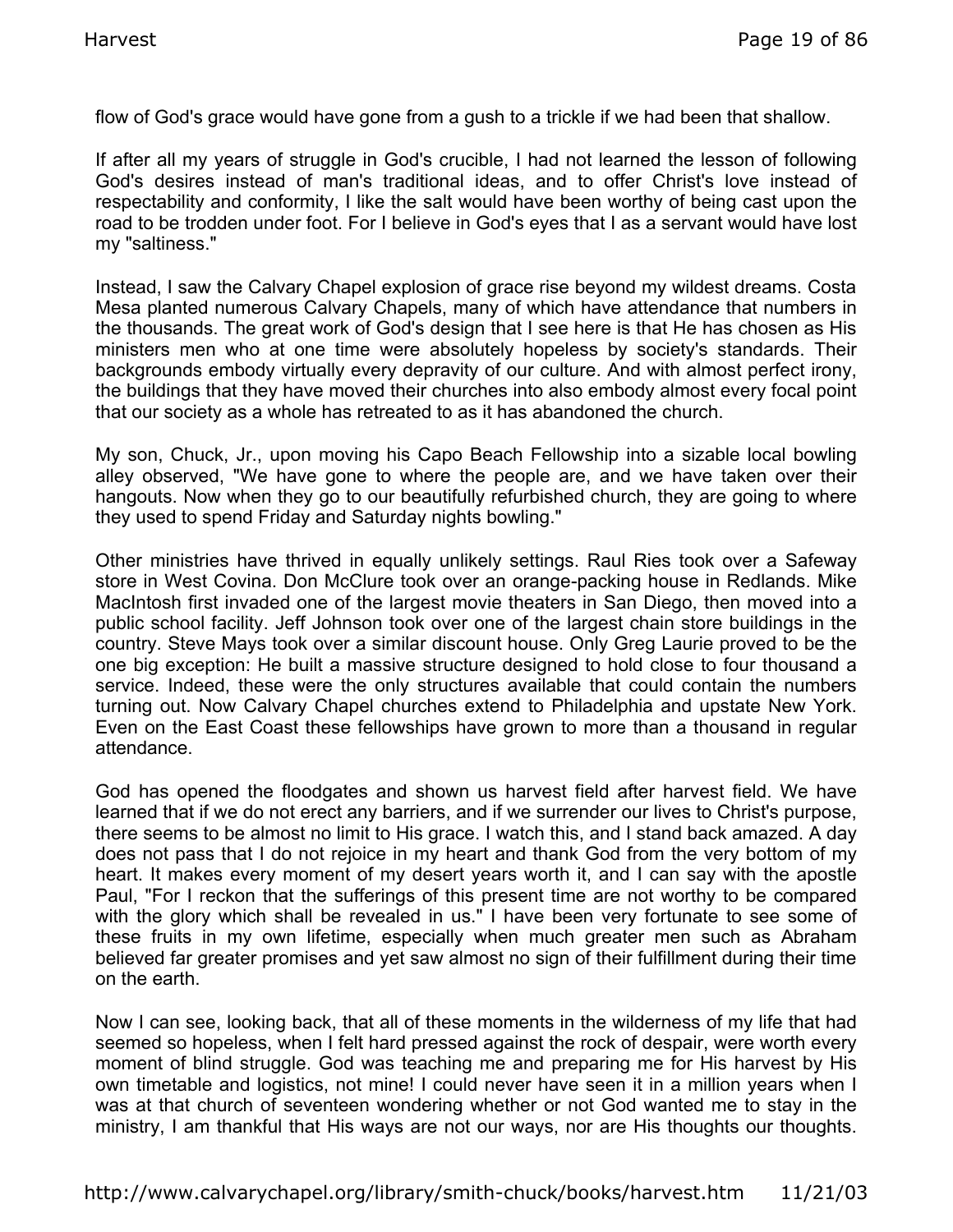He can do far more through us than we would ever allow ourselves to dream.

## **4. Greg Laurie: Opening the Wrong Door**

As I responded to the ringing doorbell of our home in Newport Beach, I looked at a sight that had become quite familiar to us. A young man with long hair, bare feet, shining smile, and clear eyes had his hand outstretched as he said, "Hi, I'm Greg." He had just come from Harbor High School, which was just around the corner from our house.

He handed me a set of drawings that he said he had done that day in his art class. There, in cartoon form, were twenty two illustrations of my message given the previous Sunday. I had spoken on the text from John 7:37 in which Jesus promised living water to the thirsty world if it would just come to Him and drink. I had shared how the thirst Jesus referred to was a spiritual thirst that everyone had for God, and pointed out the folly of trying to fill that thirst with physical things or emotional experiences. The sermon was concluded by showing that God not only fills the thirsty life, but that His Spirit will begin to gush forth out of the believer's heart and life like a river of living water.

The first picture in the series of cartoons was of a little hippie character in ecstatic joy with a fountain springing out from his heart. I was struck by Greg's perception and how he had so completely absorbed the message and so graphically portrayed its truth in the little cartoons. Greg saw my absorption in his work, and then asked in a hesitant voice, "Do you like it?" I cried back heartily, "I love it. We need to publish this."

We had been looking for a tract that would appeal to the kids on the street, one that they would not take politely, then wad up and toss away. Soon, we were off to the local quick print shop and had 10,000 copies run off. A large group of volunteers spent the afternoon cutting them into pages as others stapled them together. That night all 10,000 tracts were handed out on the streets by some of our eager kids. Demands for more came in immediately from areas where the tracts had found their way. We ultimately printed more than half a million of these tracts.

Today Greg Laurie pastors one of the largest churches in California. According to statistics gathered by the International Megachurch Research Center it is one of the ten largest churches in America. It is a conservative estimate to say that twelve thousand different people go through the doors of his church, Harvest Fellowship, every week.

As you glimpse the enormous facility approaching it along the outskirts of Riverside, California - it is reminiscent of some aeronautical assembly plant towering above the condominiums near the Kennedy Space Center - you might be surprised to hear Greg tell you that this entire ministry was a "hand-me-down" nobody else wanted. By God's grace alone it has grown into the ministry it is today Greg is careful to tell you that it is God's church and not his.

And in Greg himself, God has turned around a life that was once bent in half by one of the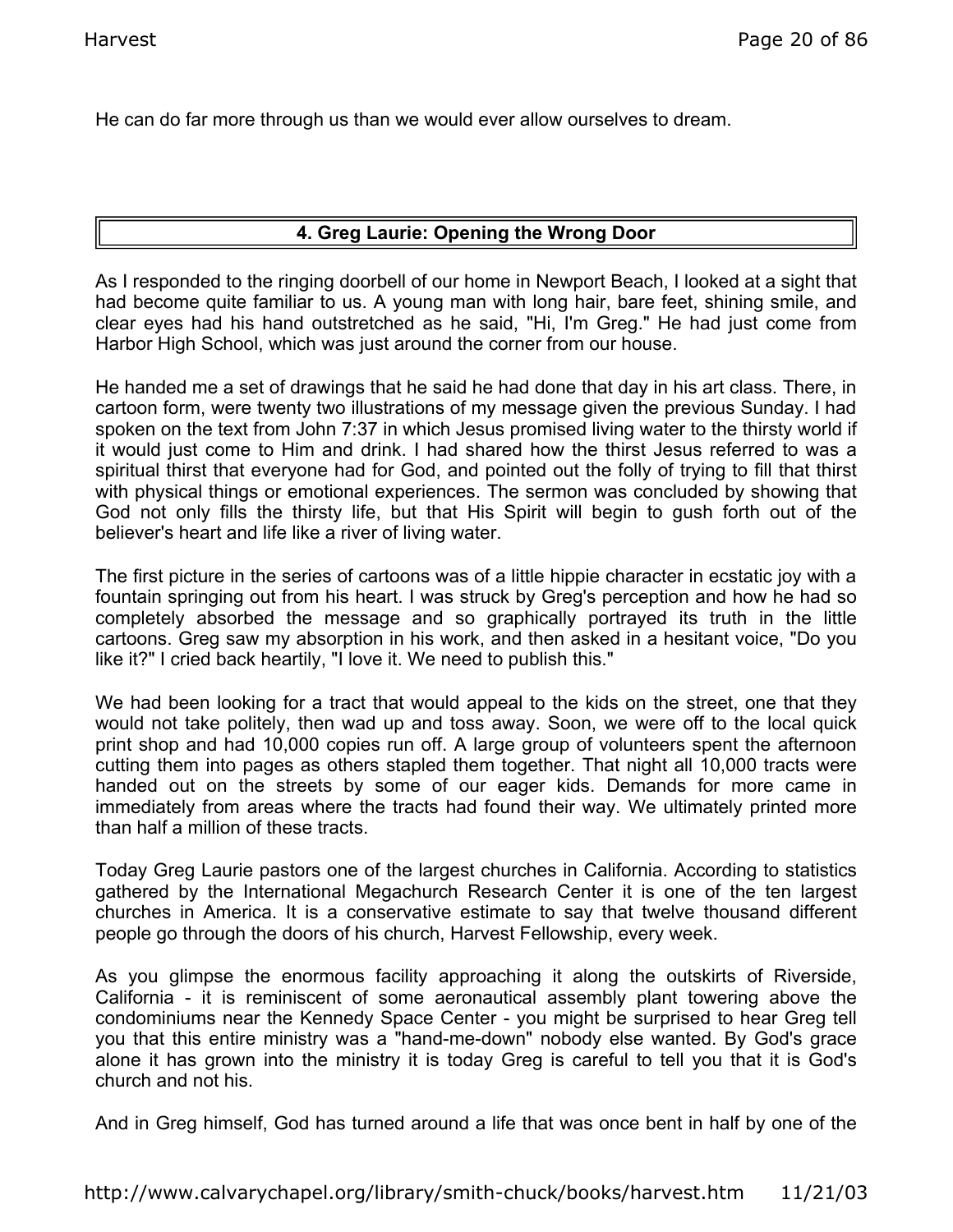worst curses of our culture, divorce. God often confounds the religious pundits of our day by using broken lives in a mighty role.

Divorce is a national sin that has marred one family after another, literally tearing this Godordained institution in half. Children who have lived through one divorce know well enough what haunting loneliness it can create. They also know the feeling of alienation from themselves, from parents, from stepparents, and from friends.

Imagine, if you will, someone who has endured several of these parental splits and remarriages, someone who has grown up with his mother and as many as five stepfathers. No one could accuse such a person of being naive about divorce, or inexperienced in the area of loneliness and pain. Surely, this person could stand up as a representative of his entire generation and say, "I know what being from a broken family is like. I have lived through it five times." To see the grace of God overcome this crippling stigma is to triumph over one of the most evil social plagues to hit our world. Greg Laurie knows, because he is that very man.

When Christ entered Samaria, he met a woman at the well. As a Jewish rabbi, he broke tradition and shocked her by initiating conversation. He stunned her even more by offering her eternal life. And then He completely revealed the vastness of His grace by acknowledging that He was well aware of the fact that she had been "married" to five other men and the man she was living with was not her husband. Apparently she had a need for love that compulsively drove her, but she never seemed to find fulfillment.

What does this mean for us today? For people like Greg who have suffered from broken homes it is incredibly relevant. If this woman had had a son, I imagine he could cross the twenty centuries of time between them and meet eyes with Greg Laurie, his modern counterpart. With the props of time and culture removed, their emotional experiences would be very much the same. Such are the timeless effects of sin. Neither time nor custom can change them. Only grace can remove them. This is what Greg Laurie learned. It was a hard but life-saving lesson, one that he now can share with others.

## *THE TRAUMA*

It seemed like any other school day for nine-year-old Greg. hi a few minutes the bell would ring and he planned to run outside and play in New Jersey's autumn air. He liked to chase leaves about in the wind on the way home. Leaves didn't fall off trees in sunny Southern California (where he was born in 1952) as they did here in New Jersey. In fact there were hardly any seasons at all in California.

The move East had meant a big change for Greg, but he had settled into a happy and contented lifestyle. He was basking in the stability and security that he had yearned for over the years. Greg liked his latest stepfather, Oscar Laurie, whom he had come to think of as his real father, the dad he always wanted. Oscar, an intelligent and successful New York lawyer, had always shown Greg genuine kindness and affection. And when Greg needed it, this man of consistency and integrity gave him appropriate discipline. After a string of three other stepfathers Greg finally felt secure.

The bell rang and Greg fired out the school door amidst a swarm of kids and led the charge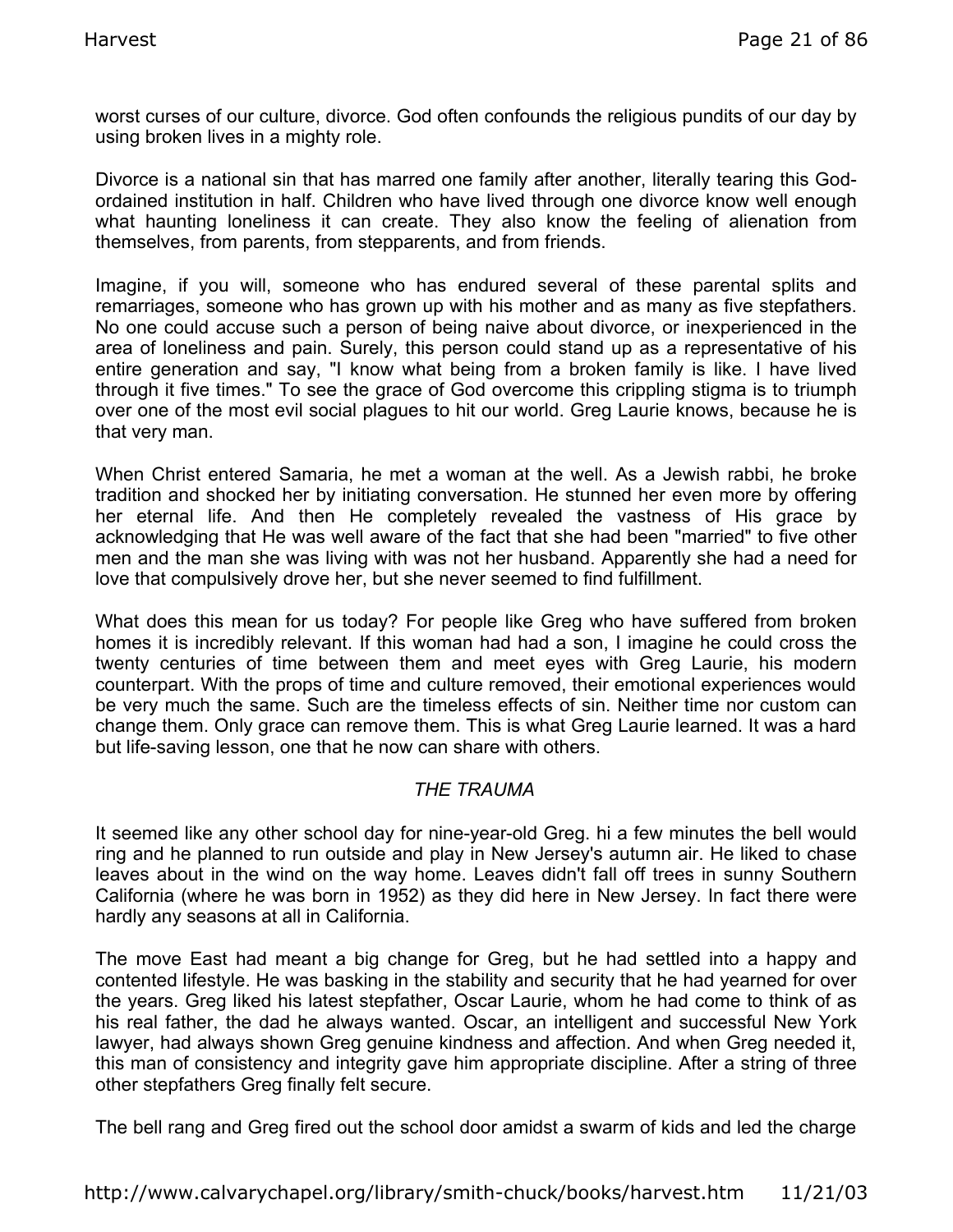toward the street. Suddenly his frenzied excitement came to a halt. Greg spotted their family car waiting for him in front of the school. He had an unsettling feeling of dread in the pit of his stomach as if he were watching a tragically sad movie of his life. He walked slowly toward the street. The dread nearly choked him when he saw his mother inside the car. Then he noticed the boxes. Was he about to reexperience a painfully familiar scene?

Greg approached the car. "What's going on?" His mom responded matter-of-factly, "We're leaving."

"Where are we going?"

"We're going to Hawaii."

Then, through waves of fear, the movie image flickering badly, he asked, "Well, where's Dad?"

"Dad's not coming." This pronouncement was abrupt and final. The pleasant movie that had once been his life was over. And he had no idea what the next movie script of his life would be.

En route to Kennedy Airport, Greg's mother couldn't ease his tears. And during the long, agonizing flight to Hawaii, Greg reviewed in his mind the parade of faces that had stood in as his dad.

The sense of hopelessness was magnified when Greg saw the next man to enter the role of stepfather. He didn't like this new one standing at the gate at Hawaii's airport, a big roughcut fellow. This man's face didn't have the tender honesty of Oscar's. He seemed hard, and smooth. Greg's mom, a stunning Marilyn Monroe look-alike whom men had pursued as far back as Greg could remember, stepped into the picture like a seasoned actress. The Hawaiian setting, by all outward appearances, was idyllic, but Greg only saw ugliness. He wanted with all his heart to be back with Oscar Laurie.

They drove from the airport to an opulent house. Al, the new man in his mother's life, was rich. He even had a swimming pool. Soon, Al led them proudly down the hall to Greg's new room.

When Greg stepped into the room, he felt the mocking brunt of a bad joke. It was identical, right down to the last detail - toys, wall color, shelving, and position of the bed - to his room back in New Jersey at Oscar's house. Greg felt betrayed. Never again, he resolved in his heart, would he trust the adult world. It was a hard world of deceivers whose smiles always seemed to belie their motives.

Greg also decided at that moment that he would have to adapt to this world of hardball in order to survive. If life was just a ruthless game, he would need to be very cunning. At the doorway of his new room, Greg had passed a turning point. From then on rebellion became a way of life. He decided that the qualities of virtue, truth, and goodness, which he had once longed for, now seemed to be relegated to fairy tales, forever taunting him with false hope. Whenever they appeared, they vanished like wisps of clouds when he drew near. He had always believed in God in his heart, but God seemed to be too distant, and removed from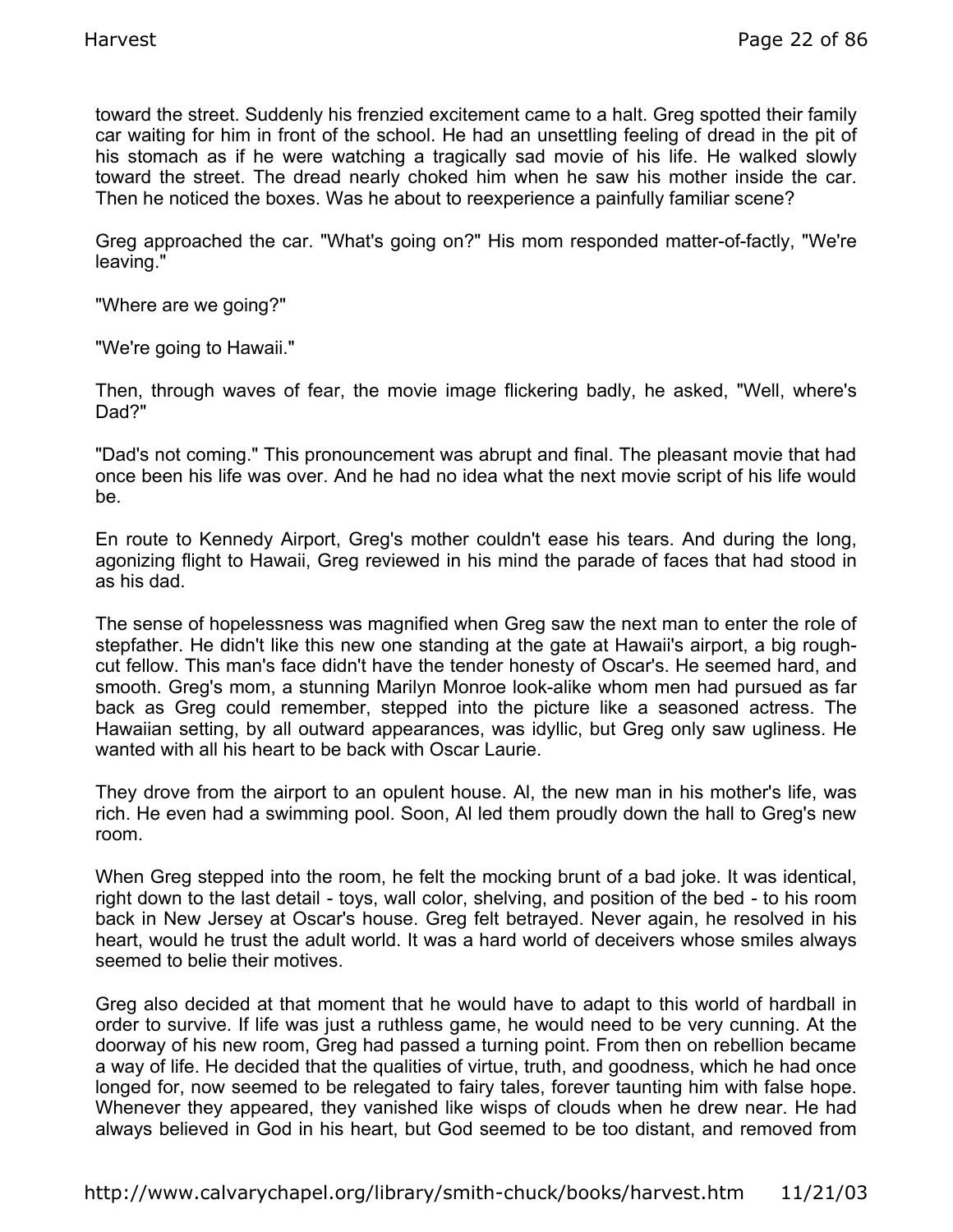the sad reality of day to day life.

Al let Greg do anything. He could spend the day running up and down Waikiki beach, while Al and his mom spent the day at his plush hotel bar. Alcohol was a big part of their life. Whereas Oscar had made Greg earn any money beyond his fixed allowance, permissive Al would hand out five dollar bills at the asking. On the outside, things couldn't have been better. On the inside, Greg was empty. He had everything money could buy. Unfortunately, it couldn't buy love.

It also became plain in time that the marriage between Al and Greg's mom was not made in heaven. Their fights became worse, at times loud and violent, as Greg lay awake in bed listening. It wasn't long before this marriage ended in divorce, and Greg and his mother found themselves on the plane again, headed back to Southern California.

#### *CHANGING IDENTITIES AND PEER GROUPS*

After several problem years in school, Greg entered the tenth grade. By this time he had learned how to be "cool." His goal was to hang out with the seniors. He had a quick mind, good looks, maturity, and natural charm that made him popular with almost any peer group he set his sights on. At Corona Del Mar High School, an affluent school of rich kids, buttondown collars, and collegiate haircuts, for an underclassman to be accepted by the seniors was quite a feat. Yet Greg's gift at cynical mockery kept him at the center of attention. Before long he was part of the most elite senior clique, gaining him the privilege of hanging out at Senior Square, the ultimate place to be. An advantage to having little supervision at home was that he could be out all night and nobody cared. Greg and his clique of seniors often drove out to the all-night parties in Palm Springs.

But soon enough, the challenge was over. Greg saw through the clique mentality. All his hard work for acceptance had left him empty and bored. He was also struck by an everpresent sense that it wasn't really friendship that bonded his group together. They really seemed more interested in using each other for selfish ends.

Greg began to feel the same mistrust toward this peer group game as he did about the adult world. Was this conformity-minded clique of seniors any different from the adult society they would soon enter? Greg was no longer interested in their recreational drinking either. Liquor held little mystery for him. After all it had ruined his whole childhood. He had spent countless hours going in and out of bars looking for his mother.

When he reached the eleventh grade, Greg's restlessness led him to try a new identity. He would drop his clean-cut look and become a part of the drug culture. A friend persuaded Greg to transfer to Newport Harbor High School. Newport Beach was a major drug center of California, and this particular high school was famous for spearheading the countercultural drive. On Greg's first day there, he abandoned his collegiate, button-down collar look for jeans and lengthening hair. He also began experimenting with marijuana which was readily available in varieties ranging from Mexican weed to Eukiah Sinsmilla.

In almost no time, Greg was heavily into smoking pot with his new group of friends. Soon, he and his friends were getting stoned three times a day. It was during this time that Kay and I had our first contact with Greg, though we didn't know him at the time. On school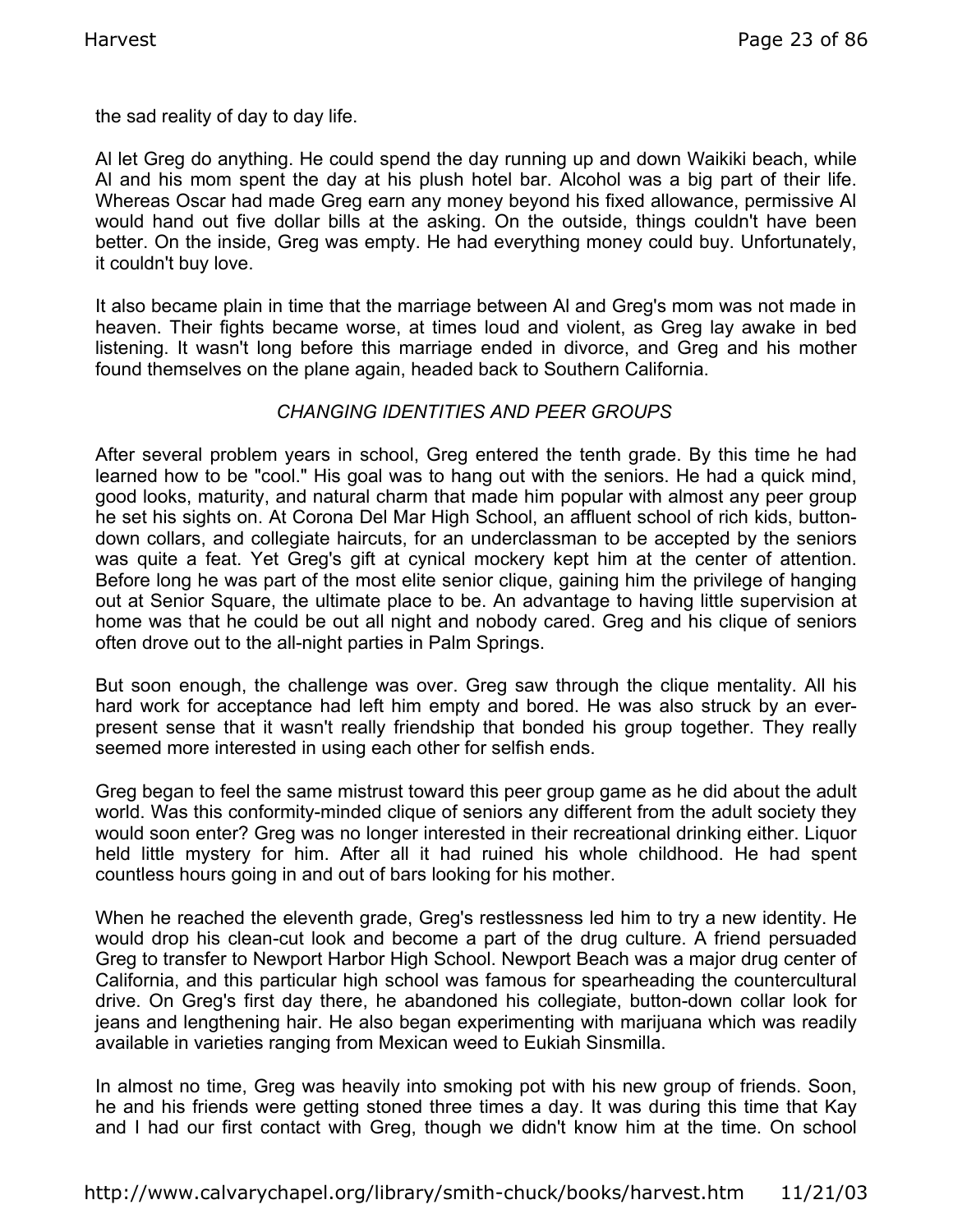lunch breaks he and his friends would go to a house only a few blocks from where my family lived. Kay started to notice this motley crew as they would laugh and joke on their way back to school. Clearly they were on drugs. It was at this point that the burden we felt for the youth subculture became almost intolerable. And that was when Kay and I started to pray for God to open doors for us to reach this alienated generation.

One day while working with a group of laborers dismantling a carnival, Greg was offered LSD. Greg dropped the acid while he worked, and soon was entering a new "spiritual" world where everything seemed to have hidden meanings. Insights kept flashing into his mind. He even "transcended" the fact that he almost got killed by a crane. In his mind this was a mere cosmic love tap. Greg was beginning to see eternity beneath the most ordinary things.

Greg had found a new purpose in life. He would pursue truth through LSD. As an individualist he resisted blind conformity to the hippie movement. Though he looked like any other hippie, he insisted on having his own thoughts. For that reason he did not take part in Eastern religions, nature worship, "be-ins," or communes. But Greg fully embraced the wild freedom of the time. He continued to use LSD regularly on weekends at friends' houses or in the California countryside.

At this time, Greg also began to notice a rather "uncool" group on campus. They were secure enough in their views not to care about social approval. They refused to conform to the new social revolution around them. In fact they seemed bolder than their extreme counterparts, even more than the wildest rebels who defied all morality, standards, and institutions. The heat of conflict caused them to take a highly visible stand in this wildest of high schools. At lunch they often marched across the high school campus singing hymns and handing out tracts. Greg avoided them. They were Christians, the social lepers. The amazing thing about them was that a number had been in the dope scene much more deeply than Greg. Now they handed out tracts and smiled.

Every time Greg was handed a tract, he would look pointedly at the giver while sticking the tract into his back pocket. Greg had a drawer full of them. For some reason he never threw them away. And now and then he would get stoned, pull them out of a drawer, read them, and laugh. But his laughter got rather thin at one point as he found himself on a bad LSD trip. He found himself in an unknown world. Greg discovered that it is a little hard to mock the idea of Hell when you really don't know what lies at the heart of existence.

#### *OPENING THE WRONG DOOR*

One day Greg and a friend decided to split a mega-dose of "orange sunshine" LSD. He laid down and waited to soar into some unknown realm. Greg felt like a person with a pocket full of skeleton keys that could open one unknown door after another. The quality of the experience was strictly luck of the draw. Greg waited.

Suddenly the air seemed to ripple like water. A wave of insanity swept through him. He felt distinctly that he was losing his grasp on reality. He also became conscious of a feeling of evil - a sort of presence, if you will. Previously LSD had seemed to have a safety switch. Greg felt he could always pull out and escape if things got out of control. It was like toying with a dangerous situation without suffering the consequences, like watching a movie at one of those massive cinemadome theaters. The illusion of being in the action is so great you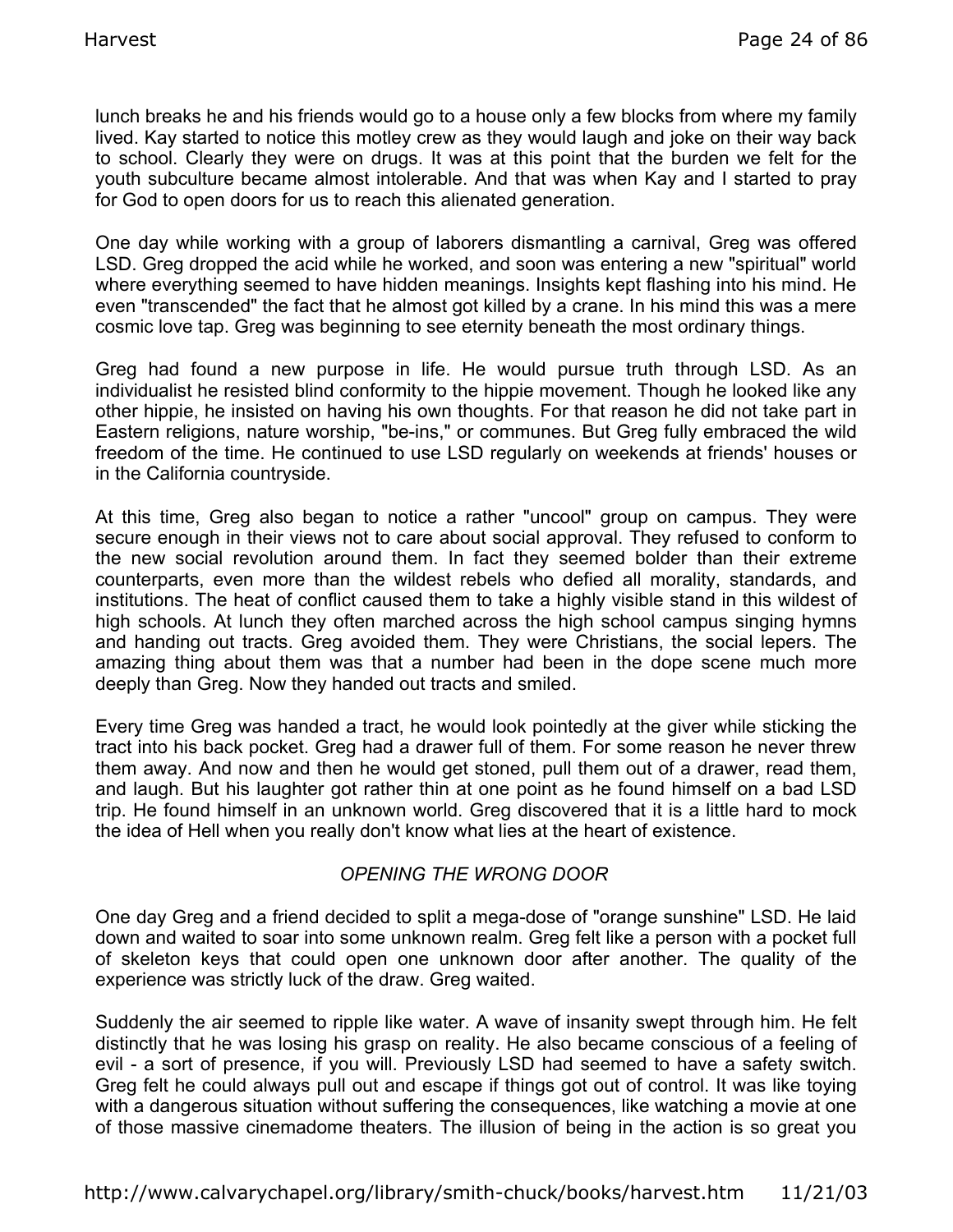begin to react to the images on the screen. In an action film, you experience the thrill of being close to death without having to suffer any potential consequences.

Greg began to wonder if there really was a safety valve on LSD. He had heard of people being killed by it or going insane. Could he be sure that he could bail out? What if the insanity did not go away? A new terror flooded him.

As he felt himself going berserk, he wanted to stand in front of a mirror, perhaps to recapture who he was and remember his identity. As he stared his face started to melt. It aged hideously, then it deformed with monstrous contortions. Then something jagged ripped through him, a hideous, pealing laughter. "You're gonna die! You're gonna die!"

Greg ran outside and tried to rip his clothes off. Neighbors stared out through shuttered windows. Greg's friends grabbed him and held him. He kept thinking, I'm in trouble, I need help. I may never get back to where I was.

For months after that Greg felt that his brain was slightly fried. He realized that he did not want to take any more LSD. The stakes were too high.

#### *IN THE PRESENCE OF THE LORD*

One day Greg felt drawn to a gathering crowd in the school cafeteria. The fellow speaking radiated joyous hope. He was in his twenties and had flaxen hair that went down to his shoulders. He looked like tic had stepped out of a Bay Area billboard advertising a concert like Big Brother and the Holding Company at Golden Gate Park. In fact, judging from his words, he had done it all. But this speaker shared that he had come to the end of his long search - he had found the Lord. He was at Newport Harbor High that day to tell the kids why Christ (and not rock or acid) was the answer to every question they were asking. This fellow was still in the honeymoon of his own conversion experience and was feeling the thrill of it. His joy was infectious. So was his ability to evangelize boldly. Then he said something that brought Greg up short.

Greg had slipped into the back of the crowd. The last thing he wanted to be was a member of the "Jesus People" and become a social outcast. In the back of his mind, he knew deep down that God existed. He remembered as a small child, quietly saying prayers to Him. It was also hard to ignore that often, when he got into tight situations, he would call out to God.

In fact it wasn't long before that Greg and his friends found themselves speeding down the Pacific Coast highway late one night in the rain. They had a kilo of pot in the trunk. Suddenly the car fishtailed wildly out of control. It looked certain that they would crash and die. Greg saw the headlines in his mind, "Drug Dealers Dead," after people found what was in the trunk. But he was never a drug dealer! What a terrible way to go. In a quick breath Greg spoke the prayer, "Oh, God, if You get me out of this I promise I will serve You." He had done this before with God and knew that God had come through every time. But Greg would later retreat on his promises or conveniently forget them.

Now the words of Christ, spoken by the young man, suddenly cut into Greg: "You are either for Me or you are against Me." Greg never realized that. He always knew Christ was real,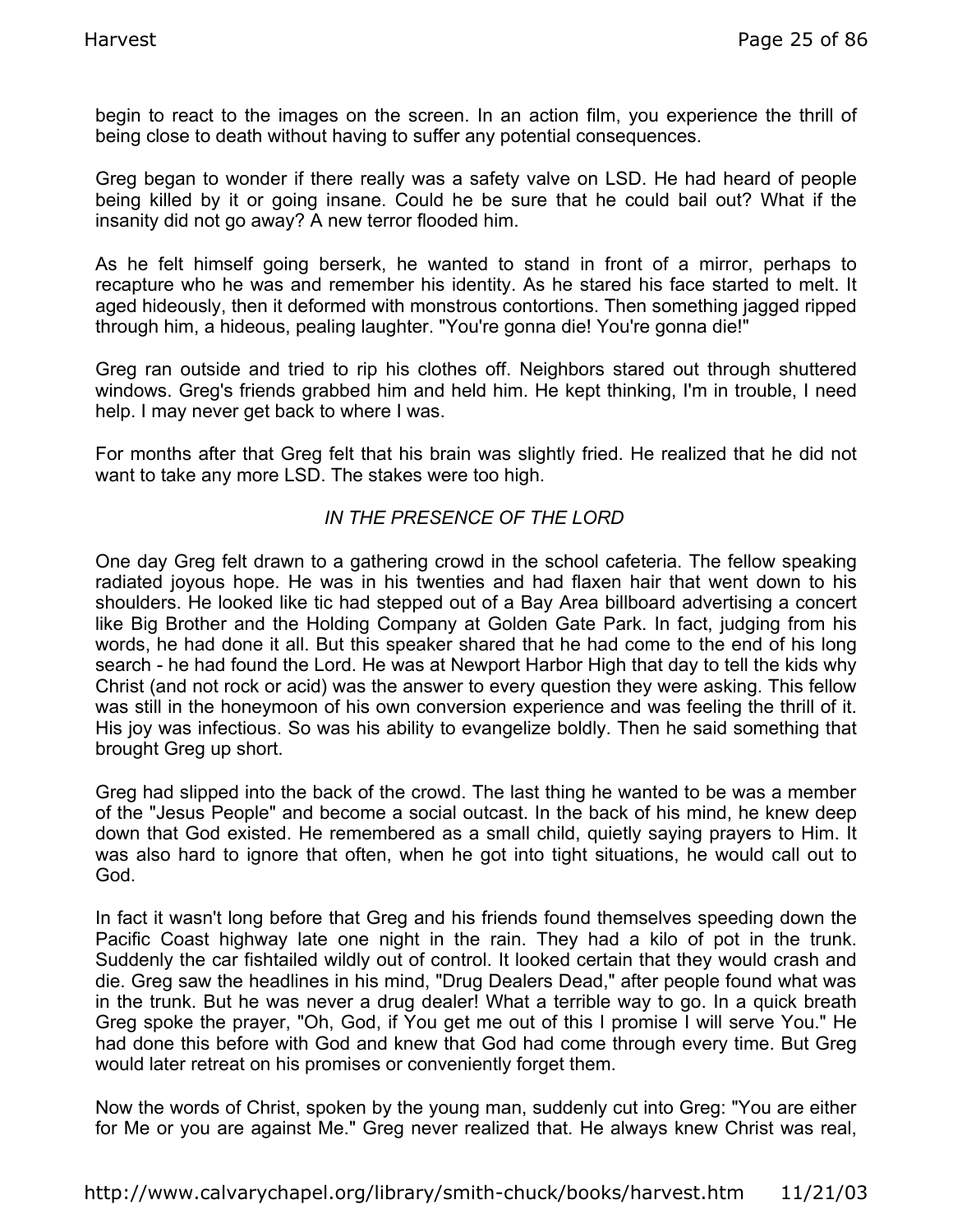but he never knew that a choice of this nature existed - to be "for Him or against Him." Which was he? By not being "for Him," Greg was, in fact, in that great crowd against Christ. He had never realized you could be unwittingly against Christ. Apparently something was demanded of him, some kind of positive response. The speaker's eyes, at first mellow and loving, had become flint-like as he echoed Christ's words.

The speaker now challenged the hushed group to be "for" Jesus. Greg also noticed that a girl that he had been interested in for more than a year was one of "them," a Christian. He then began to consider what it would cost him to become a Christian. He squirmed inside because he sensed he would lose his newest identity and his latest group of friends. And what about his freewheeling lifestyle? He lived for himself, for fun. And what if he was asked to make a fool of himself like these campus Christians?

But then there was another consideration eating away at Greg's mind. Because he had felt so betrayed as a child his highest allegiance had always been to find truth at any cost. Could God be the One he was really searching for? He remembered his dark and terrifying encounter with LSD. What if, one day, one of these close brushes with insanity, death, or destruction slammed the safety valve shut permanently? That would be it - the end of his life. What meaning would his life have had then? Nothing noble or good, nothing to be proud of.

Greg Laurie made an eternal decision right before the bell went off for fifth period. He came forward, bowed his head, and that was it. He invited Jesus Christ into his life to be his Lord and Savior, He cast his lot in to be with Christ. He was "for" Christ - finally. Greg also knew he had come to the end of his search. This was it, the truth he longed for all his life.

Before Greg knew it the pretty girl whom he liked threw her arms around him. People surrounded him and patted him on the back. It was wonderful. But now the peer wars would begin. He began to wonder how long could he hide what he had done? As it turned out, not too long. It was Friday and school was almost out. That meant it was time for his old group of friends to go off into the country for the weekend and get stoned.

As was their usual routine, Greg and his friends made their way out to the wilds of nature near a national park. Someone offered Greg an acid tablet. He said no. He left them and went off alone to sit on a rock. Just as he was lighting up a pipe of marijuana, he felt the inner voice of the Holy Spirit speaking to his soul. He knew he would never smoke again. Greg Laurie, that spring day of 1970, threw away his stash as well as his pipe. It was only a day after his conversion, but it seemed like a lifetime of change had already taken place.

#### *A FAITHFUL WITNESS*

Greg went to one of the houses where he and his friends had used drugs countless times. He wanted to break the news of his conversion to them gently. In fact, he left his Bible hidden in the hedge so that he could ward off their preconceptions. Then the mother of one of his drug buddies came through the front door with a smirk on her face and the Bible in her hand. "Whose is this?" When Greg explained to his pals what had happened to him they laughed and jeered. They also expressed disappointment. To their minds, a good drug buddy was becoming a Jesus freak.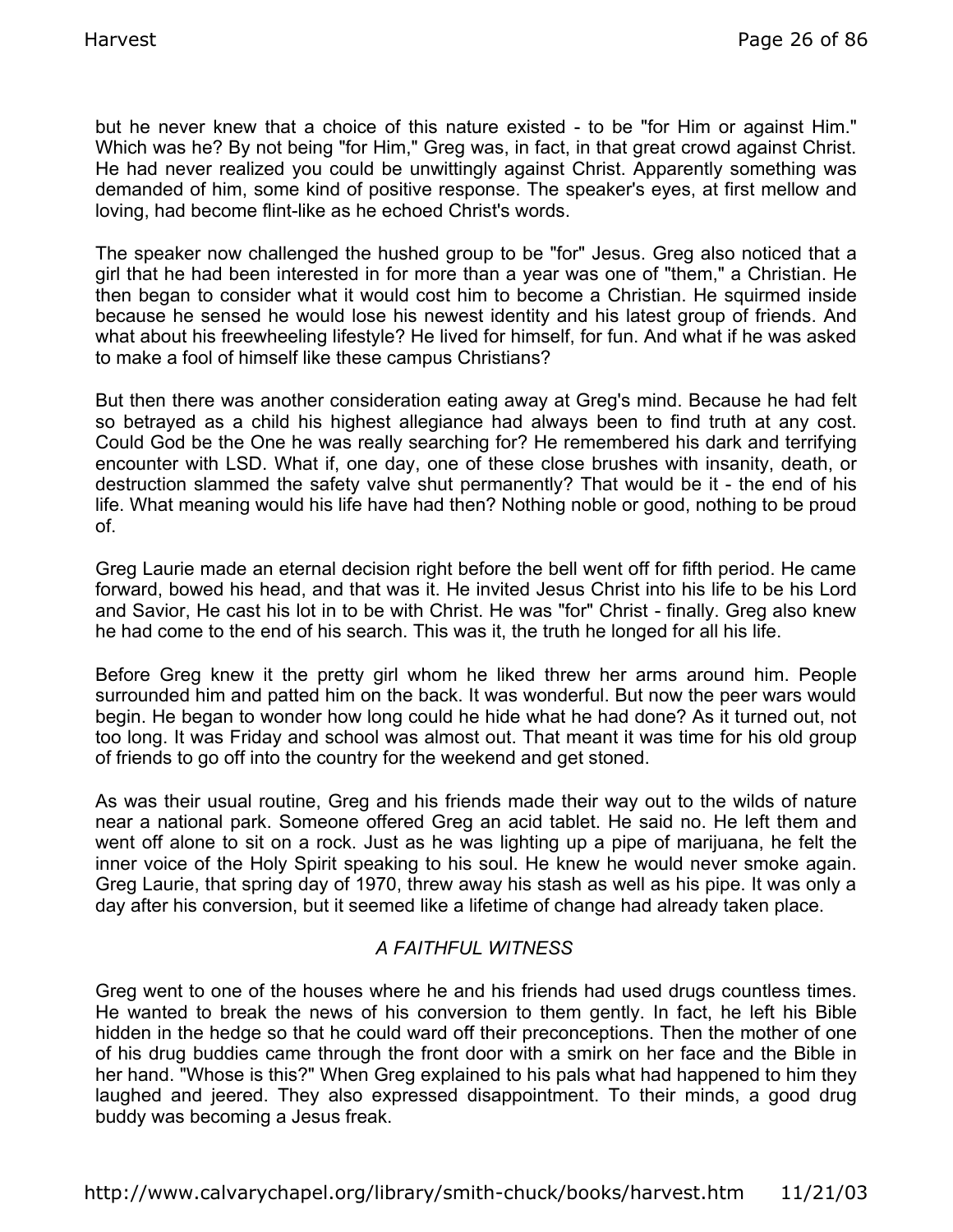Every time Greg was put down or rejected by a different group or a friend, he realized how shallow and unsatisfying those friendships had been. He became more and more convinced that he would not sway from his newfound faith. He became almost overcome by zeal for his faith, and was soon out on the streets witnessing to people. Greg realized that following Christ was an all-or-nothing commitment as far as he was concerned. It also began to dawn on him that, for the first time in his life, he had a purpose. He no longer desired to live for himself, but to be a servant, a witness of his Lord. The old life began to peel away quickly. Within about two weeks of his conversion, Greg lost the last of his friends. Also, within that time, Greg started to go to Calvary Chapel.

Greg's first church experience as a Christian was at one of our evening services. Calvary was growing rapidly and we would soon move from a smaller building into a tent to accommodate the overflow. Greg was momentarily overwhelmed by fear before going through the door. You see, part of the toll that having five stepfathers had extracted from his soul was a very real fear of intimacy, of the vulnerability that love requires. Greg visibly trembled before going in. Finally he squeezed into a front-row seat that a friend had been holding for him, and told me later that I was one of the first adults he was willing to trust. As I taught that night, Greg's heart was set free from mistrust and suspicion to trust. In no time he was attending every function we had, immersing himself in teaching and tapes. It seemed he couldn't get enough of it.

## *WHAT GOD CAN DO WITH A HAND-ME-DOWN*

Greg had picked up many negative "hand-me-downs" as a non-Christian youth, primarily a deep sense of personal insecurity. But God had also given him a number of positive "handme-downs" once he was a Christian. Greg had a tremendous desire to serve and God would soon provide many opportunities. One night, Greg went to a Bible study, and the leader did not show up. No one else had much to say, so Greg started sharing what was on his heart. The host asked him to lead the Bible study the next week and from then on. By this time Greg had been attending Calvary Chapel for a few years.

Another situation helped point Greg toward the plans God had for his life. Greg showed up at Pirates Cove at Corona Del Mar Beach, to witness one of our Calvary Chapel baptisms. By 1972 we were baptizing around nine hundred a month. Greg arrived to find no one was there. He thought he had gotten there too late. Then he saw a group of about thirty Christians singing together on the beach. He joined them, and as he did at the Bible study, Greg started sharing what was on his heart.

Soon two girls arrived and asked Greg if he was a pastor and if he could baptize them. Greg jumped up and said, "Oh, no, I'm not a pastor! I couldn't do that." But they were desperate. They felt that they had to be baptized then and there, and they were crushed that they had missed the Calvary Chapel baptism. They asked him again, and Greg assured them, "I'm not a preacher." Then he felt the voice of the Lord prompting him to honor their request.

Greg turned to the others and said, "Well, these girls need to be baptized. So let's go down to the water and do it." He walked along the beach followed by thirty-two people and thought to himself, What have I gotten myself into? Greg wasn't sure he had all the words right, but he did it. After it was over, two more people showed up and asked to be baptized. And Greg baptized them as well.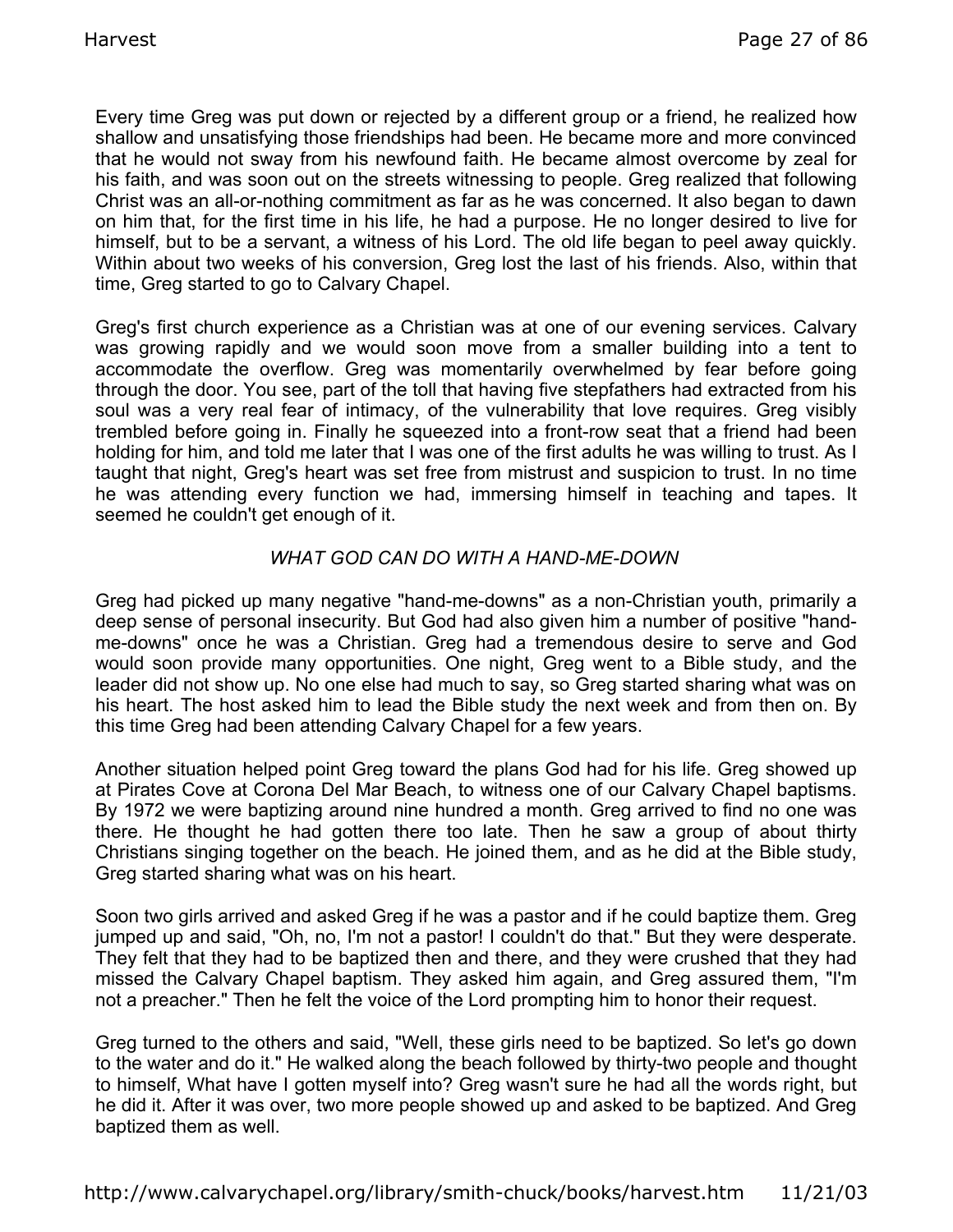Afterward Greg looked up at a rock bluff above him and saw a crowd of curious onlookers. He had already performed the sacrament of baptism, but now he felt God telling him to preach. Greg stood below them and called up, "You may wonder what we are doing down here." When he was finished, a number of them gave their lives to Christ. God had just showed Greg another facet of his ministry. He had been gifted as a preacher and evangelist. As it turned out, the Calvary Chapel baptism came hours after Greg was finished.

When Greg graduated from high school, he had a very strong sense that he was to remain around Calvary Chapel and not go on to college. During that time, he continued ministering and leading Bible studies and working on graphic arts. He was around the office all the time and did numerous things to help the staff as a self-described "gopher." When I was away, he would wait anxiously for the phone to ring, for the secretary would turn those calls over to him. I often wondered what some of those callers would have done if they had known that the person counseling them on the phone was a nineteen-year-old hippie.

The next "hand-me-down" that Greg received came when he was twenty years old, almost three years after he had become a Christian. There was a Bible study in Riverside that had once drawn three hundred people, but had dropped to eighty. The problem came in finding someone to drive all the way to Riverside from Costa Mesa to lead it. My son, Chuck, Jr., had helped start and nourish it, but he felt called to start another church. After him, a string of leaders took it short term. Then one day as the group searched desperately for a leader (and after everyone else had turned it down) they offered it to Greg.

Greg was eager to get any crumb that fell off the table, so he leaped at the opportunity. That dwindling Bible study would soon become the huge Harvest Fellowship of Riverside.

When Greg took the Bible study, attendance jumped back up to three hundred almost overnight. They shared the use of another church building, and young people flocked in. There were articles in the local papers about this phenomenon of counterculture youths turning to Christ and the dynamic and innovative leadership of Greg Laurie. He soon began traveling all over the country with evangelistic rallies.

As attendance grew, Greg felt the Lord directing them to move into their own building. About a year after joining the fellowship he found a church facility that was no longer in use, and before long I was with Greg in the realtor's office. After I wrote out the down payment, I felt the thrill of telling Greg, "You just got yourself a church."

The fellowship of three hundred jumped to five hundred at their very first service. In one year they doubled in size. That necessitated multiple services.

By 1974, Riverside Calvary Chapel (as ft was then called) met in the downtown Civic Center on Sunday evenings. It had 1,500 seats. Meanwhile they expanded their church building for the morning services. But by 1980, after five years of steady growth, Greg knew that they had to build a new building. The result was the colossal structure that towers over Riverside today with the big sign "Harvest Christian Fellowship." Today, with four packed services on Sunday, they have more than 12,000 attending.

In addition to pastoring, Greg also has a passion for evangelism. The Lord has opened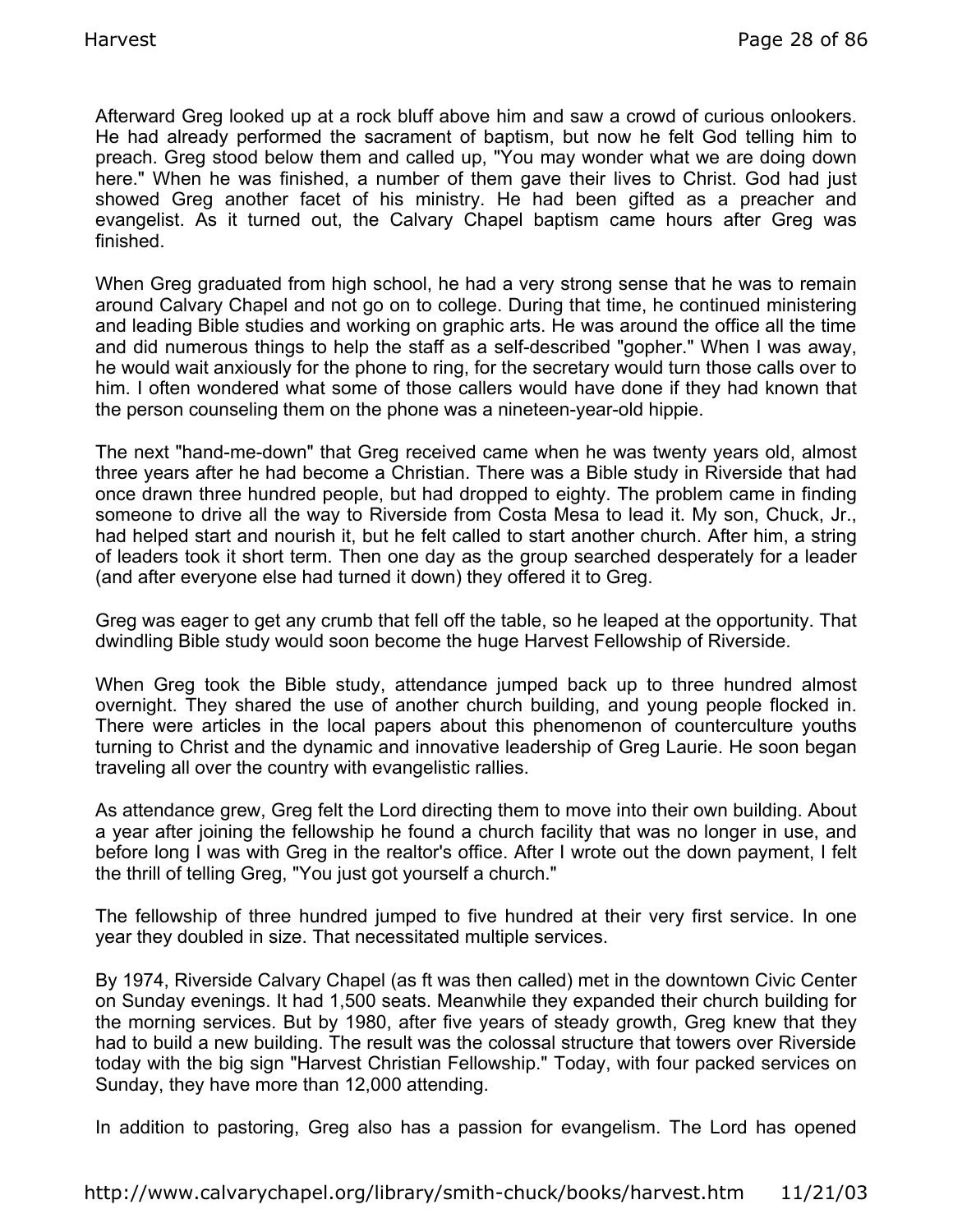many great opportunities for Greg to use his gifts in recent years, from radio rallies for his nationally syndicated radio program, A New Beginning, to full-fledged evangelistic crusades.

In 1990, after seeing the tremendous response Greg's messages received at our Monday night Bible study, I felt the Greg should try a larger outreach. Already, an average of 100 young people were accepting Christ weekly at these meetings. That summer, we decided to hold a five-night crusade at the Pacific Amphitheater in Costa Mesa. The crusade exceeded all expectations as record crowds filled the arena and hundreds committed their lives to Christ.

So began the opening chapter of what would become Harvest Crusades, Incorporated. Within weeks, Greg and his crusade organizers received requests for outreaches from churches in various other cities in the country. Since that very first Harvest Crusade almost three years ago, Greg has had the opportunity to preach the gospel message to nearly 540,000 people in Anaheim, California, Honolulu, Hawaii, San Diego, California, and several other cities on the West Coast. Of that number, close to 32,000 have committed their lives to Christ.

One of the greatest evangelistic opportunities Greg had, however, took place during a radio rally in New York. A special person from Greg's past was living in nearby New Jersey: one Oscar Laurie, the only man Greg ever considered to be his father. Greg went to see Oscar and introduced him to his pretty young wife, Cathe. He also got to do something else - and this is where we see God's incredible redemptive plan. Greg was also able to introduce his father to the One who had changed his life - Jesus Christ.

Since Oscar had suffered a serious heart attack, he was beginning to weigh eternal values against temporal ones. The next day he said, "Greg, I thought about what you said last night. And I want to know what I must do to be saved and accept Jesus Christ into my life."

Greg again shared with Oscar the essence of the Gospel. Oscar replied, "I am ready to do it right now." They both knelt down and prayed. Oscar began to weep and then asked Greg if God could heal is heart. Greg blurted out, "Yes."

Then Oscar, with child-like faith, prayed for healing. In minutes, they were both convinced that God had touched him. And indeed, something had happened to Oscar both physically and spiritually. Today, Oscar Laurie is in good health, and an elder in his church and his wife and two sons are all Christians. Greg looks at this - along with everything else he has seen the Lord do in his life - with pure awe and gratitude.

As we have looked at the life of Greg Laurie, we have seen the story of a man who has had five stepfathers come to discover that he had an eternal Father in heaven all along. Greg realized that God has taken his weaknesses and used even his flaws for His glory Greg has also learned not to seek the approval of men, but of God. The huge numbers that his life has touched testify to Christ's promise of multiplying the numbers of sisters, brothers, mothers, and fathers He would add to our true family in Him.

Of particular joy to him was meeting Cathe, his wife. Her appearing in Greg's life has shown God's promise that if you seek His will, He will give you the desires of your heart that are according to His will. As you recall, Greg had also been terrified of love. Now Cathe has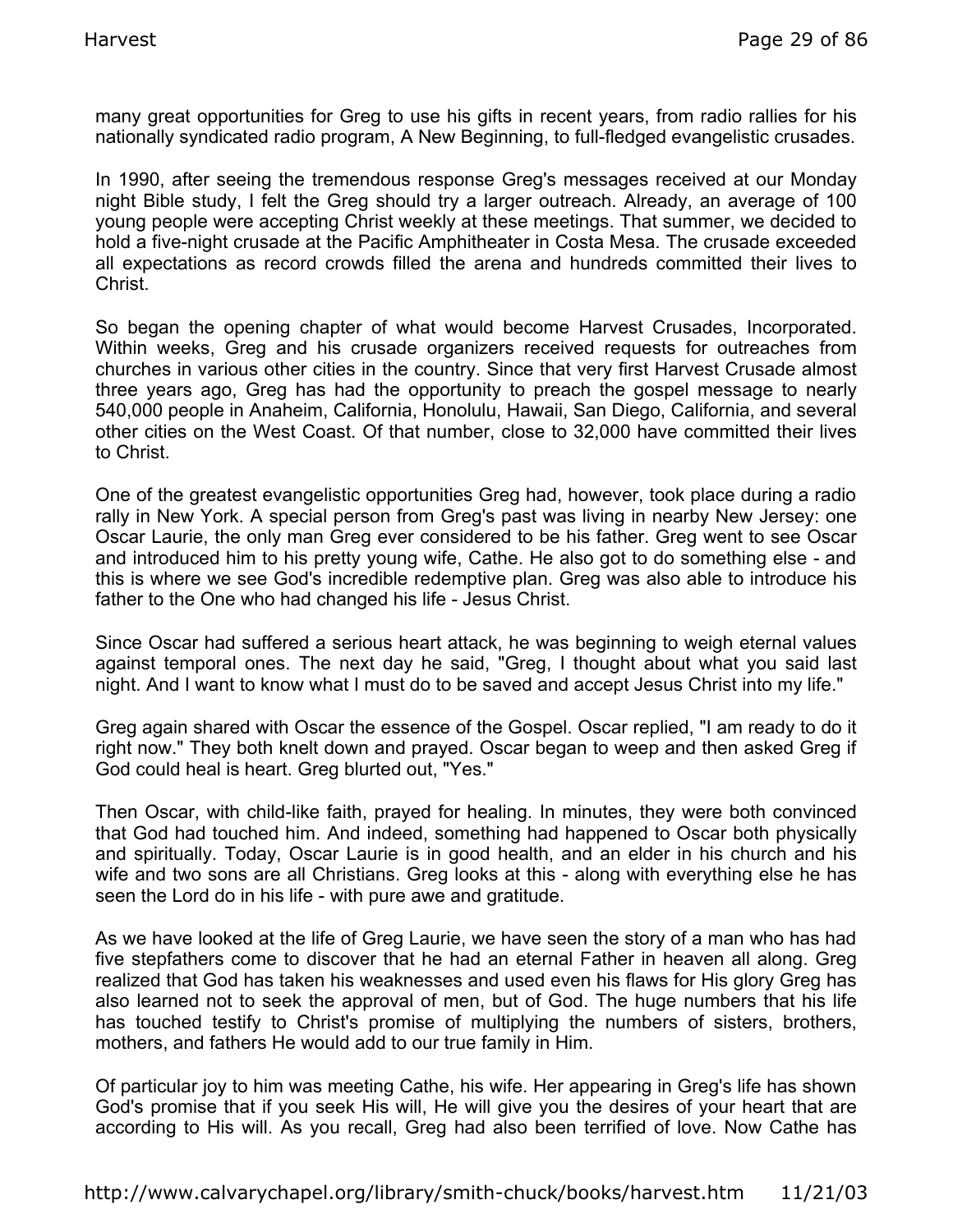provided him the love he always yearned for, a wholesome, loving, and stable family. And if you look at Greg and Cathe today, you learn that with God's help, it is even possible for someone from a radically unstable family background to be blessed in marriage.

When it is all said, I am not sure which is the greater gift to Greg: the harvest of his ministry, or his marriage to Cathe and their two sons. Either way, God has worked a miracle that keeps increasing, like the loaves and the fishes, from a few "hand-me-downs" to the feeding of thousands.

#### **5. Steve Mays: A Heartbeat from Hell**

One bleak day a hoodlum from Anaheim showed up at one of our Christian commune houses dressed in bib overalls and leathers, with a nine millimeter Baretta tucked in his back pocket. He had not bathed in six months and had literally slept in gutters while living as a fugitive from the law. He had not brushed his teeth in two years and, with his neobarbarian hairstyle, he was a sight to behold.

His name was Steve Mays and he was alienated from everybody - from his parents, who had tossed him out of their house years before, to the tough group of outlaws bikers he had been living with. He had been wanted by the FBI for attempted murder and draft dodging. There was also a contract out on his life.

Steve's path to destruction seemed clearly written on the wall from the time he was a child. He had been so uncontrollable that his parents resorted to calling the police when things got out of band. This was happening almost constantly by the time they threw him out of the house.

After a long string of bizarre events, Steve's crowning act took place one evening when he was home alone. When his parents returned, they had to shove open the front door; it had been wedged shut with towels. They discovered that their house had been made into a gigantic indoor bathtub. Water came gushing out the front door. Their son was sitting in the middle of the living room completely oblivious to the damage being done to his parents' house. He was smoking a pencil and tried to tell them about a TV show he was watching. The TV was off. He had been stoned for twenty-seven hours on yet another chemical. This time he had swallowed too much Asthmadore. He had experimented with more concoctions than you can imagine.

By the time the police arrived, his parents had gotten Steve to his room. Before his eyes his window hinges turned into toads and were apparently telling him jokes, making him laugh. When the police found out that Stephen was a member of the Anaheim High School football team, they lectured him but did not arrest him.

By noon the next day, Steve's father returned home early to have a look at his less-thanmodel son. This time Steve was in the kitchen fixing two place settings of milk and sandwiches. When asked who the other sandwich was for, Steve motioned to the clock on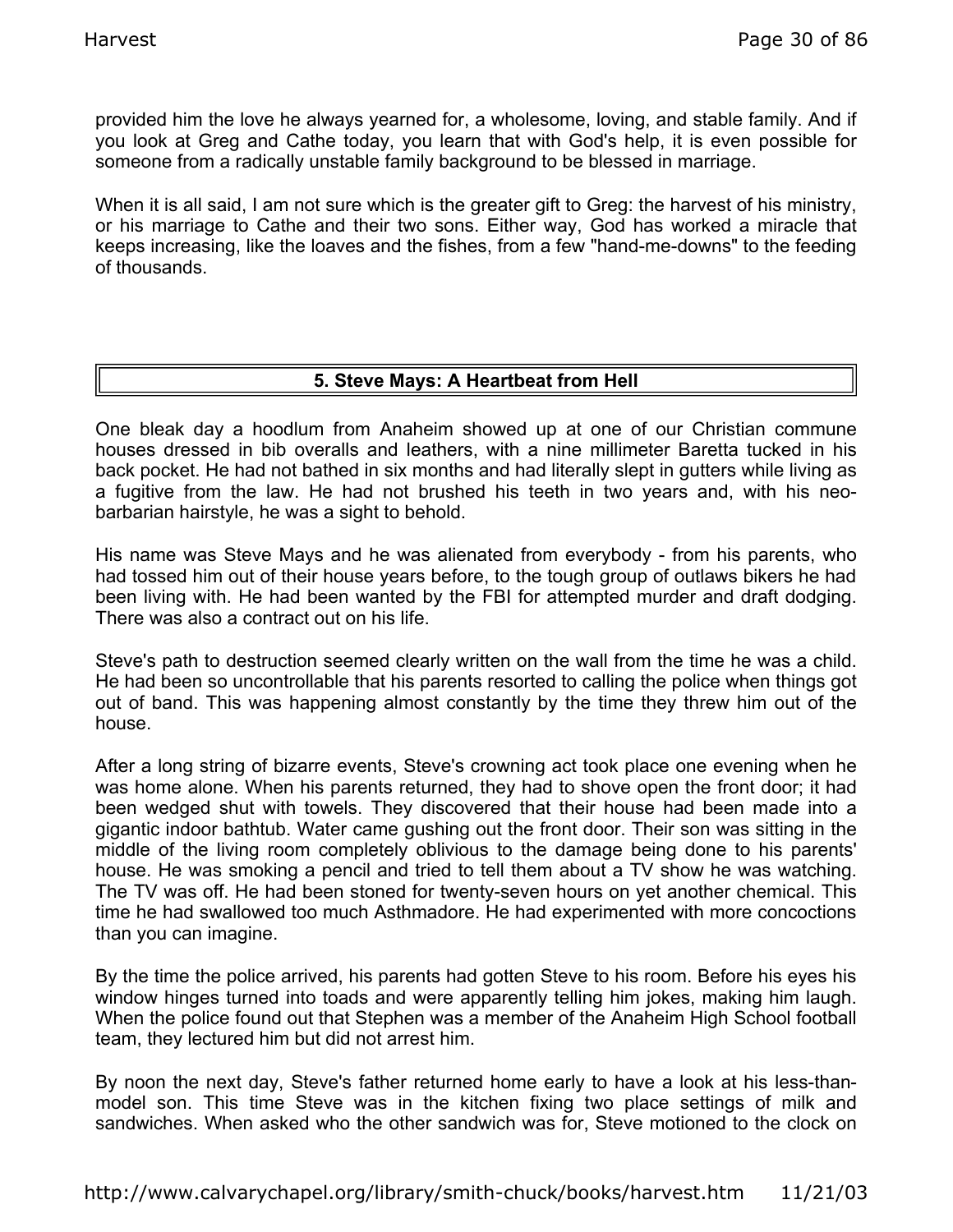the wall and said it was for "Brad" who lived in the clock.

Not long after this episode Steve, stoned as ever (this time on LSD, hashish, and other drugs) terrorized his parents with a machete, His mother looked on in horror as Steve grimaced and paced around swinging the blade. Once he fell asleep, his bewildered parents took away the machete. To say the least, there was a considerable generation gap in the Mays home. His father was a lab technician, a former military man and patriot. His '60s generation son had become impossible. In truth, the two had ceased communicating years before.

Looking back, Steve pinpoints one day in seventh grade when his life took a turn toward destruction. He came home from school a changed person. Everybody noticed the change, though they didn't know what had caused it. On that day, a respected authority figure, one of his teachers, had sexually molested him. It was such a terrible encounter that Steve blocked it completely from memory for years. His behavior went awry from then on. In little time, while still in seventh grade, he was smoking pot and stealing. His grades went from straight A's to D's and F's as his motivation went out the window. Life became one big game of hookey, pot, pills, speed, and beach parties. Steve was on a twisted path to destruction.

By the time Steve was in high school, his stealing had become a serious problem. He was booked four times in one week. Then by the time of the machete episode, Steve quit the high school football team (his drug antics had been getting more and more inappropriate on the football field) and became the school drug dealer. Steve and his former teammates would smoke entire "lids" in a single joint. They could get any drug they wanted and tried them all.

On one weekend mountain retreat - Steve had planned to go but for some reason couldn't some of the football players got so high on barbiturates that they overdosed. Accidentally, their mountain cabin caught fire, but they were unconscious, too "out of it" to move. As a result, all of them were killed, and the tragedy shook the entire high school.

About this time Steve totally turned against his parents. He despised them. His hostile mood changes were further affected by changes in his body chemistry from taking "uppers" such as speed, Dexedrine, and Methamphetamine. These uppers were now keeping Steve awake three and four days straight. He was becoming increasingly paranoid because of the lack of sleep. To top it off, Steve had to find a way of releasing the fierce energy bursts that would come upon him. He would stay up all night whacking away with hammers and tools on his newest project - overhauling his sports car. When his dad came home from work he would find his son in the driveway, banging away on the car at all hours of the night. Steve was dropping out of the world fast.

Steve's new dream was to be a terrorist. His rage caused him to be in fights at school constantly He hit one fellow thirty-one times in the face. He cut off another guy's finger. By the time his orders to appear before the draft board came, Steve defiantly burned his draft card and went on the road. As far as Steve's parents were concerned, the only place left for him to go was out the front door. They had an incorrigible rebel on their hands who was beyond hope.

#### *A HEARTBEAT FROM HELL*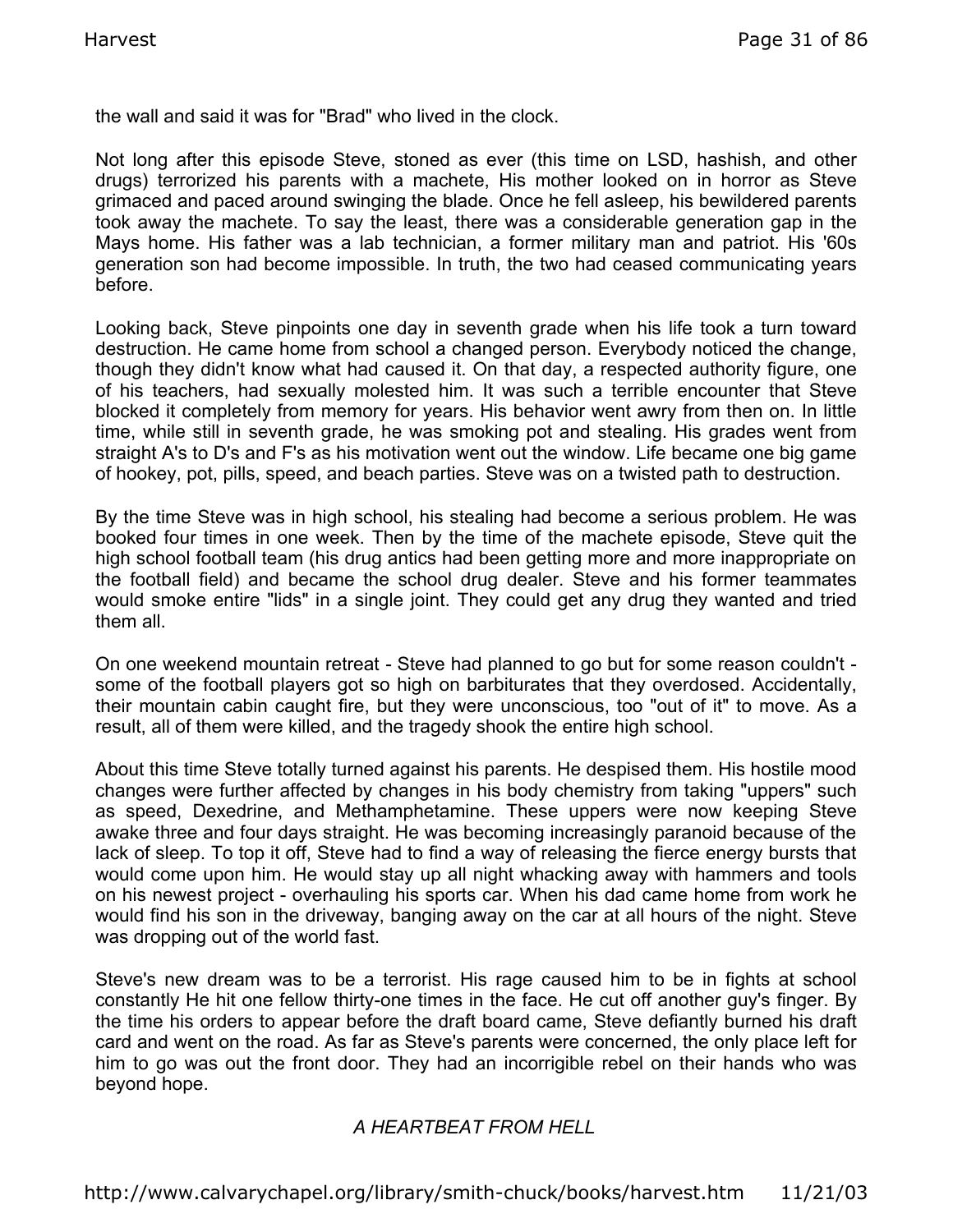Steve's new place of residence was in a section of Orange County known as Garden Grove, in the hangout of a motorcycle gang. Steve was able to stay as long as he applied his mechanical talents to motorcycle body work. But he soon found out that his fellow tenants were fierce masters. If his parents had been unloving or alienating at times, these new housemates were positively demonic. Steve discovered a terror that he never would have dreamed existed back on the old homestead. He found himself trapped in a spiritual environment that most people don't know about, or would never want to know about.

The motorcycle gang members were in their mid-thirties, twice Steve's age. They also carried guns and were heavily involved in crime and drug-dealing. As bad as Steve was, he was innocent compared to them. Another thing that set Steve apart was his choice of drug. This might seem like a minor point, but it made all the difference in their social world. They were into reds or "downers," while Steve was maniacally on 66 uppers." His frenetic binges got on the nerves of a few of them. One of them especially had it in for Steve and he began searing him more and more with his guns. It seemed that the increasingly violent and terrifying incidents were rapidly becoming nothing more than a sadistic game.

I will let Steve Mays recount this era, as he has done often when giving his testimony:

"One night a motorcycle was tipped over. They woke up and said I did it. I would stay up all through the night and separate bolts and nuts and put them in absolute order. Then I would dump them all out on the floor and work through this same ritual again. That was how stoned I was. I would take twenty Dexedrine's at one time with ten cups of coffee. I would take the twenty Dexies and crush them, I would add an Excedrin, a vitamin, and put it all in a horse pill and swallow it with coffee. I would get so wired my mind would just fry.

"So they woke me up early one morning after my binge was over. They said that I had rolled the bike over. I told them I didn't touch it.

"The guy who had it in for me reached for something. Then I saw the blue barrels of a twelve-gauge double barreled shotgun. He told me to open my mouth while the others held me and helped shove it in my mouth. Then I said, 'That isn't loaded, is it?' They pulled it out, pointed at the pillow next to my ear, and pulled the trigger. It blew pillow feathers all over the place. Then they stuck the shotgun back in my mouth and smoke began to come out. I thought I was going to die. My paranoia really began to grow from then on. That's when another guy living there gave me his gun to protect myself. It was then that I started carrying a gun. I would have to stay awake all night to make sure that I wouldn't die, living in the same house with a guy who wanted to kill me.

"Soon after that I was out in the backyard working on my motorcycle. He came out in the yard with a thirty-eight pistol. I was sitting on a gasoline can as a chair, while I worked on the cycle. He shot three rounds into the bottom of the can. He missed me, and it was just by a miracle that the gas can did not blow up with me on it."

Still, Steve did not leave the house. He learned the lifestyle of his older mentors and became freewheeling with his new pistol. As the house began to sell more and more dope, Steve began to deal more. A girl who came by to get dope wanted to buy it from another guy and not Steve. This infuriated him, so when she walked away, he started firing his gun at her. But he was too stoned to hit her. The bullets flew over her head. Then the rage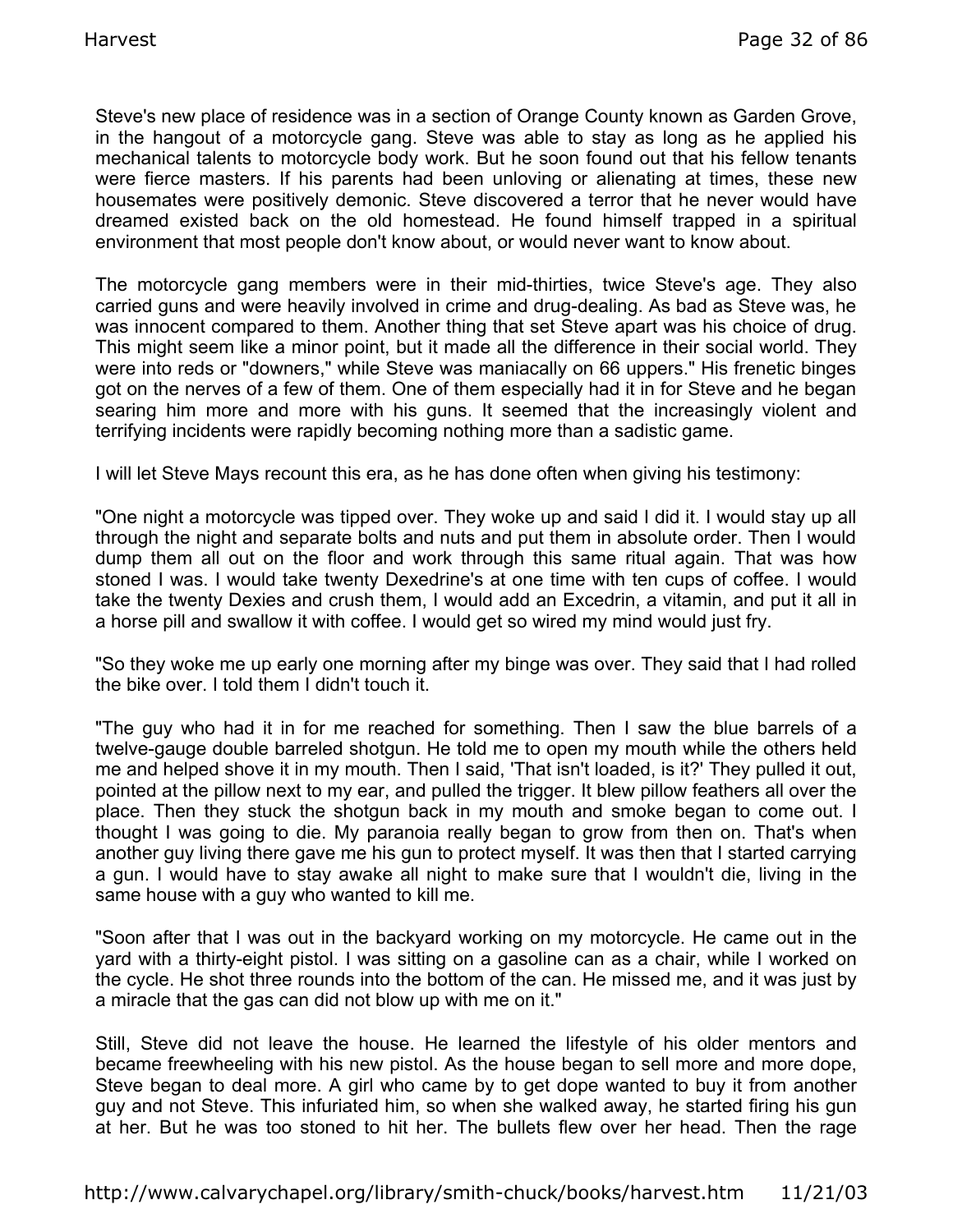mounted. He now wanted to kill something, anything. The target became a cat.

"I shot this alley cat with a thirty-eight. It just smiled at me after I shot it. Then I took a pitchfork and ran that through the head. It still continued smiling at me. Then I took a sledgehammer to it. And it still smiled. Finally I took my thirty-eight, put it to the cat's head, and blew what remained away. It rolled into a ditch and still smiled at me. From that point on, every place I went there was a cat. I think that was the closest I came to being demon possessed."

A member of the gang told Steve that someone had taken a contract out on him. Steve had been working on three motorcycles that he used, a shovel-headed Harley Davidson 1200cc Hog, a '49 Indian, and a Trike. But where do you go when you don't even know who has the contract out on you? Instead of running, Steve got a shotgun with a twelve-inch barrel and a pistol handle, and began practicing with it in the garden.

But one evening, at a time when Steve wasn't suspecting anything, his old enemy who lived in the house pulled out a thirty-eight pistol and pointed it at Steve. "I hate you. There's a contract out on your head, and I may as well collect on it as anybody else." Steve heard an explosion and felt searing pain, like white-hot wrought iron, tearing the calf of his leg. He passed out.

A day or so later he woke up laying out in some field. He had been given a large dose of reds to knock him out. He discovered cloth rags in the hole in his leg. The muscles of his calf had been blown out. The blood had dried, and the pain was excruciating as he pulled the rags out. He knew that he could not go to a hospital because the FBI had a warrant out for him. Nor could he go home, because his parents (whom he had wanted to kill) would call the authorities. Besides, no less than the chief of the Anaheim police had told them to write him off.

Incredibly Steve had only one place to turn, the same house where he was shot. Several gang members took him to the home of a nurse he knew, a neighbor of his parents. To silence her, he threatened to kill her. She cleaned out the scabs and dried blood. By the third visit to her, she finally got the courage to call Steve's parents, Steve's mother called the. FBI while he was still getting his leg cleaned. When Steve and several members of the gang pulled away from the house in their car, they sensed something was up.

Steve describes what looked like a hopeless predicament:

"They used my parents' house as a stakeout. I hadn't been home in years. As we headed out of the nurse's house, I noticed this red Mustang making a U-turn. For once we weren't armed and we had no dope. Three guys were in the front seat. The pursuit began.

"As I slowed down for a red light, the Mustang ran into my rear, sending us careening into the middle of the intersection where three other cop cars suddenly wedged into us. They surrounded us with rifles and shotguns and said that if we moved, they would kill us. They pulled me out and they kicked my leg till blood really started gushing out. Then they slammed my face against the hood of my car, which in the hundred-degree summer heat caused scorching pain. Then they handcuffed my ankles and my hands together; then they handcuffed my hands to my ankles and threw me in the back of the car.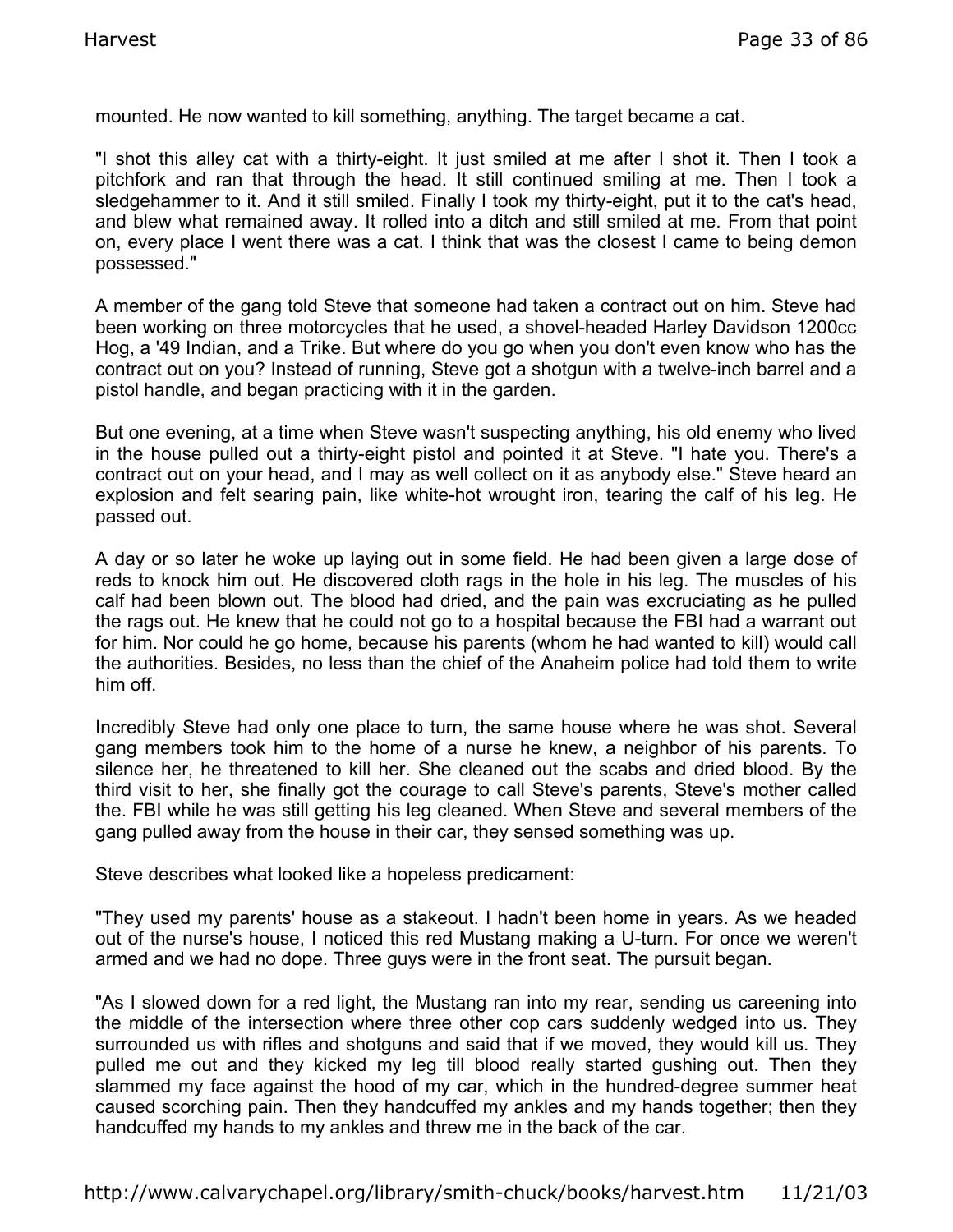"The FBI came and looked at my leg and realized that though they had me for draft evasion, they did not have me for shooting an old lady I had been accused of shooting in attempted murder. The old lady had returned fire with a rifle, and she hit the suspect with a twenty-two caliber bullet. I was clearly shot by a thirty-eight bullet. This is where I saw God's hand beginning to move. The FBI let me go! And I never understood why they released me.

"But by the time I went back to the house, the gang members knew that I must have "narc'd" on them because I was released before they were. So I was out in the cold. That was when I started sleeping in the gutters. And I stayed so paranoid that I imagined the FBI was out to get me. And I still had to hide out from whoever it was that had the contract out on my life. So I continued living as an outlaw."

## *MANSION MESSIAH SOUNDS GOOD*

"I was sleeping in the gutter one day and a couple by the name of Shirley and Henry came out to their car, which was parked near me as I lay in the gutter. They picked me up and took me inside their house, gave me a shower, fed me. She told me she saw Jesus in my eyes. Then she called three different organizations and one of those was the Mansion Messiah House of Calvary Chapel. She asked which one I would like to go to. I replied, 'I don't know, Mansion Messiah sounds good.'

"They took me over to Mansion Messiah. I walked in with my gun stuck in the back of my pants. Immediately, this little squirt named Orville looked right in my eyes and said, 'Do you know Jesus?' And I said no. And then he said, 'Bow your head, we're going to ask Jesus into your heart.' And I said the sinner's prayer after him. That happened without anyone explaining the Gospel to me.

"Everything suddenly clicked. God just grabbed me, reached in and burned in my heart. It was the most incredible power I have ever experienced in my life. It was a tremendous burning sensation of an inner witness. It was something of the awesomeness of God's love. I can't even express it.

"At that moment God delivered me from drugs. I flushed ten thousand dollars' worth of drugs down the toilet that day. I have never touched any drugs since that time. I also threw my gun away in the ocean. The residents of Mansion Messiah buried my clothes, they smelled so bad. From then on, I started singing Christian songs by myself when I was just walking down the street.

"For the first time in years, I telephoned my mom that same day and told her that I had accepted Jesus Christ. As I was describing what had happened to me, she got down on her knees and said, 'Anything that can save you, I want it right now.' She came to the Lord over the phone. Then I witnessed to my dad and he said, 'I don't want to hear about it. I want to see it.' So for the next seventeen years, I never witnessed to him, I just lived a changed life. But when it looked like he was dying in the hospital of cancer, I told him I could no longer hold back from discussing Christ with him. His eternal destiny was at stake. It was then, finally, that he accepted the Lord. Since then he has survived surgery and lives on as a Christian. Those long years that my parents and I never had a relationship have been replaced by a healed relationship that we share together. In all these changes surrounding my life, it is hard to say what the greatest miracle is. Even my brother, Gary, came to know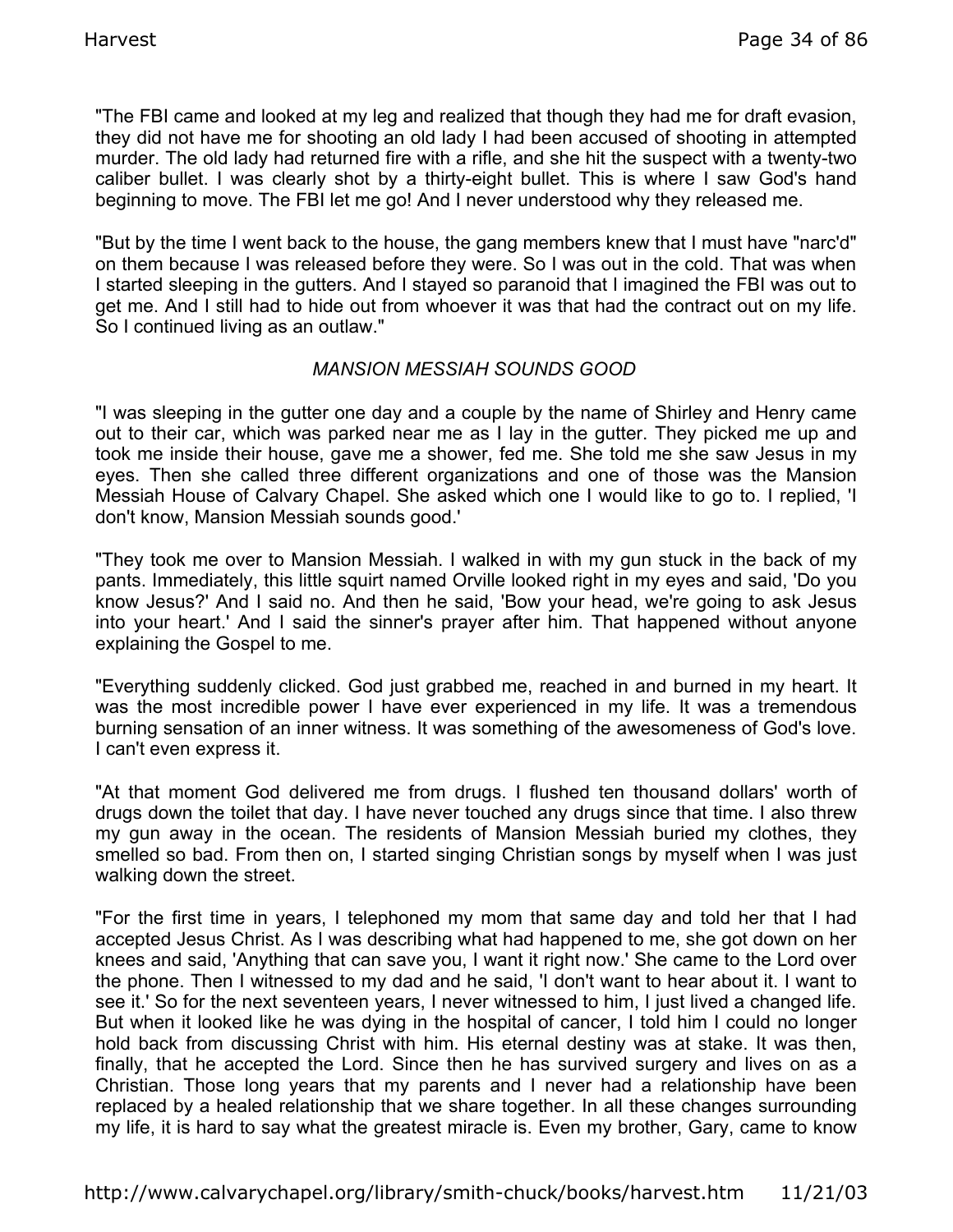the Lord along with his wife, Judy."

Steve Mays comments in conclusion:

"It became a family joke when an aunt of mine, who was a Christian, would remind my parents of a prophecy about my life during some of my worst high school years. She said flatly that one day I would be a preacher. Now the impossible has happened. Not only am I, Steve Mays, a Christian, but I am a pastor as well. And who would have ever dreamed, during my most demonic years, that one day I would be pastoring a church that my own parents and brother would attend!"

#### *CROSSING THE DESERT TO THE OASIS*

But this blossoming ministry of Steve's did not happen overnight. In fact, more than once, it looked as though Steve would never even pastor a church.

In 1971 he became a resident of Mansion Messiah for a year, then switched over to another communal house for another year. It was then that Steve felt God's voice clearly tell him that he had been called to the ministry. But he had years of cobwebs to clear out of his head from drugs and general rebellion. Christian character had to be formed in Steve in a slow and costly way. There is no shortcut in this process.

Steve's first position that involved the responsibility of spiritual leadership came after he had spent over two years in two of our Costa Mesa houses. One day Steve felt led to go out to the California desert area of Victorville and start a Christian commune. He called my brother Paul and soon learned that they had been praying for someone to come out and start a commune.

Steve's desire was granted. Before too long, a house in Victorville was started with a total of thirty residents. Four Calvary Chapel pastors came out of its ministry. Steve also started a coffeehouse. Around this time, he started calling me weekly to bug me about giving him the go-ahead to start a church. But I did not feel be was ready. Indeed, when I finally did call him to come back to meet me one day in Costa Mesa, and Steve was fully expecting me to ask him to come on our staff. He was crushed when I advised him to start a gardening business. He returned to the Victorville commune devastated. In fact, he felt that after all his years of reckless abandon and sin, the only plan God had in store for his life was to punish him out on the desert. And, indeed, that was where he was living at the time, in the midst of his own desert experience.

But those desert years were very important in the Spirit's preparation of Steve for the ministry that God had in mind for him. Steve had a set of my commentary tapes on the whole Bible and he began to listen to several of them each day. These tapes triggered his desire to know the Bible. His thirst for God's Word became almost insatiable and he began to build his own library of Bible commentaries which today has become one of the most extensive of any minister I know. In the desert, Steve began to experience his inner spirit being satisfied by the Living Water.

Then, soon after the return to Victorville, an amazing thing happened. A pretty blonde named Gail Kroll showed up for a brief stay and then returned home. Immediately Steve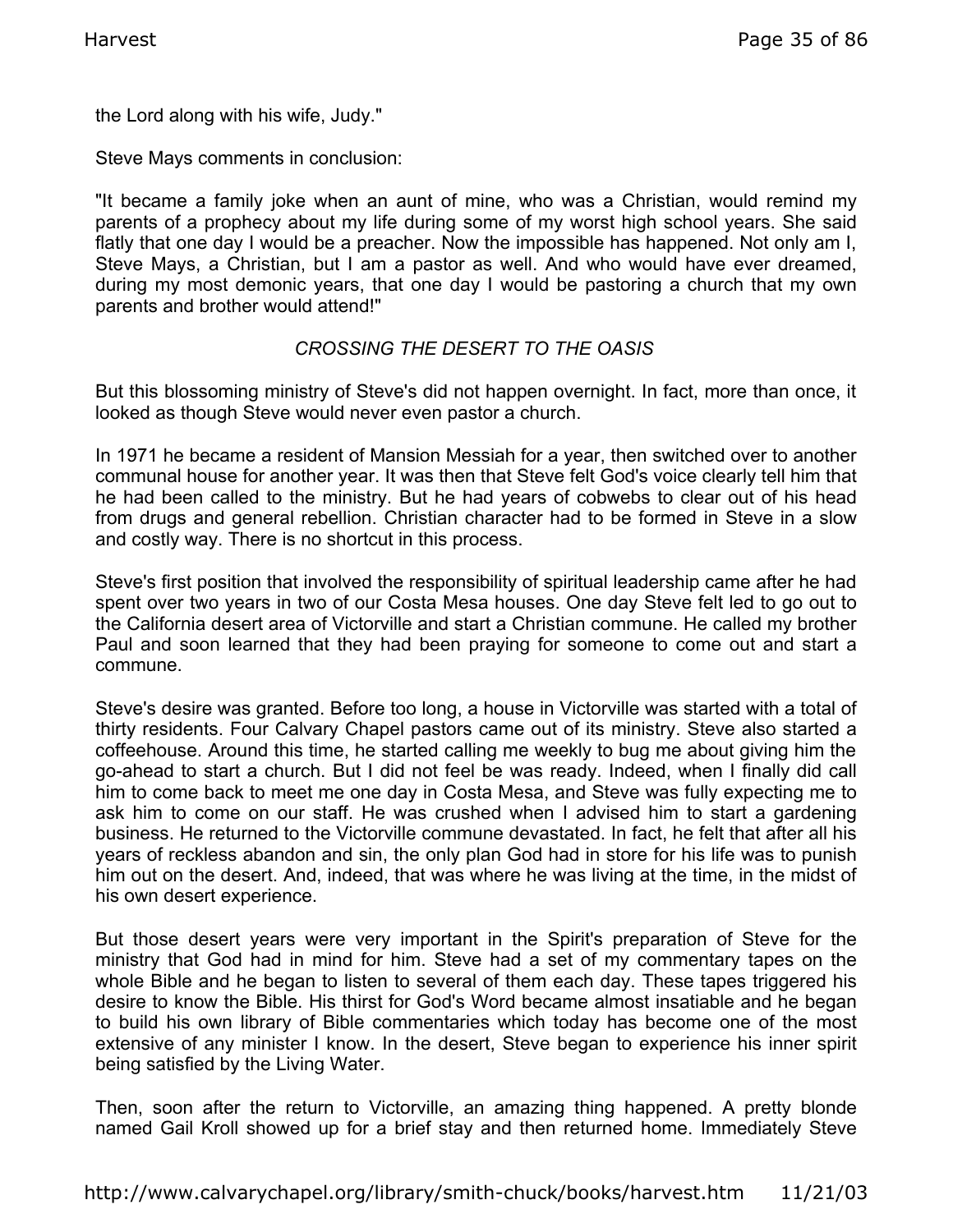was positive he felt God indicating to him, There is your wife. To double-check, he threw open the Bible and immediately read a Proverb stating, "He who finds a wife finds a good thing."

He still was dubious, so Steve put God to the test. He said, "Okay, Lord, if I phone her and it just happens to be her birthday, and not only that but that no one is celebrating it with her, and in fact, she is weeping over this over the phone, then I will believe." Steve phoned her and that was exactly what the situation was. He then asked, "Why don't you come out to Victorville and I will celebrate it with you?" Gail left immediately. When they were having a meal that evening, Steve was too nervous to eat. Gail thought he was going to invite her to stay in the Victorville commune. But instead he proposed to her. To his shock, she accepted with barely a moment's thought. In a week, Steve and Gail were married, my brother, Paul, performed the ceremony.

Not long after that I called Steve to his first church - in the desert. My son had started a church at 29 Palms and had moved on to Yuba City to start a ministry there. This was the last place Steve wanted to go. But he showed up, ponytail and all, to the desert community of a military base. Two years later, absolutely broken, he and Gail showed up at the Calvary Chapel Costa Mesa parking lot to find me. In silence, Steve dropped the keys to the church into my palm. The church had divided and finally closed. Steve thought that it was all over as far as being in the pastorate was concerned.

I immediately offered Steve the directorship of half of our Costa Mesa communal houses, including the House of Psalms, where he and Gail lived for seven years. Gail was heartbroken, because she was leaving a three-bedroom house to share a cramped house with forty other people. Their new kitchen became the meeting hall, so Gail did her dishwashing in the bathtub. But they also saw over a thousand changed lives pass through those communal houses. It was a sacrifice that had eternal rewards.

After those seven years Steve started a church in Buena Park, now known as Calvary Chapel of Cypress. Then, after two years, he was told by the Lord to leave and submit to another pastor. So for two years he was an assistant pastor at Hosanna Calvary Chapel of Bellflower. He had somehow lost his priorities, he felt, and was now rededicating his life to the Lord. But he was also afraid that he just wasn't material to be a senior pastor. He had tried this twice and failed. But God was not finished with Steve yet, a fact He would communicate to Steve in a beautiful and unique way, and then back it up circumstantially.

Steve had reached a point of despair in which he had finally given up ever having a church of his own. His final stipulation to the Lord was: "Chuck Smith is going to have to call me to the position." Then he went on a long overdue vacation.

As Steve was fishing, he started talking to the Lord and asking for some kind of sign: "If I am ever going to pastor again, Lord, I am going to have to catch a fish before this hook leaves the water." Steve started to reel his line in while the hook glinted under the surface. Just as the hook was about to break through the top of the water, Steve's eyes welled up with tears. No fish would bite it now, it was too late. Just as it was coming out of the water a tiny fish bit the hook. That tiny fish meant more to Steve than any five-pound bass. For Steve detected the voice of God speaking to his soul, confirming his request for a sign, and then saying, In a little moment, I will speak to you again.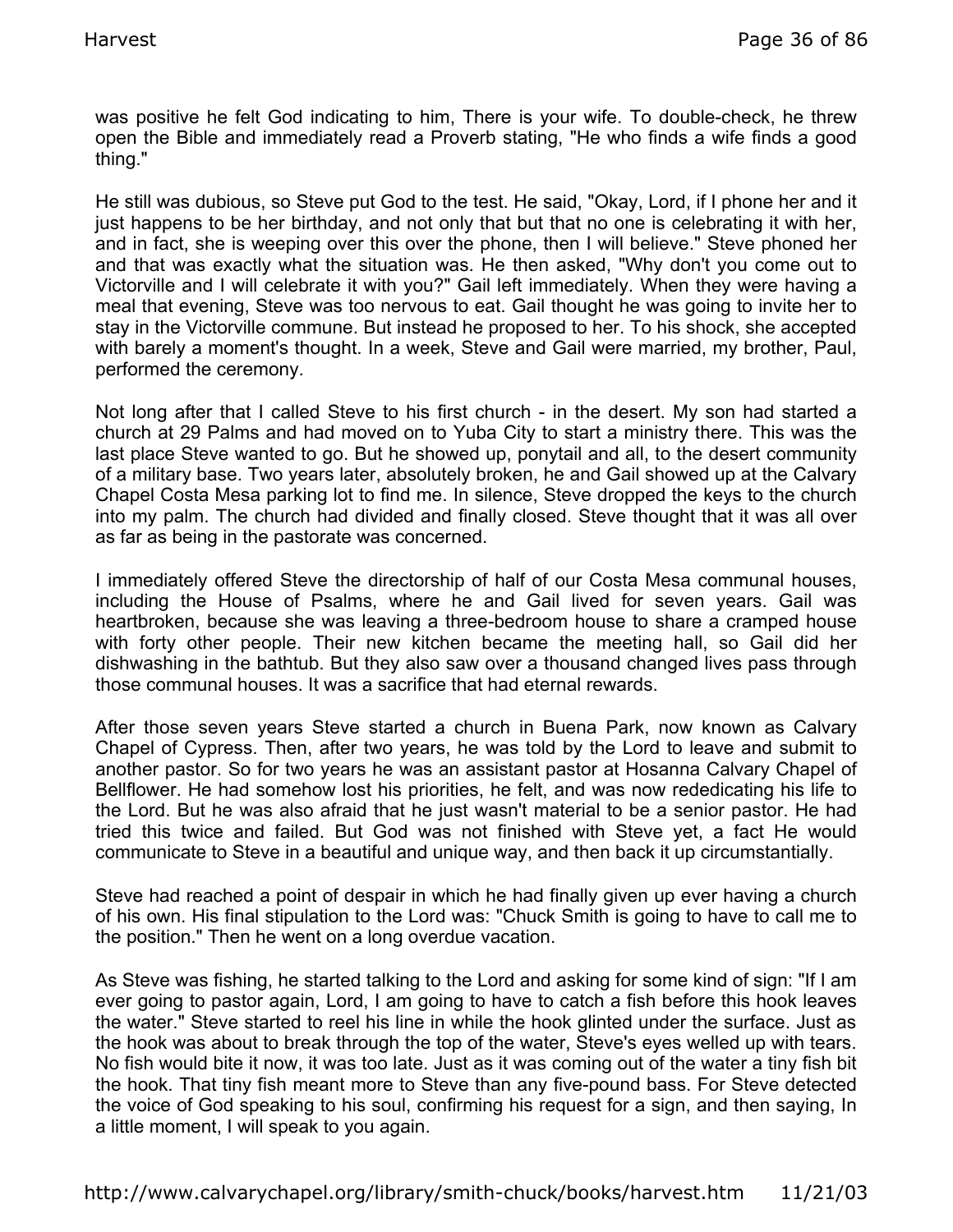When Steve returned from his vacation, he got the message that he was to call me or Don McClure. He was told over the phone that there had been a meeting of all the senior pastors at the last conference and that when the newly available position of pastor of the South Bay Calvary Chapel was discussed, his name was unanimously recommended. Steve was so excited he almost passed out.

Steve Mays got his church, and the board of senior pastors and I were the ones to recommend it. In 1980 he walked onto the premises of his new church. And Steve got more confirmation from the Lord. Suddenly in the sky he saw a Goodyear blimp. At that moment he heard the Lord speak to his heart, It's going to be a good year.

Then Steve told the Lord that the entire board of elders would have to resign so he could start from scratch.

That is exactly what happened. In 1980 Calvary Chapel of South Bay numbered 110 and occupied 1,500 square feet. Within a few years they moved to a bigger facility nearby, 15,000 square feet that they remodeled for \$300,000 dollars, which is now debt free. By then the Goodyear people had heard the often told story of Steve's glimpsing the Goodyear blimp, so they took him up for a free ride.

It was not only a good year, but they have all been good years. The glorious harvest has come upon Steve Mays' ministry, and that church of only 110 per Sunday has grown to over 1,500.

Meanwhile the years that the powers of hell stole from Steve have been restored in a stunning way. The former dropout and quitter, as his high school coach once called him, was recently the key speaker at the Anaheim Sports Banquet. Steve's old coach gave him his letterman's jacket after seventeen years, and Steve addressed the entire football team about not giving up. Steve, who once loved baseball and who had a batting average of .450 in high school, got the chance recently to talk to the Los Angeles Dodgers, addressing the team in Dodger Stadium thanks to an invitation from his friend John Weirhaus and Victory Ministry.

Steve and Gail have two healthy children, blue-eyed blondes who don't have any sign of Steve's scars. They excel in sports, academics, and loving obedience. And Gail has a home she can be proud of, much nicer than the one she had to abandon at 29 Palms.

Steve now sees that God has flooded his life with almost more grace than he can contain. He is a living testimony. To use his own words, "By the grace of God, I have not only regained what Satan ripped off, but I have been given a greater abundance of positive effects than all the evil I heaped up in the past."

We have seen a life literally go from the gutter to grace. The only thing Steve carries on his body to remind him of his former years is that painful scar on his leg. To this day, it still hurts. It serves as a reminder to teach Steve gratitude. It also helps him to never forget the pit from which he came, and the greatness of God's grace that brought him out of that pit.

Zechariah speaks of the days when Zerubbabel had laid the foundations for the rebuilding of the new Temple as "the despised days of small things." Steve, for a time, was caught in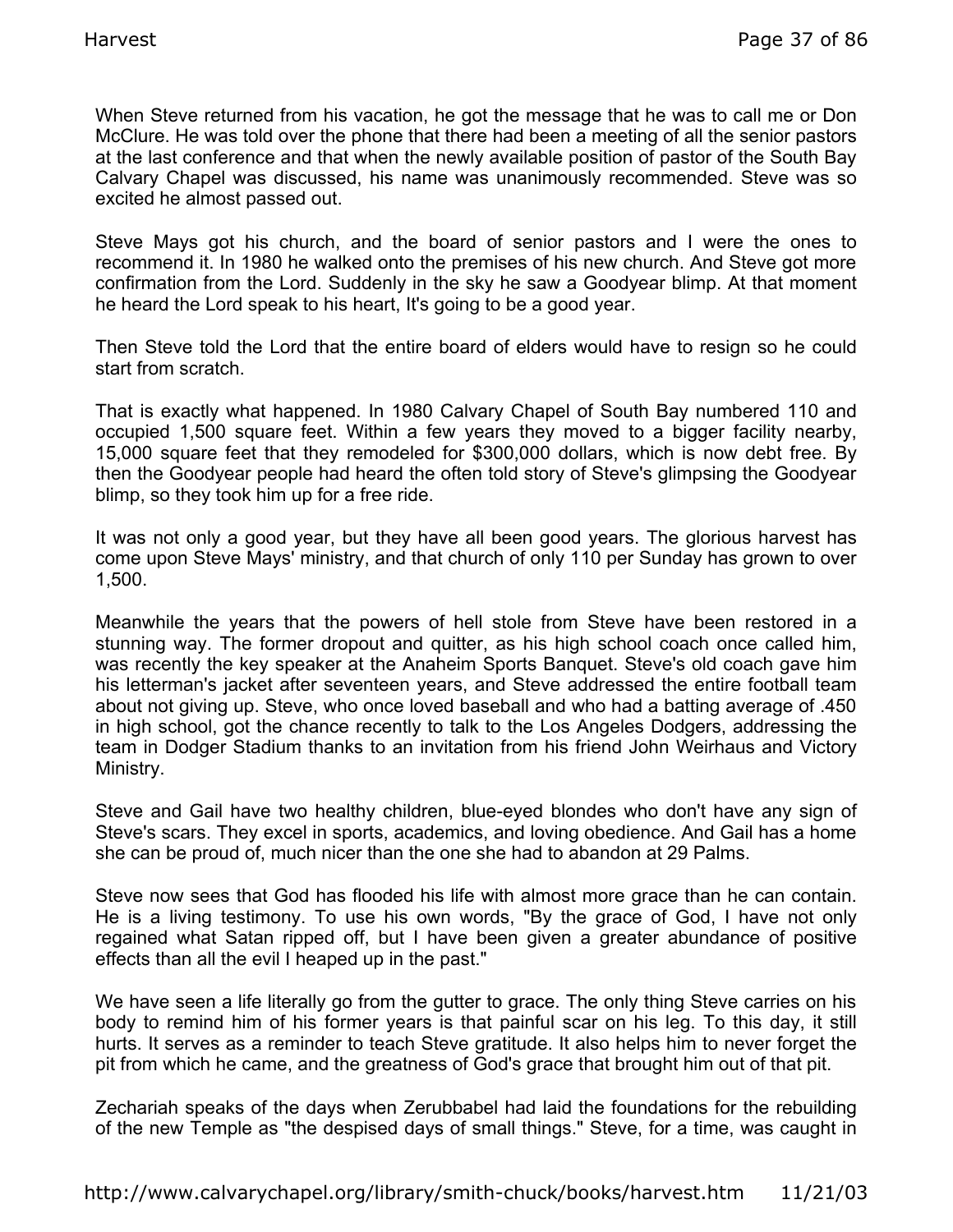that desire to build the walls before the foundation was laid. In this he learned that it is vitally important not to build out of sequence, but to dig deep and lay the foundation on the Rock.

# **6. Jon Courson: Fire & Rain**

Jon Courson stood on the banks of Yale Creek in the Applegate Valley of Oregon. This husky fellow was silhouetted against the vibrant green all around him, as his thick mane of red hair shone in the summer sun. Before him stood the members of a colony of young people who had built a treehouse community in the Applegate hills. They were standing in the nude in the middle of the river waiting to be baptized and resembled aging nature children as their long hair blew and glinted in the sunshine.

Jon felt conflict over whether or not to make an issue over their nudity. He went with his gut sense, and decided to overlook it. This group before him had for years been a community of pot-growers whose treehouse commune was on a large tract of land they owned. Their marijuana harvests had made large proceeds for them while their "Nirvana Community" had looked for enlightenment through Eastern yoga and native American shamanism. But the bubble of their dream had burst. Just when they had built their ideal community, a gaping vacuum appeared within their hearts. This huge utopian experiment had not satisfied their souls.

Then in the late seventies Jon Courson came to this wilderness with his wife, Terry. Soon, gently, this broad-shouldered Christian neighbor started to tell the treehouse-dwellers about the love of Christ as he met them by a beautiful stream. He would run his hands through the water and talk about his faith. They saw a strength and a hope shining in his eyes, a joy, that they had not found. Jon seemed to have no need for drugs or any other kicks. He was as solid to them as a California redwood. But his strength did not come from himself, but from the One whom he continually told them about.

With waves of mounting inner joy, Jon baptized each one of them in the name of Christ. They stood on the banks dripping and smiling ear to ear. That evening they would gather up all their marijuana and burn it in a huge bonfire.

Jon was overseeing building a church from scratch in a region of Oregon so sparsely populated that no demographically oriented church planner would ever give the effort a chance. Applegate was a region containing verdant mountains, forests, and clear rivers with a widespread population of fewer than a thousand.

It was near the northern California border, and from there to Eureka, California, tribes of potgrowers tilled their crops, some of them with semiautomatic rifles. The leader of this community, once notorious, was now giving up his rich lifestyle to follow Christ.

This was the first of five waves of pot-growing converts in the Applegate Valley. This particular group became tree-planters in their Oregon community. One of their members eventually became the pastor of a Calvary Chapel church in the state of Washington.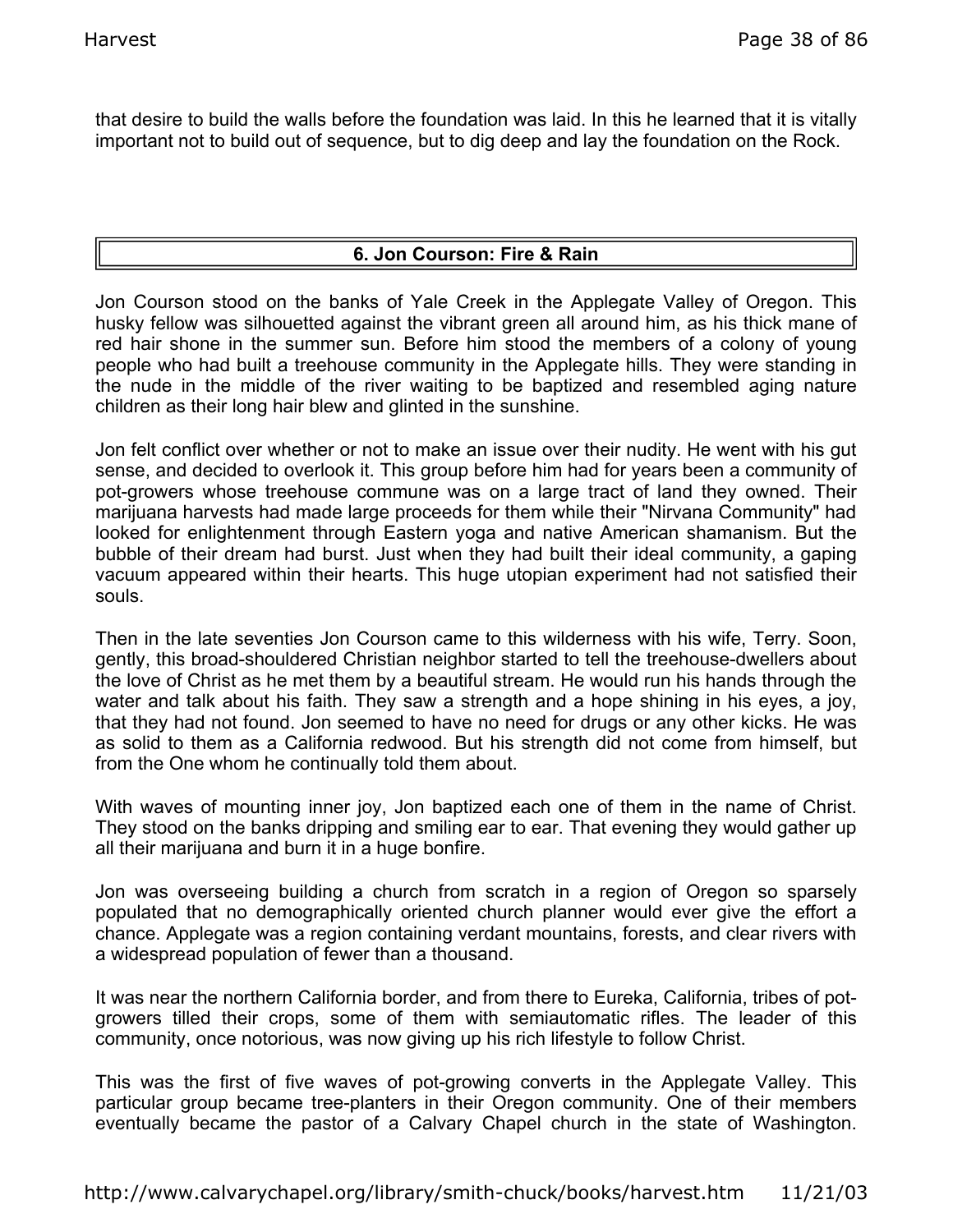Another became a pastor under Jon.

Recently I got a letter from a spin-off fellowship from Jon's church in Ashland, Oregon, that now has 600 members. The letter described the impact when a major commune of potgrowers became Christians. A few of them went to the Ashland Calvary Fellowship where they got some of my Bible-teaching tapes, and began to play them while they worked on their marijuana harvests. One day they asked themselves, "Is what we are doing right?" Soon after that they accepted Christ en masse, burned their pot, joined the fellowship, and started a natural food business called Maranatha Nuts that made various kinds of natural foods. Theirs has become the most successful business in the region. When I read their letter at Calvary Chapel Costa Mesa, there was extended applause.

When Jon first came to Oregon, he had only five couples attending his fellowship. He had left a thriving Calvary Chapel that he and his brother had started in San Jose. But he was certain the hand of God was directing his move.

Before Jon moved to Oregon, there were two prophetic visions about the coming harvest. The first vision was of fire descending on Applegate Valley and then spreading beyond. The second vision of massive thunderheads pouring out rain foresaw the end of Oregon's long drought. And a further message was that God's grace would be released when the first rains came. Jon was reluctant to accept these visions as prophecies and was by no means sure he would leave San Jose for Oregon. Interestingly, the day Jon began his first Sunday service there, the rains came flooding down. He also sensed in his heart that God's grace was being released.

Today Applegate, Oregon, is still a community of only a thousand people. But its Calvary Chapel fellowship, Applegate Christian Fellowship, is known throughout the region. Its church membership is actually three times the size of the town's population - three thousand members - all coming in from surrounding communities. They are now meeting in a large church facility of 40,000 square feet that they built together. Vast beams run along the ceiling and huge plate-glass windows look out into the beautiful valley. In the summer, they meet in a large grass-covered outdoor amphitheater near the main church building. Both structures and a vast parking lot sit on their forty acres. The outdoor amphitheater is bordered by flowers and surrounded by an excellent sound system. It can seat over 2,000. I had the pleasure of dedicating the new church building recently and large pictures of the event headlined local papers.

Jon has experienced the fire and the rain of this harvest. He will tell you flatly that it is a miracle. Indeed, fourteen other spin-off Calvary Chapels have come out of this one enormous church. John Peterson went to Grants Pass initially while Guy Gray went to Medford. Soon others followed. They had witnessed the huge crowds assembling in Cantrel Buckley Park to hear Jon preach in the summer and fall months of 1978 and 1979. Jon is often reminded of that early vision of fire descending on Applegate Valley and spreading outward to other communities.

Jon has also learned that there is a purifying aspect to fire in biblical imagery in which one's work for God is tested in the fire. And all hay and stubble is burned leaving only the enduring works of gold and precious gems. Jon has also experienced these waves of fire, during times of testing, and has seen his church rebuilt on stronger foundations following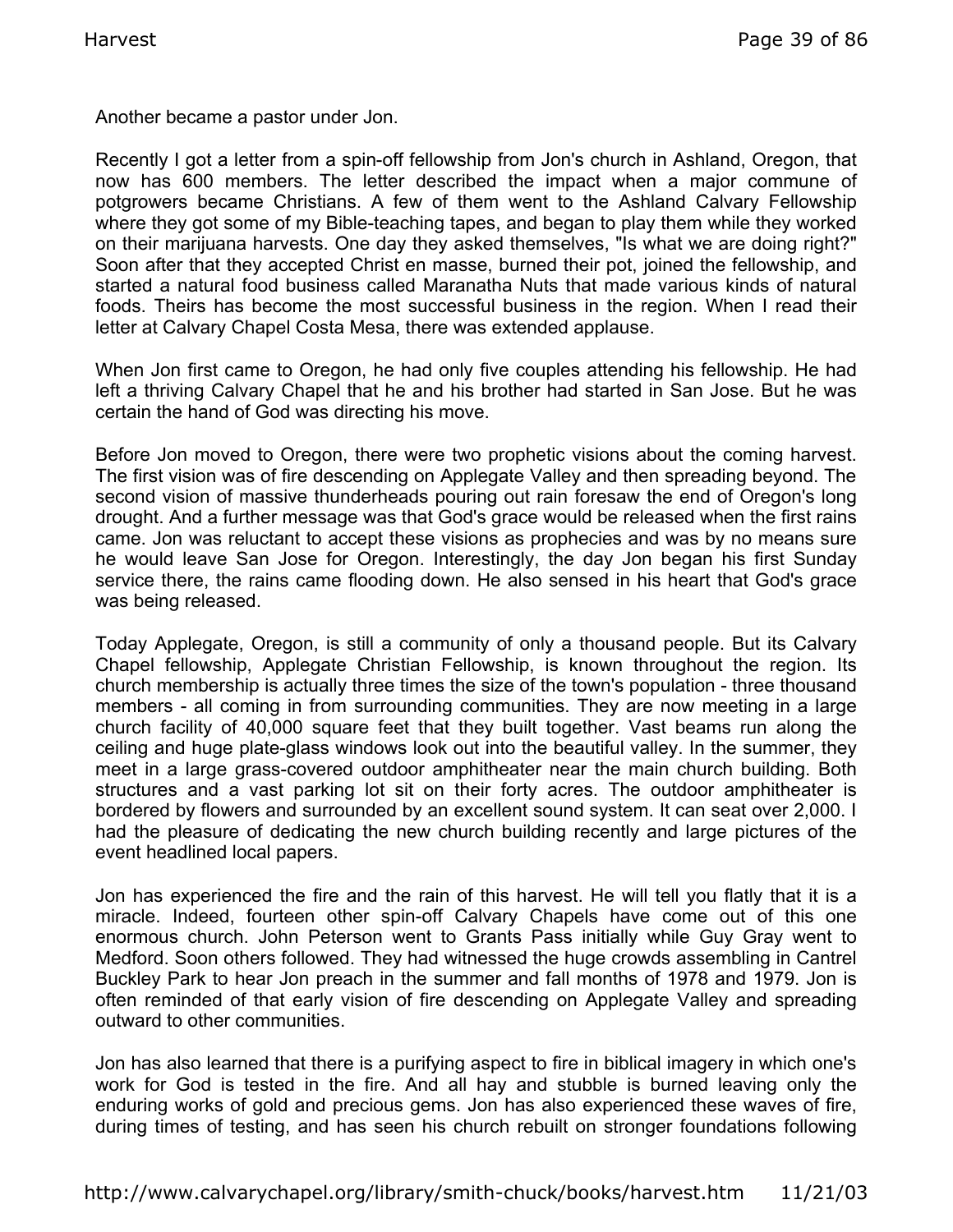each wave.

# *PIONEERING INTO NEW TERRITORIES*

A little more than ten years ago, Calvary Chapel fellowships started spreading out beyond California and opening up in various parts of the country. Almost without exception, these who pioneered these churches, like Jon Courson, spent time at Costa Mesa learning and fellowshipping with us. At the right time each would feel the nudge from God and move out. As can happen, there are some who are not of our fellowship who have used our name for their own ends. Now and then we hear reports of wild activities that in no way reflect our beliefs. We believe in the church-building approach that only humility and the love of Christ can bring, not modern extravaganzas or money collection schemes.

Calvary Chapel pioneers came from a diverse range of backgrounds. Jon Courson was a student at Biola College in nearby La Mirada, Los Angeles, when he started attending Calvary Chapel. Unlike some of our ministers with more sensational and bizarre backgrounds, Jon represented the epitome of normalcy, adjustment, and graceful conformity. He stood out as America's ideal son of moral virtue and hard work when contrasted with some of the wild rebels among us. And without a doubt, Jon has added a significant piece to the mosaic that God is building through Calvary Chapel's ministries. The picture would be incomplete without his "type." For he further adds to the design that God uses all people to serve him: from the outrageous, like Steve Mays and Mike MacIntosh, to those who represent the unscathed center of the American heartland.

Jon Courson and George Markey, a big strapping mid-Western farm boy who pioneered a Calvary Chapel in his rural farm community (now with 1,000 members), could probably walk comfortably into early America. They are our nation's Johnny Appleseeds and Paul Bunyans, the carryovers from former eras of national innocence and purity. They are products of old American virtues, a fact that can be evidenced on their beaming faces handsome faces radiating virile strength tempered by gentle self-control. I am afraid they are a vanishing breed of men. Replacing them is what some call "the new male."

And this brings me to a subject that greatly burdens me. Permit me, if you will, to digress for a moment over an issue that is critical to our time. Our world and its media have turned against the old traditional order of men and women, as it applauds the new androgynous male and female roles.

The new male has shunned what for time immemorial has been recognized as healthy masculinity for a new "liberated" blending of added feminine traits. This is nothing new. It is the scale on which this transition is happening that bothers me. As someone said, they have become "women-thinking men," or "touchy/feely men." They are anything but equipped to head a household or sire a healthy family. Rather, they herald the age of single-parent families and confused sex role models as they sport the latest markings of their newfound freedoms. They are men who wear single earrings, fellows with unisex haircuts who have brazenly strayed into the women's side of the department store. And they have done it with defiant pride, encouraged by sneering anti-male women who themselves have trampled underfoot any wholesome femininity that they might have had for a brash, defiant, pseudomasculine hardness.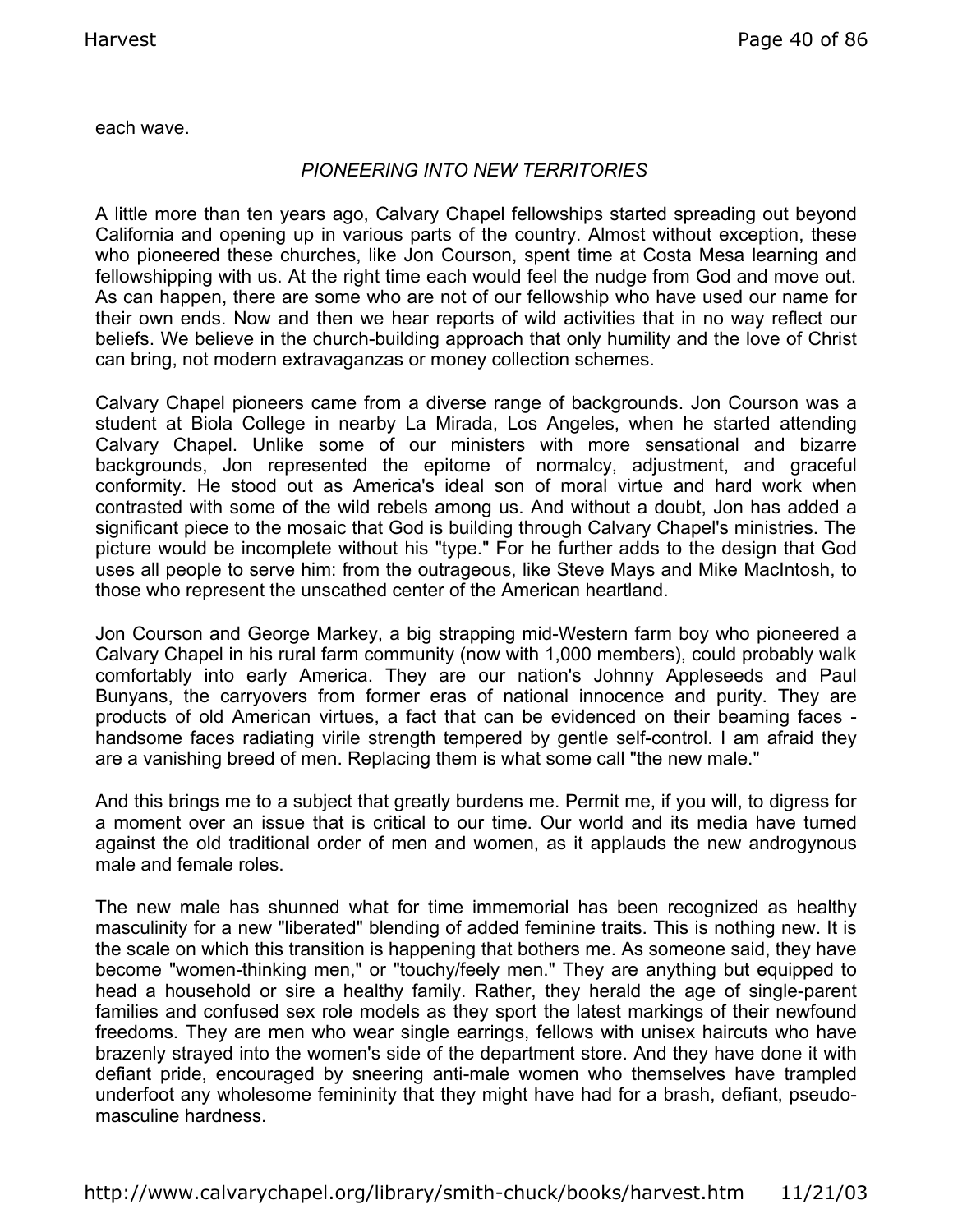Meanwhile the new touchy/feely men have joined the shrill voices in protest against any reminder of the once-common strong traditional male. This gale of radical dissent can be heard on almost any college campus, headed by the lesbian and feminist coalitions and assorted anti-traditional and leftist minorities and causes. They would put traditional America, and all historical records of it through the shredder if they could. The New World Order they espouse is collectivist, amoral, anti-family, anti-American, and anti-Christian. The ideal of a biblical man who is strong and not vacillating or weak is anathema to them. An intimidated "wimp" is far less threatening.

This group postures as broad-minded and nonjudgmental - and so they are as long as you happen to be "gay," feminist, liberal, liberationist, socialist, or Marxist. But if you are a Christian, especially a "traditional" white male, then you are targeted. And they can employ the full sanction of "enlightened" society to hurl any judgments at you they wish with total impunity. The uncommitted middle-of-the-roaders, who are fearful of being singled out, will contort wildly to avoid having any loaded accusations hurled at them. The use of insulting terms like "sexist" and "racist" will bring all sorts of people into line. A football player or a college professor will wilt before a group of wild-eyed feminists that has labeled them "sexist." Indeed, intimidated people have given this ugly and bent coalition unilateral power to judge and define them at whim.

An agenda of social castration has almost been fully consummated, and the results are sordid. A college president will perform delicate pirouettes to avoid speaking in noninclusive language at commencement exercises so he won't offend various feminists and minorities present. The word "person" is suddenly affixed to every other word. It is a perfect instance of what Orwell called news speak. Few have the courage to stand against this ugly trend headed by a shrill-voiced minority who would have barely spoken above a whisper forty years ago.

In all of this, the atmosphere between the sexes has become contentious, cynical, and mistrusting. Individual "rights" are so on the forefront that the bonding of men and women in marriage is close to an impossibility. Divorce statistics bear this out.

Have you noticed that men and women are hardly falling in love anymore? This causes the homosexual groups to gloat privately. In today's atmosphere it is little wonder that this is so when you consider that modern society resembles what Paul describes in his second letter to Timothy: The social rebellion has truly been incredible.

Jon Courson felt called by God to stand against the beginnings of this social rebellion by being a role model. At the time, the latest anarchy was the hippie movement of the late '60s.

## *A NORMAL APPLE PIE YOUTH*

Jon had fully distinguished himself as an outstanding athlete and scholar by the time he was in high school. He was senior class president and captain of the football team. By the time of his graduation, his class honored him with three awards, an unprecedented action. He was voted most popular, best personality, and best outlook on life. He was also winner of the Principal's Cup as the outstanding graduate of his high school. Finally, Jon won the District Superintendent's Cup as the outstanding graduate for his whole district in Northern California.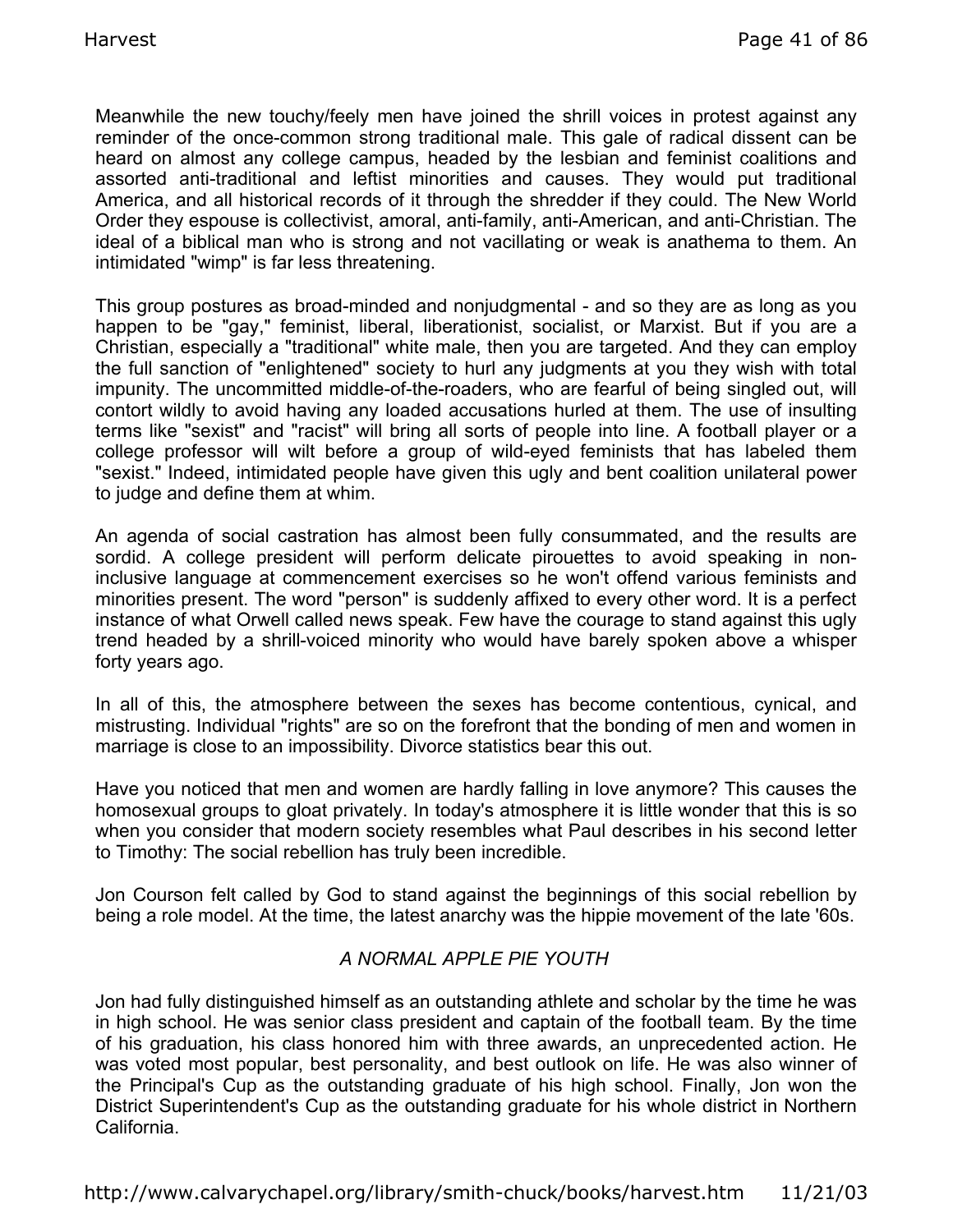As President of the Baptist Youth of Northern California, Jon already had an active speaking ministry during high school. He addressed youth retreats, camps, and church groups. As a hero figure, Jon's life proclaimed the virtue of godly obedient living over and above the rebellion so glamorized by America's youth. Here was a healthy and handsome honor society student and football captain who managed to have fun and fulfillment without having to resort to drugs and corrupting influences. His life was saying, "You don't have to be a rebel to be fulfilled or happy."

Consistent with Jon's disciplined life, he received a full athletic scholarship to Biola University, a Christian school. This broad-shouldered, big-armed young man held his high school conference record in the discus. His performance improved in college to the point where he ranked eighth nationally in the NAIA college division. He had also begun riding his ten-speed bicycle out to Calvary Chapel on weekends, spending Saturday nights sleeping on the bathroom floor. This we learned later.

Jon's zeal was hard to miss. Yet there were things happening inside him that would direct his life on an unexpected course. Jon's well-calculated path of conformity and honorable good deeds had some problems. He was a popular man on campus who bathed in all the outward rewards of being a do-gooder and role model. He was the cream of the crop of Baptist youth and fully expected to walk into a well-appointed ministry. The mechanism had already been set in motion.

The problem was that this young zealot was beginning to be confronted with issues that required hard and costly decisions. He was also having an intense new encounter with God. And that can be dangerous and costly to one's plans, designs, and ambitions. Among other things, Jon was coming to understand how greatly his "good" actions fell short of the perfection of God's standards. Our greatest efforts are cheap imitations of His righteousness.

Jon was also working through some theological questions. Back then, some of Jon's professors were suspicious of Calvary Chapel and delivered subtle warnings that we should be avoided. There was a little too much going on out here as far as they were concerned. They wondered aloud if the seeming revival was a signal of cultic activity.

Jon was not persuaded by his professors. He felt instead that God was being kept in a box by the academic theologizing of history. He also felt the constraints of spiritual legalism. A tight and regimented system of piety quenched him. He felt he was participating "in a form of godliness but denying the power thereof." He felt trapped and hemmed in by a system that discouraged encounters with God of the sort reported in the Bible. Jon was studying the vitality of the early Church in the book of Acts, with its sense of reality and mission and power, and wondered why modern Christianity had to settle for a diminished and powerless faith. Had God changed through history? Had He mellowed into deism? The powerful early Church seemed relegated to ancient history. It stood before Jon teasingly, as if he were on the outside looking in, like watching a banquet in an exclusive club through a window.

Jon came to Calvary Chapel in the fall of 1972. He has often shared his initial reaction. "All of a sudden I was gripped with this incredible certainty that all that I had been studying in the classroom about the book of Acts was happening before my very eyes. It was suddenly real and was truly happening today. I was astonished over the possibility that I could find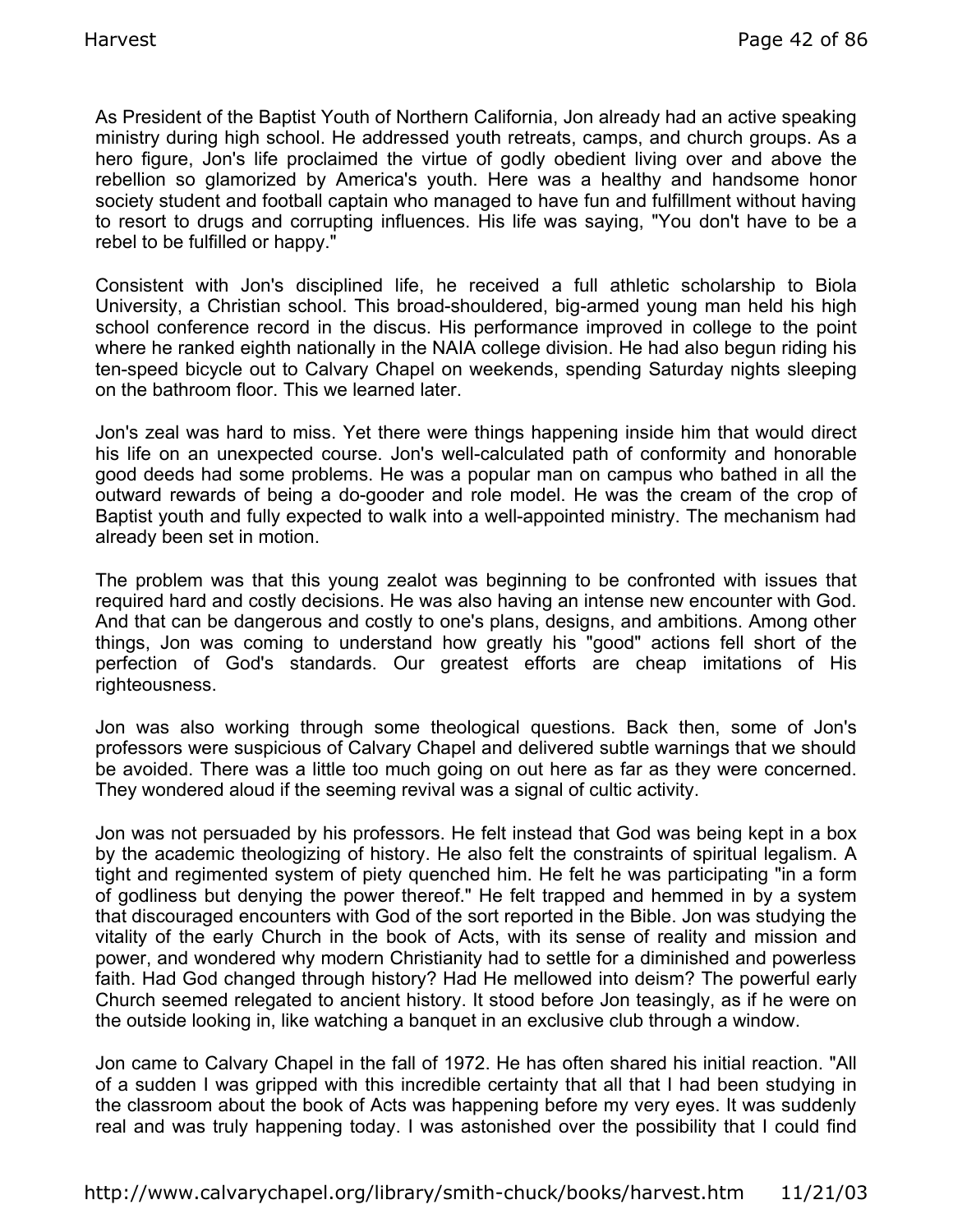New Testament reality today. It revolutionized my life. The spiritual dryness inside of me suddenly flooded with restored hope and vitality."

Unlike most of our Calvary Chapel pastors, Jon grew up in a strong Christian home. But he had to battle things that his peers were unaware of, namely, that unending seduction of good works and legalism that can stand in the path of so many Christians. It can make one lose sight of the miracle of God's grace so easily, and cause people to follow tight rules while judging all others ungraciously in the process. This legalistic trap vexes Christians time and again. They end up spiritually paralyzed, joyless, and without love. Certainly without the love of God, Jon could not have seen those waves of conversions in Applegate Valley.

A key moment of reckoning for Jon came when he was addressing hundreds of youth. All of a sudden God pointed to Jon's heart and said, *You don't care about these kids at all. You are expounding truth with absolutely no love for them. You have no love for them at all. And that is a lie.* For two days after that Jon drove around in his surfing van. He told God that if he was not given love to minister with, he would abandon his plans of going into the ministry.

By Jon's graduation, he had told the Baptist conference that he wanted to work with Calvary Chapel. Immediately, their doors of opportunity slammed in his face. Calvary was still very much an emerging and misunderstood ministry. "Nondenominational" can be a term that can create suspicion in denominational churches. After Jon's graduation, he taught for a year at our Twin Peaks conference center in the mountains above San Bernardino. And a year or so after that, he and his wife, Terry, were off to Oregon. But, completely unbeknown to him, a vicious trial lay ahead of this stouthearted fellow.

## *TRIALS BY FIRE*

Until a few years ago Jon could have been accused of having it easy. He did not come from a family of five stepfathers like Greg Laurie, or a family that was coolly rejecting, like Steve Mays. Jon Courson's family was the embodiment of American wholesomeness. He was loved and cherished by his parents. His mother was such an intercessor, she literally used to weep into the pages of her Bible when she prayed and read Scripture. A home such as this today is a statistical rarity. Jon's testimony had been, "If you follow the Lord, He will bless you as He has me. You don't need to be a rebel." Jon could trace the moment of his salvation to the young age of three-and-a-half, when he consciously gave his life to Christ during an evangelistic rally as his parents held him in their arms. Jon remembers that moment as clearly as if it had been yesterday.

Yet, in the lives of even the best of Christians there are hard times, times of testing and times of drought. There are times that fire will consume some part of our lives to reveal what lies hidden. It is never easy. There are unexpected tragedies that come along and sift our souls in ways we never thought possible. And that is what happened to Jon. For one day, in one moment, the beautiful wife of his youth, Terry, was taken from him. It happened on a country road in Oregon, the winter of 1982, as Jon and Terry were driving down Highway 42 to Mount Bachelor. In an instant, his car slid on a sheet of ice, spun around, and slammed into a tree.

As he was crawling along the road looking for help he knew in his heart that Terry was dead. In the ambulance, the Holy Spirit spoke the words from Jeremiah 29:11 to him as it sped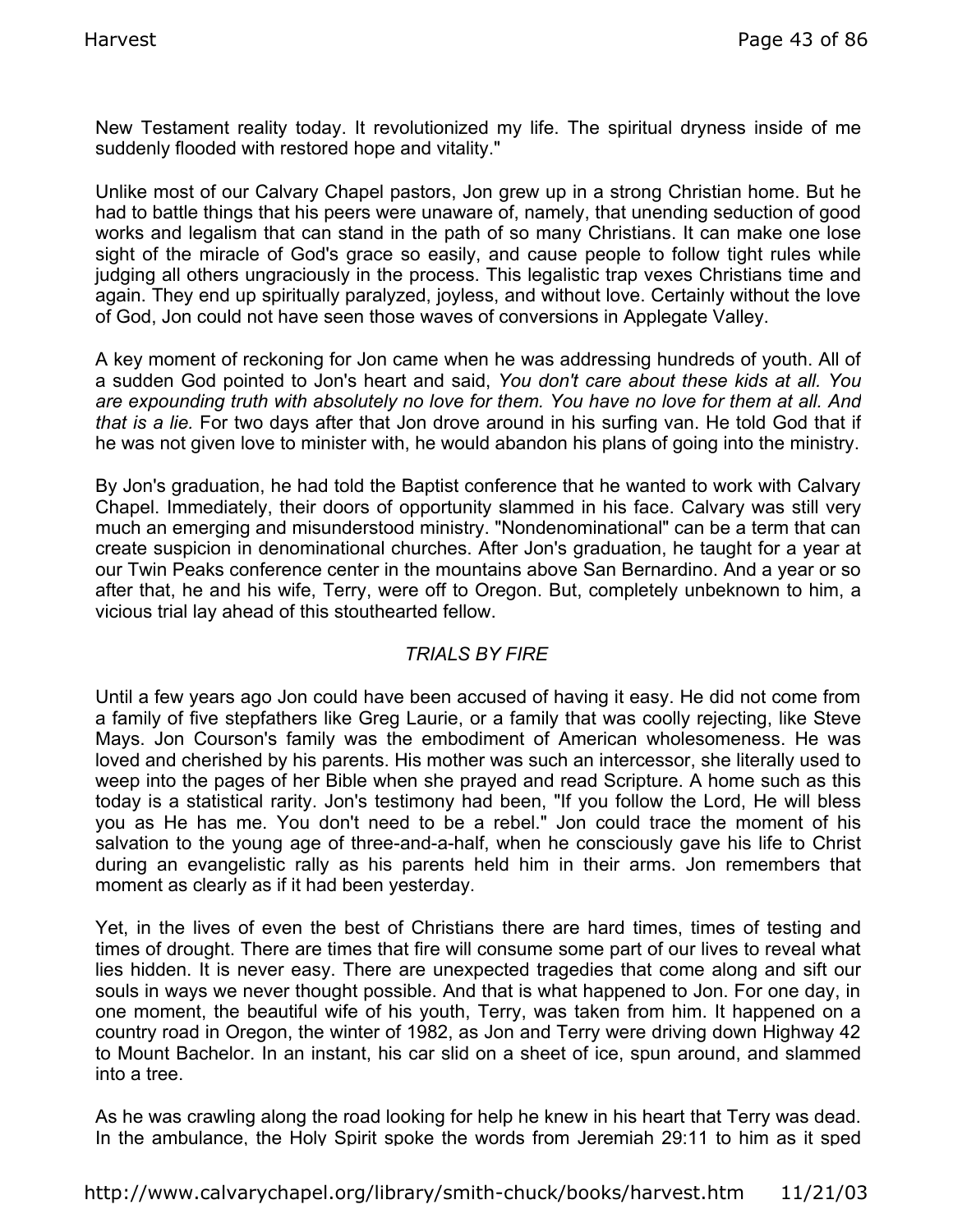toward the town of Medford. The verse hung soberly in Jon's mind: I know the thoughts that I think toward you. They are of peace and goodness and not of evil to bring you to a certain end. Jon questioned why God had taken Terry, but never with bitterness, anger, or doubt. He was on an emotional roller-coaster. Yet beneath it he felt a peace that passes all understanding. God had assured him: Jon, I have promised and given you a peace that passes all understanding. So do not seek a peace that comes from understanding. It does not work that way.

Three years later, God gave Jon a beautiful wife named Tammy who has borne him two more children. She is lithe and young and loves him to pieces. Jon has learned that what Satan means for evil, God will turn for good through mercy and grace.

And that is the message of Jon's life and ministry. "As for me, I'm called to love. Our emphasis is on love. And many, in that expanding group of fellowships, have had vital encounters with the eternal love of Christ. There has been fire and rain in Applegate Valley and Jon has been blessed by being God's instrument in this.

Jon's life shows us that God is by no means limited to using converted rebels or people with heavy testimonies. Consider all of the Bible figures God used who came out of godly backgrounds. God can and will use any person who surrenders to Him. The only question is the willingness on the part of the individual.

Christ speaks of a party to which the aristocrats were invited. When they turned down the invitation, it became a beggars banquet. They were the only ones needy enough to come. The rest were out there "making it" in the world. It is a rare thing for someone who "has it all" not to be tempted by worldly admiration and accolades, peer pressure and money, and the pleasures of life. It all comes too easily. That is why so few who do "have it all" are willing to sacrifice it all for the sake of the Kingdom of God. When they do, the results can be impressive as God uses them in His work.

## **7. Raul Ries: From Fury to Freedom**

Born to a Spanish-American mother from New York, and a German-Mexican father from Mexico City, Raul Ries began life the hard way - accompanying his father from bar to bar in Mexico City. As a boy of nine, he witnessed more lewdness, drunken brawls, and sexual infidelity than any adult would in a lifetime. At home, Raul and his mother were often on the receiving end of his father's drunken fits of rage.

By the age of ten, already hardened by his father's fists and berating tongue, Raul defiantly stood up to his father's abuse, only to be knocked down again and again. The oldest of the three children at the time, Raul began to hate his father with an intensity that would shape his life for years to come.

During his tenth year, Raul's mother, weary of the constant violence and abuse in their home, took her children to Los Angeles to live with her parents. Raul's life became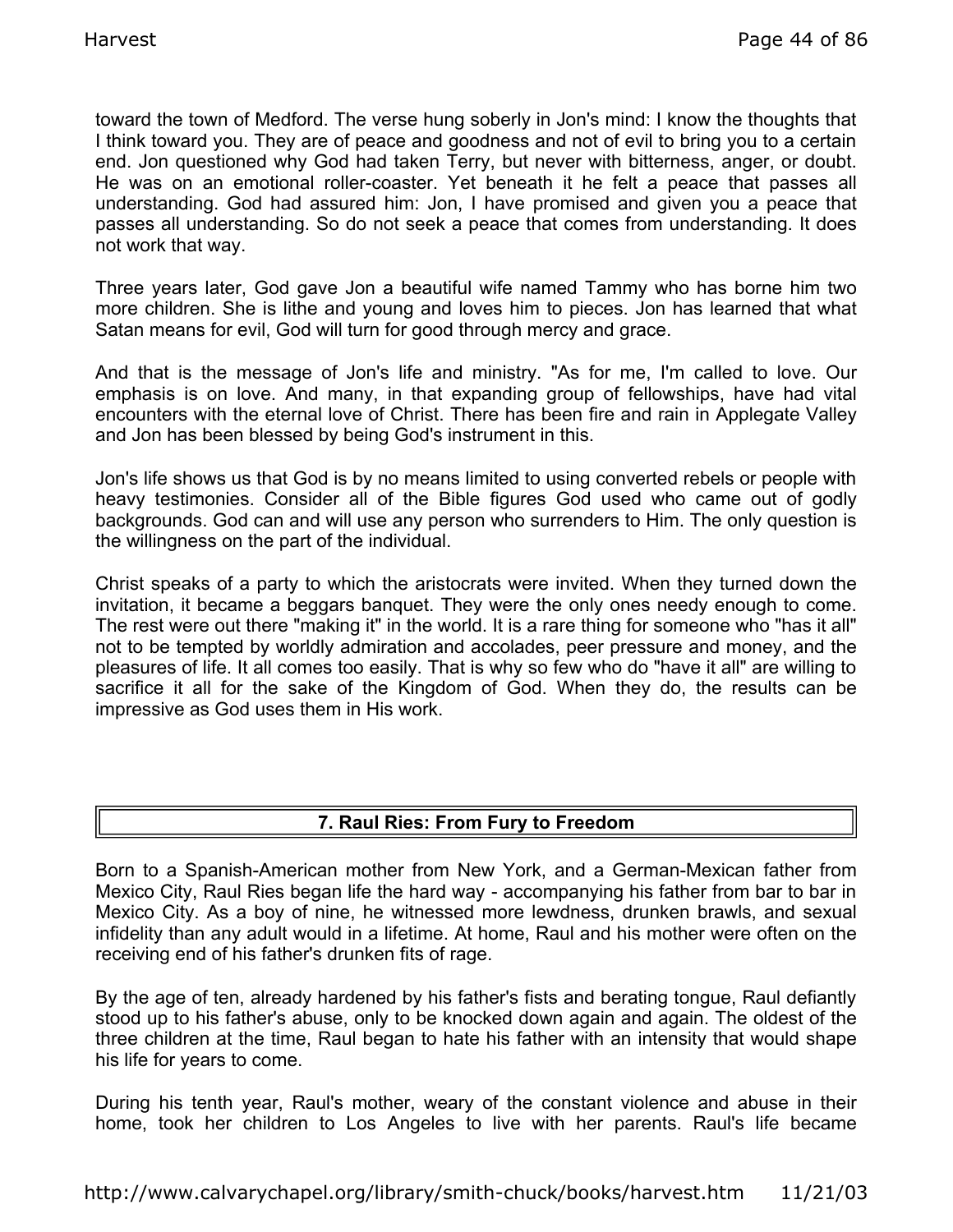somewhat normal in America. His anger was soothed by baseball, a newspaper route, and serving as an altar boy in the Catholic Church. His peace, however, was short-lived. His mother told him one day that his father would be coming to their home for a visit. Raul knew better. One visit turned into others, and before long his father had moved back with the family in Los Angeles.

The drinking and abuse soon continued where it had left off in Mexico City, and so did Raul's anger and hatred. His one goal in life was to kill his father. As a result of his reaction to abuse, Raul also became skilled in hurting others, physically and verbally. By the time he was in high school, he feared no man. The biggest, toughest guys were his targets. His friends often had to drag him off a fallen victim to literally keep him, from committing murder. Such was the case in 1966 at a party during his senior year of high school when Raul was arrested for beating a young man unconscious, kicking and pummeling the bloodied boy until Raul's friends managed to drag him off.

Raul soon found himself arrested and convicted of assault. With the Vietnam War beginning to escalate at the time, the courts gave him the choice of serving a prison sentence or enlisting in the military. Thinking that it would be a natural outlet for his anger and violence, he chose the military, enlisting immediately in the United States Marine Corps.

Although combat allowed him a release for his violent behavior, it also served to feed and propagate more of the same. He discovered that he truly enjoyed killing, which led to shameful acts of torture and murder that would cast a long shadow on the two Purple Hearts he won for being wounded in action.

While training a young man from Texas only a year younger than himself to lead a patrol, Raul began to get increasingly anxious, as his time in Vietnam was getting short. During a routine sweep of a Vietnamese village for booby traps, the novice tripped the detonator wire to an enemy grenade. At the spark of the grenade pin being pulled, Raul pushed the young man forward, yelling, "Grenade!" His actions were too late. The young man lost an arm and both legs. Raul himself took shrapnel down his entire backside.

After a couple of weeks recovery aboard the hospital ship U.S.S. Sanctuary, Raul was sent back to the bush. Having seen the grotesque wounds and vegetative state of many of the casualties in the Sanctuary hospital ward, he was apprehensive about going out on patrol. He felt that having been wounded twice, he should have been sent stateside. His anger and rage was turned from the Vietcong to his superiors. Aiming his weapon at his commanding officer, Raul threatened to kill him and a Navy psychiatrist. He was arrested and sent home to Oakland Naval Hospital's psychiatric ward for treatment.

Through a providential turn of events, Raul was honorably discharged from the Marine Corps. But his problems were only beginning. Not long after he returned home, he managed to get his backslidden Christian girlfriend pregnant, marry her, have a son, and begin to verbally and physically abuse his family. He also obsessively studied the martial art of Kung Fu San Soo until he earned a Master's black belt and opened his own studio. He could typically be found in the bars at night intentionally starting fights with the biggest, toughest guys he could find.

Despite swearing to himself that he would never become like his father, Raul began to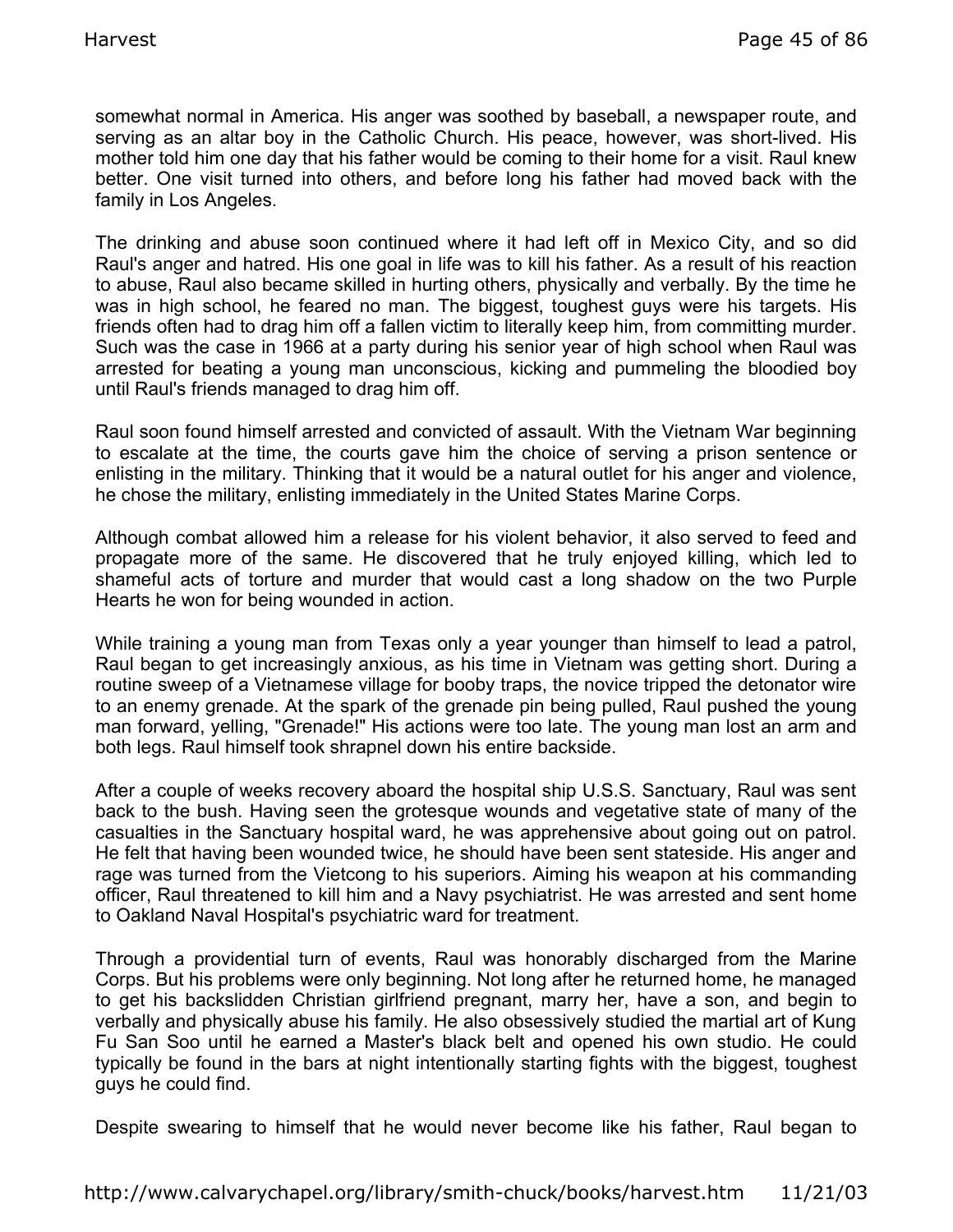physically and verbally abuse his wife, Sharon, and their children. After five tormenting years, his wife, who had re-committed her life to the Lord on their wedding day, packed her family's suitcases (they had two boys at the time) to leave while Raul was away on a weekend camping trip. Not expecting him home until late that Easter Sunday night, April 15, 1972, Sharon left all the luggage stacked neatly in the living room while she and her sons had gone to church. Raul arrived home early instead, and flew into a rage as he discovered that his wife and sons were leaving him. He decided then and there that he would kill her and his boys, and then either kill himself, or be killed in a shoot-out with the police.

Even though he had all the luxuries money could buy, different women every weekend, and fame and money from his martial arts studio, he was sick and tired of his life, feeling totally empty and drained. Nothing satisfied him any longer, but he could not admit that he was wrong,

He loaded his .22 rifle and paced the living room waiting for his family to get home. As he continued pacing, he turned on the TV and saw a program featuring testimony after testimony of young hippies who had surrendered their lives to Jesus Christ. These people seemed to radiate a genuine love that was somehow different than the phony hippie-type attempt at love that was popular at the time.

I was also on the program that night teaching about God's love: "God is perfect, and in His holiness, He can't have anything to do with us sinners. He loves us so much, however, that He Himself took the just penalty for all the sins in all of our lives. God wants you to know that in spite of what you may be or in spite of what you may have done - you may have messed up your life completely - God still loves you. He is reaching out to you and inviting you to come and to share that love with Him no matter how deeply you may have gone into sin. Jesus offers forgiveness to us as a free gift. All we have to do is accept it, and surrender."

Raul's heart pounded. He put his rifle down, mesmerized by the words he was hearing. The longing for forgiveness overwhelmed him, but as a former Marine and Vietnam veteran he had thought that surrender was a sign of weakness. The spiritual struggle continued for minutes, but then Raul heard something in his heart tell him that this was his last opportunity. There would not be another time. He slipped off the chair and onto his knees in front of the TV screen, surrendering his life to Jesus Christ and becoming born again of the Holy Spirit.

He was so happy that he went looking for Sharon to tell her what had happened, but he could not find her. When he finally returned home, she was already there with the door securely locked. Raul knocked and pleaded, but Sharon would not open the door, crying and weeping out of fear that he was going to do harm to her and the children. After a long while of pleading, she finally opened the door, but only as far as the safety latch would allow.

Raul excitedly told her that he was born again. She slammed the door right in his face. After more pleading and persuading, she finally let him into the house. It took a year of closely watching his life to convince Sharon that he was serious about his commitment to Jesus Christ. She had seen so many husbands fake a relationship with God in order to get their wives back. Part of the proof was his commitment. As committed as he was to the martial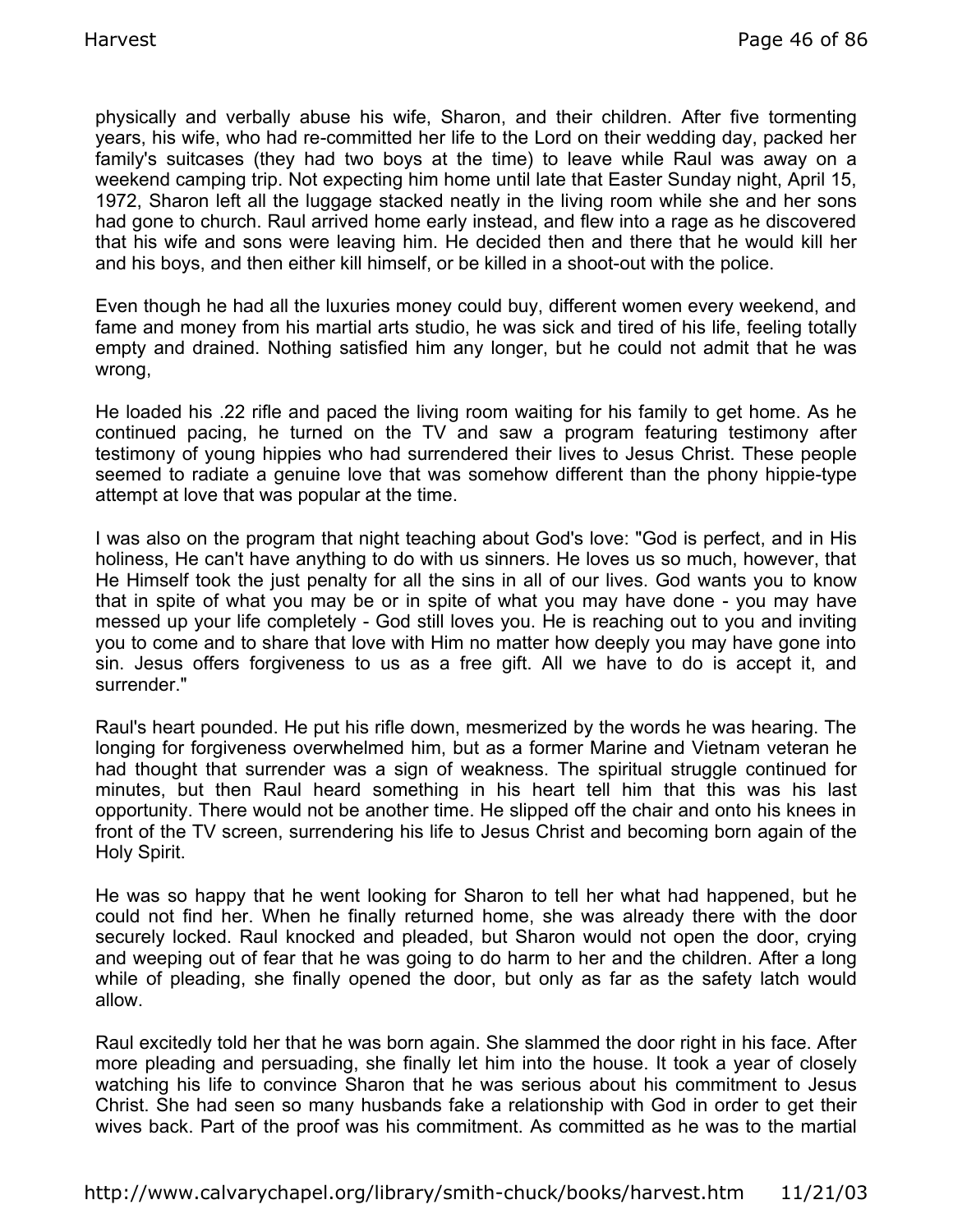arts, he became more committed to studying the Word of God. Sharon finally testified that God had truly worked His miracle of salvation in Raul as she saw that he was being transformed from the inside out.

No one told Raul to buy a Bible, or to read the Gospel of John. In fact, no one told him anything. Raul simply bought himself a huge family Bible, and began to read through the Scriptures in order. He also began driving ninety miles a day back and forth from West Covina to Calvary Chapel of Costa Mesa to hear the teaching of the Word of God in simplicity, excitement, and love.

He never introduced himself to me, or approached me in any way with his testimony or even desired to be in the ministry. He simply prayed and waited for the Lord to work. In the meantime, he began to study God's Word eight hours a day and listened to my through-the-Bible study tapes, coming out of his office only long enough to teach his Kung Fu classes. The Holy Spirit, not a Bible college or seminary, became his teacher.

During that time God also gave Raul a desire to go back to his old high school to teach and to preach. He was by no means a trained speaker. As a matter of fact, he could hardly read. His first visit back to the school ended with the principal having him thrown off campus. But not long after, the Lord again called him to go back. When he returned the second time, the principal gave him an opportunity to explain himself. After finally deciding that Raul was somehow different than he remembered, he allowed him on campus.

Over a period of six months, Raul simply read aloud to the students from the Bible during lunch period, and for six months all that happened was that he got pelted with food, napkins, and milk cartons. The experience was very frustrating for him.

Then one day something radically different happened, and Raul knew it was the work of God. The students were a little quieter than normal. After he read from the Bible he invited anyone who wanted to accept Jesus Christ as his or her personal Lord and Savior to come forward. He had never done that before, and he was amazed when four hundred students came forward wanting to receive Jesus Christ into their lives. Some of those same students have families of their own today and still fellowship with Raul at his church. That special day on his old high school campus, Raul recognized without a doubt, God's calling on his life.

With the calling, however, came the struggles. His family and friends no longer wanted him around. Raul became like the Black Plague to them. It stung at first, but as he began to read the Word of God, he began to understand that the message of the cross of Christ will seem like foolishness to those who do not believe.

And yet, Raul was to receive another form of rejection which somehow hurt even more and made even less sense at the time. This time it came from the local churches in the San Gabriel Valley. He had approached virtually all of them to offer his help in working with their youth groups or young adults, only to be sent away with a cold, "No, thank you." In some instances he did not even receive that much. It seemed as though they felt threatened or intimidated by his enthusiasm. Consequently, he drove around the neighborhood and packed his van with young people from the streets, taking them to our tent meetings in Costa Mesa twice a week.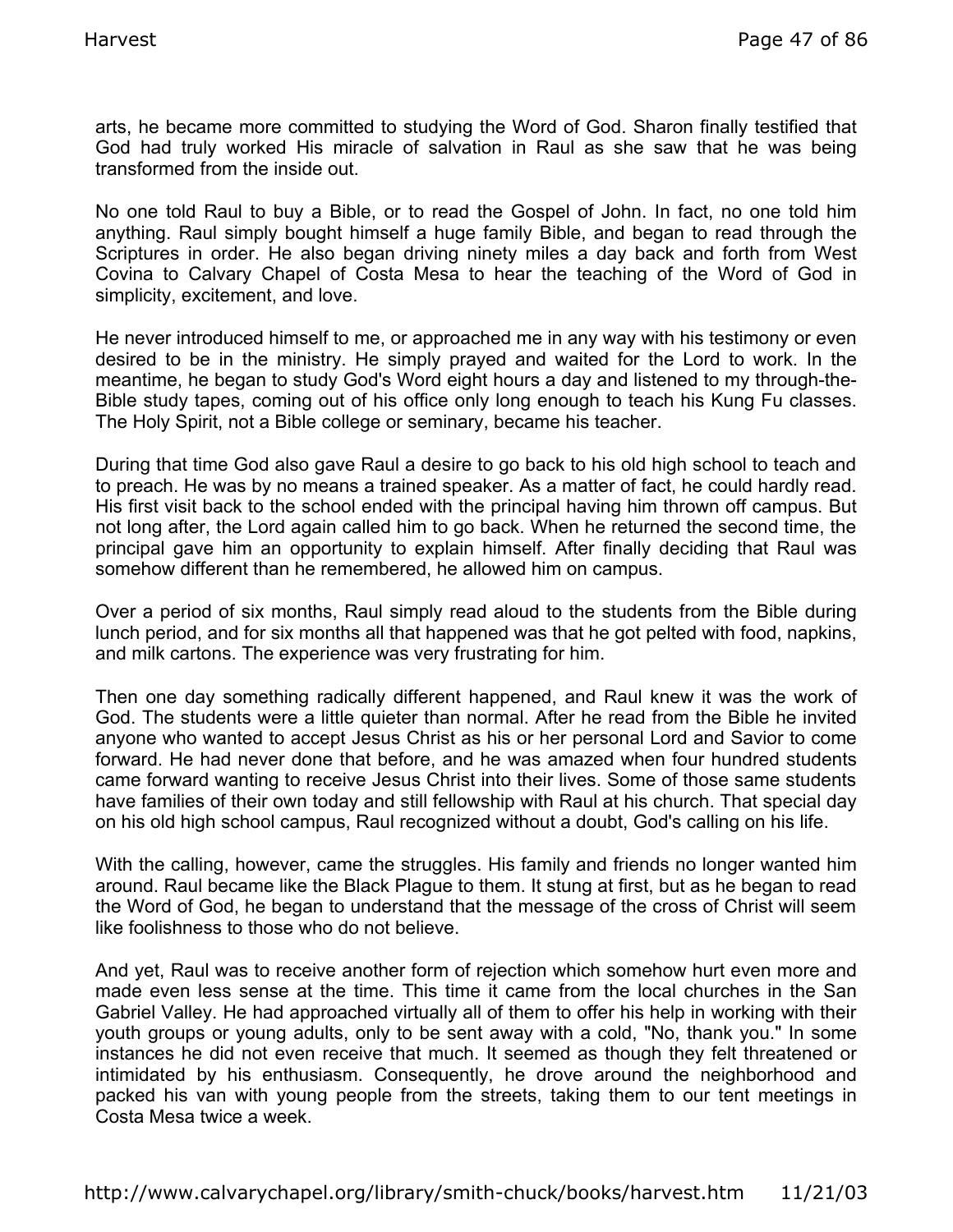The rejection served a purpose in God's plan. It forced Raul to seek and find comfort in the Word of God alone. He had stumbled onto a biblical truth Charles Spurgeon expressed in this way, "The man who believes in God, and believes in Christ, and believes in the Holy Ghost, will stay himself upon the Lord alone." God Himself sustained Raul through those rejections, and would strengthen him through many more trials in the future.

Those first few years in the Lord were exciting for Raul as God spoon-fed him every day from His Word. The more he learned of God, the more he wanted to know. Even his reading and comprehension improved.

At some point during those first two years, Raul began a Bible study in his home with seven people listening to teaching tapes and discussing them afterward. None of them really expected to have a church or ministry. All they wanted to do was just love Jesus. They would gather together on Friday nights at a friend's house and pray all night long. In the morning, they would have breakfast and then continue throughout the day in fellowship with each other in the Lord. Week after week, month after month, and year after year, their ministry continued in prayer, waiting upon God to speak to them.

When they grew to fifty people, they finally moved their Bible study to Raul's Kung Fu studio, where they continued to go through the Bible with my tapes, because Raul still did not know how to teach. He did not feel that he could teach. God honored what they were doing - just sitting there and learning about Him.

For the first five years of ministry Raul's tiny congregation grew slowly. In retrospect, he realized that God was showing His faithfulness in providing all of his needs, and demonstrating that He was in control of His church.

During those five years Raul was tested severely, losing his Kung Fu business, not through neglect or mismanagement. He was so adamant about sharing the Gospel of Jesus Christ that most of his students eventually quit. He soon found himself having to work a part-time second job, and then full-time, as his business folded completely. God taught him many lessons about faith and dependence upon Him for all his needs.

Without a car, Raul would hitchhike to and from the ministry everyday. He decided to take advantage of his situation by using it as an opportunity to share Jesus Christ with many, many people he normally would not have met had he been driving his own car.

When Raul eventually attempted to teach on his own without the help of tapes. He taught the book of Ephesians with wonderful results. During the two years it took him to complete the book, his congregation expanded from fifty to five hundred people and outgrew the Kung Fu studio.

From the Kung Fu studio, Raul's church moved across the street to the Fox movie theater, carrying their own public address system in and out for every service. They set up the children's ministry and nursery at the Kung Fu studio, the barber shop, the insurance company, and another building that the landlord let them use. Cardboard boxes with blankets served as cribs for the babies.

Those were hard times of learning about the ministry for Raul, but again, God blessed, and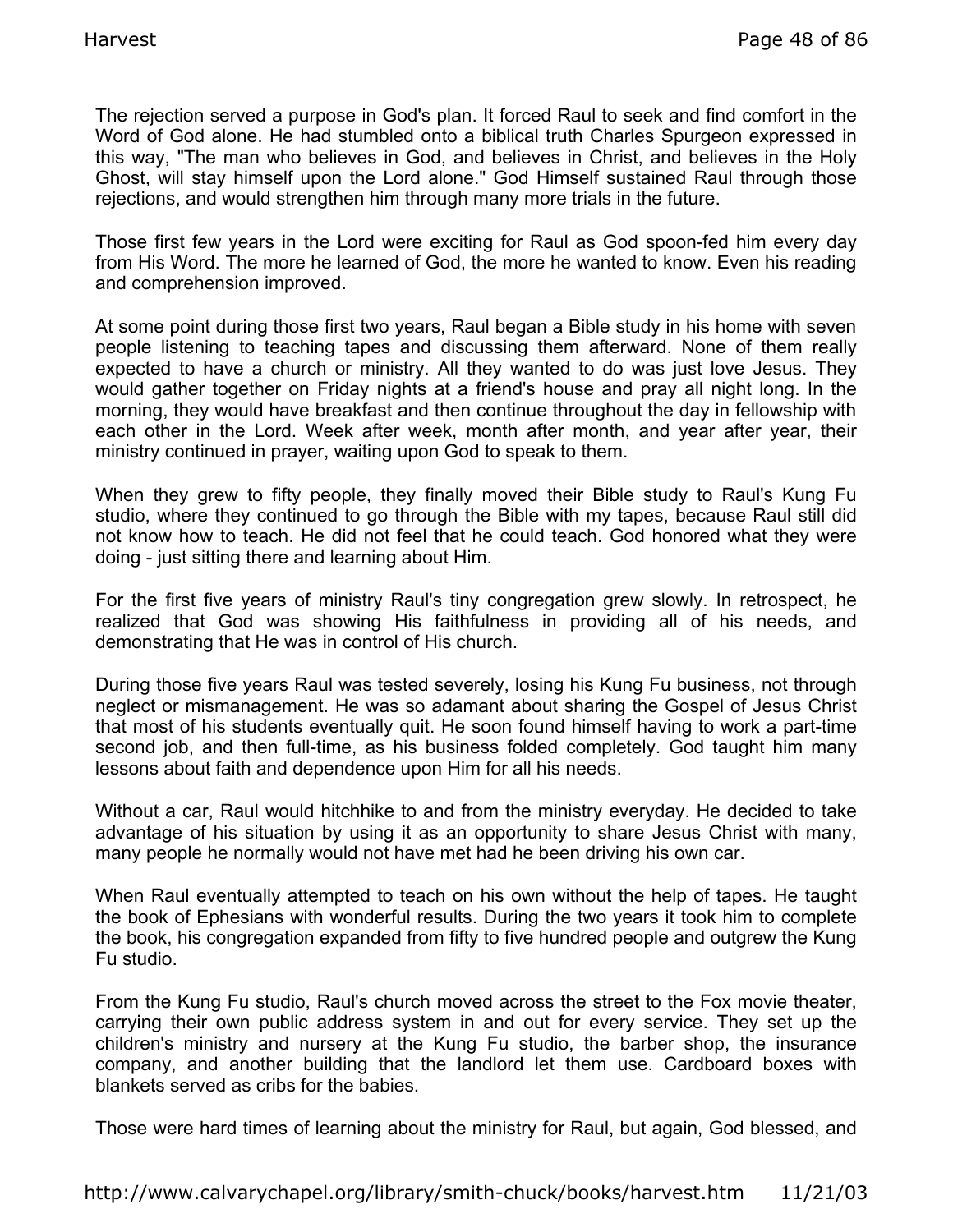the church grew from five hundred to about eight hundred people in a year-and-a-half. Raul added a second Sunday morning service to accommodate the crowds, but could not add a third service because the theater's matinee started at 1 p.m. and the church had to be out by noon.

One day, as he was driving home from a Bible study at his old high school, Raul spotted a vacant Safeway grocery store with a "For Sale" sign in the window. He took down the phone number, and called to tell the Realtor that his church was interested in purchasing the building. A real estate agent met him the following Monday and told him the price was \$325,000.00 a lot of money in 1979. They would need a \$5,000.00 down payment to begin escrow, but they only had \$1,500 in the bank. Raul asked the Realtor if she would accept a \$10 check to hold the property until Friday. Amazingly, she said yes, so he wrote her the check, and immediately called his elders to go to the mountains for three days to pray and seek an answer from the Lord.

On Thursday, he got a call from his secretary. She said that someone had dropped an envelope in the mail slot at his Kung Fu studio. Inside the envelope was a money order for \$3,500. That amount plus the \$1,500 in the bank equaled the \$5,000 needed for escrow. God did the work, but He expected Raul to be obedient.

At the first Sunday morning service Raul had eight hundred people, all at once, in one place, with no pews, just folding chairs and lawn furniture. He was amazed and humbled by the work of God. The people were excited. The staff was excited. Raul thought, God, You are too much. You allow me to teach Your Word and You bring all the people.

By the second month in their new building, they were forced to go to two Sunday morning services because of the number of people being turned away. In six months they added a third Sunday morning service, and by year's end they were having four Sunday morning, two Sunday night, and two Wednesday night services.

Raul has learned over the years that the ministry demands tremendous sacrifices of himself, his family, his staff, and their families every week. But he clearly understands that that is the nature of the ministry - to serve, and to serve, and then to serve some more. When he begins to feel weary or overwhelmed, the Lord comforts him and reminds him that nothing done for Him is ever wasted or lost (Galatians 6:9-10; I Thessalonians 3:13). Raul also realizes how invaluable the sacrifices and trials are in building character in the individual and in the ministry (II Corinthians 1:3-5, 4:16-18). His prayer is that Jesus Christ is always the center of his ministry.

The Lord's faithfulness has been manifested in Raul's life in many ways, but perhaps none more amazing than the work He has done in the lives of Raul's family members and friends. When he was first saved, Raul made a list of all of his friends from high school and began to pray fervently for their salvation, and one by one over the last twenty years each one has come to salvation through Jesus Christ, some of whom are even on his staff.

Raul's mother and two sisters are born again. His brother Xavier is the senior pastor of Calvary Chapel of Pasadena, and his brother-in-law, Gary Ruff, is the pastor of Calvary Chapel of the Foothills in La Canada. Even Raul's father, the man he hated so much and wanted so badly to kill, publicly gave his heart and life to Jesus Christ one night after Raul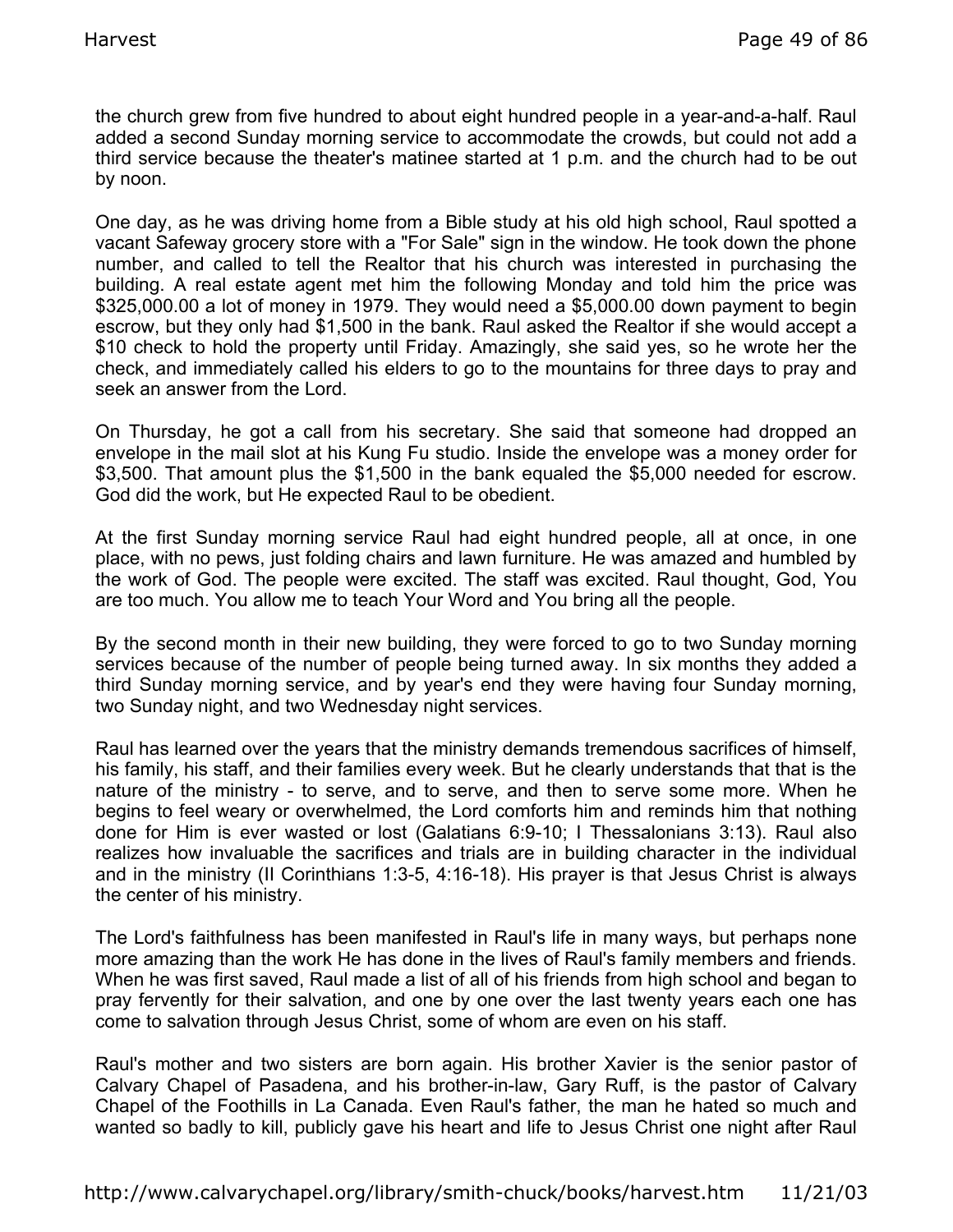gave an invitation. What amazing things God is able to do through one man's obedience to Him.

Although he holds two masters degrees from Azusa Pacific University and a doctorate in theology from Fuller Theological Seminary, Raul has been gifted by God with the ability to transcend cultural, racial, ethnic, economic, educational, and intellectual barriers. God has used him to minister simply to the needs of people, all people, right where they are, regardless of their circumstances or station in life. On a typical Sunday, one can find the whole spectrum of our society gathered for worship. It is not uncommon to find gang members, college students, Vietnam veterans, professional athletes, and other respected professionals benefiting from Raul's gift of teaching. He has been gifted by God to effectively communicate and apply the eternal truth of the Word of God with great relevance for today's increasingly valueless society.

According to Tyndale Publishers' 1992 Christian Almanac, Calvary Chapel Golden Springs is ranked twenty-fifth among churches in size in the nation. As senior pastor, Raul teaches more than 6,000 people every week in Diamond Bar, California. He is also president of the Golden Springs School of Ministry. Raul's teaching is heard daily on the popular radio program Somebody Loves You.

His often humorous, always passionate, and ever practical teaching style, as well as his identification with every man, have earned him a popular following among real-life people with everyday struggles. He is definitely approachable and down-to-earth. His unique and excitable accent has also drawn a sizable Hispanic audience. His life story, From Fury to Freedom, has been published by Harvest House Publishers, and the film version by the same title has been produced by Gospel Films. Raul's story is also available for kids in a three-part comic book.

Raul's wartime experiences are featured along with six other Vietnam veterans in a film for veterans and their families called A Quiet Hope. He has also produced (along with Mike MacIntosh) a two-hour video documentary on the history and philosophy of the Calvary Chapel movement entitled A Venture in Faith.

Raul simply loves to teach the Word of God with a passion that burns in his heart, taking the responsibility which God has given him as pastor/teacher seriously. He is not on an ego trip, but rather, desires that as many people as possible simply come to know and personally experience the same saving grace and knowledge of Jesus Christ which has set him free. His desire is to teach and preach the Word of God in any medium that presents itself, to anyone who will listen. To that end, his life has truly been a testimony to the saving grace and love of Jesus Christ.

## **8. Jeff Johnson: Drug Dealer to Shepherd**

Jeff Johnson needed a lot of space. He settled himself deep in the jungle of Oahu, a Hawaiian island, surrounded by thick tropical foliage, absolutely alone. Jeff had been in Hawaii for several months in his pursuit of the "clear light." Now he was going to make the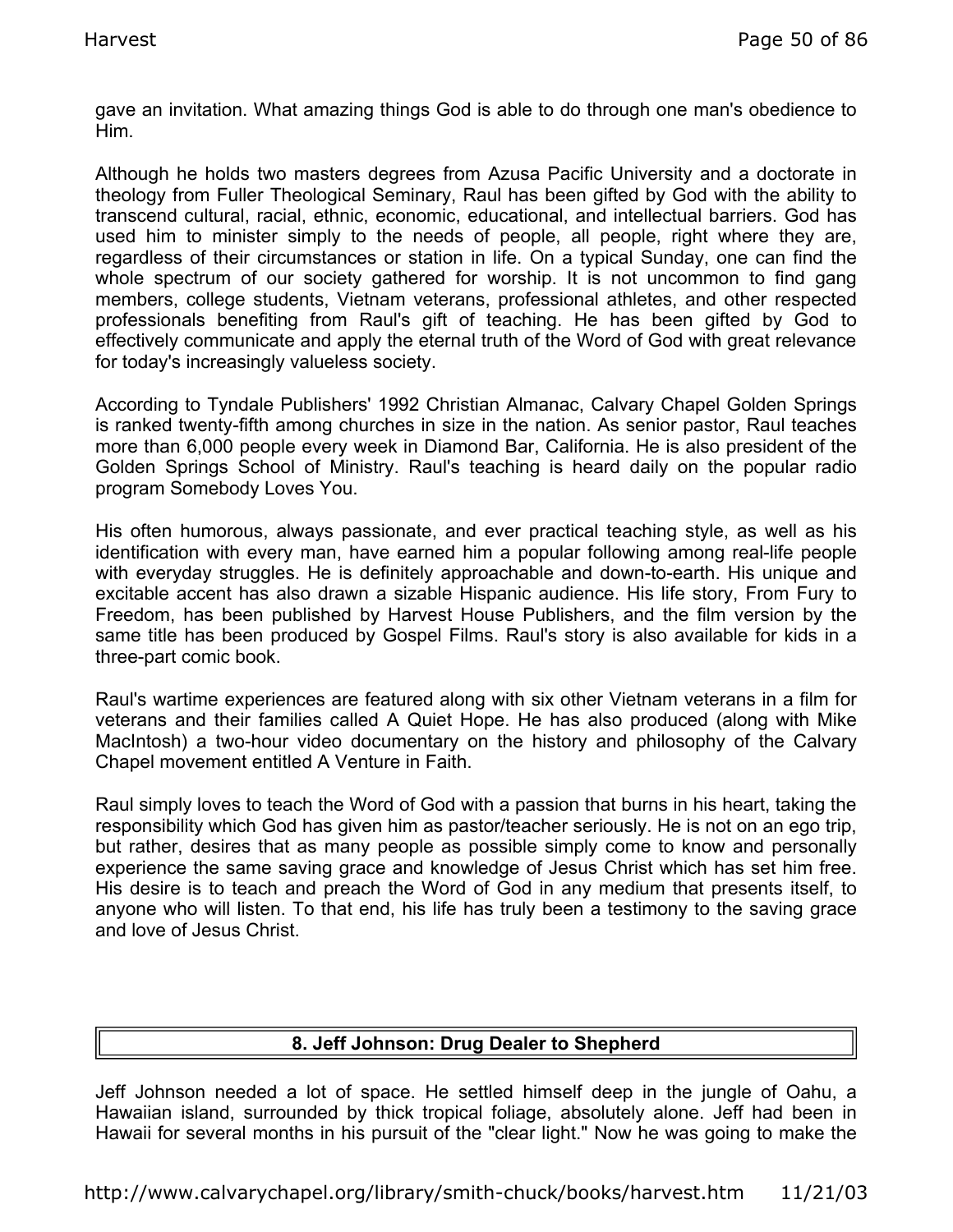ultimate leap of his life. It was late summer 1968.

Jeff fasted for four days. He had brought a minimum of necessities and lived in a tent, His plan was to drop the biggest hit of LSD-25 he had ever taken, and as a drug pusher, Jeff had taken some enormous doses. But this time, he had an occult formula to follow. Jeff would become a modern shaman and follow an ancient path. Like Carlos Castaneda's accounts of his tutelage under an Indian sorcerer, Jeff was trying to meet with the primeval powers and forces to find a higher reality.

The film Emerald Forest portrays a white boy growing up deep in the interior of the jungles of Brazil. He was first kidnapped and then adopted by a tribe that had never contacted the modern outside world until bulldozers pushed deep into the Brazilian jungle. The youth learned to adopt their alternate way of thinking. He entered the shamanistic rites of the tribe at his initiation into manhood. On a powerful rare jungle plant, he experienced the ultimate psychedelic trip, and gained the shamanistic ability to turn into various animals. He could soar in the sky as a hawk. Or he could command the waters to rise, bringing on flood. The film is a seductive look into New Age beliefs concerning the psychic powers within, the inner self, oneness with nature, and mind-altering experiences. Jeff's rite in the jungle of Oahu, ten years before this film, certainly anticipated its teaching. He wanted to tap the hidden wisdom behind nature.

Before coming to the island of Oahu, Jeff had built up a considerable business pushing drugs in Southern California. He had managed to stay stoned on virtually any drug he wanted. But Jeff was also on a spiritual search. He had been pursuing the mystical teachings of Yogananda and the Self Realization Fellowship before leaving California.

Now Jeff was seeing a connection between Yogananda's teachings and the latest pronouncements of acid guru Timothy Leary, who often hung out in Hawaii. Instead of decades of yoga and astral travel and guidance through death planes, as the Tibetan Book of the Dead demanded of its adepts, Leary taught that it could now be done immediately with LSD. In fact Leary had translated this ancient Tibetan text in modern jargon and reset its rituals for LSD journeys. Acid was claimed to be the modern discovery providing instant access to the wisdom of the ancients.

Until that time, Jeff was living with fourteen others in a two bedroom communal house. It bordered the jungle within the interior of the island of Oahu. But there had been problems. Half the "freaks" were on LSD, and that was fine for Jeff. But the other half were on reds (downers) and that made for some bad communication. For instance, Jeff would be in the Lotus position, upside-down, trying to get his "third eye" to open. Then someone on reds would crash through the door with all the sensitivity of a bull in a china shop and ask, "Hey, man, what are you doing?"

Jeff would respond in irritation, "What do you mean, what am I doing? I'm getting in tune with God. You guys ought to clean up your act. You're taking all these downers and they're going to kill you. You ought to get where I am - in the high plane."

There were other rough edges to paradise. With everybody high and doing his own thing, nobody kept house. The dishes were stacked up to the ceiling. They were covered with mold and had started to smell. And fixing food was a major effort. Another thin edge to the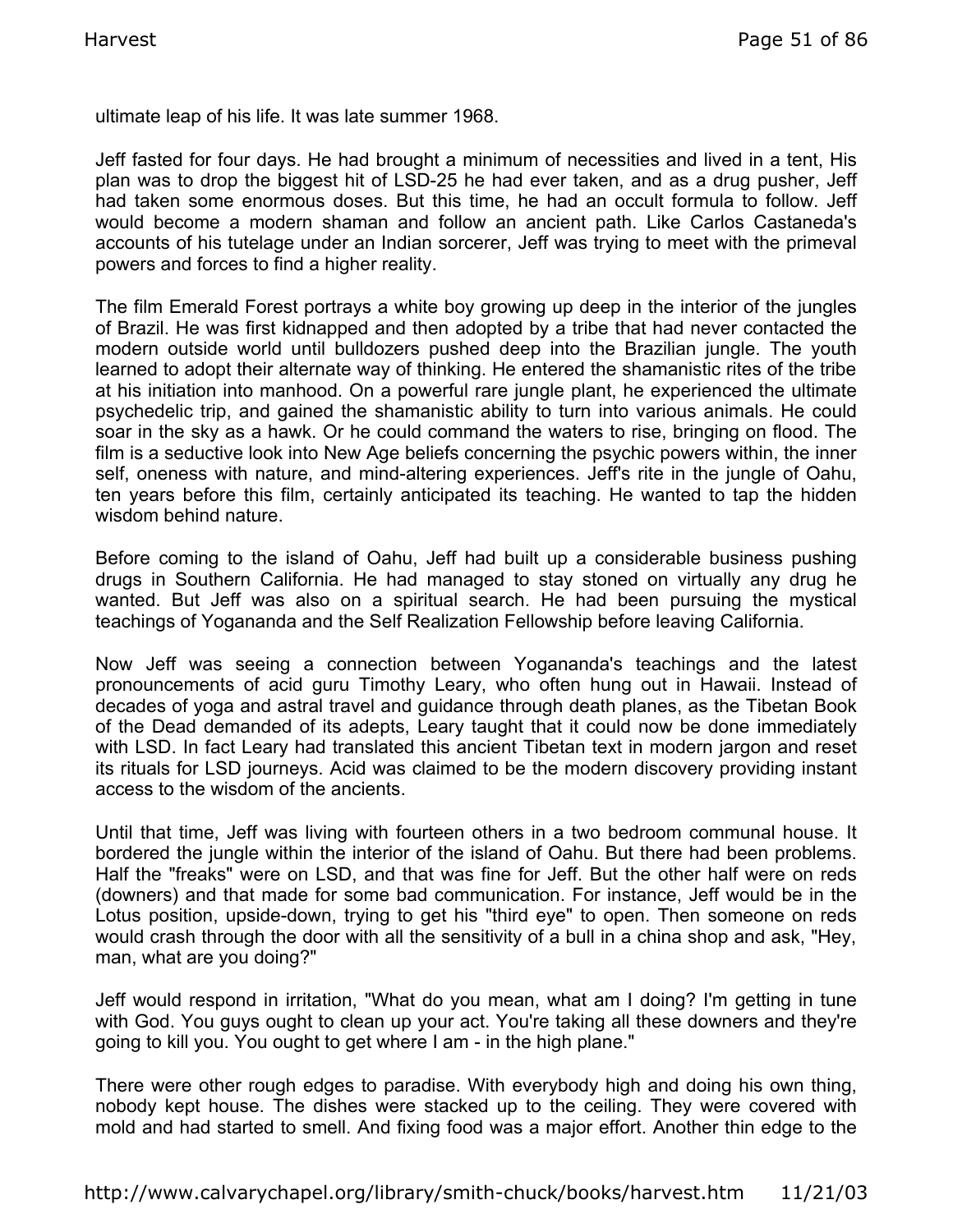dream was that most of the residents had to write home for money. They needed the straight world to keep them afloat.

So Jeff headed for isolation in the jungle. The acid that Jeff dropped there was tainted with strychnine, a rat poison. Dealers often cut LSD-25 with other chemicals (including strychnine) in smaller quantities. It was a popular diluting agent since it could act like speed. But in the quantities that Jeff took, it could be lethal. Countercultural chemistry had certainly gone beyond ethics. You did not always know what you were buying.

For two days, Jeff battled for his life. He retched and vomited almost nonstop while staggering and holding onto plants and trees. At night he swayed back and forth in the center of the tent. He entered a topsy-turvy realm of jungle fantasy. He had walked through the door of an alien universe. He began to believe he could hear ants and see and hear the bark of trees talking. Sounds came ripping through the jungle's interior that he never dreamed existed. After two days the strychnine effects wore off. At that point the LSD seemed to throttle his mind with fall force.

On the third day a giant horsefly came into the tent and landed on Jeff's wrist. Jeff tried to hook his will to the fly with meditative force. He told the fly to flip over, and it did. Then he had it zooming patterns in the air. Jeff seemed to be able to get the fly to do anything. After several hours he let it go, mentally, and it flew out of the tent. As Jeff remembers, "The lord of the flies, Beelzebub, gave me a small sample of power."

It had been raining for two days. The sky had cleared and the air tingled with freshness. Jeff went outside and fell asleep on the jungle floor. He had been completely naked for some time. To Jeff's horror, he woke up in the early dawn with thousands of spiders and bugs all over him.

I will let him narrate this moment in his own words:

"I started to go out of my mind. I didn't know where I was. I started to panic. Fear took hold of me and I started to run through the jungle naked. Spider webs and all kinds of brush and tree branches swept by me as I ran out of control. I was scratched and bleeding. It was a terrible nightmare. I was lost in the jungle and had no idea how to get out. I had no clothes and I was totally disoriented. I began crying convulsively, knowing that I had lost my mind. Little did I know that God had His hand on me, protecting me through this deadly episode."

"All of a sudden I fell down over a cliff and rolled onto a main dirt road that led out of the jungle. I got on that road and ended up on the edge of a cliff that overlooked the north shore of Oahu. As I stood over the cliffs of Sunset Beach and Wihamea Bay, I felt Satan's presence. I began to chant the Sanskrit sound of "ohm" - the supposed primeval sound of the universe. My voice was getting louder and louder. As I had controlled the horsefly, I now wanted to control wider areas of nature in a godlike manner. This time I focused on the waves. Perhaps my senses were deceiving me, but I began to see it happen.

"My thoughts, as I chanted, were to bring the waves up from the sea to devour everybody who was down there. The waves were coming and I could see the swells getting bigger. Soon the massive waves ended up devouring everybody surfing in the ocean that day. And a number of homes below were wiped out. I felt I had access to infinite power and had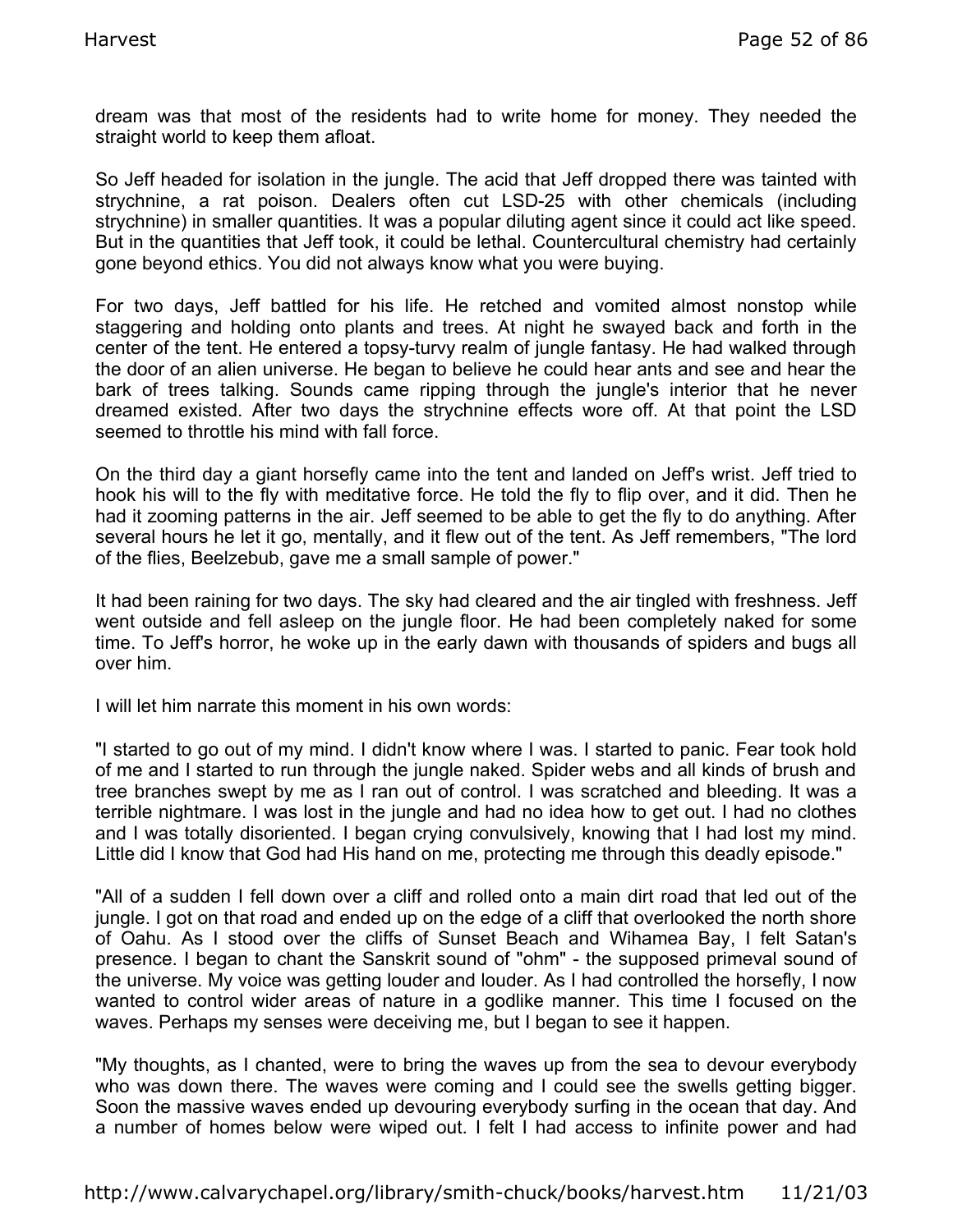finally tapped into the source, the hidden power behind nature. Yet I had not even seen the "clear light" - that was an indication to me of how great that "clear light" was, It was the cosmic carrot on the end of the stick."

The trip ended, and Jeff wandered back home down the old dirt road bordering the jungle. Since then, many of those who were members of Jeff's Hawaiian Timothy Leary LSD group, who claimed to see the "clear light," have died. Jeff now realizes that the pursuit of the "clear light" is one of Satan's secrets. But it amounts to little more than a doorway to possession. Jeff concludes,

"After my dream life of searching for God in Hawaii fell through, and I thought I was losing my mind, I tried to leave as soon as possible. The honey sweet drink of finding bliss in nature tamed bitter. I finally sold my surfboard to help get my ticket home - aided by financial help from my parents. I felt like the eunuch who went to Jerusalem to find God, but left empty-handed. I was burned out by drugs and was homesick."

Once he was back home on the mainland, Jeff took another radical turn. He decided to abandon the search for God. He decided to try the straight world. "I will do what everybody says is the source of happiness." His new ambition was the American dream: a split-level home, wife, kids, a van, and even a dog - all made to order. That was the answer he now needed to fill the void inside of himself. And Jeff made it all happen. He even got a regular job for a while. "Here I was in my white picket-fenced home with a little dog, a good job, a child, and a wife." But the result was anguish as great as he had felt in Hawaii.

With all of his options burning out, Jeff was entering despair. An old friend came by and gave him a big black ball of Indian hashish laced with opium. Jeff felt the pull to turn back to drugs, and it began to fray the edges of his marriage. He knew there was a time fuse on his life. Something had to happen. While Jeff was smoking his hashish pipe one evening, he looked up at Karyn, his wife. She looked back at him and said, "Is this all that life is about? This is a bummer." Divorce looked inevitable. The American dream was crumbling and the returning drug world was no better.

Then one night another old friend, a big drug supplier, walked through his door - not with drugs but with a Bible in his hand. With intense conviction he told Jeff how Christ had entered his life and how he had given up the deadly world of drugs. Jeff was stunned. This was not some naive churchgoer with whom he could not identify, but one of his own kind, a heavyweight. His sincerity was undeniable. He even looked different. Jeff could feel powerful love coming from him. Finally, to placate his old friend, Jeff agreed to go with him to that evening's church service.

That night Jeff Johnson, former West Coast drug dealer and user, lawbreaker, and rebel, whose occult experiments had brought him to the brink of oblivion, walked forward to accept Jesus Christ as his Lord and Savior. He knew he was hearing the Truth. He had tried everything else, but it had all been seductive falsehood, sideshow games that had been rigged. The words of Christ had the ring of eternal truth.

Jeff changed dramatically and immediately. The Bible, which Jeff could never quite understand, now started to make incredible sense that very night. From then on he poured over its pages, absorbing its great truths. Why had he not seen it all before? Because his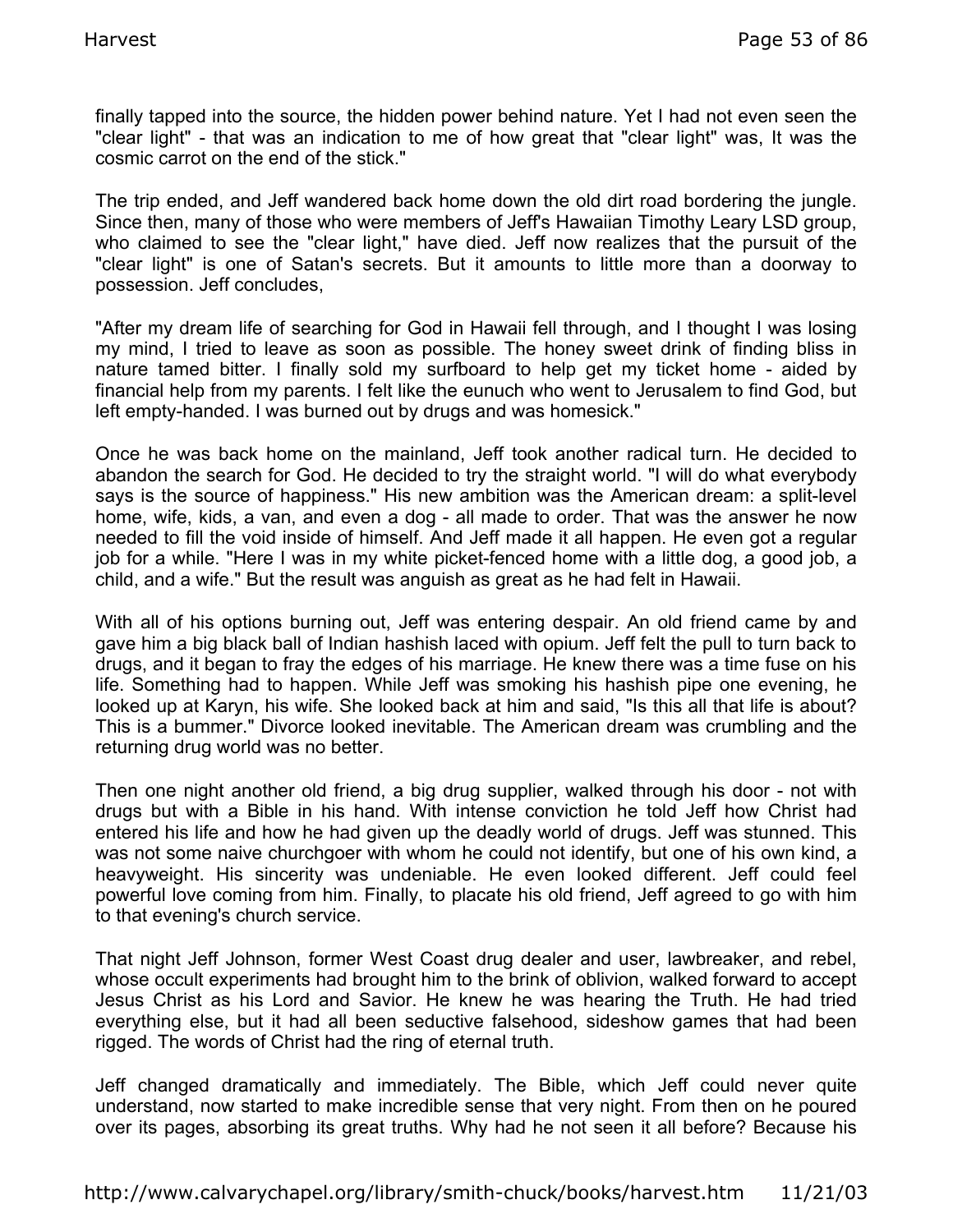mind was previously darkened. God had to open Jeff's eyes.

Jeff's changes in life and character were so intense that within six months, his wife finally left. He was no longer the same man. In fact, she even preferred his drug excesses over his newfound passion. As far as she was concerned, he was worse as a zealot for Christ than as a doper. His zeal for the Lord was boundless. Indeed, perhaps it was a little too rawedged, too insensitive to the acceptable boundaries of others and needed to be tempered.

Within two weeks of Jeff's conversion, he started to come to Calvary Chapel Costa Mesa regularly. He came for four years and sat under my teaching, after which he felt equipped to start his own church. We had been through the Bible twice by then. Jeff was an avid learner and passionate apologist for the faith.

When Jeff's wife had first separated from him, he joined up with six other fellows and started a Christian commune in Downey, a suburb of Los Angeles. It was called the Philadelphia House, and sixty to eighty high school students were coming there each night to hear Jeff teach. But the local neighbors were suspicious, connecting it to a Manson-type cult. The police would come almost nightly with helicopters and car raids, but all they ever found were serious disciples avidly sharing their faith.

At this time Karyn was off with another man and back into drugs and partying, though she confessed later that she felt absolutely empty inside. Jeff was praying for her, but he was not about to return to that lifestyle. He had found reality, finally. Meanwhile, Karyn had even found a counselor, a 46 professional," who agreed with her that Jeff was brainwashed, fanatical, and should be divorced. But despite the bad advice, Karyn did come back. They spent months working very hard on reconciliation, going to marriage counseling, and doing a lot of praying and communicating together.

After those four years of attending Calvary Chapel Costa Mesa, Jeff and Karyn's marriage was healthy and grounded. The Lord had guided them through their initial problems and growing pains. But the tough times were not completely over yet. The pastorate would extract unanticipated demands.

Jeff began to feel that he had a mission in his hometown. He felt called to be a pastor. He also knew that Downey needed a church similar to Calvary Chapel. So for a year, Jeff became the part-time, unofficial youth pastor at a church in Downey. But soon Jeff became distressed over all of the politics, inefficiency, back-stabbing, and manipulation that he saw there. The church was not reaching the huge needs of Downey, which he termed "a spiritual desert." Meanwhile Jeff's weeknight Bible study was drawing more people than the pastor's, and envy resulted. The pastor closed down Jeff's study for a while until requests of the parishioners brought it back. Time and again he would be grieved no end as be saw God's work actually hampered from within that church - the very vessel that should be bringing the truth to the world. It was a tragic irony.

One evening God indicated to Jeff that he was to leave the church and begin a Calvary Chapel. He was to start from scratch.

So, in May of 1973, he began what was to become Calvary Chapel of Downey in the unlikely sight of Furman Park. It was simple and natural. His first turnout was ten people.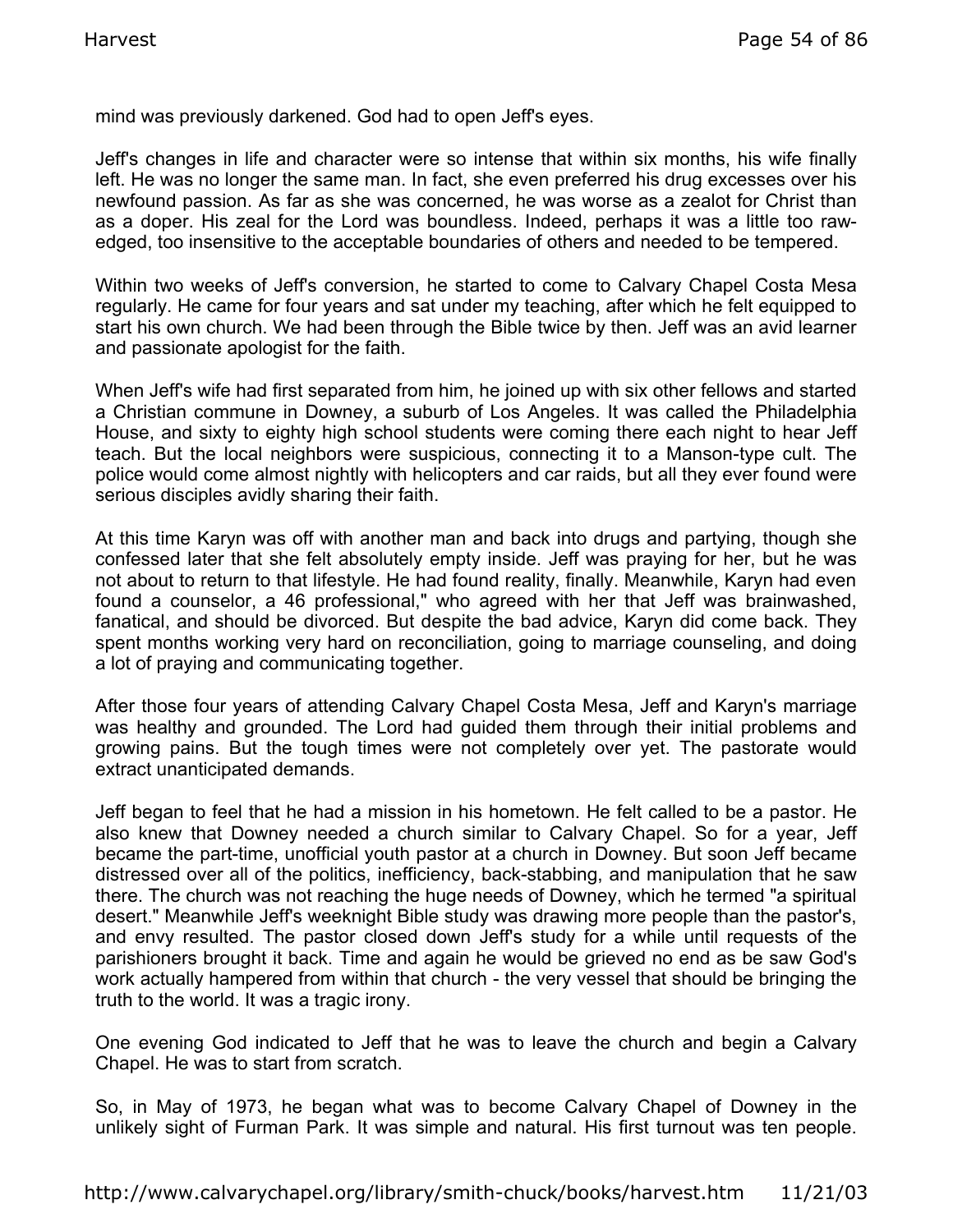There was not the slightest indication of the staggering size that this fellowship would one day become. Jeff felt that Downey was his area, given to him by God. But there were some things Jeff still had to learn before the real harvest came.

When the rainy season arrived, Jeff was given a feeling by the Spirit of where to drive to look for his new building Downey Avenue and Fourth Street. And there it was: an old store. It could hold a hundred per service. Jeff says of this era in his ministry: "This is the place where God started to show me what it was to be a pastor and how to have a shepherd's heart. What it was to have a commitment to people, to love them, to teach them, and to learn to trust the Lord to do his work. This was my spiritual wilderness where God really dealt with me and only then did we gradually start to grow. By the end of those two-and-ahalf years, we were up to two hundred people."

Then the harvest for Downey began. Jeff and the Downey Calvary Chapel started to move to different facilities as the fellowship grew. One day, in March of 1977, his church accountant told Jeff prophetically, "You will need to find a building that will seat fifteen hundred people." At the time, this comment seemed preposterous.

But sure enough, as Jeff was driving down the freeway one day, his eye was drawn to the Downey Civic Center, a multimillion dollar theater that held 750. He felt that he should at least go through the motions of trying to get it for Sunday mornings. When he expected the manager to laugh in his face in response to using it, he heard instead a cheerful "That will be no problem." But when Jeff walked out on the stage and saw the large auditorium his response was, "Oh, no. I can't do this Lord." God assured Jeff that it would be done through Him and that no man would get the glory, but God alone.

Soon after the accountant's prophetic remark, Jeff started services in the Downey Civic Center. Six months later, the crowds were so great that Jeff was forced to hold two services on Sunday mornings. And that equaled 1,500 people, as the prophecy had foretold.

But Jeff was facing a hidden foe that has been a classical stumbling block to pastors for centuries. It may be the greatest bane, the most difficult obstacle that any pastor faces. It has also undone many a ministry. I am referring to the needs of one's own family that conflict with what seem the infinite needs of one's church. Although Jeff's ministry was thriving, it was fast becoming a desert experience to those whom he loved the most, his family.

Jeff has told audiences what was at stake. He says:

"During all this growth and busy time with the church, I had gotten into an affair. Not with a woman, but with the church. My family was suffering, especially my wife. She was going through some real changes. And my being gone so much did not help matters. She started to withdraw after a hard experience in a women's group. She was crying a lot and I thought that she just needed more Bible and fellowship (the convenient 'easy answer'). But in reality she was on the verge of a nervous breakdown. We found out years later that Karyn had a fear of crowds. I was at my wit's end.

"Finally, my wife and I went to an old friend for marriage counseling. That is when God hit me with Acts 1:8, that I was not taking care of 'Jerusalem' first. My home was my ministry,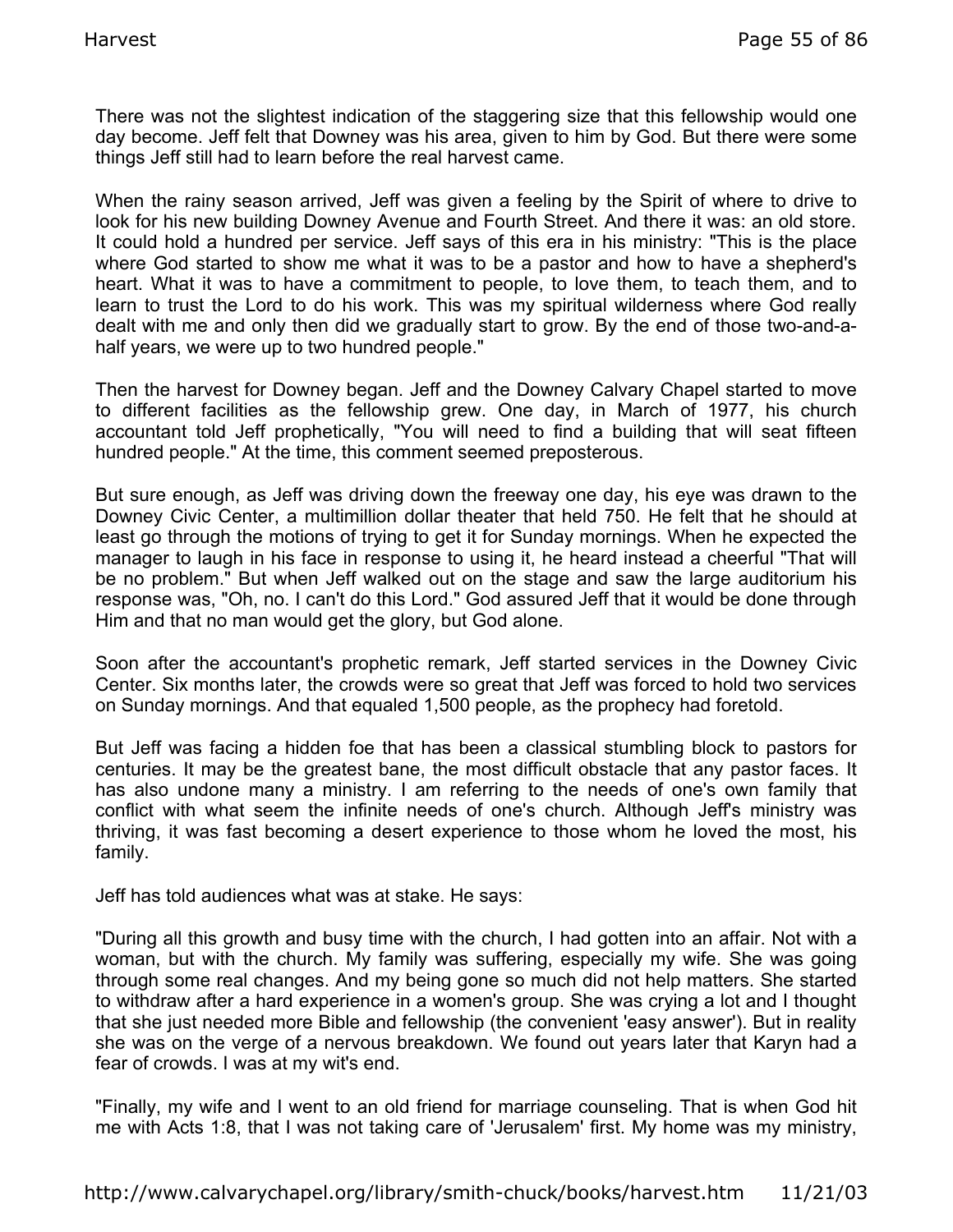my church was my calling. I preached it, told young couples about it, but I was failing to do this myself. I had to repent and change my actions to love my wife as Christ loved the Church. Ever since then, our marriage has been growing and getting stronger. Eventually, my wife beat the fear of crowds with God's help."

Jeff also faced problems with the Civic Center. Special events would override the church's use of the auditorium. The inconvenience and continual growth seemed to put Jeff into an impossible situation. How do you get any bigger than the local civic center? What around was any bigger?

Once Jeff faced his family problems, with God's help, God proved once again that He is able to solve impossible situations. Jeff was now ready for the next thing God had in store for his ministry.

If you have ever seen the largest of the Target stores, they are almost the size of an indoor mall. In California we had a chain of stores that were perhaps even bigger than Target called "White Front." The one in Downey, which was no longer being used, was stupendous. It had twelve acres just for parking cars.

In May 1978, only five years after Jeff had started his small fellowship in Furman Park, Calvary Chapel of Downey moved into the colossal facility - 150,000 square feet under a single roof. That equals three football fields!

On February 8, 1980, a year-and-a-half after they moved into the massive new facility, the Los Angeles Times did a feature article on this church, headlined "Downey's Largest." They mentioned the 1,500-seat sanctuary that was being built, and the fact that a total of 5,000 were showing up Sunday mornings during the three overflow services. Some of the building space was being set aside for a school.

The Times article began with the words, "The growth of Calvary Chapel, located in an old White Front store at Woodruff and Imperial highways in Downey, can only be considered phenomenal." A picture of Jeff in front of the facility was featured. In the month before the article was written, the attendance of the church, according to the staff writer, had increased by five hundred people. In that single month, the church gained twice the number of members that Jeff had in his first two years of ministry.

Today the church is still growing. In November of 1990, they completed a new sanctuary that seats nearly 4,000 people. But Jeff disavows that it is from any charisma on his part he is an onlooker. It is God who is allowing this to happen. Jeff feels that he is called to be faithful and not look to himself. The focus is on God and trying to meet people's needs.

When Jeff speaks, it is from a grounding in both worldly experience and heavenly wisdom. He is warm and transparently honest. The church members know that one who talks about his own battles with lust or unbelief is anything but a spiritual phony.

Jeff's eyes are on the contemporary battles of our society. For instance, he erred in junior high school and he knows exactly what young people are going through when they become parents outside of marriage. Since both Jeff and Karyn have been an unwed father and mother themselves, they have a burden for unwed mothers.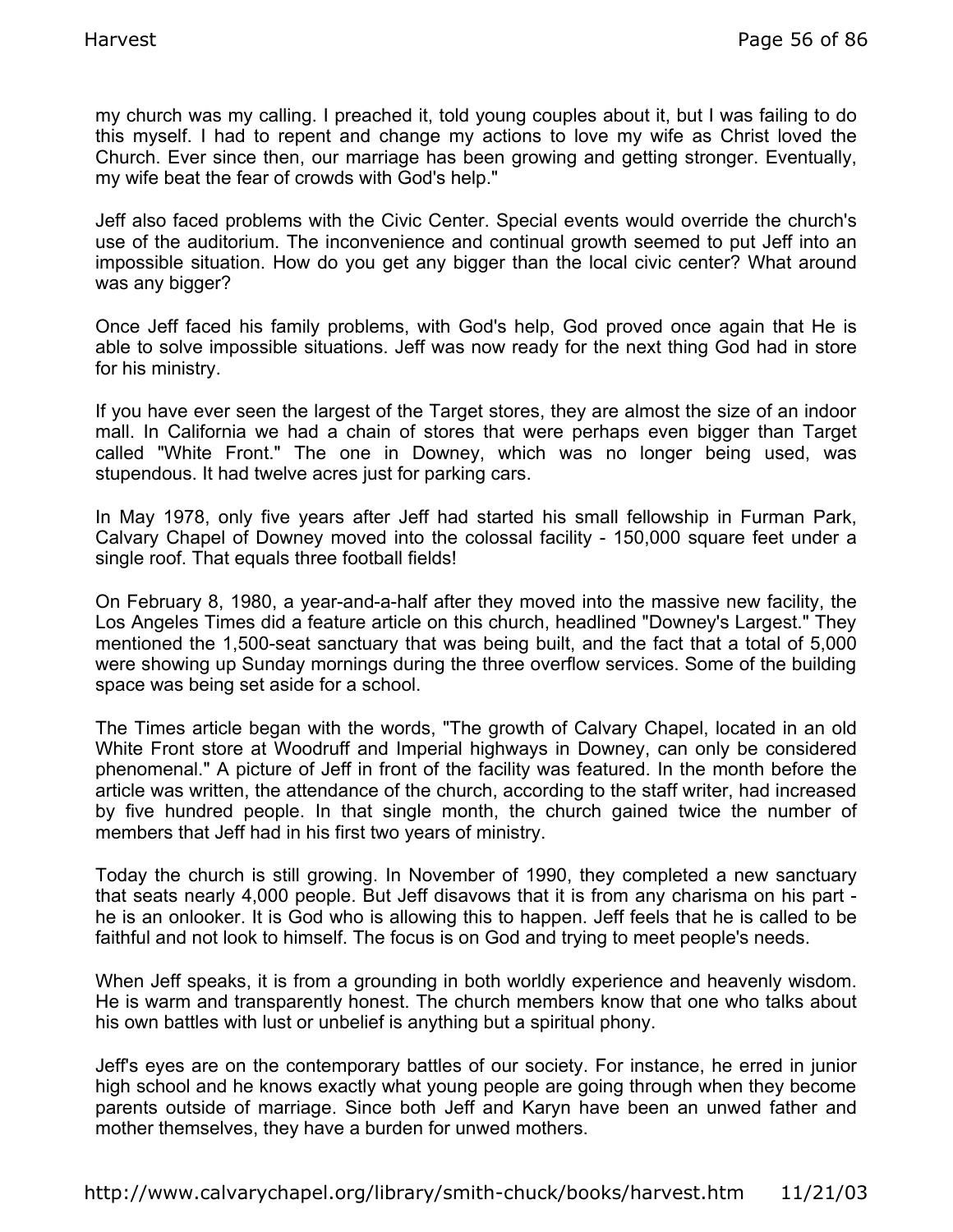Because of this experience, they began a ministry called the House of Ruth to meet the needs of a crisis pregnancy. Jeff also addresses this contemporary problem on the air. He counsels people who face tough choices. Should a pregnant high school girl, who has become a Christian, try to marry the teenaged father, bring up her baby alone, or give it to a responsible couple for adoption? And if she is not a Christian, how do you get her to see that abortion is murder and something that she will have to live with the rest of her life? These are some of the issues that Jeff's ministry has had to address.

And what about drugs? He deals with this problem during Sunday services, and on the radio and has a ministry that helps substance abusers dry out. The ministry also counsels people with a variety of critical problems, including those in the middle of domestic disputes, those on the brink of suicide, and those who have OD'd on drugs.

Calvary Chapel of Downey has spawned a number of support ministries including a theater company, concerts, movies, a nationwide daily radio ministry called "Sound Doctrine," various missions outreaches, meal services, a shelter, a prison ministry, family counseling, and evangelistic crusades, to name only a few. Jeff has been called to speak all over the world. He has given pastors' conferences in Egypt and other parts of Africa, where he has also spoken at Gospel crusades.

Jeff acts on his strong conviction that the Church is the world's primary agent holding out the bright light of God's revelation, truth, and grace. His ministry stresses the importance of living out the Gospel of Jesus Christ in faith and action, but that is only possible through the enabling power of the Holy Spirit.

To put Jeff's story in perspective, picture once again that nude youth running through the jungles of Oahu on LSD and rat poison in the hands of occult powers. Picture a former drug pusher who showed such signs of utter incorrigibility that everyone gave up on him from the third grade onward. He had to forge records just to graduate from high school. Picture a man so committed to sin, that organized crime was at his door.

Now picture this same man with the colossal ministry outreach of an overflowing church in Downey. Can this magnitude of change in a person's character and life be anything short of an act of God? Could Karl Marx or Sigmund Freud change such a life from the inside out? Hardly. For, you see, though Marx could give someone a cause, and though Freud might make that cause an understanding of one's self, neither could fill the inner void of a soul with love. Love is the great miracle, the missing ingredient in all these causes. Such love is a supernatural gift of divine grace from a sovereign God.

Ask Jeff Johnson where this love came from, and you'll receive an answer from the blind man who now sees. And from Jeff's own mouth you hear the words, "Jesus Christ, the Savior of the world, entered me one day, forgave my untold sins, and then changed me forever." Only God's Messiah can do that.

#### **9. Skip Heitzig: A Quest for Psychic Powers**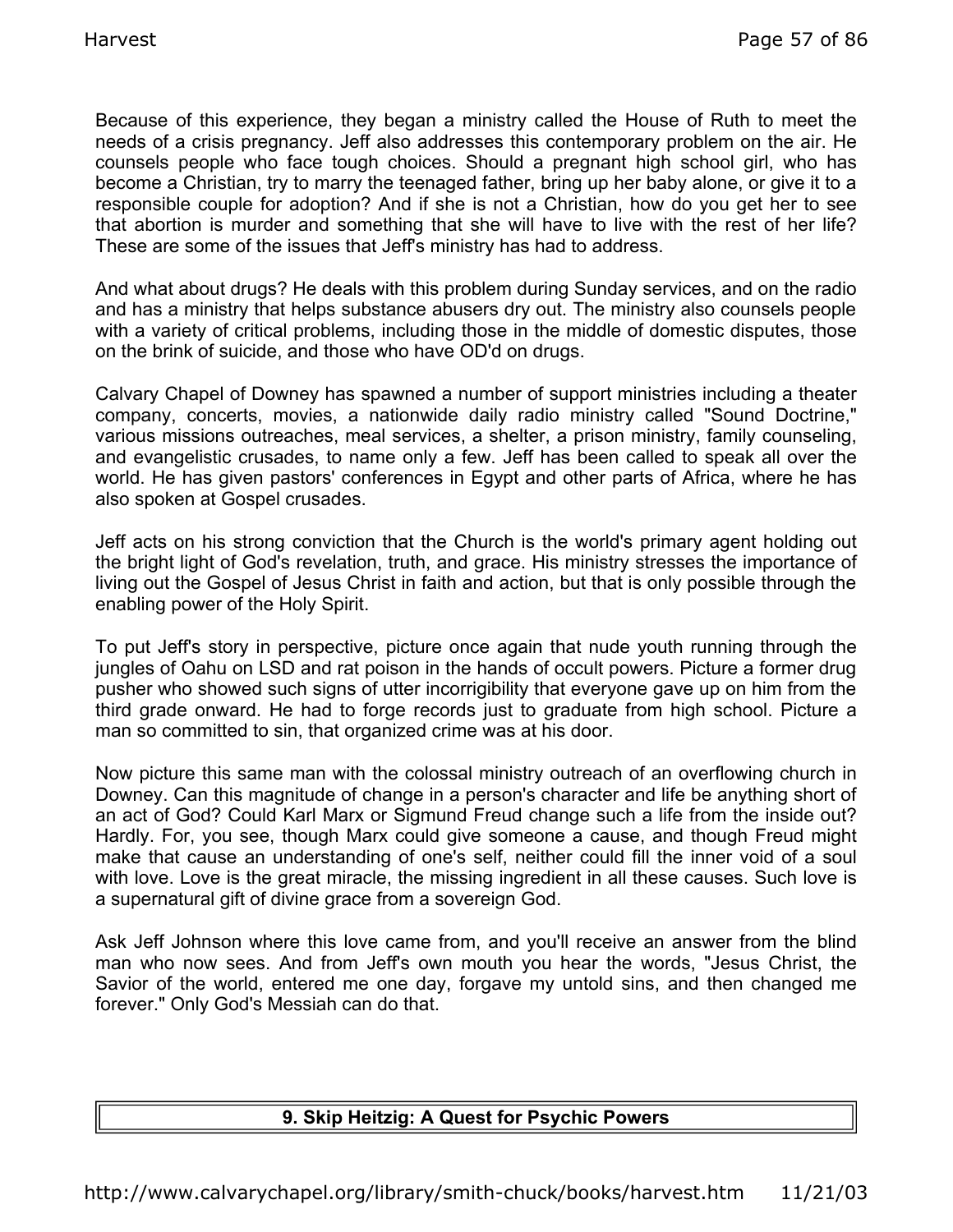In 1981 there was no Calvary Chapel in the state of New Mexico. Today the massive Calvary Chapel of Albuquerque has become the largest church in the state. It started out as a Bible study, then became a church, and started moving from facility to facility as it grew. Finally the fellowship bought "The Sports Center," a huge complex with an indoor soccer field, racquetball courts, and offices. They installed 1,800 seats on the soccer field after pulling up the astro turf and replacing it with carpet. It was hoped that this new facility was now big enough to allow them to hold only one Sunday morning service. But from the moment the renovated complex opened, the crowds spilled over into two Sunday morning services. Attendance at Calvary Chapel of Albuquerque jumped to 4,000 adults on the first day in this new facility!

The instrument God used in this is Skip Heitzig, a handsome six-foot-four fellow. All Skip knew, from the time he became a Christian in the early '70s, and faithfully attended and worked with Calvary Chapel, was that he was supposed to leave California one day and plant a church. Later on he knew it was to be somewhere in the Southwest. In 1981 Skip and his wife moved to Albuquerque and started a Bible study. There was a period of intense trial, but from then on it grew.

If you look at Skip today, he looks as straight as they come. You would never guess his past. That alone testifies to what the Holy Spirit can do in a believer's life. Skip grew up in the high desert country of Southern California, reaching his mid-teens when the '60s turned into the '70s. He was going along a peculiar and dangerous road when the Lord stood at an intersection to hall him down.

## *PLAYING WITH PSYCHIC POWERS*

In 1971 Skip and Gino, a close friend, were both sixteen and in high school. They had broken away from the rest of their high school tour group, and were camping out in a hotel room in Mazatlan, a subtropical region along Mexico's Pacific coast. From there they hoped to contact the spirit world.

Gino had a reputation for reading people's fortunes with tarot cards. But their goal was to get the spirits to take them over and write messages through them by "automatic writing." They both sat in their hotel room for a couple of nights waiting to make contact.

Skip was in a trance. His hand held a pen poised over a piece of paper. He was sending out messages, asking the spirits to take control of his arm and write messages about his past lives. Was he a former Atlantean high priest or Indian mystic?

Mazatlan's damp night ocean air started howling through the windows. The curtains flapped. An electric presence seemed to fill the air. Skip's arm started moving out of his control. The pen scribbled meaninglessly for a while. Then words started to form: "You were in the Franco-Prussian war where you were killed." Skip and Gino were alarmed, then frightened. What had they summoned? Then the spirit gave him a message: "Skip, you are going to die on your way home from Mazatlan." Now they were scared to death. After a few hours, well past midnight, they lay in their beds trying to go to sleep, occasionally discussing what it meant. Would they really be killed on the train journey back to California?

In the early hours of the morning a light caught Skip's attention. A shining thing was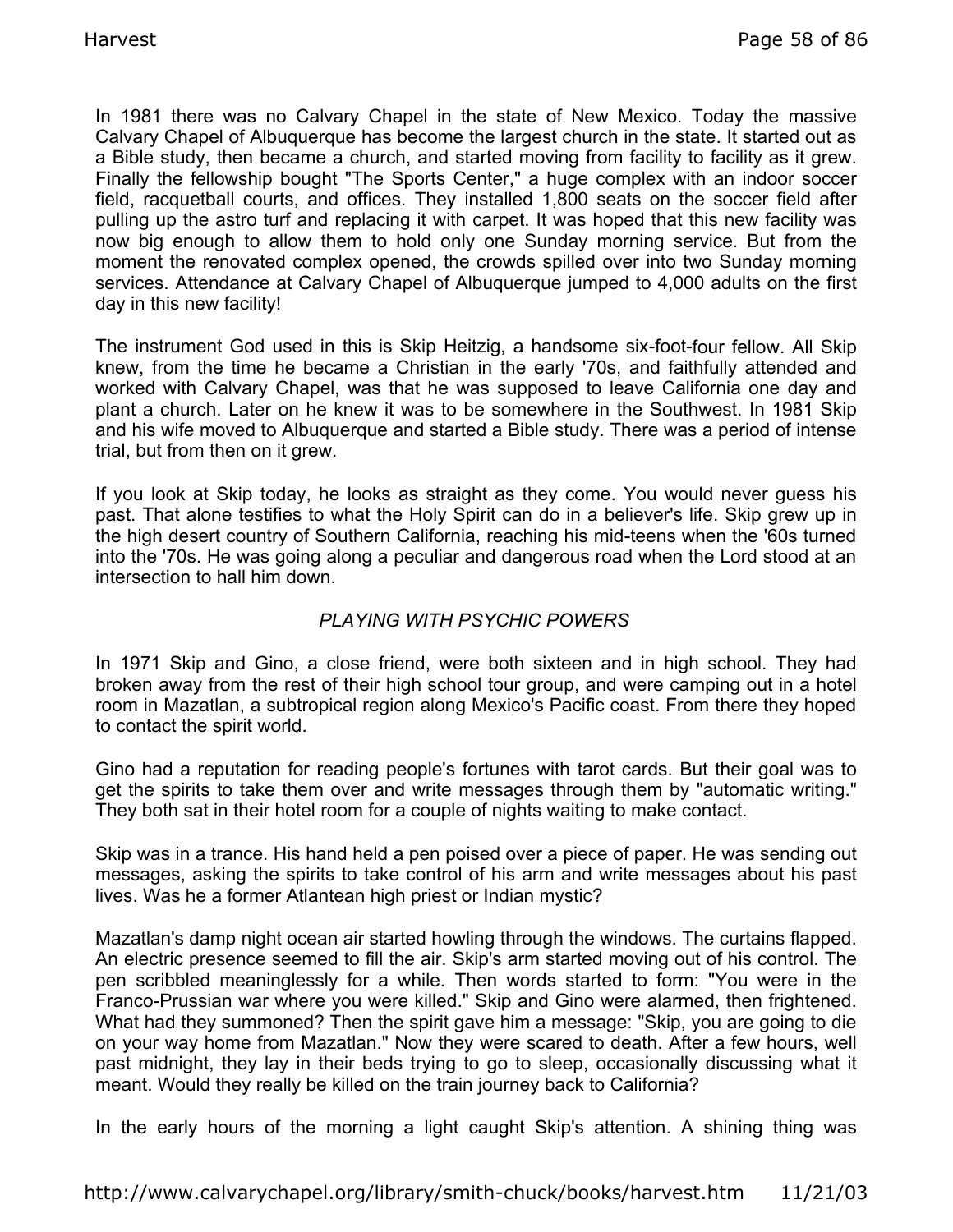bouncing up and down the wall. It seemed to be part of the message. He cried out to Gino and they discovered that moonlight was reflecting off a dagger that laid by Skip's bedside. They did not know how the dagger got there. Skip suddenly understood: "We're going to get knifed to death on the train!" For a while, they refused to go back home. Then, when they finally agreed to return with the group, nothing happened.

With the idea of reincarnation Skip felt a new freedom. If he had endless lifetimes before him to experience things, he could throw each one away like a cigarette. There would always be another life, why not try new thrills? He and his rock band started to burn entire lids of Acapulco gold marijuana in a sealed-off practice room. One night he and a friend took off on a new adventure. Hours later they were in a police station, busted for grand larceny. His father grounded him for a month, but Skip smiled inwardly. He had rarely been happier than when he was committing the crime. He figured that God wanted him happy, and that crime made him happy, so God approved it. He also kept pursuing his quest for psychic powers. In trances he would find items that he had lost for years. He would be "guided" to where they were. A whole new realm appeared to be opening before him.

Then Skip started studying about astral projection. He learned to he in a trance, his body paralyzed, a loud buzzing sound in his ear. Suddenly he would seem to leave his body behind. At one point Skip and Gino decided to meet as spirits in the lobby of the Mazatlan Hotel. They compared notes, after sensing each other there. They discovered they had seen similar faces in the bar.

Skip's next experiment was geared to impress a girl who was "Miss Victorville" and a model, now a fellow student in his high school photography class. "I can project into your bedroom," he challenged. She laughed in his face. So he vowed to show her.

Skip lay back in his bedroom, went into a trance, and seemed to leave his body as he willed himself into her bedroom. He saw her reading in bed, examined her room, the red curtains, and then tried to leave a mental message that he was there.

Back in class he told her the entire layout of her room, the moment he had appeared, and that he had seen her reading. She looked horrified. Then he said he had been hovering near the foot of her bed. She reported that at that exact time, she looked on the floor and saw a flat piece of paper suddenly crumple up into a ball on the floor. "That was me," Skip replied with a knowing smile. "I knew something made you aware that I was there in spirit." She covered her mouth then said, "You're weird. Get out of here."

The bass player in the band tried astral projecting on LSD and almost got killed by running into oncoming traffic. He thought he was a spirit while still in his body. Some years later, he was busted for selling half-a-million dollars worth of synthetic heroin.

Meanwhile Skip's hatred for his father, an aloof and demanding perfectionist who had shown him little affection from as far back as he could remember, was becoming pathological. Skip was beginning to plot his father's death. He also enjoyed giving his mother sadistic little messages like, "Mom, I hate Dad and I'm going to kill him."

His father fully expected Skip to be class valedictorian, like his two oldest brothers. Like them, Skip was ordered to follow a tight academic regimen while shooting nine holes of golf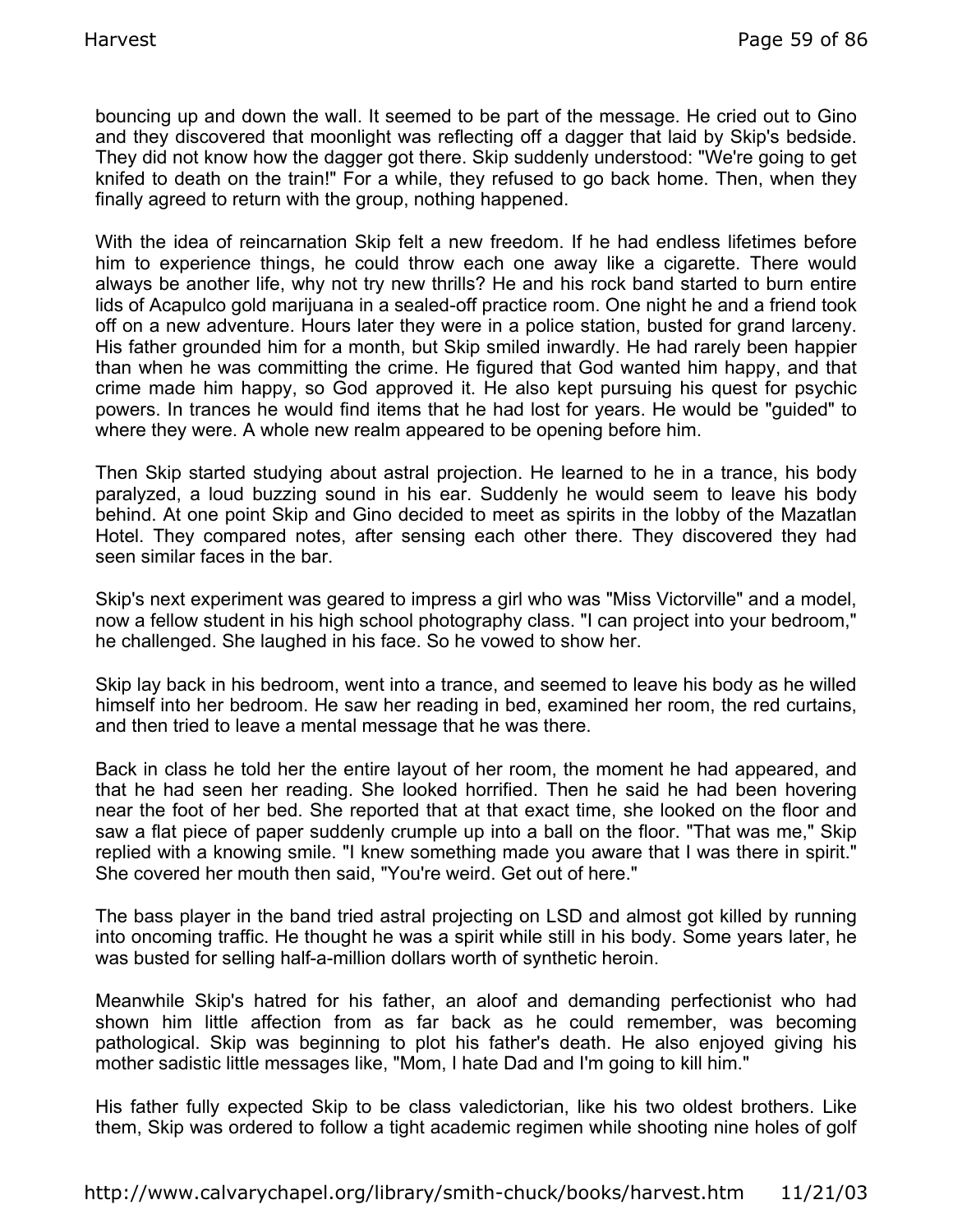daily and learning public speaking, all in a well-planned pursuit of a successful career. But no effort of Skip's was ever enough to earn his father's approval, so he stopped trying. Instead Skip viewed this sterile plan with scorn, choosing instead to shock his parents. Nor was Skip the only son to rebel against this cold disciplinarian. He had a brother Bob, two years older, who was six-foot-eight and rode his Harley with the Hell's Angels. Apparently he was brilliant, but thought of his father with contempt. One time the father slapped Bob. In turn Bob knocked him through a door and sent him flying down the hallway. Bob, like Skip, left home while still in his teens. When he was twenty-four, he was killed in a motorcycle crash.

## *THE ETERNAL DIVIDE*

By the time Skip was eighteen and on the verge of attending San Jose State in 1973, which he really didn't want to do, he knew his life was going nowhere. Skip had tried everything all the thrills of Southern California, from drugs to surfing to rock-and-roll - and it left him bored and frustrated. None of these things gave him their promised happiness. Skip could find no clear hold on what he should do. And the psychic channels were like a minefield. For every item of value he came up with, he had to sort through heaps of garbage that came along with it.

Skip was spending the summer in the house of one of his two older successful brothers who lived in San Jose, Northern California. It was a quick drive from San Francisco and its East Bay counterparts of Berkeley and Oakland. Unlike the high desert, the summers here were gloriously cool, the air full of evergreen smells. Within an hour Skip could ride his motorcycle to the Stanford campus, or be on the other side of the bay where the motley crew along Telegraph Avenue flowed onto the radical campus of UC Berkeley.

One day Skip sat alone watching TV. The one thing Skip did learn to prize from his father was the art of good communication. He was mesmerized by the face of a man on TV addressing a packed stadium. His blue eyes pierced through the screen. His voice echoed soul-searching questions, then paused with dignity. The words electrified Skip with things he had never heard or considered before.

It was Billy Graham. Skip felt as if the voice were cutting into him, peeling away his detached critical edge. The meaning of the words now began to convict him. For the first time in his life, Skip Heitzig was hearing the Gospel of Jesus Christ through the mouth of probably the greatest evangelist of our era. Skip sensed he had a choice that he did not really want to face. He considered turning the TV off before the clincher came, some question about commitment. But he waited and suddenly realized that he was glad to be sitting home alone and not out there in the open stadium where hundreds were coming forward, He knew that if he were there, he would probably be walking up the aisle himself. But he was safe in his room, no one could see him.

Then the piercing eyes looked into the camera at the TV audience. "Wherever you are, whether you are in a bar, or a hotel room" - Skip's stomach knotted - "you too can turn your life over to Jesus Christ, right there where you are. You can kneel down and pray the sinner's prayer." Graham echoed the words of the sinner's prayer. And Skip, within the inner chambers of his soul, did the same. He was now doing what he said he would not do. Skip thought to himself: *Lord, You're getting a rotten deal. I'm giving You all this crudeness and*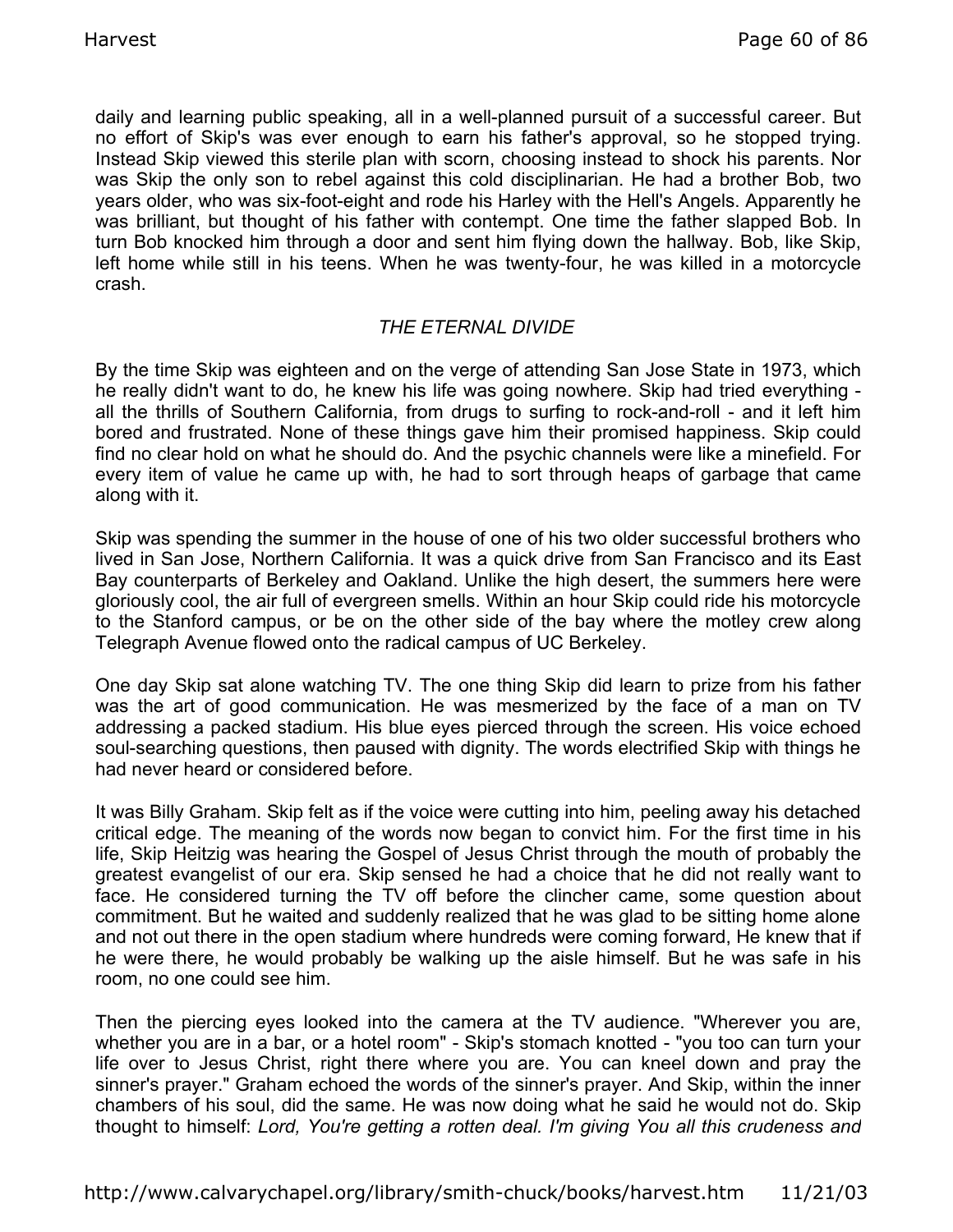*meaninglessness in me. And You're giving me eternal life in return and blessing me. I would have to be an idiot to turn this down.* He was kneeling and praying. In a mere moment, what seemed like a million-pound weight was removed from him.

Within a matter of days Skip Heitzig was on his motorcycle making the nine-hour ride from the Bay Area back to Southern California. He quit the new job he had just gotten and withdrew from college. He felt joy for the first time in his life, as he sang the whole way home.

Once in the high desert of Victorville he met one of his old friends who was at the Macedonia House, one of the Calvary Chapel communes that my brother Paul Smith directed with Steve Mays. Skip's friend was now a Christian. He immediately asked Skip, "Have you been born again?" Suddenly there was a word that described what had happened to him. And there was even a Scripture for it, John 3:3-8. His soul had been washed and made new. Skip had changed and been given a new nature.

From then on Skip worked with Macedonia House and got grounded in the faith. He found out that a number of his old friends had been converted and had been praying for him. On Sundays Skip would come down from the high desert to Calvary Chapel Costa Mesa to hear me teach. My brother soon got Skip into a situation where he was forced to teach a Bible study. And that was when Skip discovered he had a gift.

Skip kept plugging into various Calvary Chapels after he moved from the Macedonia House to San Bernardino where he worked on a two-year degree in radiology. I had told him that for ministers starting a church, it was not a bad idea to have an occupation that you can take with you anywhere in order to underwrite your ministry. Skip got his degree in 1975. Then he moved near Calvary Chapel Costa Mesa and taught Bible studies while he continued waiting for God to direct his path in the church-planting ministry.

During these years of growth, Skip made peace with his father. It happened after his brother was killed in the motorcycle accident mentioned earlier. Skip saw his father at the funeral and knew that the Lord would have him show his father the love of Christ. He grabbed his father and said a prayer out loud: "Lord, thank You for my dad. I love him. He's been a gift to me. He's been a great dad." It stunned Skip's father as the two stood there teary-eyed. If anything could signal a change in Skip's life to his father, it was this new love and meekness. Since that time the two have grown closer. And now these two fellows who never hugged, hug every time they see each other.

Skip relates that only two weeks before his brother's death, he felt God's clear direction late one night after a Bible study. He was to go by his brother's house nearby and witness to him. His brother had always violently rejected Skip's Christianity. Skip told this bitter Hell's Angel, "You just don't know when you are going to die. Life could end anytime." And it did. Sadly his brother had only laughed.

#### *GOD PROVIDES A MATE AND A MINISTRY*

By 1978, Skip had been a Christian for seven years. He was zealous and eager, teaching and sharing anytime he could, while keeping his eye on the horizon to see where he might plant a church. He met Lenya that year at one of the church functions. When she was in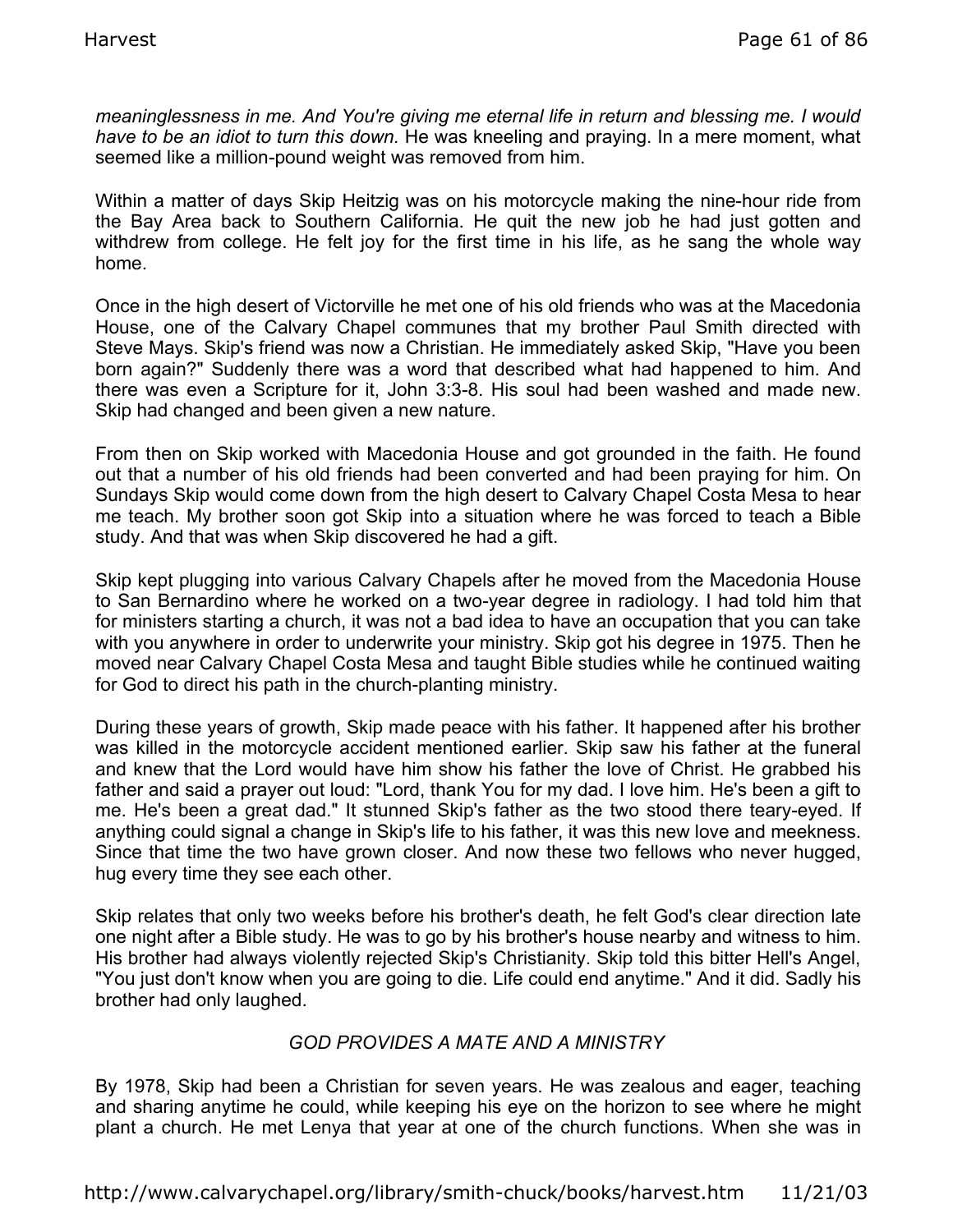college, her dad, an agnostic medical doctor, had written a book on positive thinking entitled, "How to Make Your Dreams Come True." He had decided that Jesus might be a good example. But when he read the Bible, something happened: He became converted. Lenya soon followed her father's footsteps. Like him, she began involving herself in Calvary Chapel's ministries to learn and be built up as a disciple after having dropped out of college. Suddenly she was stopped in her tracks by this tall, handsome fellow. Lenya, a bright, goodlooking girl, immediately attracted Skip's attention as well, and they dated for six months.

Then Skip backed out. He was afraid of commitment. He had seen precious little love in his own family, and he was afraid of the risks of emotional vulnerability. Besides, he told himself, he was a more mature Christian, and now a responsible leader, while Lenya was a recent convert. They just weren't on the same wavelength.

Soon after his brother died, Skip left Lenya in Orange County and headed to Israel to work on a kibbutz. In the meantime, Lenya joined Youth With A Mission and spent two years in Hawaii. She grew in her faith, but her longing to marry Skip and be a pastor's wife grew as well. To her, this was a high calling indeed. Such desires were against the tide of feminism as well as her career-oriented peers, who felt she should be "out there doing something." But Lenya knew where her heart was. Skip was her dream husband, friend, and companion.

Her father knew all about his daughter's yearning. Now if it wasn't going to happen, Dr. Farley wanted to end the uncertainty for Lenya's sake, so that she would be able to get on with her life. He did something rare for modern fathers these days.

Skip had decided that the Lord wanted him to start his church in New Mexico. Just when he was on the verge of moving in 1981, Dr. Farley called him. "Skip, I love my daughter enough to make this call and tell you what she would never tell you. Skip, she is in love with you. If you love her, too, I want you to tell her. You owe it to her to tell her how you feel. If you do not love her, then tell her you do not want anything to do with her. But let her know either way, so she can get on with her life." Skip was stunned. Like the old days, the father was looking after his daughter and almost arranging a marriage. Skip could only reply, "I didn't know she loved me."

Skip moved tentatively. He sent her a fishy, rambling letter with a picture of himself holding a surfboard. She wrote back a letter so vulnerable and self-revealing that a friend had to mail it for her. In it she came right out with her desire to marry Skip, to be a pastor's wife, and to move to a new area. Skip read it trembling. He felt his own heart being expressed by her words. He sent her a bouquet of flowers. His follow-up letter a week later said, "I love you."

Lenya returned in the spring of 1981 from Hawaii and Skip was there to meet her, holding a rose for her. They drove straight to the beach to pray. Then they talked nonstop for three days. Within two months, on June 13, 1981, they were married, and two weeks after that, they moved to Albuquerque.

All of these changes at once - a new marriage, a new job for Skip in radiology, a new ministry (a Bible study in their apartment), and a new town - put a lot of pressure on the couple. On top of everything else Skip was depressed by the weather. He was used to Southern California winters in the mid-seventies, full of sunny days and blue skies.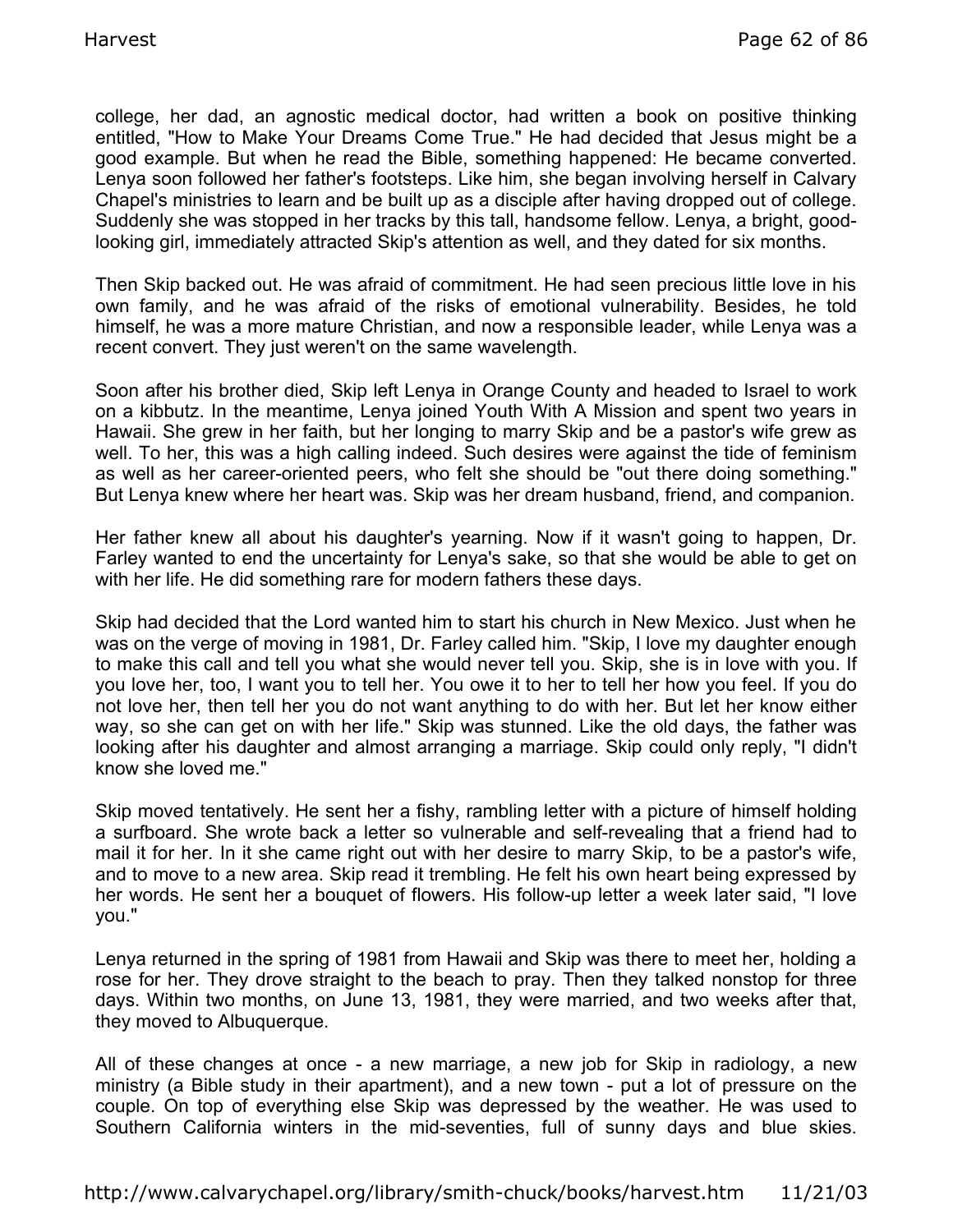Somehow, he had not considered the cold of the New Mexico high lands before making the move. In fact they were both under a lot of stress, causing them to cry almost every day for a while.

Skip had promised God a year in New Mexico, but he decided that six months was enough. When they took a Christmas vacation in California Skip said, "Lenya, I belong back here." But Lenya was apprehensive about leaving. Then God spoke to Skip's heart, You owe me six months, and Skip knew it was true.

Reluctantly he returned to New Mexico. Skip now says that those were the most incredible six months of his life.

Right before Valentine's Day of 1982, they started Sunday services in a movie theater. This was just after Raul Ries had come to town and held a crusade. Skip was sure the spacious movie theater would be empty, but 150 showed up. By June all 300 of the seats were filled on Sunday mornings. They moved to a renovated storefront with 400 seats, and within a few months, they had to remodel it to seat 550. By 1983 they had to switch to two services.

Next they moved to a shopping center with a facility that would seat 900. That was in 1984. They stayed there two years, again doubling to two services. When the landlord made conditions intolerable, because of his violently anti-Christian stance, the way opened for them to buy the Sports Center. Every obstacle was swept aside, and with each change of course Skip saw his fellowship grow into a bountiful harvest.

Today Skip and Lenya have deeply fulfilled lives with a happy family and a healthy church. Skip is on the radio daily in New Mexico and other regions. Gino, Skip's high school friend, is now a Christian and is pastoring a Calvary Chapel in Colorado. A number of churches have sprung up from the ministry of Calvary Chapel of Albuquerque, including Calvary Chapels in Tucson and Denver, and four other churches in New Mexico. Skip and Lenya's burden for the mission field has been fulfilled as well. Skip has gone to India to give pastors' conferences. They now have a school of ministry there, training people to go out into the mission field and start new churches.

Those demonic spirits that moved Skip's arm in the Mazatlan hotel room could only offer him death threats. But the sovereign God who moved Skip's entire life has brought him a richness and depth of life, a hope and a joy, a quality of being, and a harvest of souls, that have surpassed Skip's wildest imaginings.

God also brought him a beautiful wife who loves her Lord and her husband. She has brought beauty to Skip's life and enriched it. She has helped make all the difference in the world to his ministry.

Skip listened to God at each turn, and let Him build his life into something that no personal strategy could have ever accomplished. In this tapestry of lives, we see a former psychic becoming a great vessel of the Lord. He who was once influenced by demonic spirits is now governed and indwelt by the Holy Spirit. These two states, as Skip will tell you, are a universe apart, as the fruit of Skip's life, before and after, clearly shows.

As Paul the apostle was relating his conversion experience to King Agrippa, he said that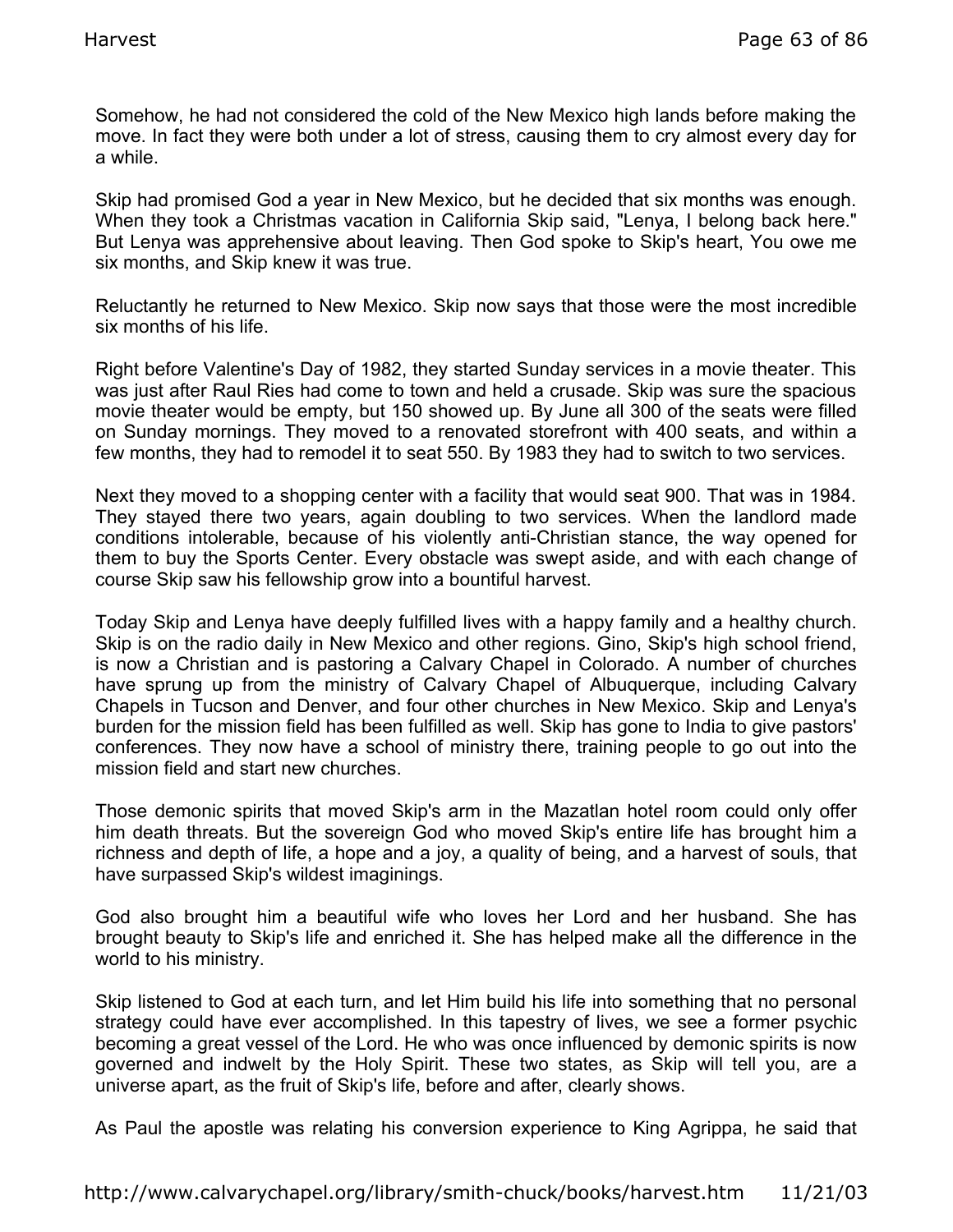Jesus sent him to the Gentiles to turn them from darkness to light, from the power of Satan to God. This describes what happened to Skip. He testifies to others that there is no life so dark that the light of Jesus cannot shine in and cleanse and make new.

## **10. "Bil" Gallatin: Vision of Destruction**

Thriving Calvary Chapel fellowships, are by no means just a West Coast phenomenon anymore. The harvest that we have seen in the Western United States is now beginning to appear in the Midwest, the Southwest, and now the East Coast.

It has been particularly heartening to see those who live back East laying aside apprehension about a "non-traditional" church and opening their hearts to our fellowships. I think the stories of "Bil" Gallatin and Joe Focht beautifully illustrate a growing willingness to allow the fresh breeze of the Spirit blow in. Bil and Joe moved east with their mustard seed faith, prayed for God's grace, persevered, and God brought in the harvest. As always, they started with a Bible study and watched it grow into a church.

Not too long ago, I flew back from an East Coast pastors' conference in Upstate New York with around a hundred of our East Coast ministers in attendance. It was a thrilling experience to see what is happening in these fellowships. We even ordained a member of the philosophy faculty at West Point who has started a Calvary Chapel fellowship there. Pastors came in from Pennsylvania, New Jersey, Illinois, North Carolina, Georgia, South Carolina, Ohio, Tennessee, Virginia, and New York City, where we have a fellowship meeting in a dance studio with up to five hundred members. Greg Laurie flew to New York a few years ago to help start the Manhattan fellowship.

If we examine the East Coast growth of Calvary Chapel, I would have to point to Bil Gallatin's Maranatha Fellowship near the city of Rochester, New York, as the foundational work. It has been a home base for many of the other Calvary Chapels, with Bil serving as a voice of encouragement to many starting fellowships.

Maranatha Fellowship exploded in a ten-year period. It meets in a roller skating rink that will seat well over a thousand, and has three morning services on Sundays. Ten years ago Bil Gallatin was on staff at Calvary Chapel Costa Mesa as a carpenter. Before that he was a construction worker, college dropout, and one time hippie.

When Bil was converted in early 1970, this 220-pound man with a thick beard and long hair came to our fellowship in denim overalls. He had recently sold his .357 magnum revolver. Bil was no one you wanted to mess around with.

Bil ended his brief attendance at Bowling Green State University, Ohio, in the late '50s, when he beat a person senseless on campus. With a warrant out for his arrest, he fled and joined the Marines. When Bil got out in 1960, he married Rosemary, but continued drinking and getting into fights. He worked various jobs in Ohio while his marriage continued to deteriorate. In 1968 Bil and Rosemary looked to California for sunshine, hope and new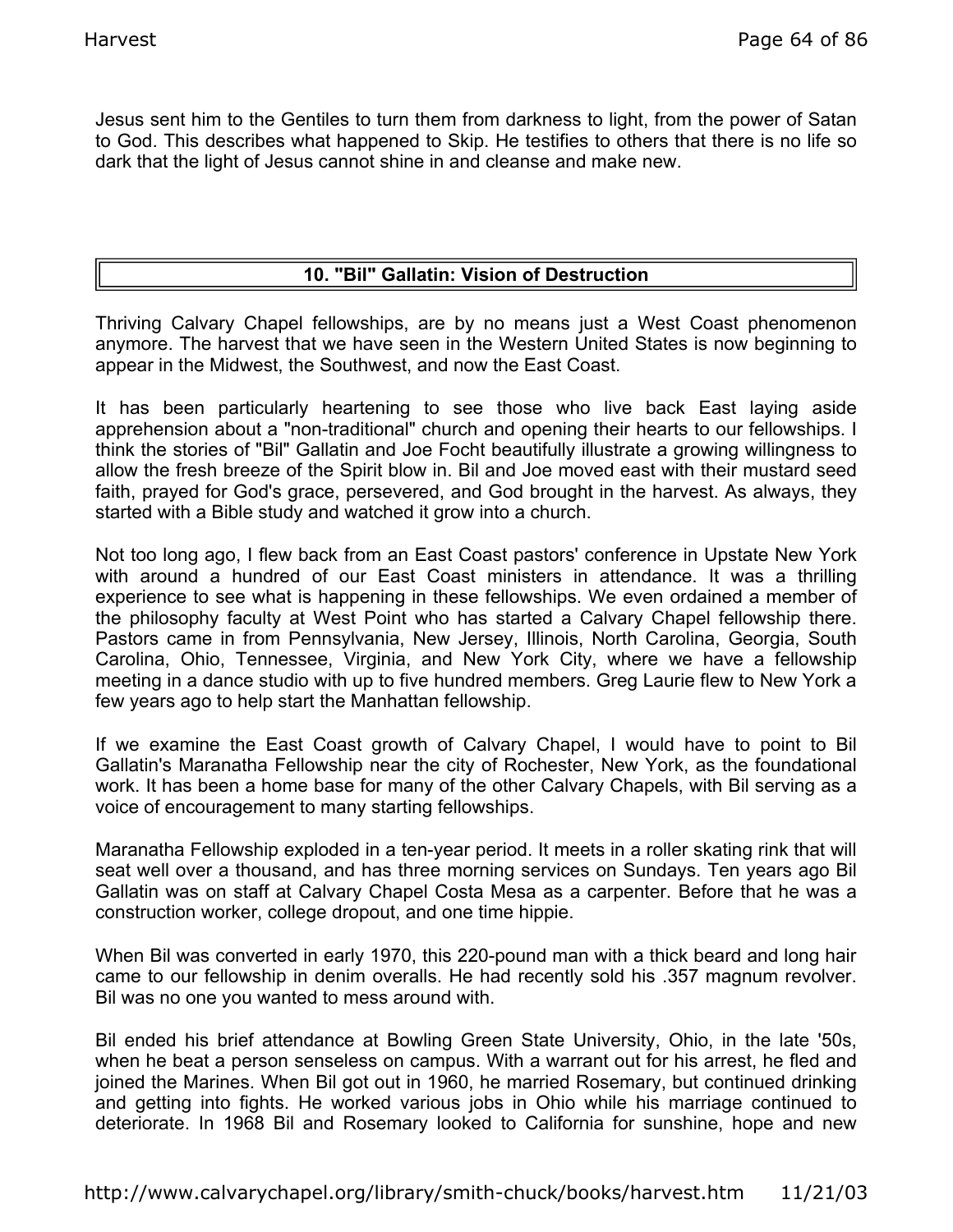identities. It was there that Bil discovered psychedelics and the occult. After a number of bad experiences he was ready to meet Jesus Christ. At the time when Bil walked into my office in early 1970, the countercultural phenomenon had reached its peak.

A month or so before I first saw this wild-eyed man, Bil Gallatin had been on one of his last psychedelic trips. He had been sitting in a coastal cemetery overlooking the Pacific Ocean near Corona Del Mar, when he beheld a vision that he described to me as the end of the world. He saw the coastline being consumed in nuclear fire, and everything being destroyed. A terrible smog sat over Santa Catalina Island. Atomic bombs went off in series from there down to Los Angeles. America sank like the Titanic. The vision convinced Bil that modern man did not have the answers to existence, that as a steward of the world, he was destroying all that he touched.

A few weeks after this experience, Bil accepted Christ. But he wanted a Christian to talk to, so he ended up driving into our parking lot and walking right over to my office. Bil had a long way to go before he was fully healed, but he had taken a strong step of faith. He was sure that Christ was the Son of God, but there were deep rooted problems still in need of God's healing.

## *A CASE OF POSSESSION*

Not too long before our conversation, Bil had gone through a rather ironic experience at a psychiatric holding tank. When he went there with his wife, he was sure they were going to commit her. But they kept him instead, strapping him down and wheeling him through huge metal doors. This was grim humor indeed. Rosemary was later told that Bil was a hopeless case and that she had better get used to the fact that he would probably not be coming out. His long months of bizarre behavior - evident telepathy, imaginary visitors for dinner, and long binges on mescaline and LSD - had taken their toll.

But the real problem was not mental, it was spiritual, even demonic. There were times that the violence Rosemary felt lurking beneath Bil's powerful presence seemed almost volcanic. He had a long history of fights, necessitating that she go down and get him out of jail time and again. In truth she had sensed something alien inside of Bil, but she had no idea what it was. Neither of them knew anything about the reality of demonic possession, though Bil had been afraid that something terrible was going on inside of him.

He remembered when it began. He was on a week-long drug binge in Baja, Mexico, in early 1968. He and a small group of friends on the beach explored the outer limits of freedom. It was then that he saw an image of Satan in the beach bonfire one night. It was hideously beautiful and captivating. Its message to Bil was, "Don't be afraid. There is nothing in the world to be afraid of."

Bil continued to use psychedelics. Some months later, following a three day high, he walked into his house, stood in the doorway of the kitchen, and stared Rosemary in the eyes. She was terrified. An overpowering force thrust down his spine, knocking Bil on his back. Something had entered him. He felt a new power inside of himself. Suddenly he could read Rosemary's mind. He had access to any of her thoughts and she could no longer keep secrets. As he got off the kitchen floor and stood up again in the doorway, his eyes and appearance seemed to change dramatically. From that time on, and for the next two years,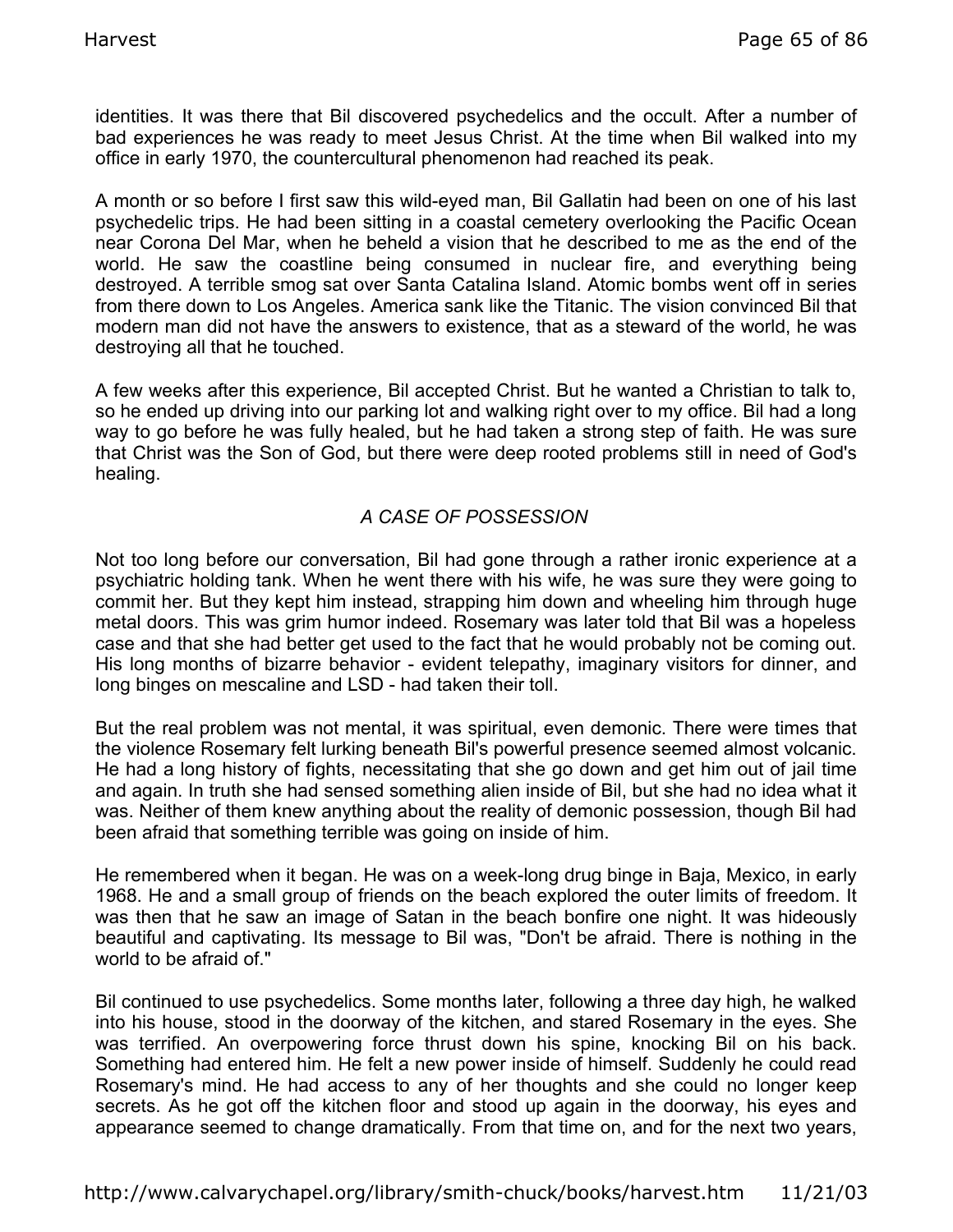Rosemary lived in fear.

Bil refers to his exorcism as a sovereign act of God. It took place in the kitchen of a nearby house they had moved into. No one else was there. Bil had been reading the Bible, and experiencing considerable adversity while doing so. It had been nearly two years since he had been possessed, yet he had still come to the realization that Jesus was the Son of God. At two in the afternoon, Bil was suddenly knocked flat on his back. As he lay on the kitchen floor, he convulsed and twisted helplessly.

The thought pressed in on his mind: There is no hope for me. This is it. I'm finished. Then he suddenly called upon the name of Jesus. He mouthed the words, "Jesus, help me!"

Bil's body suddenly became motionless as something seemed to expel out of him. He lay absolutely still. Then a peace entered him that was incredible. For the first time in his life, he felt as though a heavy weight had been taken off of him. Then he noticed that his sweatdrenched garments had an absolutely hideous stench to them. Bil spent hours in the shower. It was at the exorcism that God saved him. When Rosemary came home she found a different man. But that frightened her even more. Not long after that, she plotted to take him to the holding tank for psychiatric observation. But God had a plan even in this.

Bil's doctor at the psychiatric facility was Dr. Clarence Jones. He had just accepted Christ and started coming to Calvary Chapel. One thing that impressed the doctor was that even under massive doses of the drug Stellazine, they could not in any way subdue Bil's excited proclamations about Christ. Indeed they became frightened of this powerful figure who kept announcing to them, "Jesus is coming!" This apparently had an effect on Dr. Jones. He even came to see me at Calvary Chapel, hoping to prove that agnosticism was the only viable option for "realists."

Dr. Jones is now a Messianic Jew. Soon after he had Bit released he saw him at one of the Calvary Chapel services. Dr. Jones suddenly turned around to see a smiling and sane Bit Gallatin sitting right behind him. Then he announced to Bil, "Don't worry about the medical fees, I've got them covered."

## *RECOVERY, GROWTH, AND GUIDANCE*

For seven years Bit Gallatin attended Calvary Chapel Costa Mesa, learning diligently. He couldn't seem to get enough. He exulted over the change in his life's destiny. His emotional scars in him slowly healed as he prayed fervently, worshipped, fellowshipped, joined the staff for a year as a carpenter, and led the evening Afterglow services. But by the summer of 1977, God had just about gotten Bil where He wanted him. He was being prepared for the task of pioneering Calvary Chapel back East.

For those who wonder how God "speaks" to individuals, Bil's experience of God's direction provides a clear example. Granted we hear about counterfeits of this all the time, and cults are rife with false guidance. But that does not disprove the genuine leading of God. When I refer to divine guidance, I am not speaking about "new revelations" in the area of doctrines. It is clear that anything that calls itself revelatory truth "beyond" or "added to" Scripture is heresy. The canon of completed Scripture has indeed been given once and for all to all the saints. I am talking about God directly guiding our lives when He so chooses. To say that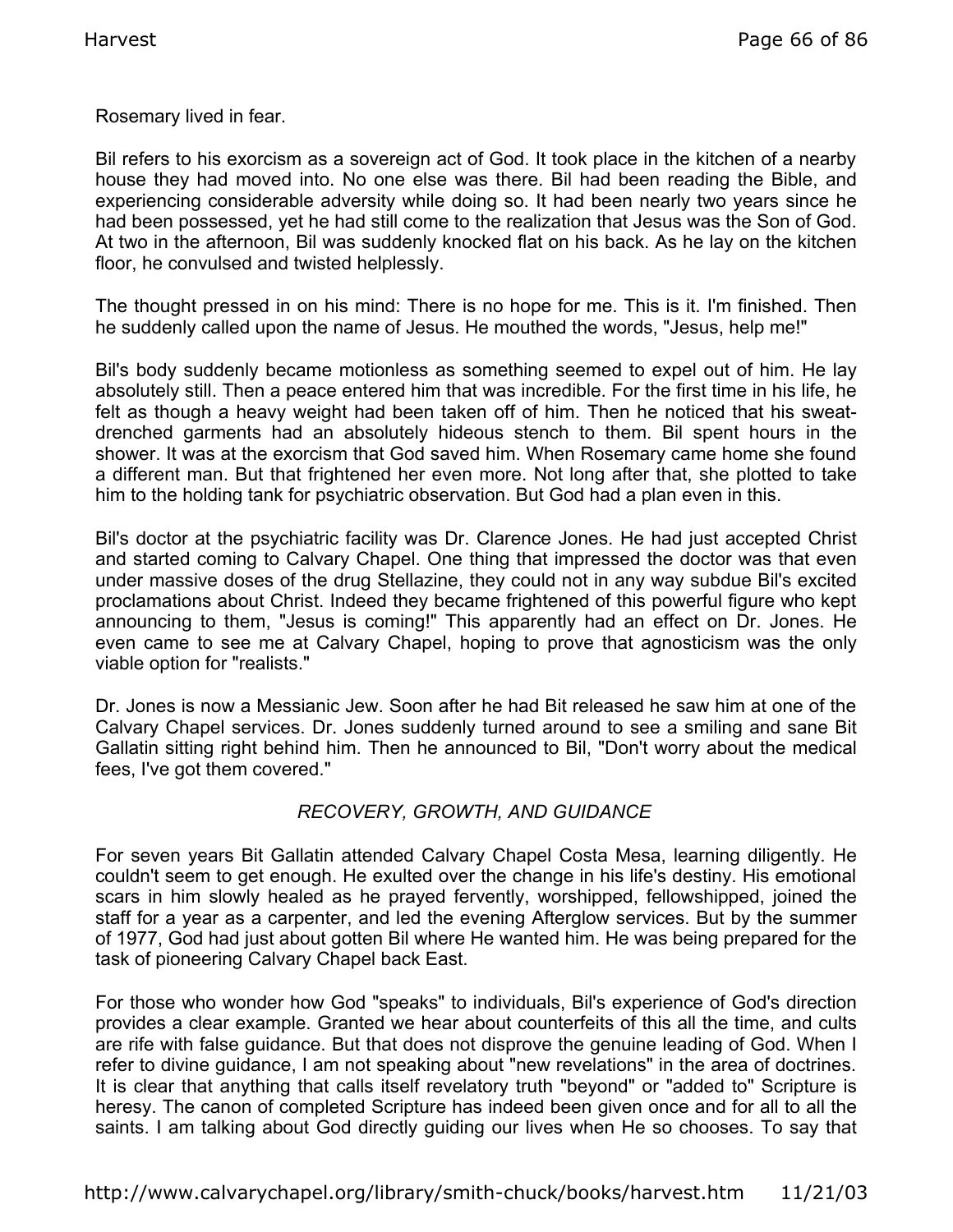God cannot lead us these days is to put Him in a box. The Bible is loaded with very clear examples of God leading individuals, groups, and nations in particular situations. But the final test of God's genuine leading (as God pointed out to Moses in Deuteronomy chapter 18) is that the results are borne out in history. What God speaks, happens! In Bil's case, what looked impossible from a human perspective indeed took place.

First of all there came the inward nudges. Bil began to feel pulled toward the ministry. His impact at our Afterglow services was significant. In his heart there grew a strong desire to teach the Word of God. At the same time, Bil was feeling limited at Calvary Chapel in the daily routines of his carpentry work. There were other capacities in him on hold. Bil was pulling desperately at the bit.

Then the first arrow from God's quiver began to strike home. Bil was having a prayer meeting with two classmates from Calvary's first Shepherd School, Mike MacIntosh and Keith Ritter. Keith suddenly announced, "I have a vision from the Lord and it is about Bil." Keith described a pastoral scene out of picture-book New England. "I see a tall silo almost filled to the top with grain. It is surrounded by farm animals. I get the impression of a farm setting. There is also a carriage or covered wagon in the picture." Mike was given the interpretation. The silo represented Bil as the feeder of the animals, which stood for the flock of believers that God had waiting for him. Bil was almost full of "grain" and ready to feed. The location was in some farm territory outside of California, maybe out East.

One day, a month or so after this, Bil was working on our new parking lot. As clear and as certain as anything Bil had ever heard came a voice, "I want you to go to the Finger Lakes." Immediately Bil started to weep, because he knew it was from God. Bil had been to upstate New York as a young man, when his dad had lived in Rochester. The Finger Lakes were in upstate New York.

Rosemary was horrified. She became a Christian two years after Bil, but she didn't really want to leave California. If they were going to leave she wanted to make sure it was really God leading. She needed confirmation from Scripture. The next evening at Calvary Chapel's Thursday night service, a girl sitting in front of them, whom Rosemary knew, suddenly turned around and said, "This may seem strange, but I feel that the Lord is giving me a passage to share with you. It is Deuteronomy chapter eight."

It was Bil's fortieth birthday. Amazingly, the passage was addressed to Moses when he had turned forty. In it, God said to Moses that He had tested him those forty years, and was sending him into a land of hills, lakes, springs, wheat, and barley. That is the passage that convinced them. Bil was now certain that for him to resist God's clear indications to move to New York would be a clear case of spiritual disobedience. The case was closed the next morning when they woke up in their rented Newport Beach house to see the owner hammering a For Sale sign out front.

Three weeks later on July 7, 1977 (Bil notes the date as 7/7/77) Bil and Rosemary Gallatin arrived in upstate New York in a beat-up old Chevy containing two kids, all their worldly goods, and a German shepherd. Bil had eighty-five cents in his pocket. They landed in Farmington and moved into a townhouse with a clear view of a solitary silo near them.

This marked the beginning of a new Calvary Chapel. And it was tough going at first. Among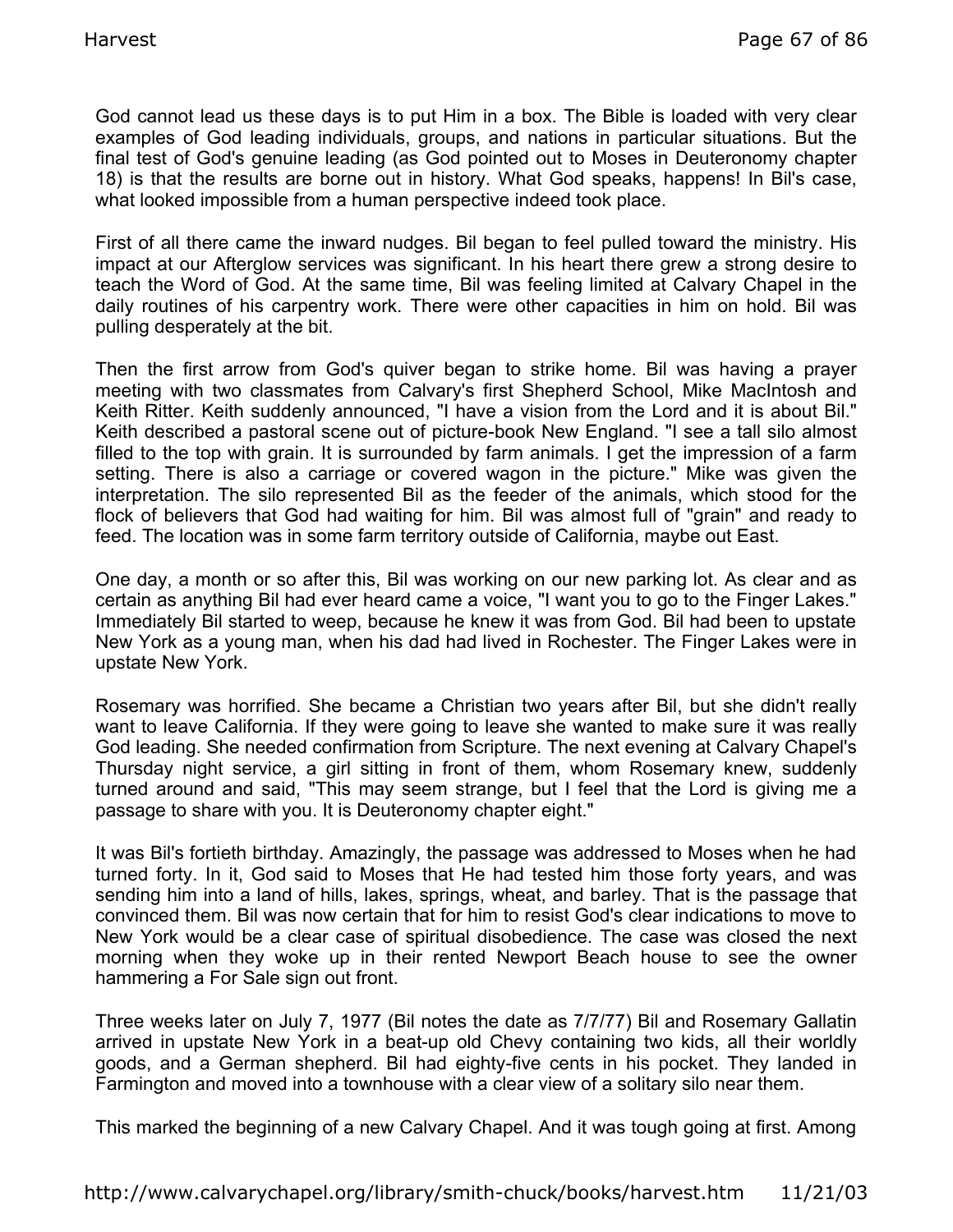other divisive things, some locals said that Bil was a false prophet. These blows knocked the wind out of him time and again. Bil would call me occasionally and ask to come back. I told him to keep plowing. God then told Bil that if he would persevere for three years, the harvest would come. God gave Bil a passage in Zechariah about taking His people through the fire. And for three years they just barely scraped by. Bil couldn't even fall back on his construction skills since he was suffering from torn ligaments. When friends left food on Bil and Rosemary's porch, it was like Elijah being fed by the ravens.

But the three years passed. Bil's burgeoning Bible study moved into an empty train depot. It would seat 150. Bil was unnerved by the size of it. But a year later, in 1981, they were having two Sunday services. A year after that they expanded the rail depot so it could hold 250 a service. They immediately had to go to three services since more than 750 people were coming on Sunday mornings. Traffic was becoming a problem for local residents. It was finally when they went to five Sunday services that the heat was on for them to move.

Then Bil found the place, the town of Canandaigua. This Indian name means "chosen spot." On Route 332, on the Farmington border, Bil had often noticed a brand new skating rink that was not being used. It did not have enough people coming to make it financially viable, so it had been closed. In no time he purchased the 26,000-square-foot facility with no down payment!

Here was another example of the miracle of the harvest. Within three weeks of opening their thousand seat capacity new facility, they were forced to go to three services to make room for everyone. That was in 1984. Today Maranatha Fellowship continues to grow. In addition Bil has been able to start four spin-off churches in nearby Rochester and neighboring areas.

A stone's throw from the church stands a tall silo in the town of Farmington. History has borne out the vision that God provided at that prayer meeting. God's many proddings to get Bil Gallatin where he was called to minister have brought astounding results. Calvary Chapel has seen great harvest in upstate New York, where it already has become one of the largest churches in the region. And Bil is a deeply contented man. He has come a staggering distance from that kitchen floor, where he was set free by the power of God. Not even the wildest dreamer would have ventured to notion that such a man would one day be the humble, strong, and balanced pastor that God would use to build a church of 3,000 from scratch.

## **11. Joe Focht: Meditating Undercover**

In God's economy of purpose, it is ironic that the man He used to take Calvary Chapel to Philadelphia, a town famous for boxers, had hopes and dreams of his own. Joe Focht, a native of Philadelphia, had entered the Golden Gloves tournament in the late 1960's. This 6'1" aspiring athlete seemed to have it in sight to win the Gloves, when suddenly, during a fight, a spinal disk ruptured. Joe was trying to hit his opponent hard from an odd angle. He made an awkward twist and felt his back snap. He went down from the pain. Overnight he got sciatica so badly that he dragged his leg and had to wear a body brace for a while. That ended Joe's boxing hopes.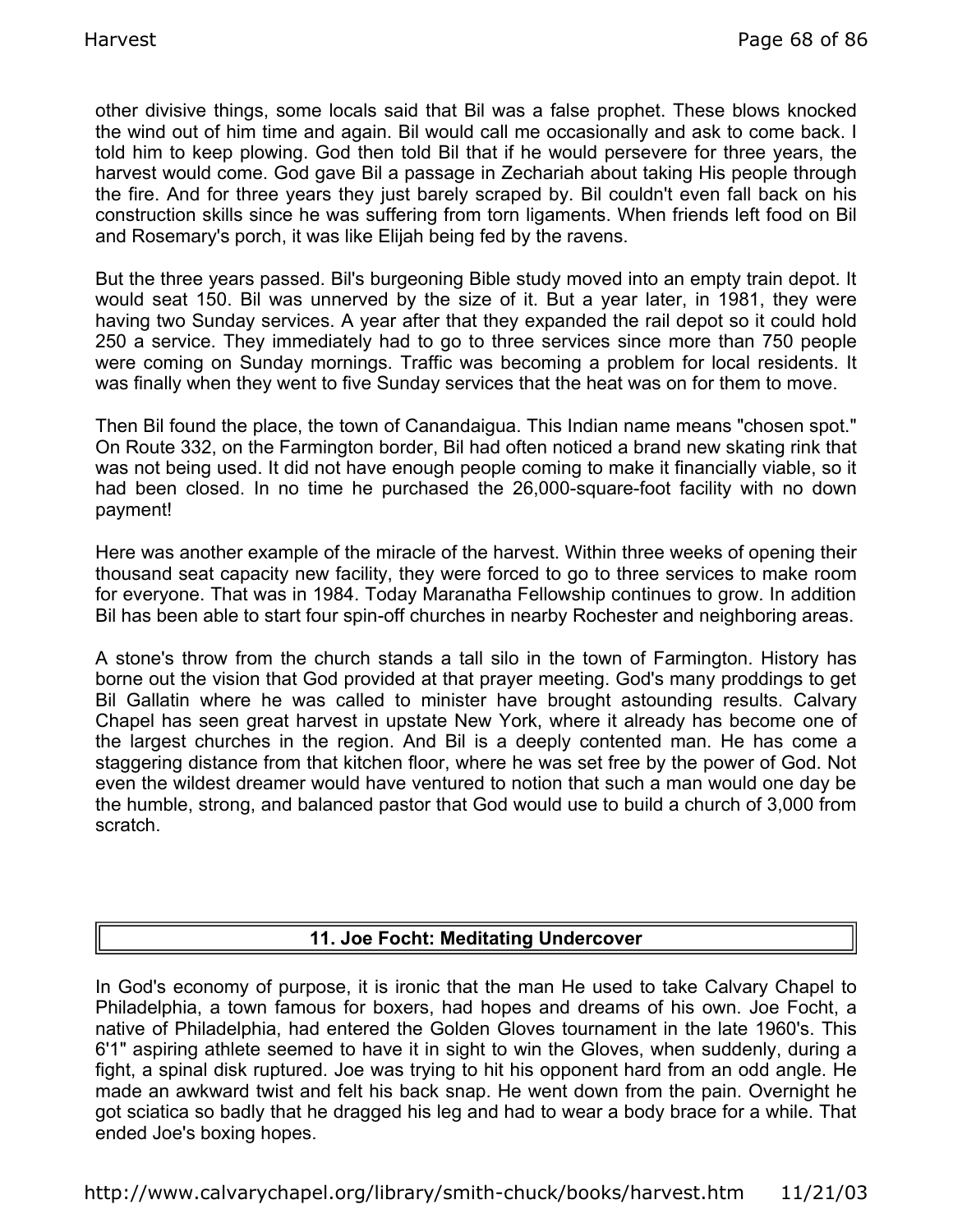College had been another disappointment. In 1968, Joe went to Colorado State at Fort Collins for one meaningless semester, then dropped out. It seemed hollow. Issues of ultimate meaning overshadowed the significance of his classes. Joe had gone to please his dad, but that had shallow rewards as well. Joe, typical of his generation, was alienated from both his parents.

Later, after the accident, he moved back home and felt like an alien. Plus, because of his injury, he no longer had much in common with his old group of athletic friends.

Joe started to look for physical healing for his back. He tried hatha yoga and seemed to get better. That led to other forms of yoga as he threw himself into classes under his new Indian guru, Amrith Desai. Joe had a new circle of friends. Soon he was trying LSD with some of them. He then combined LSD and meditation. Then he added vegetarianism to his regimen and joined a rock-and-roll band. Within a year or two, his mother was virtually crying in despair. Joe was pale, had long hair, and when he sat down to talk with his dad, his dad would leave a half-hour later not understanding a word that his son had said. What had been a communication gap between Joe and his parents now took on cosmic dimensions.

In 1971, when Guru Maharaji was popular, Joe went to a New York City auditorium to hear him speak. Then Joe spent two days in a devotee's house waiting in line to be initiated by the boy guru. The experience did not impress Joe, but he began to practice Maharaji's technique of meditating under a blanket.

One day in the spring of 1972 when Joe was in meditation, he envisioned himself running along an open field. He sensed a heavy pressure coming down on his back. Fear hit Joe as he sensed he was being pursued by some large creature with wings. When the wing flapping came close enough to hear, Joe had the distinct impression that the creature was very evil. Suddenly he fell down in the field. He called on the name of Maharaji for help and nothing happened. Something in Joe knew that he should call on the name of Jesus. He did and immediately the creature disappeared. Joe filed this away in his mind.

#### *THE PRESENCE OF CHRIST*

In the fall of 1972 Joe's rock band rented a summer estate called Innisfree Estate at Skinner's Falls, Pennsylvania. By now, Joe's mystical pursuit was obsessive. He and his best friend, Harris, moved to the estate a month early before the rest of the band arrived. They brought hundreds of pounds of grain to eat along with wild roots and herbs that they cooked. They bathed in the cold river and spent half the night meditating. The estate had a decadent feel of opulence.

At three A.M. one morning Joe and Harris got into an argument. Joe had been reading the Bible from time to time, and Harris wanted to leave it behind arguing, "The Bible is against everything we've been doing." But Harris agreed to look at it one time. They threw the Bible open and their eyes fell on I Corinthians 11. They had been doing their meditation under blankets again. The passage read, in effect, 'Never pray with a veil over your head.' This statement made an impact on them.

Joe describes that moment: "The presence of the Lord stepped right into the room. It was tangible. There was the overwhelming sensation of a Person - not just a power or a force. I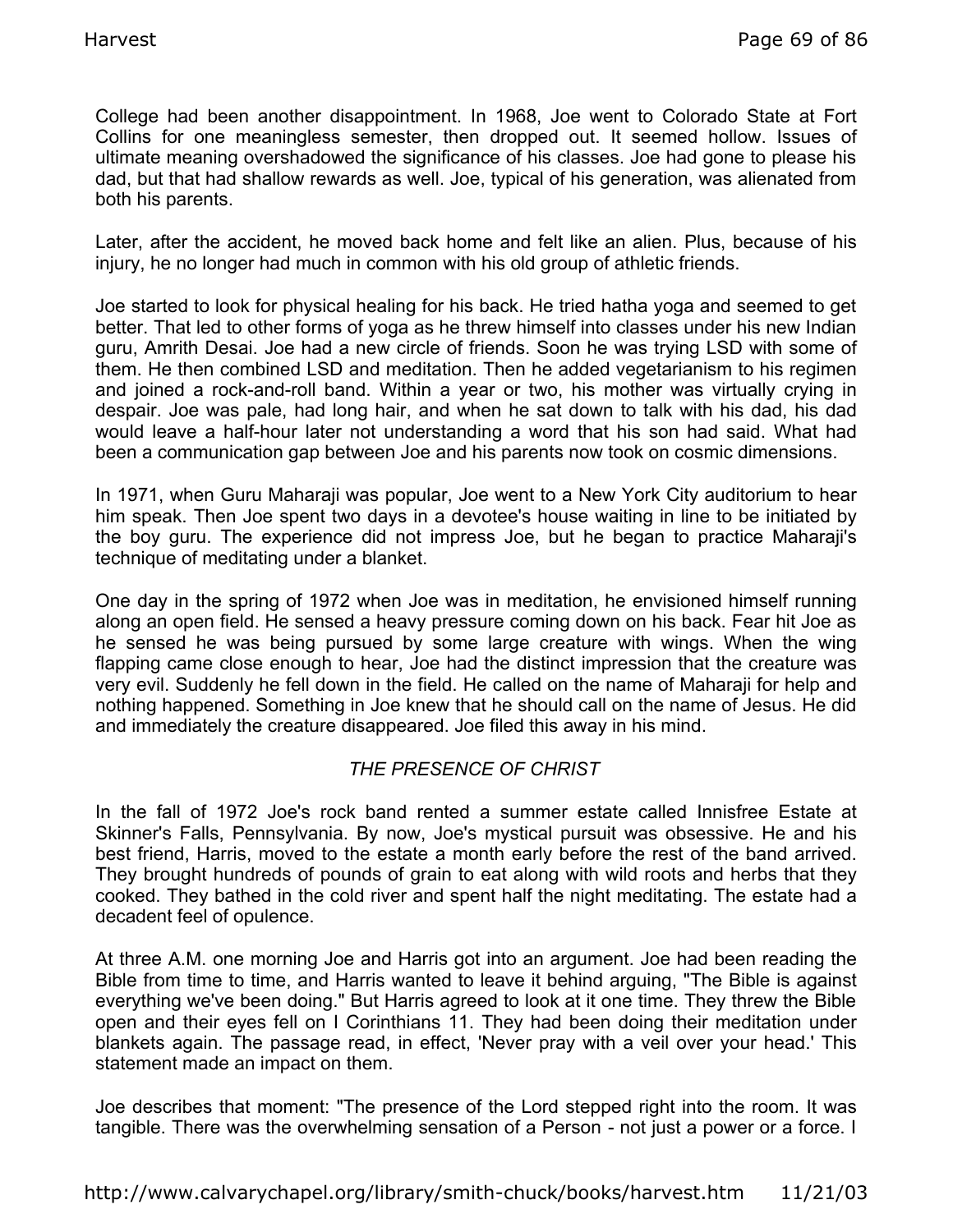knew it was God in Christ. Harris felt it too. The Presence was so holy that I just hung my head. I couldn't lift it. We both started weeping. All of our previous ideas about finding nirvana were flushed out of our minds. Jesus was alive, and truly God in and of Himself. He washed all the junk away. We wept and wept as we felt His awesomely holy Presence.

"That was it, the end of the road, of our search. We were converted. As I used to say, 'You know when you know that you know.' We were sealed with the Holy Spirit in the early hours of that morning in September 1972."

When the band arrived Joe rehearsed with them and studied the Bible on the side. He read a verse that said everyone should remain in the situation he was in when God called him. So Joe toured with the band for three more years. But by 1975 the temptations on the road had gotten the better of Joe's faith and he realized after continual backsliding with drugs and women that God had better things for him.

## *CHRISTIAN CULTS AND FALSE TEACHINGS*

Joe's zeal for Christianity, plus his guilt over backsliding with the band, opened him up to being spiritually seduced. Joe was soon hooked up with one of many unbalanced Christian cults that have sprung up in our time. A girl on the West Coast wrote him about the "extraanointed" brand of Christianity she had found. With its extreme demands on its disciples, how could it be anything but real?

For a while the Children of God claimed to be the only true Christians. The same was true of the Vine House, or the Apostolic Seven, the Jim Jones sect, The Way International, and so on. These groups rarely converted anyone, but honed in on people who came to Christ through other ministries, stealing them away. This is a perfect illustration of the parable of the sower in which the devil's agents try to steal away the new believers. To groups such as these their "new revelation", abstinence, and sacrificial lifestyle prove to them that they are the only true Christians on earth.

The girl who wrote Joe was a member of Jim Durkin's Lighthouse Ranch. In the end Joe spent four years on the West Coast, in Jim Durkin's Shepherding movement. Durkin is a self-appointed apostle. Those in the group come to a point where they passively accept any guidance they are given until they can barely make the simplest decisions for themselves. Joe lived in communal houses, worked, and gave all his earnings to the ministry. Like many cultic groups, they worked to the point of exhaustion, ate poorly, and slept poorly in a communal setting. They were under constant submission to elders, whether they traveled and played music for the community or worked at other jobs.

When Joe was at the San Diego commune of Gospel Outreach in 1976 and 1977, he attended Mike MacIntosh's rapidly growing Calvary Chapel Horizon Fellowship. As he saw what God was doing at Horizon, he kept wondering why their own small fellowship of thirty never grew beyond that number. When Joe attended Horizon, he was invariably nourished by the teaching and the joy of the fellowship. But it still took several years for Joe to understand the difference.

Joe had to ask permission from the elders to marry a woman named Cathy. The elders had chosen another man for her to marry, but finally gave him permission. Joe and Cathy spent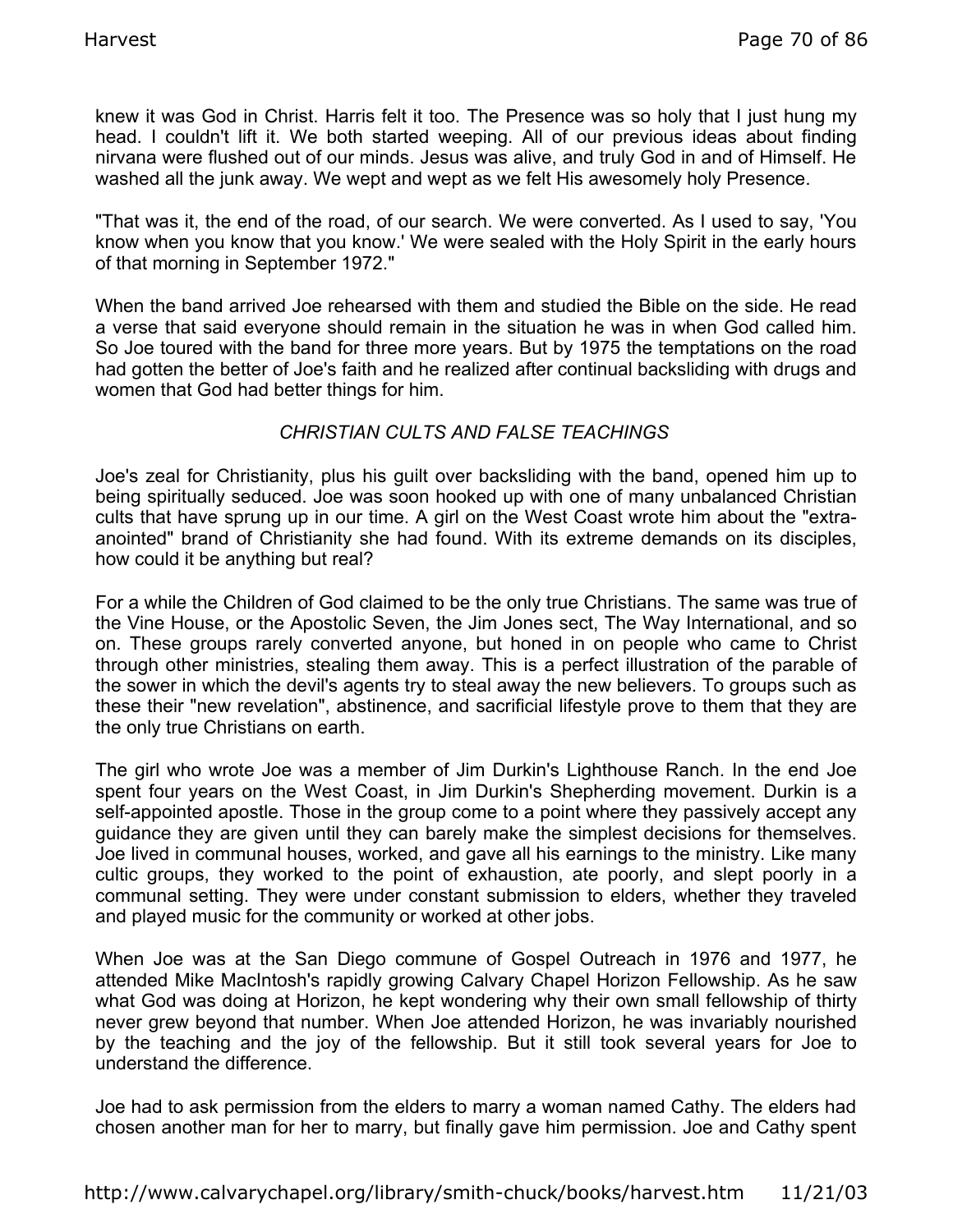two more years with Gospel Outreach in Oregon, Seattle, and San Diego. They became depleted spiritually. Not only was there no experience of spiritual joy for them, but Cathy kept getting sick. She began to battle several skin cancers and other diseases. Meanwhile, after all of their sacrifices for this group, they were given no encouragement or help for Cathy. Joe became bitter. They moved in with Cathy's parents in Whittier, California, in 1979. Joe felt like a failure.

#### *RESTORATION AND MINISTRY*

By the time Joe and Cathy left Jim Durkin's movement, burnout, exhaustion, cynicism, and disillusionment had taken a terrible toll on their souls. Something had been robbed from them. Joe needed a time of healing as much as he did when he left the band. As a couple, Joe and Cathy started attending various Calvary Chapels. They left Cathy's parents' house for six months and went to San Diego where they continued going to Horizon Fellowship. God told Joe during this period, after all his exhaustion from striving to be in the ministry, "I don't want you in the ministry. I want the ministry to be in you.

By 1980 they moved back to Whittier and on Thursday nights came to hear me teach at Costa Mesa. Joe felt led to go back to the East Coast. I called him into my office and prayed for him, sensing that good things lay ahead for him there. They moved to Philadelphia in 1981. By November of that year, Joe had found a place to begin a Bible study in Northeast Philadelphia, a catering hall. After six months a hundred people were attending.

In November 1984, Calvary Chapel of Philadelphia moved to their present location, a facility that was formerly a gymnasium. They have four services on Sundays with over 1,000 adults in attendance. Joe is also on the radio five days a week. Like Bil Gallatin, Joe never asks for money and he never has advertised his ministry. In fact Joe and Bil have never asked for a salary. The elders had to press it upon them. Joe was once told by a skeptical local man, "That's why I trust you. You are not out for money like so many others."

Joe comments that it has been slow going on the East Coast. But once you convert someone you reach into his community. Unlike the West Coast, there are 200-year-old Italian and German neighborhoods in Philadelphia. These people are street smart and, frankly, wary of most things coming out of California. So it is a tough task to prove that you are genuine. Joe's situation is remarkably different from that of Jon Courson in Oregon. It is interesting to see that no one formula works, but that different fellowships seem to find innovative approaches as God directs.

Joe Focht and Bil Gallatin organize joint seasonal trips to Israel for members of their churches. Bil and Joe minister and teach on tour while they refresh one another's ministerial vision. They first became friends when they were roommates during my 1981 tour to Israel for Calvary Chapel pastors. They shared their backgrounds together, laughing and exulting over what God has done in their lives. Meanwhile, at a fellowship for pastors' wives in California, Cathy and Rosemary were randomly assigned as roommates and soon became close friends.

The stories of Bil and Joe plainly illustrate that when God moves in our lives, without our hindrance, doubt, resistance, or manipulation, He can achieve astounding things. It is always greater than any of our own ambitions or visions for what is possible in our lives.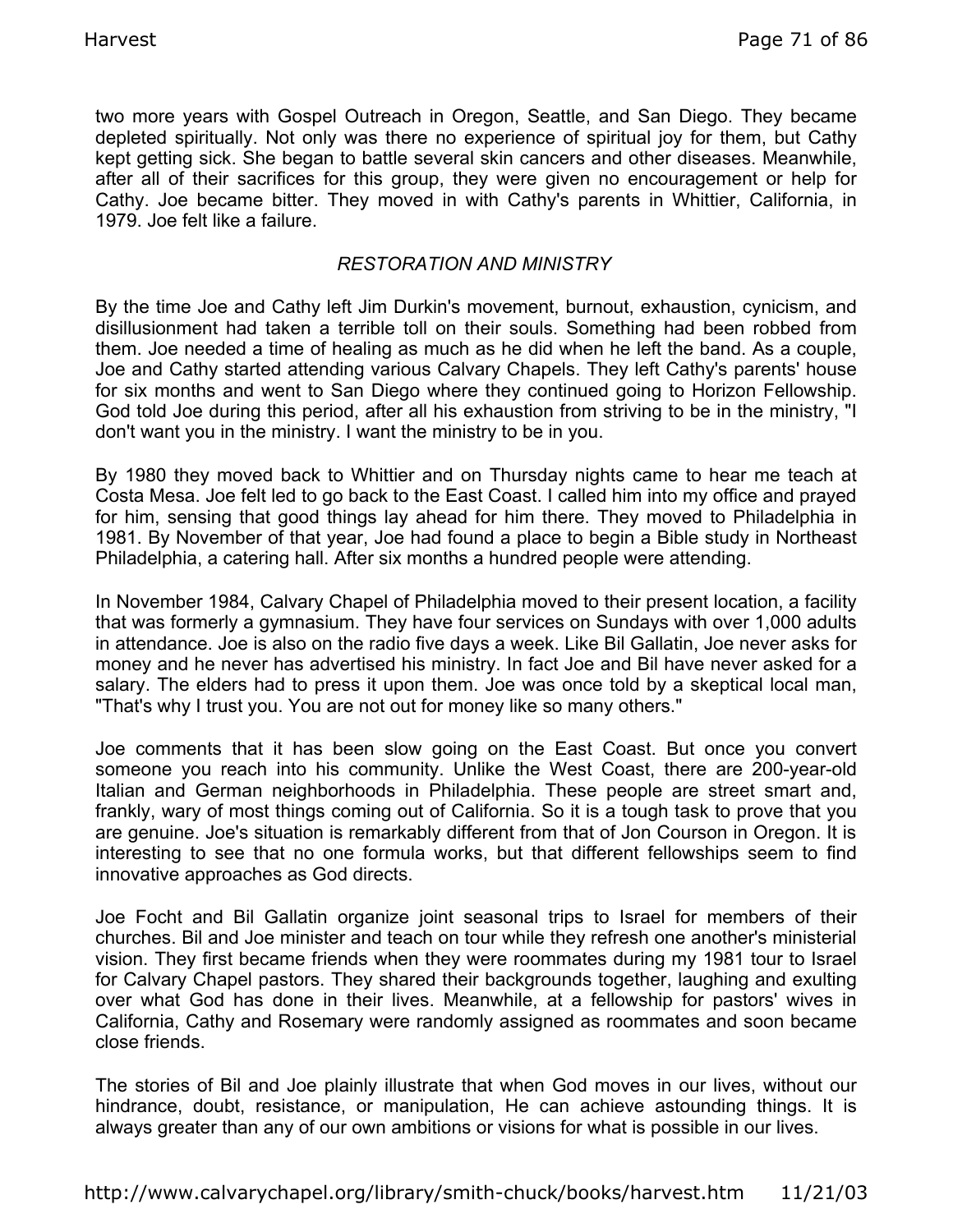Many times people look at Calvary Chapel as something that might work in California (where almost anything goes) but wonder if it would work in the East, where things are supposedly different. They wonder if the God-given principles that work on the West Coast would be successful in other parts of the country. Well, we have observed that wherever these principles have been applied, God has blessed. Though people may be different as far as cultural backgrounds go, there is no difference in their common thirst for the truth and for God. At Calvary Chapel these young men have been learning how to bring the Living Water to a thirsty world. And they have seen the same results - nationwide.

### **12. Mike MacIntosh: Neither Dead nor Alive**

"I thought part of my head was missing. When I looked into the mirror, I saw half my face missing at times." Beads of sweat gathered on the speaker's forehead as the stage lights in the plush hotel in Hawaii burned down on him.

"For two years I walked around believing that when that gun went off only inches from my head, my brains were blown out. I figured it was only by some bizarre fluke of nature that I was able to exist like that. It was terrifying. And there was not a thing in the world I could do about it. I lived in a gray shadow-world - I felt neither dead nor alive. I appeared to be stuck in a plane of consciousness that the world of modern science had not fully accounted for."

It was evident to the audience of three thousand that this tanned and healthy-looking speaker who stood before them, in his late thirties, radiating exuberant good cheer, was not only "in his right mind and fully clothed," but was now a role model of success.

The speaker was Mike MacIntosh, and he was recounting the story of his pilgrimage out of an abyss. He had wandered through a certain kind of hell relegated to a small number of drug-trippers in the '60s - the ones who crashed on Owsley Blue Cheers and Yellows and who never fully came back after the trip ended. At the end of his wild, reckless dive into chaos, Mike MacIntosh ended up in the Crisis Center of Orange County Medical Center. For two years he was under treatment as an outpatient. The prospect for any meaningful kind of life at all for him was almost nil.

The '60s generation showed us that America had not yet run out of new frontiers. In the '50s the only things that seemed to dazzle with adventure were far beyond the reach of the average person. The promise of space colonization was still in the future. Historians pointed backward in time to illustrate the last of America's new frontiers - valleys of virgin forest, crystal-clear streams and takes never seen before by civilized men stretching out before them, rippling in nature's silences,

It was easy to romanticize this distant past. Life was inhaled in a gigantic breath. Both the sense of joy and the potential for disaster were vivid in those days. Everything was new. By comparison, going to the bowling alley on Friday nights in the mid-1950s seemed dull and pedestrian.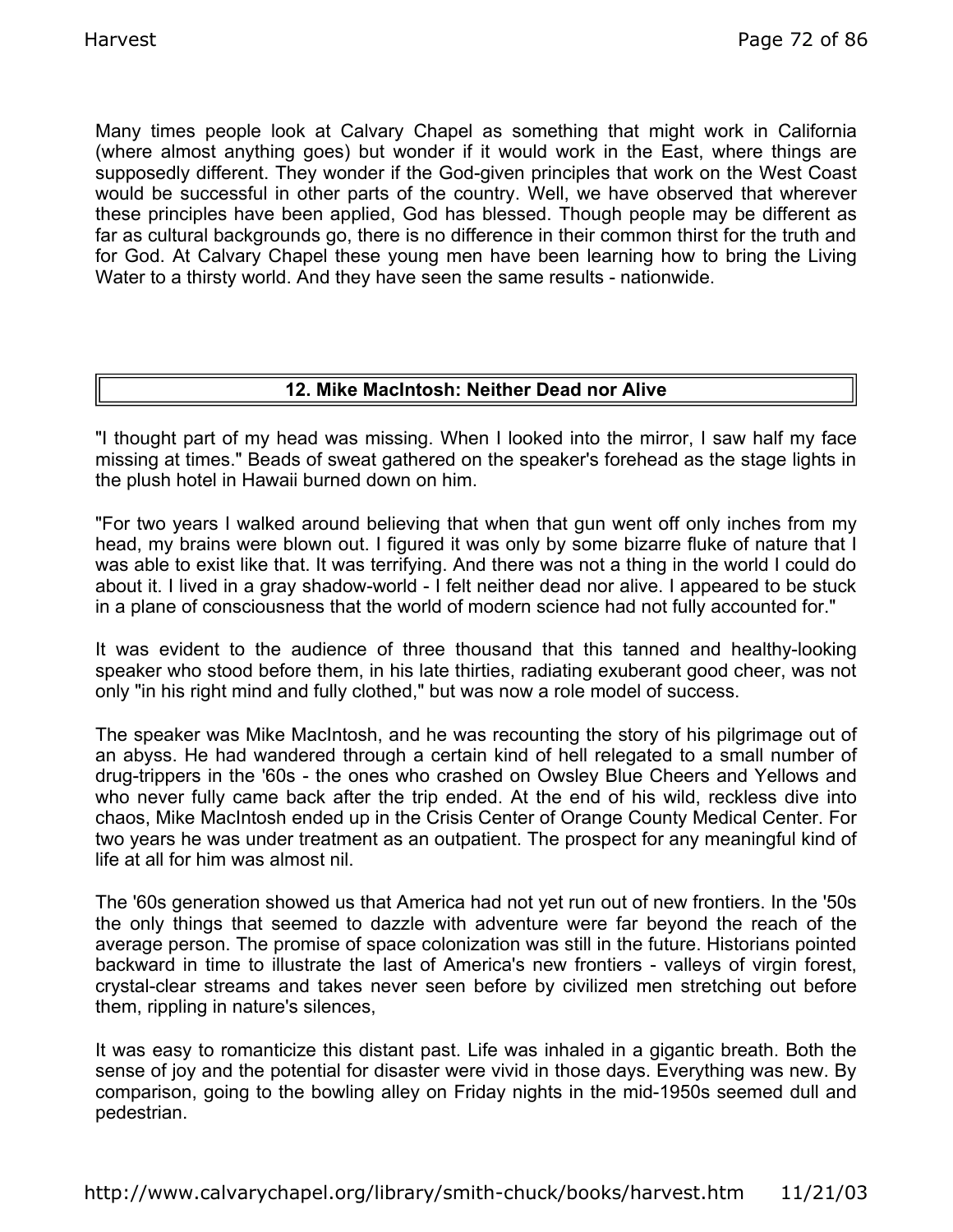By the '50s, the romance and adventure that come from being on the historical edge could only be found in books or the local movie house. America was so stable and its boundaries so fully explored that many, especially among the youth culture, grew restless.

When the '60s arrived that restlessness sprang into action. Popular musicians like Bob Dylan, Frank Zappa, and others started telling the older generation that they were trivial people from a trivial world doomed to extinction in the coming revolution. This uprising would be fueled by a change of consciousness, an anarchy of belief and morals. Indeed a new frontier had been discovered - mind-altering drugs. Soon the social revolution of the '60s would change the face of America. Newness and adventure were back on the horizon, but with a price tag that few could have anticipated.

It is interesting to walk through Berkeley's People's Park today, over twenty-five years after the psychedelic revolution. The old gurus have quieted. Instead there are now the squatter groups in the park, the mutterers and twitchers who had been the youth of the '60s and are now street people. The new yuppie generation at Cal Berkeley is career-oriented. They look with disdain at these "has-beens" - the early experimenters with LSD who burned the flag and dropped out. The yuppies have shelved the quest for higher truth and are working instead to get their careers established. And if they do get "high" now it is strictly for pleasure. Cocaine, not psychedelics, is the preferred drug for them.

Not only has the hippies' heyday passed, but the excesses of the past have caught up with them. Many are now welfare cases, cared for by the very system they tried to destroy. They are unable to contribute to society or even pay their own way. When they were at the pinnacle of youthful energy, tanned, smiling, and getting high in the California sun, I bet that if they had been given a glimpse of how they would turn out they would have screamed in horror, thrown their pills and reefers into the Pacific, and questioned their own dreams.

Some of them did this, of course. They saw something down below, a glimpse of hell, if you will, that made them stop in their tracks. Mike MacIntosh was one of them, escaping the inferno by the skin of his teeth.

As always, his narration in the auditorium in Maui, could not escape an occasional dip into the bizarre, the absurd, of the comic making fan of himself.

"I was in the Yucca Valley at four in the morning on LSD chanting my TM mantra. Below was a white-domed building. Some pals told me that it was a space machine that gave off electromagnetic pulses, and would take me back in time. Around the side of the hill nearby was a small airport. A UFO was due to arrive anytime." He had been lured there by a local cult figure named Ron who was a drug-pusher and considered himself the new messiah. Ron was into Zen, yoga, and Satan worship.

Little wonder Mike wanted to board a UFO. His day to day world of 1969, had little to be desired. At twenty-four years of age his marriage was already beyond salvaging. His wife had fled with the kids. A spaceman for a father was not what she had in mind. He was thousands of dollars in debt to people he had attempted to cunningly hustle. He was about to be fired from work. Mike MacIntosh had taken frequent doses of LSD and other drugs and his thinking was getting more and more skewed. He was ripe for a California flying saucer cult headed by a deceptive leader like Ron, whose one-story, brown shingled shack,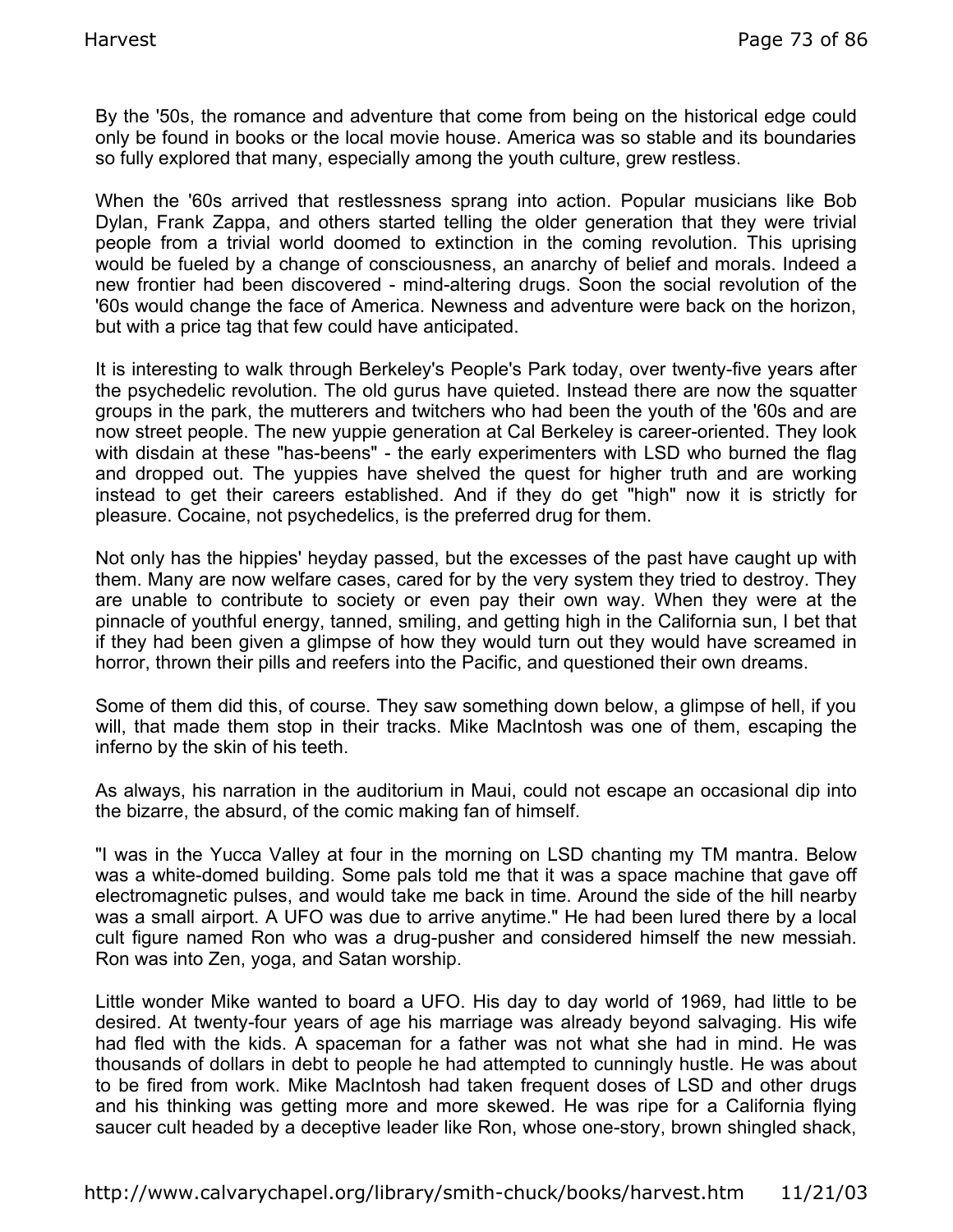was perched on the edge of a canyon. To his credit, Ron was never boring or predictable. But like many psychopaths, he had no sense of responsibility for what became of those who put their souls at his disposal. The vulnerable, naive, or credulous are textbook victims in the hands of people like Ron.

Describing his own descent into the abyss, Mike must have struck a chord of familiarity with many in that auditorium in Hawaii.

"One night I was left off at Ron's by a pal who had given me a gift - LSD laced with rat poison, strychnine, so I was told. My speech and vision were blurring rapidly and I was becoming more and more paranoid every second. Everything became evidence of a conspiracy. Unfortunately there was plenty of evidence around. Ron looked like he was on the floor loading what appeared to be a hand-gun."

Fear, when detected and manipulated, becomes a growing source of power. This is an evil dynamic commonly seen in certain occult groups. Ron picked up on Mike's terror and played on it. A sadistic game ensued.

"I knew I was overdosing, so asked for someone to take me to the hospital."

Ron shoved another bullet into the chamber of the revolver. "You're okay," he responded in a disgusted tone. "No problem."

Mike continued, "At a sign from Ron, I thought I felt those in the room grabbing me. They took off my shoes, socks, and my shirt. Tied my hands behind my back. Then they tied a cloth bag over my head. I knew I was going to die and I started screaming. I saw spirit forms floating by and I called out to them wondering if they were God or knew God. Among them was Maharishi who had promised that for one hundred and thirty-four dollars he could take me to God."

The degradation rose to new levels. "I squirmed into a bedroom. Then I pressed my forehead against the floor to pray. Then I felt the barrel of the revolver pressed against my head. Suddenly I heard a deafening explosion. A forty-five pistol exploding only inches from your bead is devastating. Try that amplified by the power of LSD. My head was gone, I knew it. My brains had been blown out. In truth it was either a blank or they fired at the wall, but to me on LSD that was it. The problem was that this perception of my brains being blown out stayed with me for over two years, an experience, I've since learned, that others have had."

A week after the incident Mike, in a not so subtle cry for help, handed himself over to the Laguna Beach police, telling them that he was with the Beatles. He had been nurturing this delusion for over a year.

"That afternoon, spirit voices directed me to baptize myself in the Pacific, then go down Pacific Coast Highway handing out my LP rock records. My words to the police receptionist were - 'Ma'am, I'm with the Beatles, and they're in town doing a nude pop art reproduction of the resurrection of Jesus Christ in a yellow submarine.'"

Something this bizarre usually gets chuckles from an audience, and did that day in Hawaii.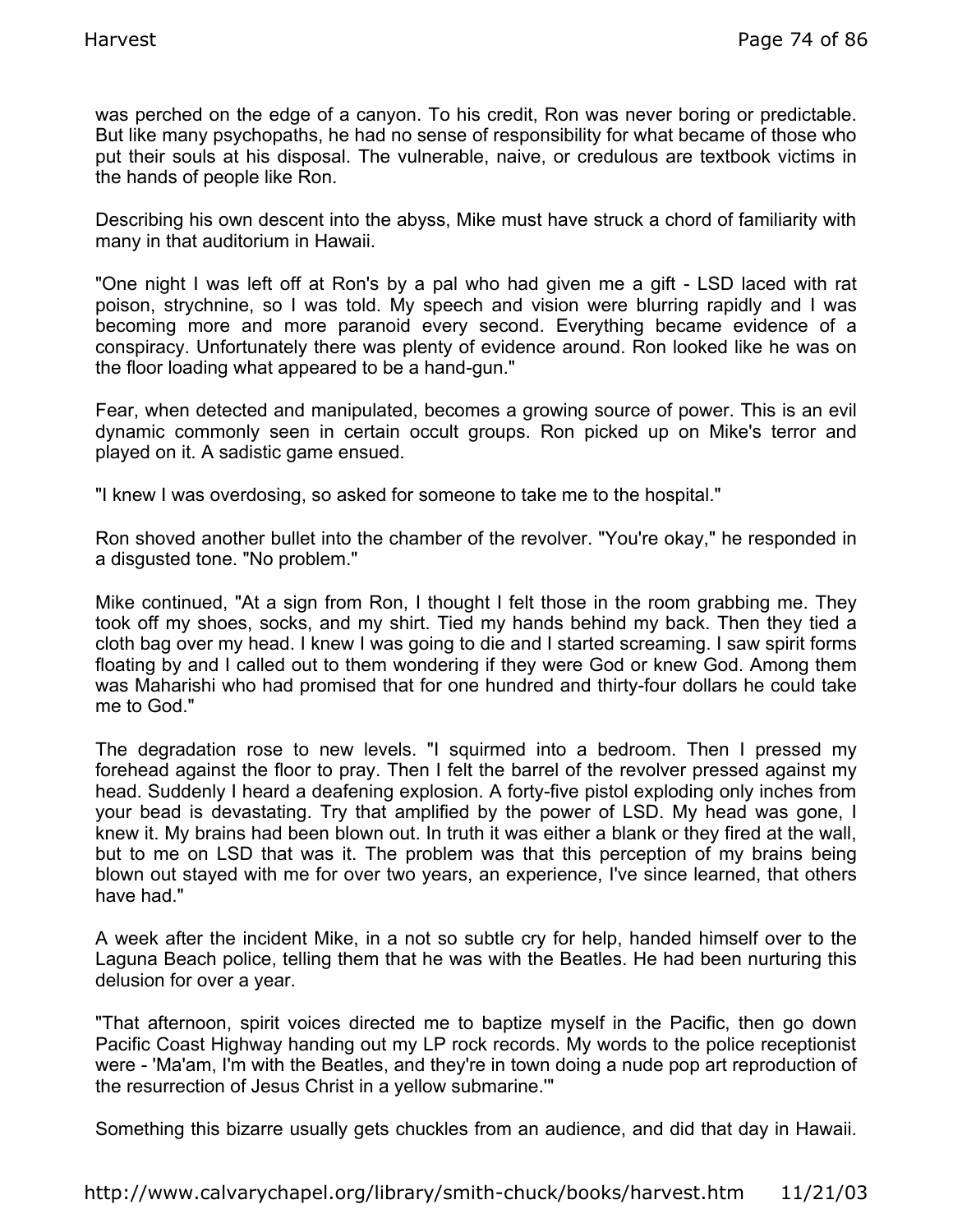But like the two masks of Greek theater, there is an infinitely sad expression behind the grin of the comic. Insanity is a kind of hell. It is lonely, it is terrifying. In many ways, it is the final alienation from all things. A person finds himself cut off from people, then finally reality itself.

Shirwood Wirt, author of For the Love of Mike, describes this touching, pathetic moment after Mike's words to the police:

"It was a beautiful February day in southern California. Mockingbirds were singing and the blossoms were on the peach trees, but for Michael MacIntosh life had lost its beauty. He knew he had hit bottom. The easy charm, the puckish, fun-loving demeanor had failed him. Not often had Michael been reduced to tears - once when his older brother, David, slammed into a telephone pole and was killed; once when he broke up with a high school sweetheart; and once, most agonizingly, when his wife, Sandra, moved out with little Melinda. But on this Sunday morning, Michael cried because he was in a holding tank, locked in the mental ward of a hospital with some strange-looking characters. And he was not getting out."

But that night as he shared his story, this former mental patient had become the pastor of perhaps the largest church in San Diego, Horizon Christian Fellowship. It had grown to 5,000, and Mike was a popular speaker. He was also soon to appear on national television, giving his testimony at the huge Billy Graham Crusade in Anaheim. Not bad for a broke and psychotic street hippie trapped in an Orange County holding tank. Yet there was no disputing the fact that Mike had not only been transformed by Christ, but now lived an enviably productive life.

Frankly, I never cease to be amazed at this miracle myself. I well remember the night in April of 1970, at Calvary Chapel Costa Mesa that Mike stood up, and finally came forward to dedicate his life to Christ. He certainly blended in with the sea of youth at our church in bare feet and long hair whom we always welcomed, just as they were. Christ would have done no less.

Yet when Mike and I talked later, I frankly wondered whether he would ever come back down to earth. For during those turbulent years of the late '60s and early '70s, we had thousands of young people like Mike who had come to us from the hippie culture. Not everyone made it, so deeply had they fallen in their search for spiritual reality. Many thought they had found fulfillment in psychedelics. They felt that their mandate was to create a world of love and peace by getting everyone stoned at the same time. This was their own version of heaven on earth.

Woodstock was to be a dramatic demonstration to the world of the utopia possible when masses of people became stoned together, drop their "head-games and just "groove" on rock music. True, a few had fun. But there remained the reality of drug overdoses, orgies, rapes, fights, and stealing to sully the anticipated picture of perfect harmony and brotherly love. To make matters worse, the food system barely held for the three days. By the time the horde of over a half-million left "Woodstock Nation" in upstate New York, the once verdant fields were flattened, and tons of trash blew in the wind. Rain had created a massive field of sludge, which the crowd danced in as the rock festival wore into its third day. Perhaps the sludge was a metaphor for what was to come.

Within a matter of months, a second utopian experiment was under way. The Rolling Stones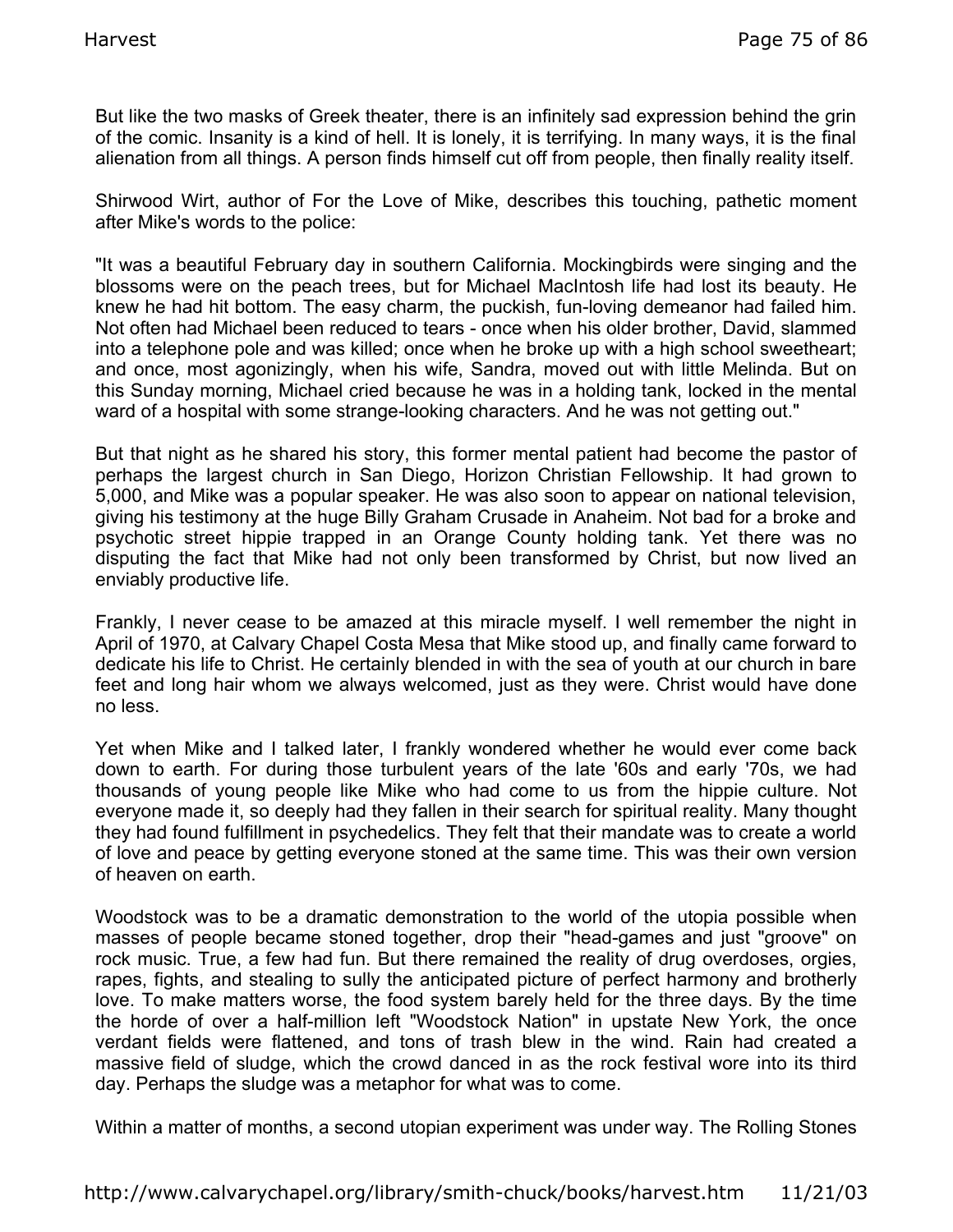had a massive concert at Altamont, California. But this event became a horrible nightmare for the thousands. Pandemonium set in. There was even more violence, rapes, and beatings. And this time there were killings. The Hell's Angels, serving as "police," had stabbed a man setting off a dangerously chaotic scene. It happened while Mick Jagger was singing "Sympathy for the Devil." The Hell's Angels stormed to the front to kill the first troublemaker and make an example of him to the rather wimpy flower people who were shoving toward the stage. When the fellow produced a switchblade, that was reason enough for the Angels to crush him. By the end of Altamont concert, the hippie utopian dream of universal brotherhood and love was shattered. They had touted Rousseau's ideal of the innocent or "noble savage." They believed that man, unfettered by civilization, was basically good and innocent. But what people saw in themselves and others while on drugs was a magnitude of sheer perversity, cruelty, hardness, and selfishness that was terrifying. This reality signaled the end of the hippie era.

After Altamont, disillusioned and broken, many of the victims of the drug culture showed up on our steps at Calvary Chapel. We heard some incredible stories. Many of these kids had so fried their minds with various powerful substances that they would never recover from the damage. They had gone too far into a world of fantasy and could not find their way back to reality. Some of them injected almost anything into their veins (including peanut butter) in search of a new kind of "high."

So for the first six months, as Mike MacIntosh would share his fantasy world, we wondered if he was one of the permanent casualties. But gradually we saw changes that were encouraging signs to us. We saw God begin to restore the years that the locusts had eaten.

Within months of his conversion, we moved twenty-six-year-old Mike, who had been floating from house to house, or living in a shack at Newport Beach, into a house that we established. Its real ministry was to offer newly converted but still rootless youth a place that they could call home. God showed us a tangible need and we responded as best as we could.

Youth who had been bound by drugs gained freedom in Jesus. They worked together in an environment of love, true love, Christ's love. They worked hard and grew in character as they faced the responsibility of sticking to decisions. This meant moral restraint and selfcontrol. If they had squandered years in reckless abandon, old habits had to be overcome. But the smile of innocence did return. And the changing condition of our home for them reflected their own inner changes. Many scraped, painted, and rebuilt the group house. Others went out and got responsible jobs and put money back into the house. They paid their debts and learned to face the responsibilities of adulthood.

Clearly God was the power behind this radical change. The house community prayed, extended themselves unselfishly to others, and studied their Redeemer within the pages of the Bible. This was anything but cheap escapism for youth who had grown accustomed to the easy life of hedonism, when they could do what they wanted anytime. Meanwhile, Mike MacIntosh grew like a fern in a greenhouse. He was becoming a gifted leader and teacher, as he assumed more and more responsibilities over the house ministry.

But there were still tangible reminders of Mike's failed past. Sandy, Mike's ex-wife, was back in town. When he first met her, he charmed her with every image and facade he could,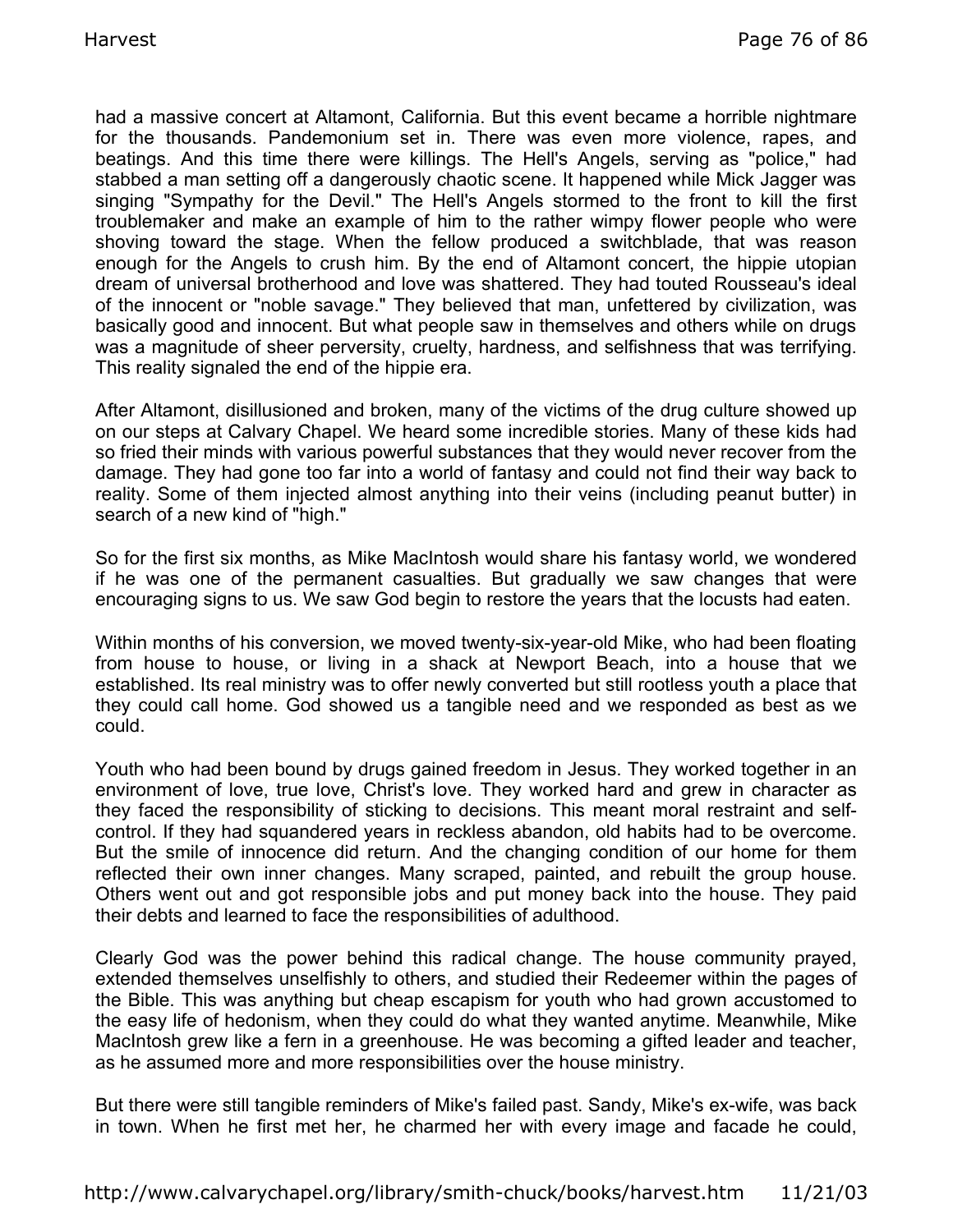inventing one incredible story after another. Even though Mike was a high school dropout, he read passages from high sounding books to seem knowledgeable to this college coed. He claimed to be a med student from the University of Oregon. While, other times the story was different.

After only several weeks of knowing Mike, Sandy agreed to drive to Las Vegas and marry him on a whim. It was a twelve-dollar civil ceremony. They took their vows in blue jeans and bare feet. Soon enough Mike's glitter tarnished. Sandy finally saw the utter contradiction of his life. By then this pretty and devoted girl had been forced to drop out of college to support Mike and their little girl while he surfed and got stoned. It was too much. So, pregnant for the second time, she fled back to the luxurious home of her affluent parents back East. Their contempt for this social outcast had been proven right.

Of course, if you know the whole story of Mike MacIntosh, then there is another side to consider. His growing up years in Oregon were a sad tale of a youth with promise being shattered by the sledgehammer of circumstance. There was a time, in his sunnier, more innocent years, when Mike made straight A's and was a star baseball player. He excelled in the Cub Scouts, had lots of friends, and by early high school was voted student of the year. Mike, in those days, was willing to trust just about everyone. He had a cherubic smile that lit up a room like a sunrise. Sensitivity and vulnerability were in his nature. And even though life had always been tough for Mike, he had always been able to rise above it, looking on the bright side. He kept this up through the hungry and uncertain years of a repeatedly broken home and the poverty that accompanied it.

But eventually the world beat Mike down. His allotment of misfortune seemed completely out of proportion to that of other people. Everything that ever meant anything to him was taken away bit by bit till he felt he had nothing.

First of all, he had to cope with the distant alcoholic father he never knew. When he finally did get the father-figure he had yearned for (the third man his mother had married) suddenly even this was taken away. The stepfather left. This certainly was traumatic, but the final blow for Mike came when his older brother, his role model and hero figure, was killed in a car accident. Suddenly, life had the bitter taste of a cosmic joke. And if life is a joke, then you treat it like a joke. Mike dropped out of high school, joined the Army for a while, then went on his solitary pilgrimage down the road. By the time he met Sandy, he was a seasoned beach bum who knew how to manipulate and hustle people to get what he wanted. He saw no hope for the future so he learned to live for the brief pleasures of the moment.

Now Sandy was back trying to finish college, this time without Mike around to spoil her life.

But Mike still had the legal right as a father to see his child. And now that he was a Christian, it was hard for Sandy not to notice the change in him. But it seemed too good to be true. Besides, Mike had cried wolf too many times. Sandy watched Mike with a critical eye. But she kept seeing that this change in him was real, it had substance. Finally, without his manipulating her, she went to a Calvary Chapel beach concert, during the time he was living in the community home, and that did it. Sandy saw the same spirit of love in the Christians who packed the beach that she had seen in Mike. When an invitation to accept Christ was given, Sandy, in tears, knelt to give her life to Christ. I have no doubt that God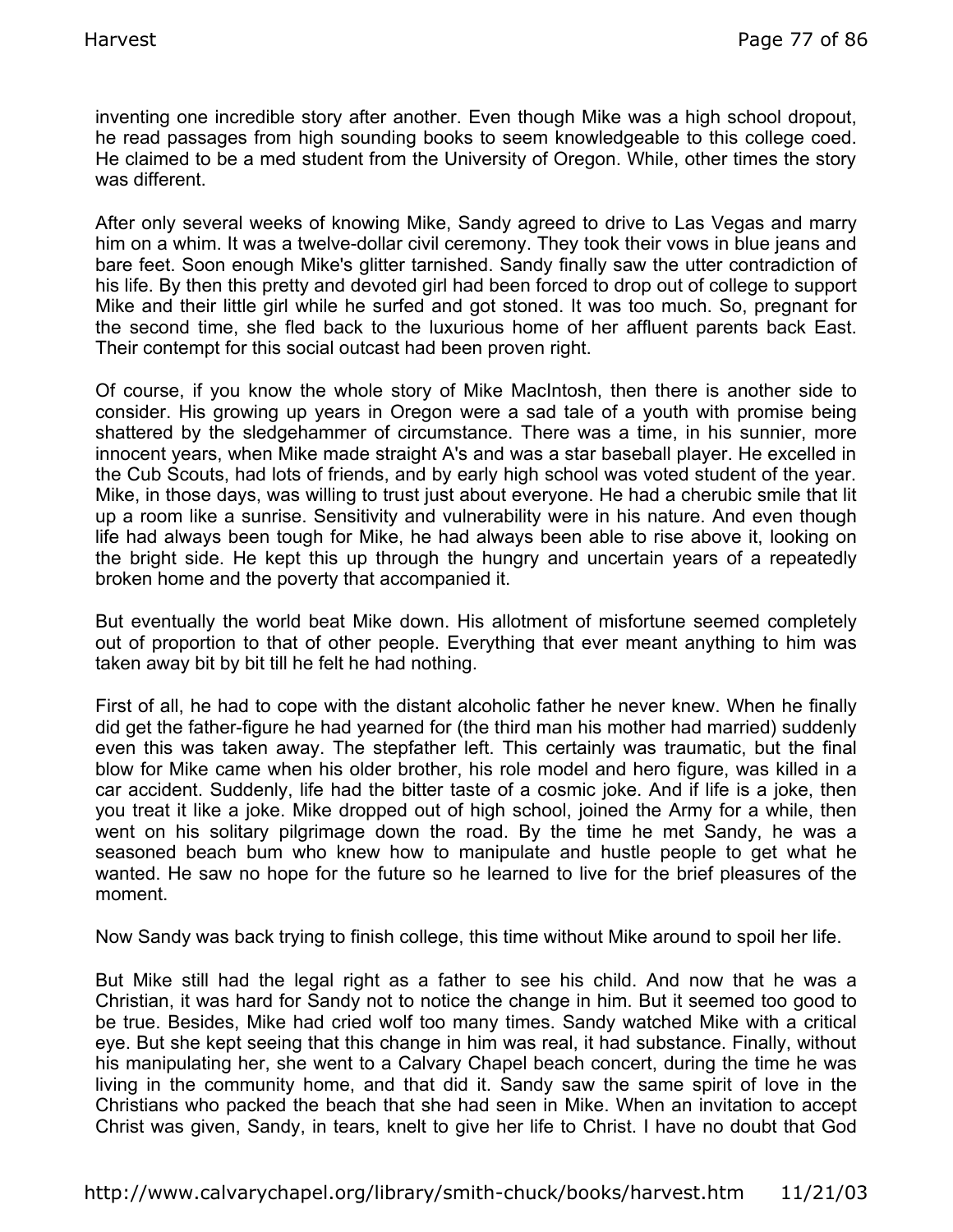knew that Mike needed Sandy, for his life and for his ministry.

The day I had the privilege of remarrying Mike and Sandy, with little blonde Mindy serving as flower girl, the tears of joy flowed freely for we knew that God's restoration was complete. In fact, the wedding had to be stopped right in the middle because so many people were sobbing so hard, including the bride and the groom. That touching moment is hard to describe.

As Mike developed during the house community era and beyond, it was obvious that he had leadership ability and was an excellent communicator. His track record in retail sales showed that he was responsible and hardworking. He was also very interested in music, so when we started "Maranatha! Music" with our first album, a demo featuring all of our groups, Mike became our first distributor. In those days, he would fill the trunk of his car with albums and travel throughout California entreating the Christian bookstores to stock this new kind of Christian music. It worked and sales started to take off. As Mike proved his abilities, we turned "Maranatha! Music" over to him, and he became the director. But Mike's first love remained his desire to communicate his faith to audiences in an evangelistic context. The music ran a close second only because he could see that it captured the attention of the audience and could create an opening for more direct evangelism,

As director of Maranatha! Music Mike was also in the role of road manager of the various bands. Thus, when they were on tour, he used the break time between sets to come out and give his testimony or share some burden on his heart. These fleeting appearances on stage began to be those prime-time moments that Mike longed for. He knew by the eyes of the audience that he was getting through to them. By the time he traveled with a band and various musicians to Manila to play before 15,000 a night, Mike was getting impressive results as a communicator during these break periods between sets.

About this time in 1975, some students came to me from San Diego State, asking if I could send someone to their area to start a church. They had been driving up each week for the services at Calvary Chapel. Immediately I thought of Mike, knowing that he was God's choice for this task. Mike had already been commuting weekly to San Diego to teach at their rapidly expanding Bible study at the Hospitality House at Balboa Park.

Yet when I told Mike that I was going to give him a month's vacation with pay, and that during that month he was to move to San Diego to start a Calvary Chapel, he was devastated. He had come to look upon me as the father he bad never had and it was, for him, like a father telling his son to leave home. But because he loved me as a dad he moved to San Diego without hesitation. He committed himself to work as hard as possible to make me proud of my son in the faith.

In just a few months' time Mike invited me down to speak before his Wednesday night Bible study, which by then was meeting in a large church auditorium in Linda Vista. And indeed I could not have been more proud and thrilled as I saw the hundreds of shining young faces jamming that auditorium beyond its capacity, who were now among the countless converts to Jesus Christ from Mike's ministry. Sunday services in that auditorium were running well over a thousand.

In less than a year Mike consulted us about purchasing the North Park Theater, where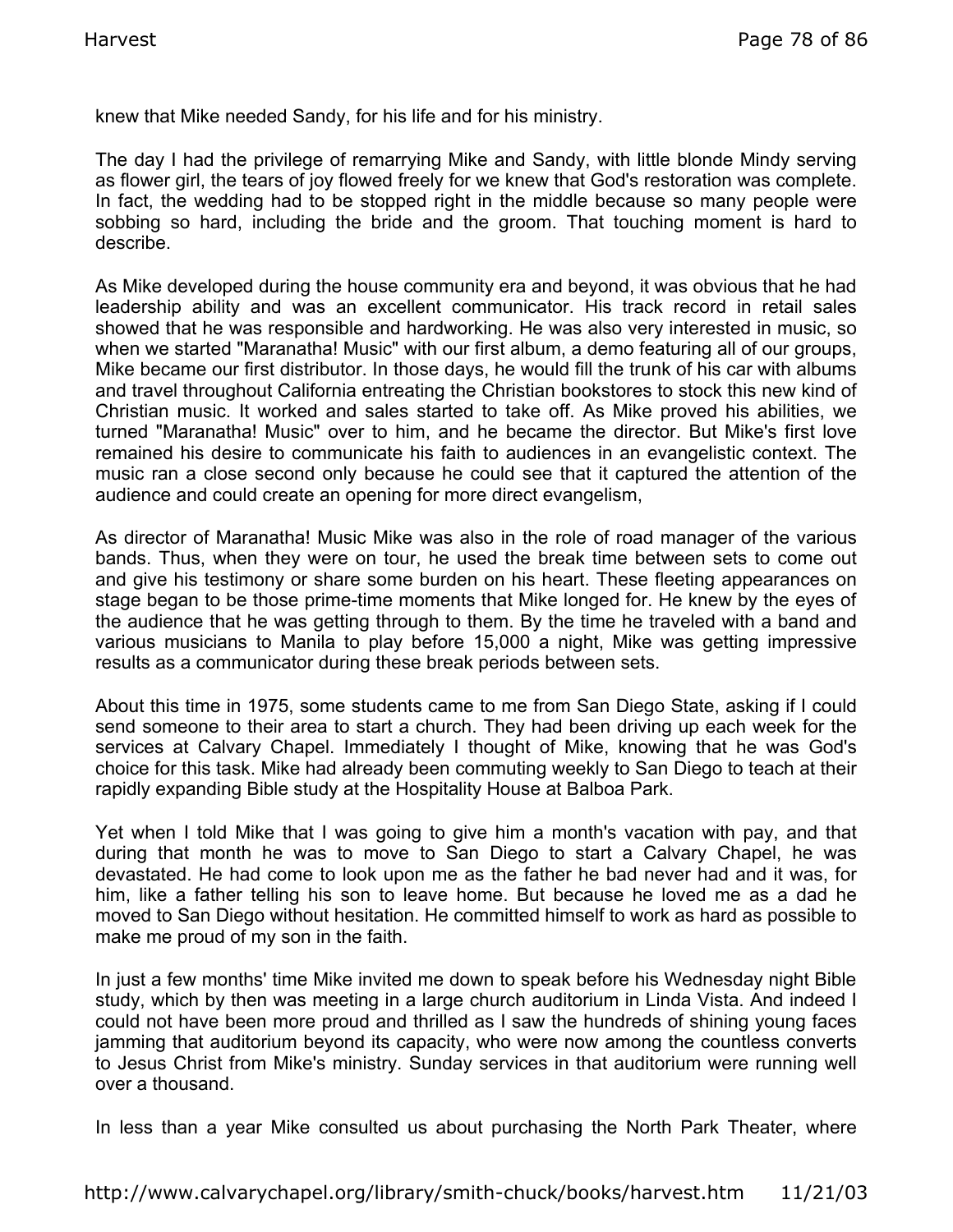Bums & Allen and Sophie Tucker once played. This grand theater was needed to seat the thousands of young people who were showing up. We helped them purchase the theater, which was soon beautifully refurbished. On Sundays it became common place to see crowds streaming out onto University Avenue, after sitting through a packed service filled with contemporary worship and the solid teaching of God's Word,

At North Park the music was electric. And when Mike came out to speak you could hear a pin drop. Rolled up in this communicator was a virtuoso of humor, irony, pointed insight, and endless stories. He was spontaneous as he ad libbed or mimed or became the comic, making fun of himself and human nature. Beneath it all was a vibrant awareness of God's grace and love, all of which he brought to bear on Scripture. And no one could seem to get enough of it. Here was a man who at different times knew what it was like to be a surfer, a tripper, and a yuppie. He had done it all, yet what mattered most to him was the love of Jesus. And when he spoke it was with the authority of someone who knew what he was talking about and believed deeply. Sometimes he was in a colorful tee shirt, other times he wore a coat and tie, but beneath it all was a deadly serious concern for the souls before him.

Mike then started a school for evangelism and began to train hundreds of young people to share their faith. He also began to give birth to other churches in San Diego County as he encouraged key people in leadership to spread out from the home church and start their own. If you ask Mike he will probably tell you that he is more of an evangelist than a Bible expositor. He might even tell you that he has a secret yearning to be on the road speaking at rallies, even more than staying put with the responsibility of a church. So far he has been able to do both.

I pray that Mike always remains open to the Spirit, never forgets who he was and is, and keeps on learning humbly. I also pray that he never becomes disqualified through pride or any other pitfall. All of us in the ministry must constantly be under the admonition, "He who thinks he stands, let him take heed, lest he fall." Like all of us, Mike has scars from the past and weaknesses that, if not surrendered to the Holy Spirit, could get the better of him. Our refuge should be to never forget our first love. Nor should we forget the spiritual desert experiences of our past, when things were not so easy. As easy as it was for God to bring us into a season of blessings, I always keep in mind that He could just as easily put us back on the shelf again. May the glory ever by to God!

Today every major community in San Diego County has a Horizon/Calvary Chapel, and the home church, Horizon Christian Fellowship, has moved to an enormous school complex that houses an auditorium, a cafeteria, tennis courts, basketball courts, a gym, classrooms, and a bookstore. Mike is on radio and TV shows, his church publishes a widely distributed periodical called Horizon International Magazine, and the numerous evangelistic missions of his school of evangelism to various foreign countries have had far-reaching effects. The work of his ministry is highlighted in Dr. Elmer Towns book, "10 of Today's Most Innovative Churches."

Of all the Calvary Chapel affiliate pastors, I think that the life of Mike Macintosh shows the greatest healing and deliverance from the widest range of cultural depravities to beset this '60s generation. Mike had been stained with such depravities as madness, drugs, shattered ethics and morals, as well as divorce both in his parents' marriage and in his own. I have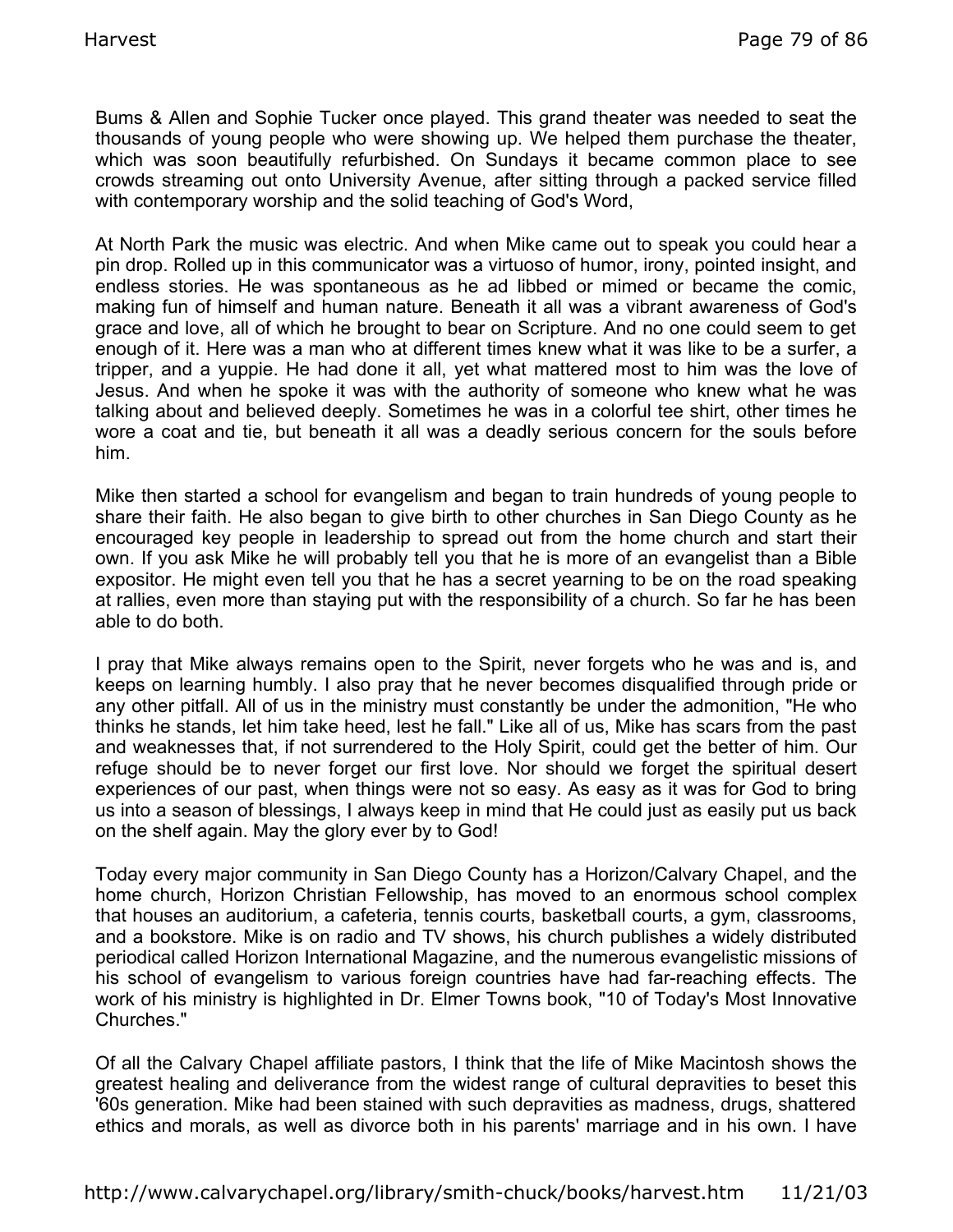seen Mike Macintosh change from a hopeless beach bum, mental case to a man who is sane, dedicated, and devout. He is now a responsible husband and father, whose farreaching ministry has become a phenomenon. If that does not show that God is real enough to satisfy the skeptic, I am not sure what does!

Let us now prayerfully seek the help of the Holy Spirit to understand the simple biblical principles that Mike and these other men learned at Calvary Chapel, things that I had to learn through years of experience in struggle and failure. Are these truths transferable? Can others, even without formal Bible training, follow these principles and develop large and effective ministries? Hundreds of strong churches seem to say yes.

## **13. Principles of Growth**

Many churches are built around the personality of the pastor and as a result the work cannot be duplicated and the concepts are not transferable. Trying to imitate another person's personality is never successful. God has made us all unique individuals and His Spirit anoints us according to our own individual characteristics.

Many times a pastor who is anxious to see church growth makes the mistake of going to large, successful churches, looking at their programs, and watching the way the minister relates to his people. Then the pastor tries to copy the program and the personality. And it just doesn't work.

It is true that God does work through personalities. They play a very important part in the way we relate to people. But because Calvary Chapel has been built on principles rather than personalities, the principles are transferable and work in all varieties of personalities. Through following these simple steps Calvary Chapel pastors have found tremendously successful ministries. Let me share them with you.

When I first began in the ministry I served in a denomination whose main emphasis was evangelism. This was reflected by the fact that the first bit of information required on my monthly report was the number of people saved. The next box was for the member of people baptized. I had heard so often that the primary purpose of the Church was the evangelization of the world, thus every sermon that I preached was somehow brought around to evangelism and the appeal made for people to accept Jesus Christ as their Lord and Savior.

My greatest frustration would come when I would prepare what I felt to be a powerful evangelistic sermon that would surely convert the most hardened sinner. And when I would arrive at church to my dismay there was not a single sinner in the whole congregation.

As I would sit on the platform looking over the congregation, I knew them all by first name, so I knew there wasn't a sinner in the house. During the song service I'd pray that God would somehow send sinners in and when my prayers were not answered I had to preach my evangelistic sermon to the saints. There was no hope of conversions. As a general rule I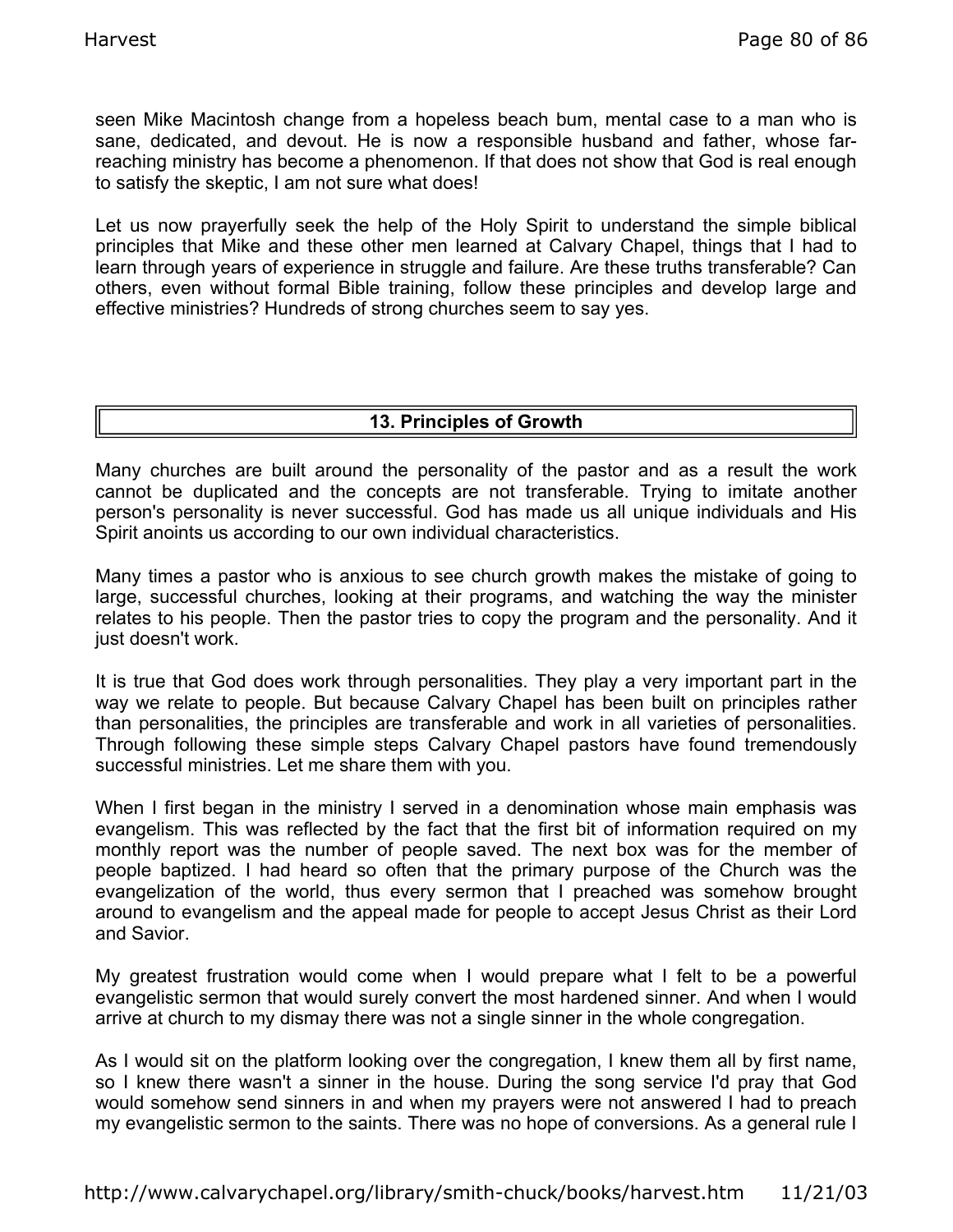would add a few points in which I would castigate those in the congregation for their failures to be the kind of witnesses that the Lord wanted them to be. I told them if they were serving the Lord and were doing what God wanted them to do they would have brought some of their neighbors along to hear the Word of God and to be saved. I would begin to beat the sheep because they were not effectively reproducing or witnessing for Jesus Christ.

My heart aches when I think of those early days of my ministry, how I was creating guiltridden, frustrated believers. They were guilt-ridden because what I was saying was correct. They weren't being the kind of witnesses that they should be for Christ. Their lives weren't measuring up to biblical standards. They were frustrated because they desired to live victorious lives, but they just didn't know how because their pastor was emphasizing evangelism rather than feeding the Body of Christ.

This was the first lesson. Traditionally I felt that the primary purpose of the Church was the evangelization of the world. But biblically, Paul in Ephesians 4 tells us that the primary purpose of the Church is to build up the Body of Christ to perfect the saints for the work of the ministry. The church exists to bring people into a maturity and a unity of the faith so that they would no longer be as babes but might fully develop in Christ Jesus. With my constant emphasis on the repentance from dead works and the doctrines of baptism, I had failed to bring the people into a fully matured relationship with the Lord and they stayed in a state of spiritual infancy.

The second lesson in my own ministry came about in an interesting way.

My messages were topical, taken from Scriptures throughout the Bible. There was no consistent pattern in my preaching. One week my text might be from Matthew, the next week from Isaiah, the following week from Revelation, and the following from Genesis. I would share whatever topic happened to interest me that week or whatever Scripture might have just spoken to me. The most difficult part of the ministry at that time was finding a text from which to preach. I would find myself reading a book of the Bible until some Scripture sort of stood out in my mind and then I would develop from that text my message. I found that I had about two years of good topical sermons before I ran out of ideas and so my first few pastorates were of two years' duration. After I had exhausted my two years' of texts, I would seek a transfer to another church. This continued until we lived in Huntington Beach. We were coming close to the end of our two years and it was time to move again, but a problem had developed. We had fallen in love with Huntington Beach! We enjoyed living there and our little girl had now started school. We did not want to leave.

Suddenly I was under pressure to find more texts and more sermons. About this time I was reading the book The Apostle John by Griffith Thomas. In one of the chapters he had outlined studies on I John. As I studied those outlines I found that they were excellent sermon material and there were approximately forty of them. I decided that if I taught through the book of I John on Sunday mornings, we could spend another year in this community that we had come to love. I bought several commentaries on I John and began an exhaustive study of the epistle. I expanded the outline studies of Griffith Thomas and we spent a year on I John.

The interesting thing is that during this year our church experienced greater growth than we had ever seen before. We also had more conversions and more baptisms than we had ever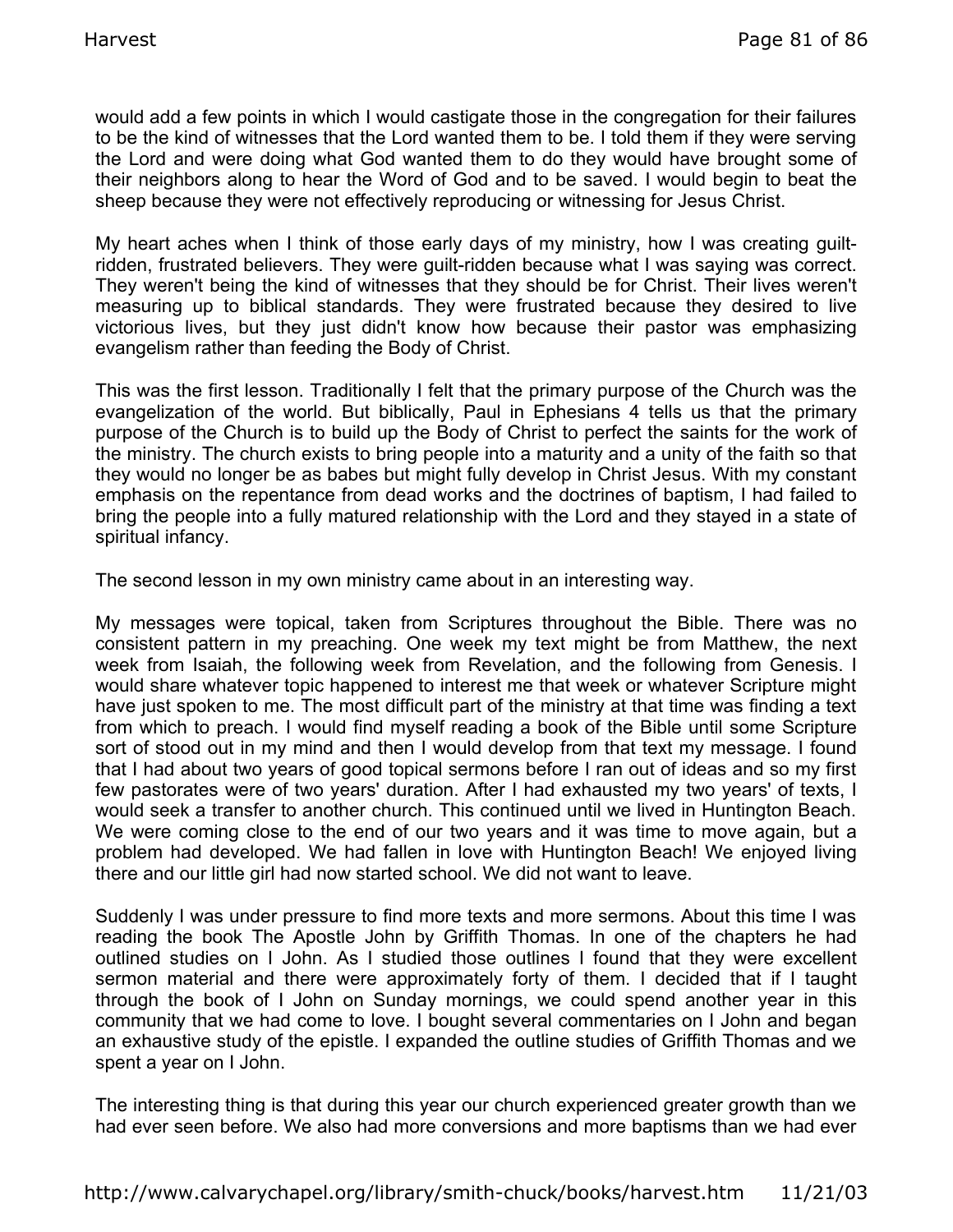experienced in the past. The people were suddenly filled with joy in their walk with Christ, they were experiencing greater power over sin, and they bad a greater assurance of their salvation. Of course, these are the three reasons why John wrote the epistle and we are told that God's Word will not return void but will accomplish the purposes for which it was sent. Inasmuch as this epistle was sent to bring the believers into the fullness of joy, freedom from sin, and assurance of their salvation, God's Word did its work within their lives.

And so I learned the second lesson. Expositional teaching is stronger than topical teaching for feeding the flock.

At the end of the year we still did not want to leave Huntington Beach. Having developed the style of teaching straight through a book, I decided to take the book of Romans next, which a seminary professor had told us would transform any church. I bought as many commentaries as I could find on the book of Romans, and spent two years teaching on it. During this time the church doubled. The work of the Spirit in the hearts of the people was electrifying as they and I personally discovered the grace of God and began to relate to God in a new way. It was about this time that I purchased a new Halley's Bible Handbook. (I was always giving mine away to the new converts.)

On the flyleaf I saw a notation that said the most important page in the book was page 814. So I turned to that page to find out what Mr. Halley felt was the most important thing. There was the simple suggestion that every church have a congregational plan of Bible reading, and that the pastor's sermon be from the part of the Bible read the past week, I had never taken the people through the whole Bible. As a matter of fact I had never sat down to read the Bible straight through.

So I incorporated the third lesson. I decided that I would start the congregation reading the whole Bible, ten chapters a week, and that my sermon would come out of the chapters that they had read. I have been following this practice now for many years and have seen people in the church, for the first time in their lives, read the Bible all the way through.

These two transitions - from topical messages to expository teaching, and to working straight through the Bible - have taught me some very fascinating things. Number one, I came to the realization that during the years of my topical ministry I did not have a true biblical emphasis in my preaching. Though I preached every sermon from the Scriptures, my preaching was not biblically balanced. The Scriptures tell of God's part and of man's part in salvation. The majority of the topical sermons that I preached were emphasizing man's responsibility. My sermons exhorted the people to pray, to witness, to commit their lives to serving the Lord.

But when you get into a book of the Bible and continue straight through, you find there is a greater emphasis on what God has done for man than what man should be doing for God. In a sense, through the topical sermons, I was emphasizing what we should be doing for God in order that God might respond to us. I was making man the initiator and God the respondent. For instance, if you give, God will give back to you, measured out, pressed down, running over. If you praise, you will be blessed with a sense of His presence, for He inhabits the praises of His people. If you will win souls, you will be wise and shine as the stars forever.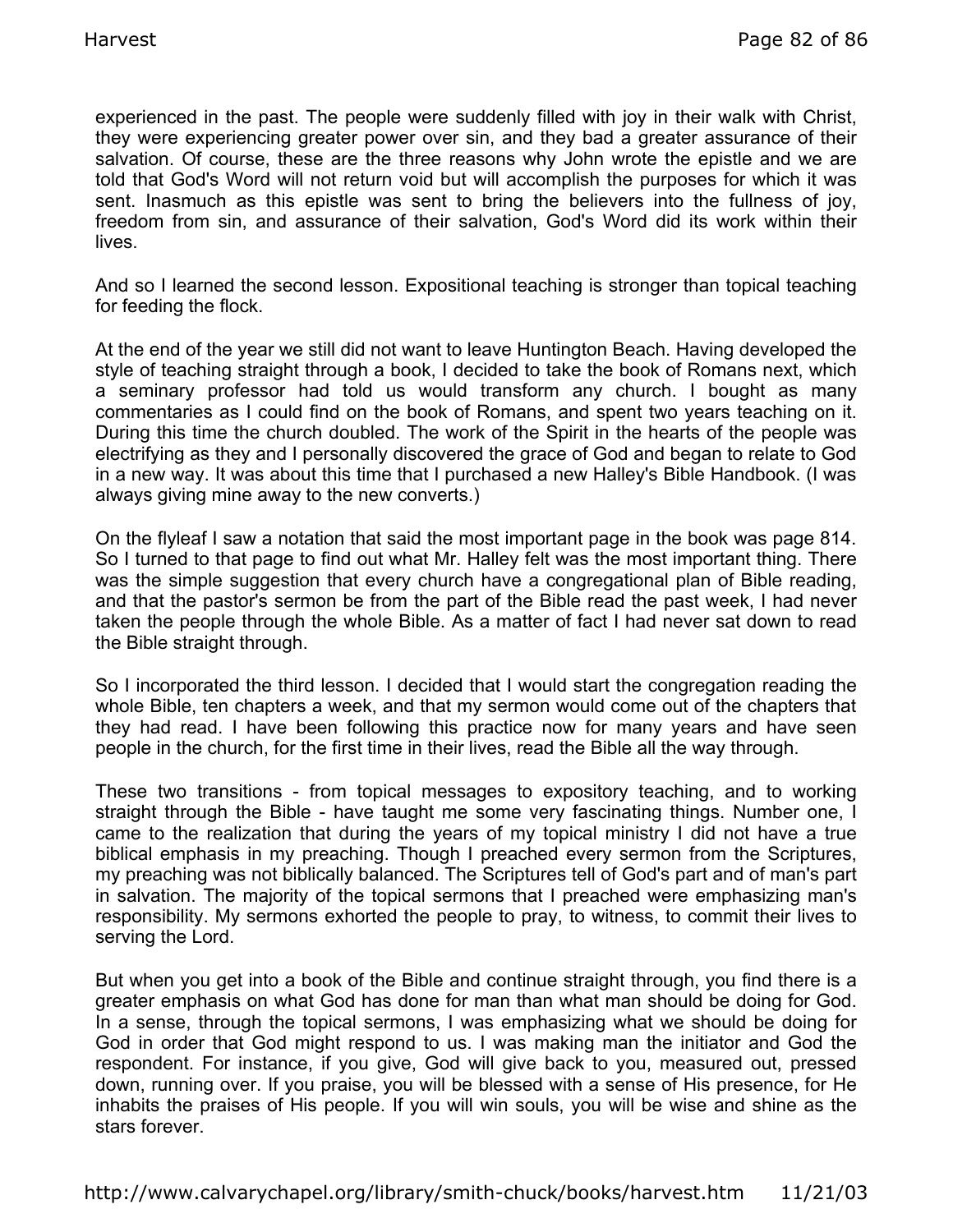But now I learned that God is always the initiator so His part is always first. Take the book of Ephesians as an example. Paul spends the first three chapters of the epistle telling the church what God had done for them. He prefaces this section with these words: "Blessed be the God and Father of our Lord Jesus Christ, who has blessed us with every spiritual blessing in the heavenly places in Christ." And then he lists the glorious spiritual blessings and benefits that we have from God. It is not until he gets to chapter four that he deals with human responsibility by exhorting the people to walk worthy of this calling wherewith they were called.

God was the initiator and now Paul exhorted man to respond to God. I found that when people began to discover who God is and all that God has done, they were eager to respond to God and did not have to be pushed or exhorted to pray or to serve. Now they were volunteering their service and their time. They could not do enough for the Lord as they came to the recognition of what He had done for them.

The second thing I learned from these lessons was that evangelism is the natural byproduct of a healthy church. When, in the early years of my ministry, I placed an emphasis constantly on the people going out and winning someone to Jesus Christ, the numbers that were coming to the Lord were very small. When I began to feed the Body of Christ with the Word of God, we had more conversions and baptisms in the first year than we had had in any previous year of our ministry. And as the people continued to grow, the numbers the next year doubled, and it just continued to go that way because the people now were strong and spiritually healthy.

Then we happened on the third interesting change to come out of these experiences. Christmas and Easter Sundays were bedlam. There were always so many people coming to Sunday school and to church that the facilities couldn't hold them. Thus, those who would come only once or twice a year would come during the most trying circumstances, which didn't really encourage them to come back on a regular basis.

To deal with the problem of overcrowded rooms and the confusion in general, we decided that on Christmas and Easter we would not have Sunday school followed by church, but would have Sunday school for the children and Sunday morning service for the adults simultaneously. We had found in the past that many people would come to Sunday school and leave before church and thus never hear the Gospel. So by bringing the adults together for teaching they had greater opportunity to receive the Gospel message.

Everyone loved it so much we continued the practice year round. We also discovered that with the children being taught on their own grade levels and not being present in the sanctuary during the service heightened the attention level of the adults considerably. They were able to understand and absorb much more without the distractions of their children around them. As the morning service and Sunday school ran concurrently, I became, in a sense, the teacher of the adult class that happened to be held in the main sanctuary. Later on we slipped naturally into the fourth lesson: double services. This worked out even better because then those who were teaching Sunday school could attend the next service, and it provided us with a lot more volunteers for the Sunday school program.

In going to double services we found that a smaller auditorium and smaller facilities were able to accommodate twice the number of people. So when we were in our building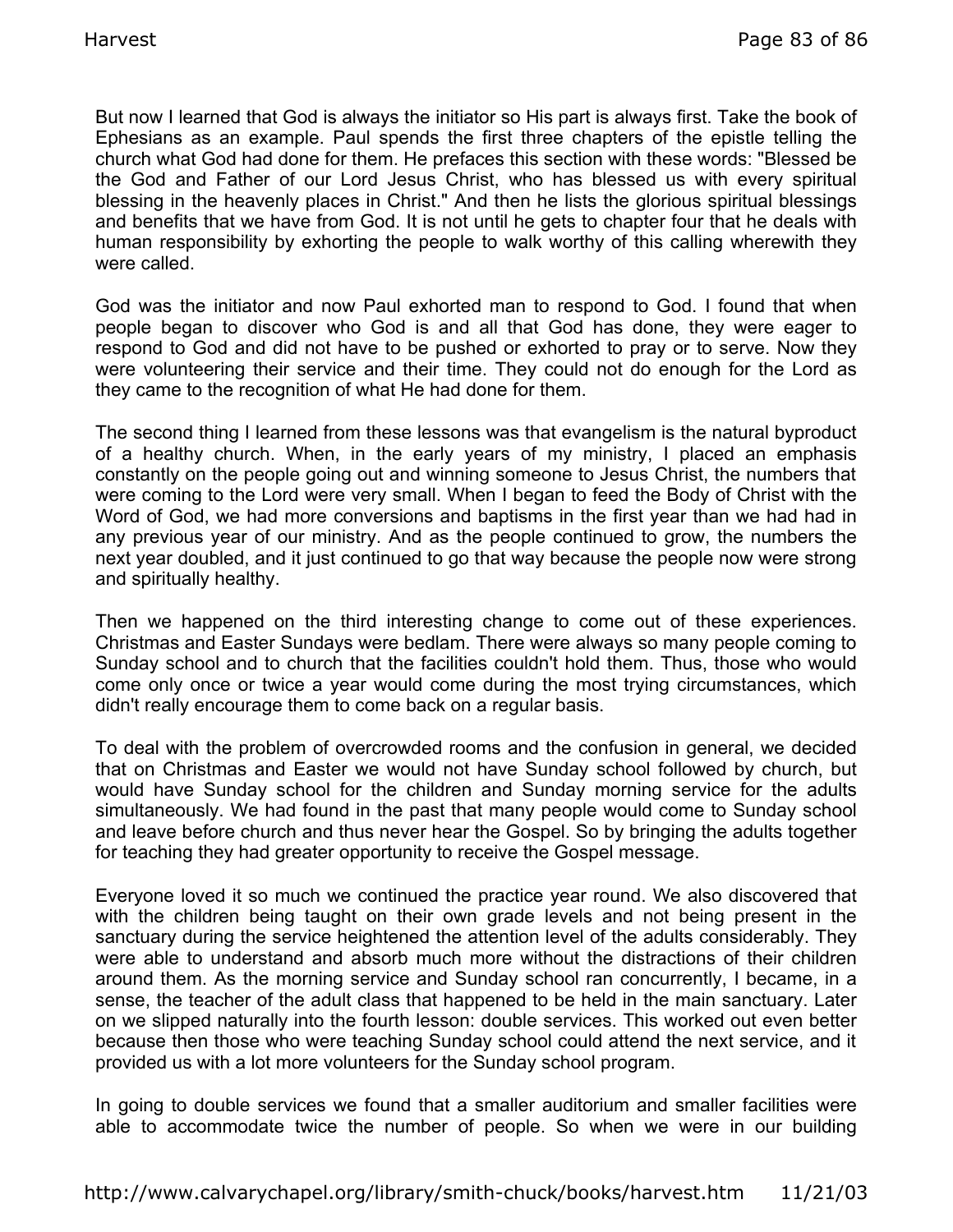program we deliberately built the auditorium and facility with the intention of having double services. We found that there were those who loved coming earlier, there were those who loved coming later, and we were able to enlarge the total membership without enlarging the facilities or the staff. As an added benefit we now had two congregations supporting one facility. This meant that one of the congregations could support our local program and the surplus funds could be diverted into mission ventures. When we were later built to triple services, it was even more exciting, for we were able then to give two-thirds of our budget to missions while using only one-third of the total funds for our own local needs. This pattern continues to the present day.

And, then, I learned the fifth lesson for building a strong church. We were experiencing such growth and so many new converts that we soon caught the attention of our superiors. When a large church in our district had an opening, I was asked to take it. While in that church, a group became interested in the work of the Holy Spirit. They invited me to come and begin a Bible study in their homes, for they declared that they knew very little of the Bible apart from the readings in their prayer book. That Bible study soon grew so large that we had to break it into two.

The importance of having home Bible studies was an invaluable lesson. In these home Bible studies I developed a whole new style of teaching. Rather than the Sunday oratory style, I would just sit and talk in a very natural way. They would feel the freedom to interrupt when they did not understand a particular passage or interpretation of the passage, and it would turn into animated discussions. I found that their attention span was increased. In church after thirty minutes of preaching people were restless. But we could sit for an hourand-a-half to two hours in the home and then the people would actually be disappointed that I stopped.

Later on when we started Calvary Chapel, we started several home Bible studies. The one on Monday night was geared for the young people and I would more or less "rap" with them as we sat in the living room of a home in Costa Mesa. The group soon became so large that we no longer fit in the home. Kids were sitting in the dining room, kitchen, up the stairway, in the entry hall, and there would be more outside who couldn't get in. We were, at that time, building our first chapel. The slab had been poured, so at night we would set up lights and the kids would sit on the slab and I would sit there with them. We just built the chapel walls up around them as time went on. It was during this time that we began to reach hundreds of the young people who had been involved in the hippie culture. They loved the informality of sitting outside and having the teacher just sit there and talk with them rather than preach at them.

From these informal talks I developed the style of teaching in a natural, almost conversational way. I just talk with the congregation about the things of God, of the glories of His nature, of His Kingdom. I found that if I'm talking - rather than preaching - the attention span holds for an hour as they sit with open Bibles learning God's Word. A halfhour of preaching can wear people out, but an hour of teaching, if it's done in an easy conversational way, does not.

These are not complicated lessons. In fact, the secret that I seek to impart to those eager to enter the ministry is to simply teach the Word of God simply. Tradition can be a hard thing to overcome, but lack of church growth can be more discouraging. It's been exciting to watch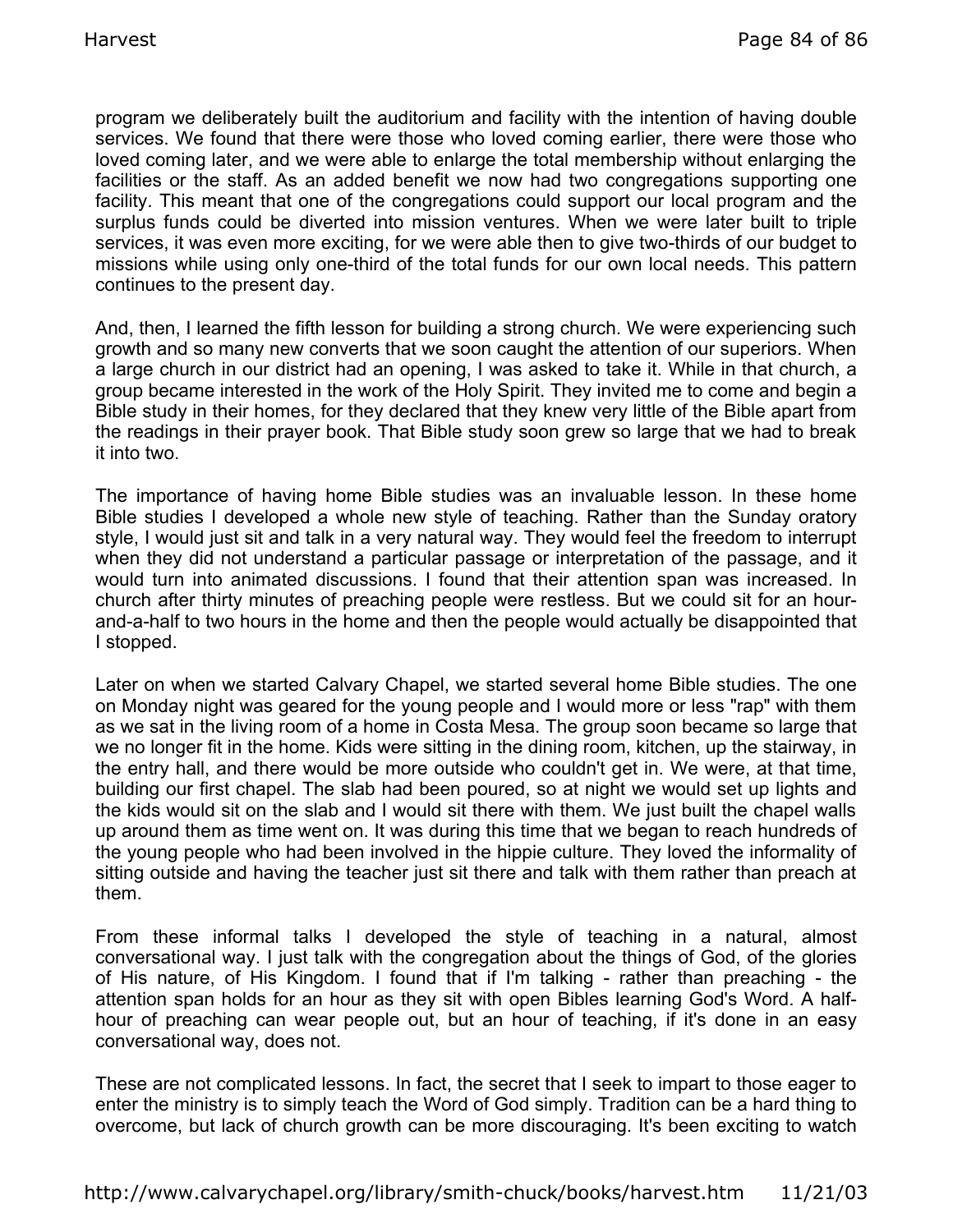Calvary Chapels all across the country grow as the power of God touches people's lives. The harvest of souls into the Kingdom of God is our goal. May God ever receive the glory and honor due His name.

Another important principle that pastors learn at Calvary Chapel is complete dependence on the Holy Spirit to help them in expounding the Word. Jesus said that the Holy Spirit would teach them all things and bring to their remembrance the things that they had been taught. Paul said that the natural man could not understand the things of the Spirit neither could he know them for they were spiritually discerned. What is found at Calvary Chapel is the Spirit of God working through the Word of God to change the people of God.

There are many churches that offer excellent teaching of the Bible, but almost deny the current work of the Spirit of God. This creates dead orthodoxy. The people may be well versed in the Scriptures but it has not altered their lifestyles to any great extent. They have a form of godliness but have denied the power.

On the other side of the coin are churches that emphasize the Holy Spirit but neglect teaching from the Word. This leads to emotionalism and an unstable condition that is open to every wind of doctrine and cunning craftiness of men who are standing by ready to deceive. Many heretical teachers have found fertile soil in church congregations that overemphasize only emotional experiences. It is so important to have a balance of the Word and the Spirit so that you can see the life-changing power of God at work and a stable growth of the Body of Christ.

At Calvary Chapel we have confidence that when God guides, God provides, so there is never an emphasis on money or giving. Many of our churches do not even pass the plate, but place a box at the entrance where the people who desire may contribute. God is never represented as being broke or facing imminent bankruptcy. The pastors have been taught that God is perfectly capable of supplying the needs for the things He desires to see accomplished. God does not need the support of His people to stay in business, the people need the support of God.

It is sad to see people driven away from the church by the appeals and gimmicks that have been used to solicit funds. Some have dropped out of church because they had nothing to give and felt embarrassed. We do not let this happen to them at Calvary because they are never asked to give or to pledge. As the apostle Paul said, never let your giving be by pressure or constraint, but let every man give as he has purposed in his own heart, for God loves a cheerful giver.

If you asked people who visited Calvary Chapel what impressed them the most, you would probably hear a variety of things, but some of the words that you would hear most often would be warm, loving, worshipful, casual. The first impression as you walk into the service is the warmth of God's love among His people. You see a lot of hugging, which probably goes back to the days of the hippies. There is a lot of happiness and laughter. There is also a reverent but casual atmosphere, which is reflected in the styles of clothes the people wear. They do not feel that they need to get dressed up to attend church. Yet if they are dressed up they do not feel uncomfortable. There is an acceptance of the person not the style of clothing. This again goes back to the hippie days when all kinds of clothes and styles were worn. Chuck Girard who was singing with the Love Song group in the earlier